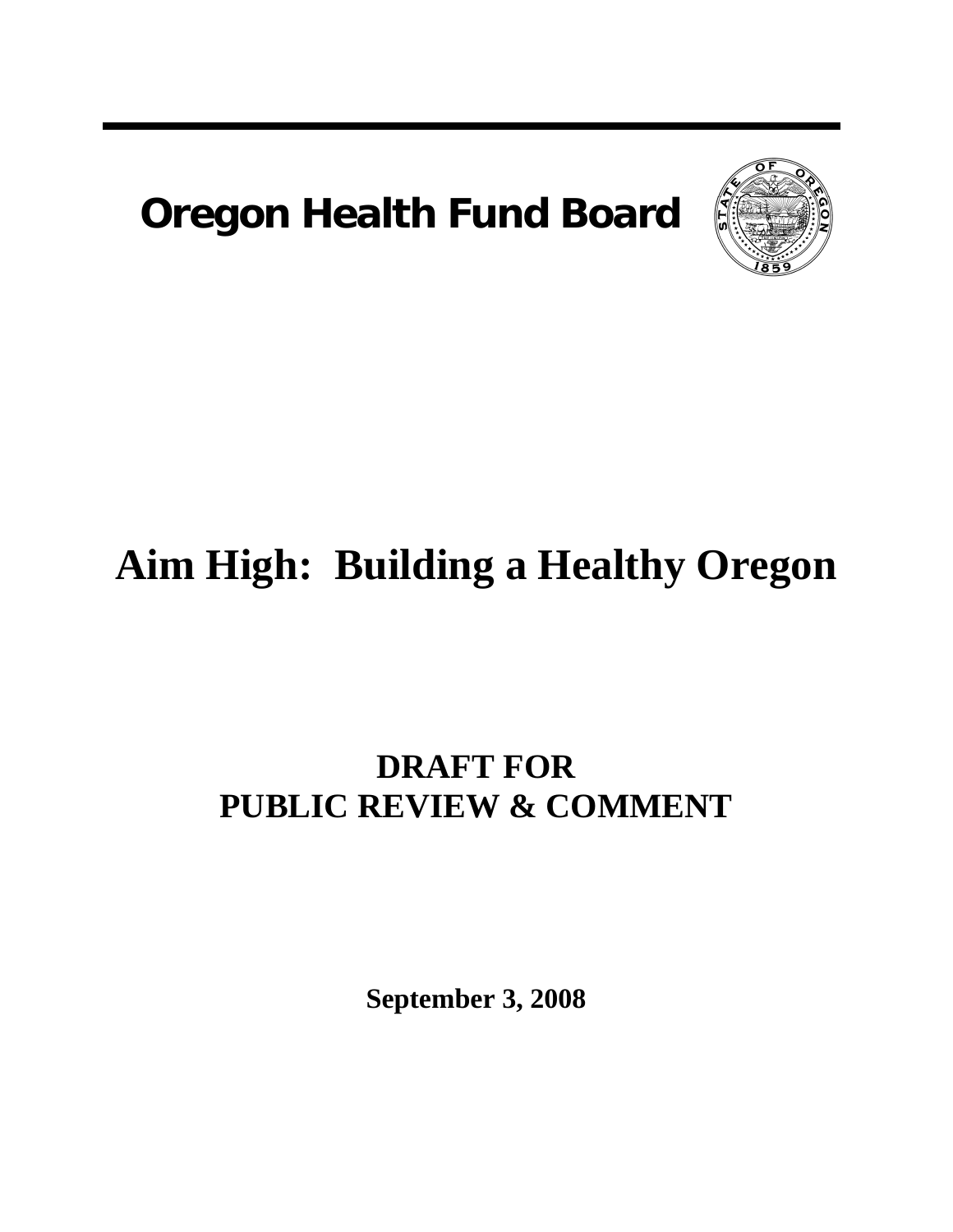# **The Oregon Health Fund Board**

September 3, 2008

Governor Kulongoski Members of the Oregon State Legislature Fellow Oregonians

We are seven Oregon citizens, supported and advised by hundreds of other Oregonians, a dedicated staff, and the work of many consultants and advisors.

Today, we have published a draft report which proposes that Oregon should aspire to provide "world-class health" to all Oregonians. We invite the public to comment on our draft report, which is a working document and a blueprint for important work to be done by all Oregonians over the next several years.

When we say "world-class health", we mean that Oregonians should have a health system which achieves three objectives (the "triple aim") at once:

- $\triangleright$  A healthy population, measured by life expectancy, infant mortality, quality of life, universal access to care, and similar metrics accepted throughout the industrial world;
- $\triangleright$  High quality outcomes for each individual who encounters the health care system, with patient-centered care based on the best available science, but also on the human needs of each individual; and
- $\triangleright$  Reasonable per capita costs shared in an equitable way by the entire population.

World-class health for all Oregonians is not just an inspirational or idealistic aspiration. It is the most pragmatic course available to us. With this goal, Oregonians can work together to create a healthy population and affordable, quality health care for all.

Oregonians don't have that today. We have good people working in broken systems. Our population health is falling below world standards. We have gross disparities in health and health care among economic and ethnic groups. Individuals have difficulty getting necessary or appropriate care. We have too many uninsured and underinsured people. The price of health care is rising too high and too fast. Soon the price of family health insurance will equal average family wages. This is simply not sustainable.

We can't fix this broken system simply by throwing more money at it. We can't fix things just by subsidizing insurance costs or changing the financial models of health care.

We must "aim high" and aspire to a new vision of health and health care in Oregon. That vision empowers us to imagine and make changes which hold the promise of a major system transformation. If we start by assuming that the task is too hard or too expensive, we will never achieve the quality of life and health that we all desire.

Improving health and health care for Oregonians is not an easy task. But, as President Kennedy said in 1962 when calling on America to send a man to the moon in a decade, we should pursue these goals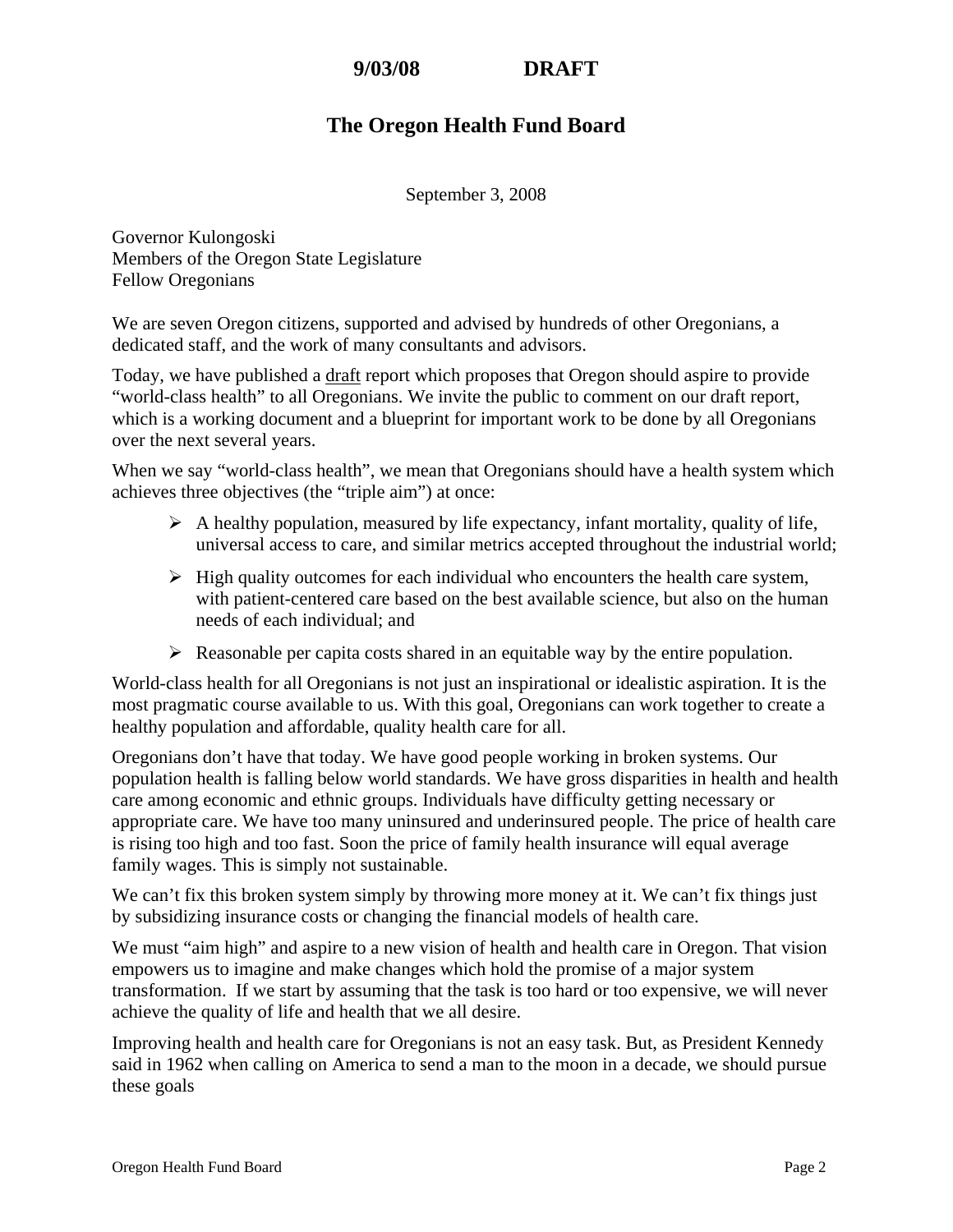*[N]ot because they are easy, but because they are hard, because that goal will serve to organize and measure the best of our energies and skills, because that challenge is one that we are willing to accept, one we are unwilling to postpone, and one which we intend to win.[1](#page-2-0)*

In Oregon, we have smart people who can see what needs to be done. Oregon is a society of innovators and entrepreneurs. We have a culture of creative change and there is wisdom in all of us which is necessary to achieve a common goal. The role of the State is to unleash those creative forces, to inspire change, and to create in Oregon a health care system which ranks among the best in the world. Indeed, a world-class health care system should be part of Oregon's strategy for a sustainable  $21<sup>st</sup>$  Century economy.

As we pursue these "triple aim" objectives, we need to be clear about what we mean by quality. The Institute of Medicine defines quality as:

*The degree to which health services for individuals and populations increase the likelihood of desired health outcomes and are consistent with current professional knowledge.[2](#page-2-1)*

This is a useful but incomplete definition. The costs of health care (and the social costs of unmet health needs) must be linked with quality to achieve value. Value is given and value is received when quality is directly associated with cost.

Our report identifies eight building blocks for action and makes numerous specific recommendations to help us achieve this kind of world-class health in Oregon. We propose that the Legislature create a new Oregon Health Authority to consolidate existing state health initiatives and to provide leadership for a  $21<sup>st</sup>$  Century health care system in Oregon. We propose an expansion of Medicaid and children's health programs in 2009, but these are starting points, not the finish line.

This work cannot succeed if it is solely a government initiative. Health and health care is the responsibility us all. We depend on each other to build and achieve a healthy society, which includes effective, affordable health care when we are sick or injured.

Coming together to fix a common problem requires that we all be open to change, including change which may impact our individual comfort, income, or stature. To fix health care, we must stop doing things that don't work and start doing things that do work. That means some of us – perhaps many of us – are going to have to change what we do or how we do it. That is a challenge, and for some it may mean hardship. As a society, we need to plan for and soften the costs of transition. But the alternatives – to do nothing or to tinker on the edges – assure that we all fail.

America isn't building buggy whips, steam locomotives, or Oldsmobiles anymore. We know that our health care system is broken. If we don't fix it, Oregon's economy will go out of business, at least as a world competitor. If we do fix it, we will create a population that is healthier not only in our bodies and minds, but in our economic opportunity. We will build a foundation for a vital Oregon prepared for  $21<sup>st</sup>$  Century competition.

<sup>&</sup>lt;sup>1</sup> President John F. Kennedy. Address at Rice University on the Nation's Space Effort, delivered at Rice University, Houston, Texas. September 12, 1962.

<span id="page-2-1"></span><span id="page-2-0"></span> $2$  http://www.iom.edu/CMS/8089.aspx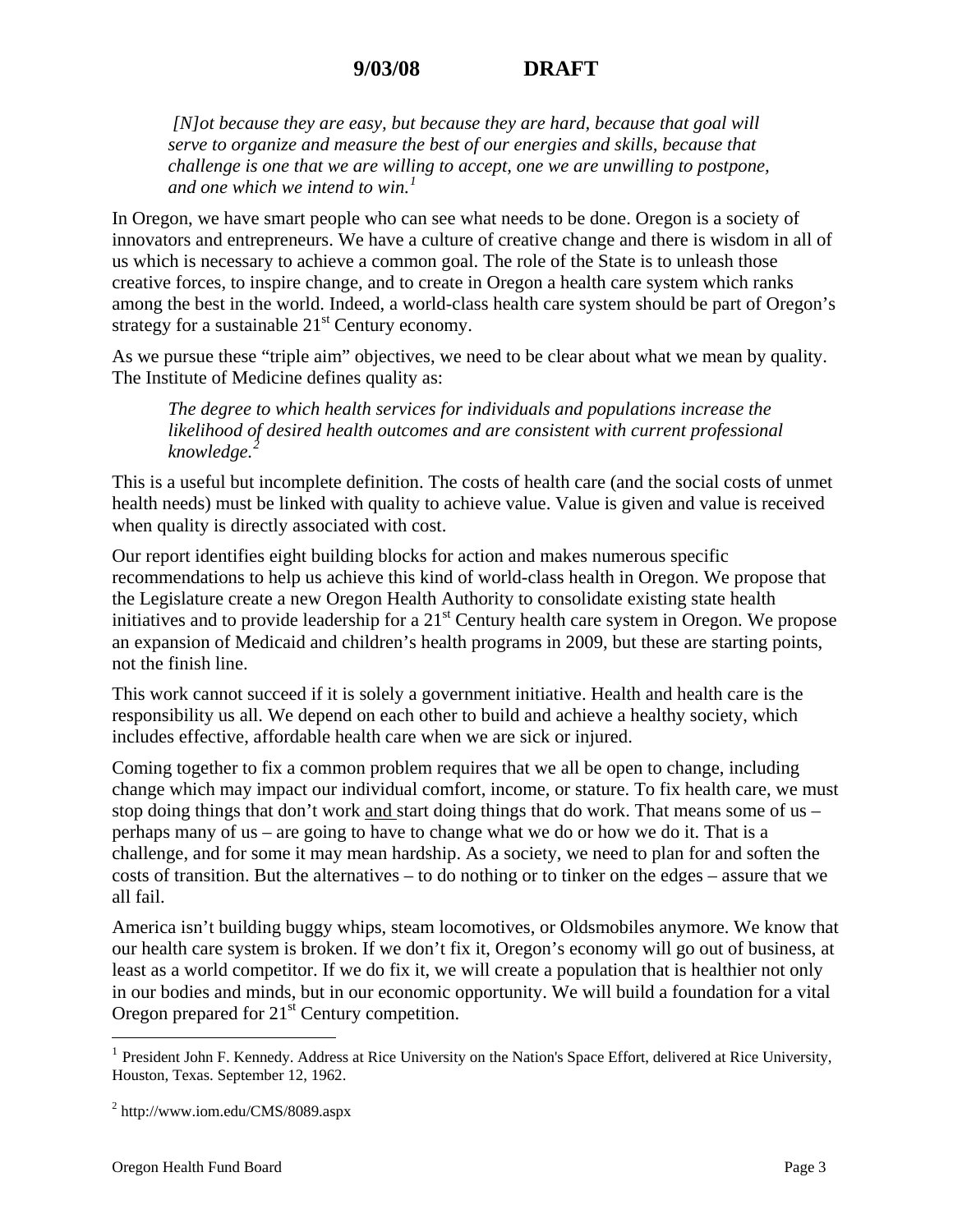The work of transforming Oregon's health care system is serious work. It cannot be done by the Legislature alone, or by a single board or commission. But it can be done. The task is not primarily to change the financing system, but to change the way we think about and organize health care and create healthier communities. *To be clear, your Board sees no sustainable way to finance universal health care except with hand-in-hand changes that transform the health care system as we know it.* 

Your Board categorically rejects any idea that Oregonians do not have the will or the stomach – or the money – for change. We have heard otherwise and we have seen with our own eyes that seeds are being planted all around us for essential and transformational changes. We also believe that a sound, well functioning health system will save us money over time, not only by reducing the per capita costs of health care, but by creating a healthier society.

The challenge to all Oregonians is to step up now, in the fall of 2008 and in the 2009 Legislative session. We need to support sensible legislation proposed by this Board which will enable the State to act as a catalyst for change. But, we must also recognize that we all have work to do.

We can do these things. We are Oregonians.

# THE OREGON HEALTH FUND BOARD

*The only limit to our realization of tomorrow will be our doubts of today*. *Franklin Delano Roosevelt*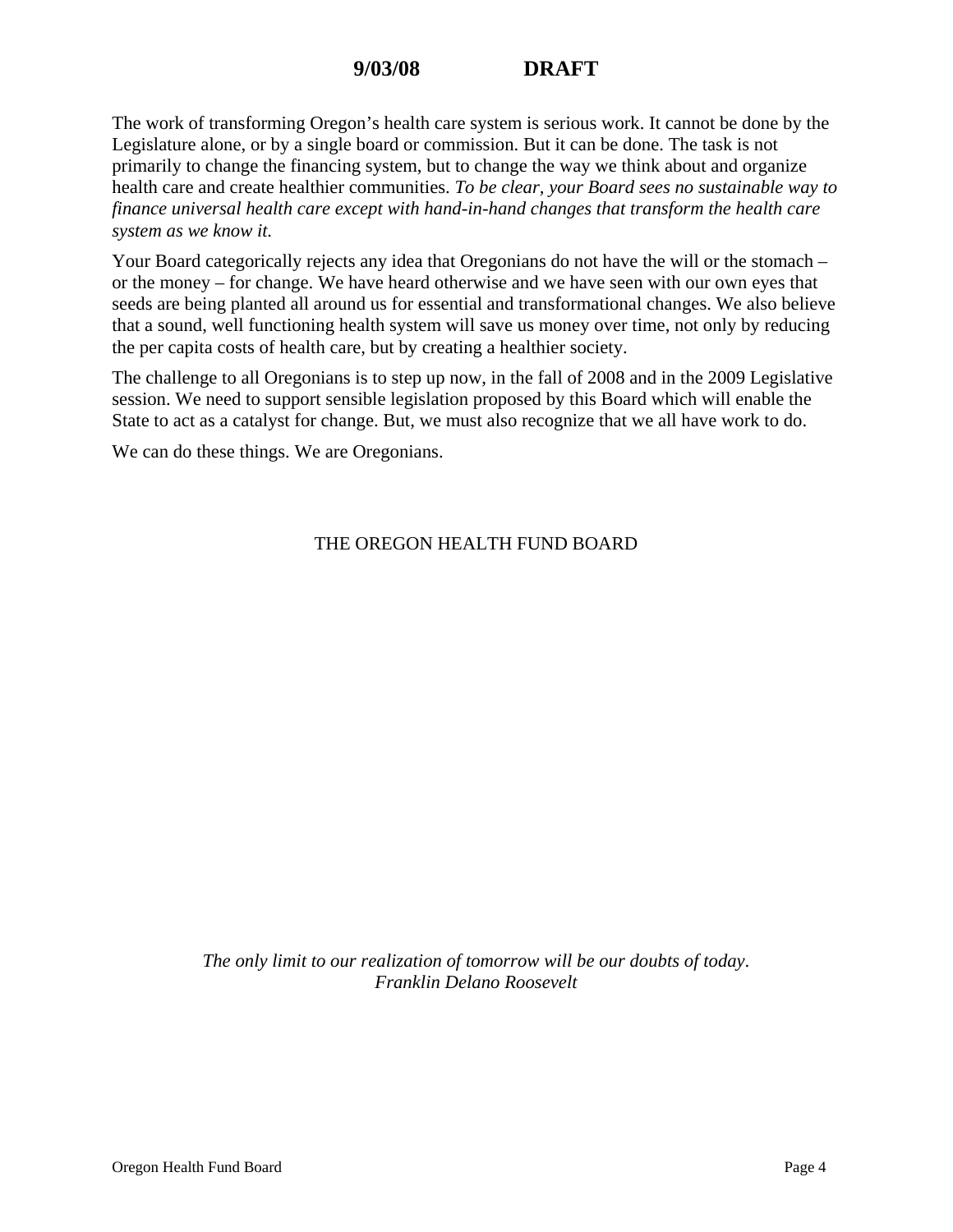|  | 9/03/08 |
|--|---------|
|  |         |

| <b>TABLE OF CONTENTS</b>                                               |    |  |  |  |
|------------------------------------------------------------------------|----|--|--|--|
| <b>Executive Summary</b>                                               | 6  |  |  |  |
| <b>Introduction</b>                                                    | 11 |  |  |  |
| The Eight Essential Building Blocks: A Diagram                         |    |  |  |  |
| <b>Building Block 1: "Bring Everyone Under the Tent"</b>               | 17 |  |  |  |
| <b>Building Block 2: Set High Standards – Measure &amp; Report</b>     | 24 |  |  |  |
| <b>Building Block 3: Stimulate System Innovation &amp; Improvement</b> | 33 |  |  |  |
| <b>Building Block 4: Unify Purchasing Power</b>                        | 54 |  |  |  |
| <b>Building Block 5: Train a New Health Care Workforce</b>             | 63 |  |  |  |
| <b>Building Block 6: Ensure Health Equity for All</b>                  | 67 |  |  |  |
| <b>Building Block 7: Advocate for Federal Changes</b>                  | 71 |  |  |  |
| <b>Building Block 8: Oregon Health Authority</b>                       | 74 |  |  |  |
|                                                                        |    |  |  |  |

**Conclusion (To be developed)** 

**Acknowledgements (To be developed)** 

**Appendices** 

 **Appendix A: Senate Bill 329, The Healthy Oregon Act (To be included)** 

 **Appendix B: Board Members, Committee and Workgroup Members, and Staff (To be developed)** 

 **Appendix C: Committee Report Executive Summaries (To be developed)**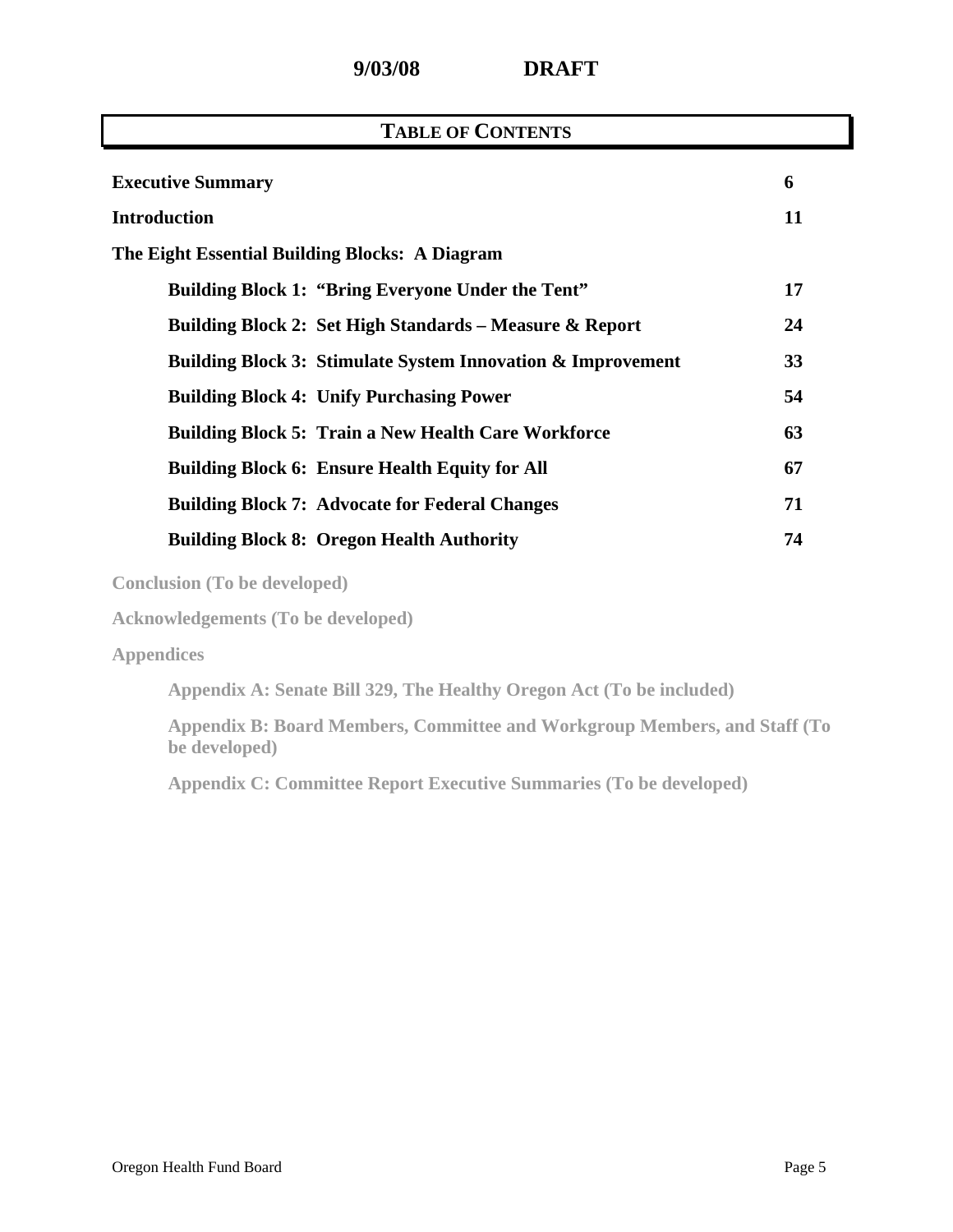# **EXECUTIVE SUMMARY**

# **The Oregon Health Fund Board**

In June  $2007$ , the Oregon Legislature passed the Healthy Oregon Act,<sup>[3](#page-5-0)</sup> which established the Oregon Health Fund Board, a citizen board of seven individuals supported by hundreds of volunteers serving on six committees and two workgroups. The Board's comprehensive action plan, titled **"Aim High: Building a Healthy Oregon,"** lays out a blueprint for reforming Oregon's health care system. The Board is indebted to the scores of community members and healthcare professionals that commented on the work as it progressed. *This September 2008 Working Draft is offered for additional public comment and is subject to change. It is a work in progress*

# **A Sense of Urgency**

The Board can only underscore what most Oregonians and Americans already know. Our health care system is failing. We need to act immediately to make a change. Here are three concerns, any one of which indicates that we must act with a sense of urgency:

- $\triangleright$  Health care costs too much, and the costs are escalating far beyond the rate of inflation and people's ability to pay. More and more residents are uninsured or underinsured. Within a few years, unless we change, the premium for a family health insurance policy will equal the average family wage. As more people lose insurance, the public sector will inevitably bear more of the costs of health care.
- $\triangleright$  The quality of individual health and health care is uneven, with many people failing to get the care they need or even getting the wrong care. There are gross disparities in care and outcomes among economic and ethnic groups. Our population is less healthy than many other countries – and falling behind as other countries improve.
- $\triangleright$  Even if we had affordable, quality health care, we do not have a business model or workforce to meet the needs of a growing and aging population. We must imagine a new, community-based system designed to keep us healthy and provide essential primary care, at low cost and readily accessible, to every child and adult.

Let us be clear: the present health care system is broken and in urgent need of change. It is too big for any individual interest group to fix. Changing it requires collaboration and leadership, with a shared goal. As taxpayers, we all pay the costs of a broken system. We must all come together to reshape this system.

#### **The Board's Goals and Underlying Thinking**

After a year of study, our conclusion is that Oregon should aspire to nothing short of *world-class health* for all Oregonians. When we say "world-class health", we mean that Oregonians should have a health system which achieves three objectives at once:

- $\triangleright$  A healthy population
- $\triangleright$  Extraordinary patient care for all
- $\triangleright$  Reasonable per capita costs shared in an equitable way by the entire population.

This is not just an idealistic aim. *It is the pragmatic choice*. It is the Board's unanimous recommendation.

<u>.</u>

<span id="page-5-0"></span><sup>3</sup> Senate Bill 329, Chapter 697 OR Laws 2007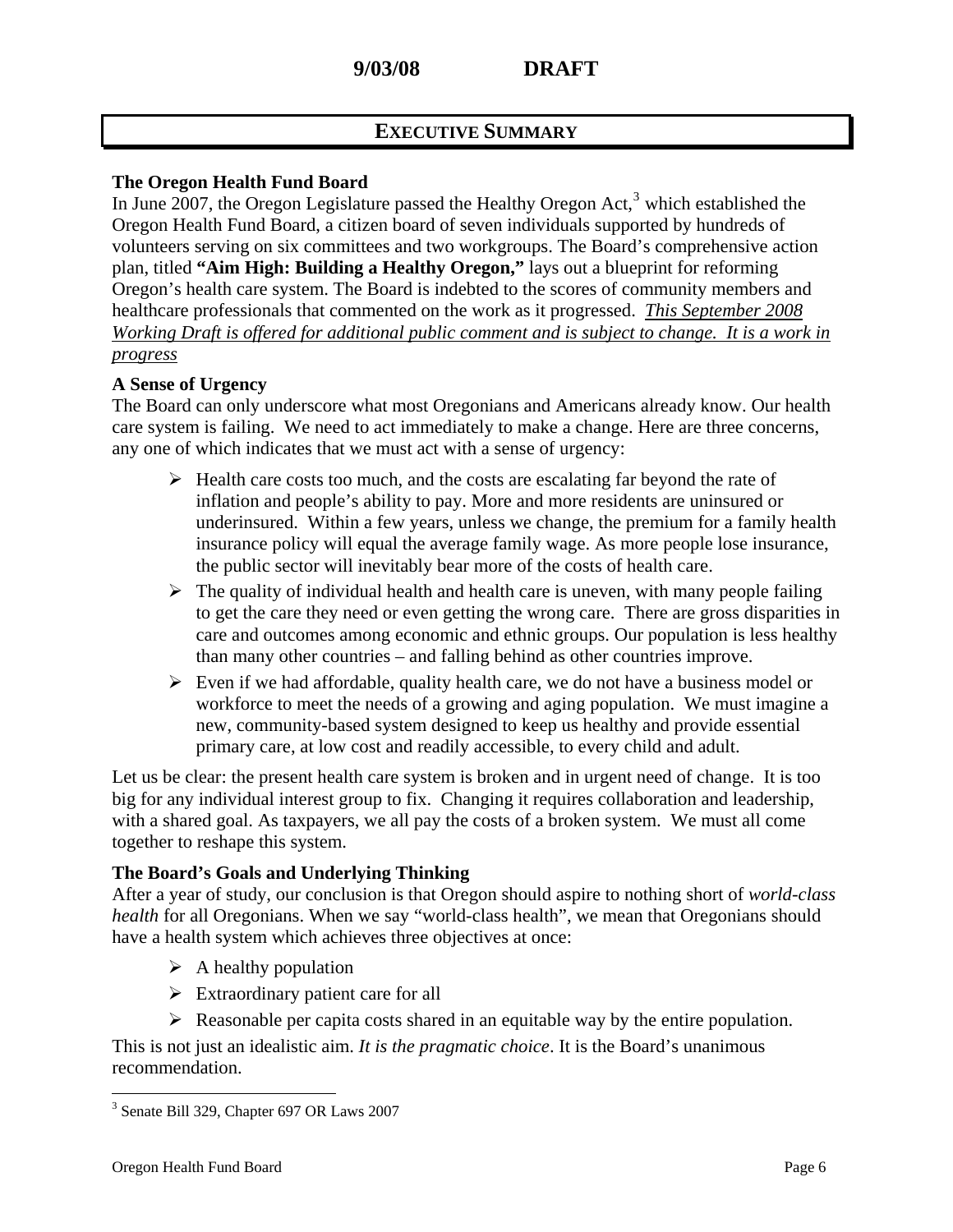Your Board proposes an action plan that will move us towards this goal.

It is clear to your Board that Oregonians cannot simply put more good money into a broken system and expect that it will work. It is also clear to us that Oregon has the creative spirit, the scientific talent, and the leadership to become a world leader in health and health care. Setting this as a goal means that world-class health becomes a driver for our entire economy.

As hard as it is to believe, the problem is not just that we have 600,000 Oregonians without health insurance. We also have a population that is suffering from ill-health, a health care system that is paid to treat illness, not to increase health, and citizens, employers and unions that are suffering under the burden of a costly system. There is no "band aid" for a system that is collapsing.

Your Board, on behalf of all Oregonians, believes that in order to address this complex set of symptoms, we must *transform* our thinking about health care. We have learned, by studying the problems of our system and the innovations that have been tried here in the US and abroad, that a healthy population - and affordable health care is within our reach – *if we reset the system goals, incentives and structure.* 

*We must "aim high" and aspire to a new vision of world-class health and health care in Oregon*. This vision empowers us to imagine and make changes which hold the promise of major system transformation. Please note that we did not say, "Oregon just needs to provide health insurance to more people." We set our goals much higher. We have to provide *health and extraordinary patient care for all* at a *reasonable cost*. If our goal is "health" – not just "health insurance" reinventing a sustainable system becomes both possible and essential.

These three goals have been called the "Triple Aim", a nice shorthand put forward by the Institute for Healthcare Improvement (IHI), whose founder, Don Berwick MD, has challenged health care leaders throughout the world to rethink our social contract so as to create healthy populations and affordable health care for all. Here is a simple picture of the Triple Aim:



We can achieve these "Triple Aim" objectives in Oregon in a reasonable time – less than a decade – if we collaborate together. It will take creative thinking and shared responsibility from many people to reach our goal. To get there, we must act immediately and boldly to put in place building blocks for change. Our report is about the change necessary to Build A Healthy Oregon.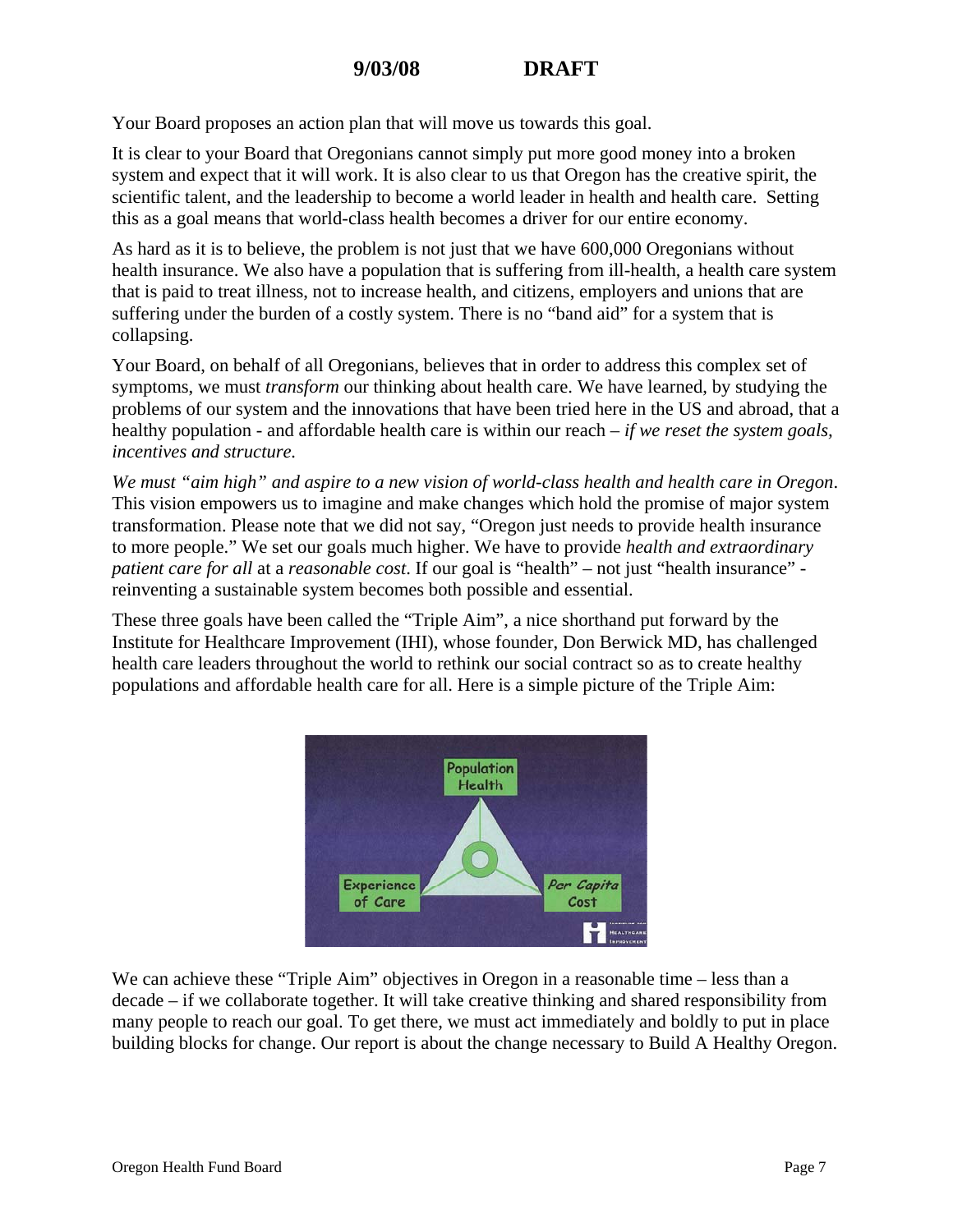#### <span id="page-7-0"></span>**Key Strategic Recommendations**

In this report, your Board proposes a number of specific action strategies to achieve the triple aim objectives and to provide world-class health for all Oregonians.

The overarching strategy is for the State – in partnership with communities – to act as a **smart purchaser**, an **integrator** of health care and community services, and an **instigator** of community-based innovation. By acting as a smart purchaser, the State will become a wise steward of the public's investments in health and health care, creating the pressure and excitement necessary to stimulate the efficiency and innovation that is required in a world-class health care system. As an integrator, the State will take a lead role in seeing that each of the triple aims is achieved in optimal balance to the other two aims.<sup>[4](#page-7-0)</sup> As an instigator, the State will provide resources and collaborative structures to incubate new thinking.

We recommend that the 2009 Legislature create an Oregon Health Authority, with a strong citizen board and experienced non-political leadership, to coordinate the State's existing patchwork system of purchasing and regulating health care, community services, and workforce training. This new Authority will become the organizer and integrator of Oregon health care policy and purchasing and will coordinate the State's investments in health service innovation. One of the Authority's most important tasks will be to build the system for 100% access to health care on the foundation of a transformed health care system.

The Authority will be charged with using seven additional strategic building blocks for change. After a year of study, it is clear to us that business as usual will not suffice. As the Institute for Health Improvement has said, the critical, missing component in our health care system is a set of "integrators," entities that are responsible for all three of the triple aim objectives – not just one. *The Oregon Health Authority will serve as a macro-integrator* for the health system in Oregon. The Authority will focus on quality, costs and the health of the population. The 7 building blocks for change are:

- 1) Bring "Everyone Under the Tent". The Board believes that there are enough resources in the system right now – without changing the delivery system – to provide health insurance to all the children of Oregon. This can be done by leveraging federal funds with provider-based taxes. The Board also believes that we can and should bring additional adults into the Oregon Health Plan using some form of provider tax and possibly other tax programs to leverage federal matching funds. These taxes should not be passed on to the public in the form of higher health care costs or insurance premiums; they can be internalized by the existing delivery system. The Legislature and stakeholders should agree to fund these programs within existing federal waivers. This action will bring millions of dollars of federal funds to Oregon and reduce the number of uninsured by nearly 200,000 people.
- 2) Set High Standards—Measure & Report. Ensuring *transparency of costs and health outcomes* throughout the system will create competitive pressure between providers to continuously improve.
- 3) Stimulate System Innovation & Improvement. Insisting on *new models of care* including prioritizing prevention, management of chronic disease, shared decision making at end-of-

<sup>&</sup>lt;sup>4</sup> "The root of the problem is that the business models of almost all US healthcare organizations depend on keeping these three aims separate. Society, on the other hand, needs these three aims optimized simultaneously." Tom Nolan, PhD, Institute for Healthcare Improvement.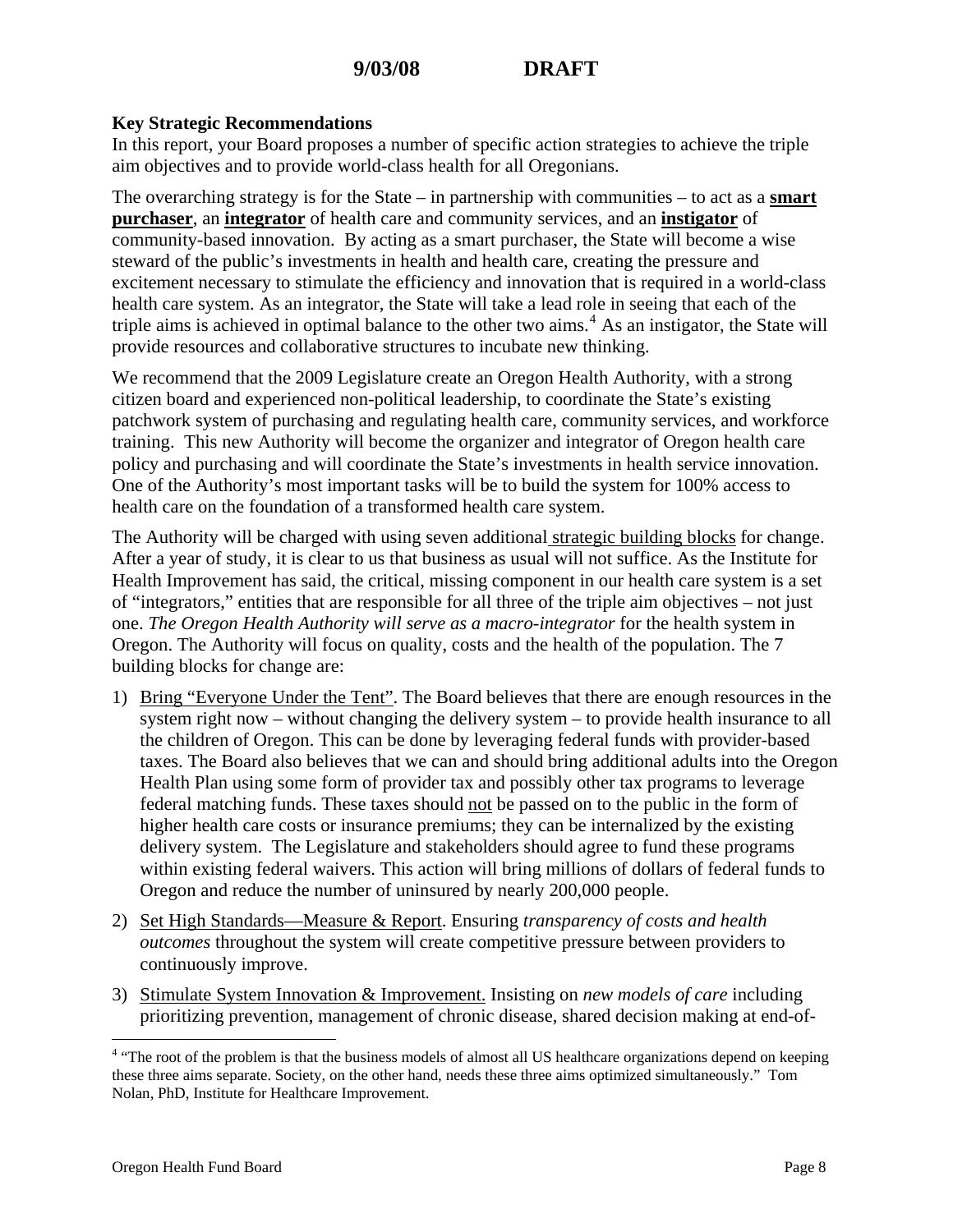life, use of evidence-based medicine and a strong emphasis on primary care will improve health outcomes and reduce costs. In addition, creating *learning communities and local collaborations* between stakeholders will encourage innovative initiatives in the health care system and for the population at large.

- 4) Unify Purchasing Power. The State, by coordinating its purchasing strategies, will stimulate implementation of new models of care, reduction of unnecessary administrative costs and reasonable price setting. Combining tough purchasing power with innovative solutions that deliver high value services will increase the pace of change.
- 5) Train a New Health Care Workforce. A new system requires a new workplace model for health care delivery. Creating a strategy that encourages existing and newly trained professionals to work at the top of their licenses, and who rethink the work itself, will build a *21st Century health care workforce for Oregon*.
- 6) Ensure Health Equity for All. Working to address the social determinants of health is the only way to fully and finally address population health. Including the *principle of health equity in every aspect of health care* will ensure that we are getting to the root causes of illhealth.
- 7) Advocate for Federal Changes. Significant change for Oregon must be accompanied with Federal waivers, additional funding and many other policy changes. Oregon must advocate for *Federal policies that support the health care goals of Oregon*.

The Board expects the new Oregon Health Authority to be a *catalyst* for change. The State and other governments such as cities, counties and schools play a major role in Oregon's health and health care systems already. For example, they:

- $\triangleright$  Are major purchasers of health care;
- $\triangleright$  Train and license health care workers:
- $\triangleright$  Provide many other public services essential for a healthy population;
- $\triangleright$  Regulate and potentially design insurance products;
- $\triangleright$  Provide hands-on health care directly and indirectly through state, community and tax-supported clinics and services; and
- $\triangleright$  Hold community values.

If these activities are coordinated by the new Authority, and if the Authority works in close collaboration with Oregon business and health care providers, we have all of the tools to create world-class health for all Oregonians.

#### **Progression Toward These Goals**

We cannot transform a complicated economic and social system in one step. We can, however, make intentional and steady progress from a broken system to a world-class system.

The Board's top level timeline for making progress towards these objectives is:

2009 100% access for all children and adults currently eligible for federal matching funds under existing waivers by funding the Oregon Health Plan and Children's Health Insurance.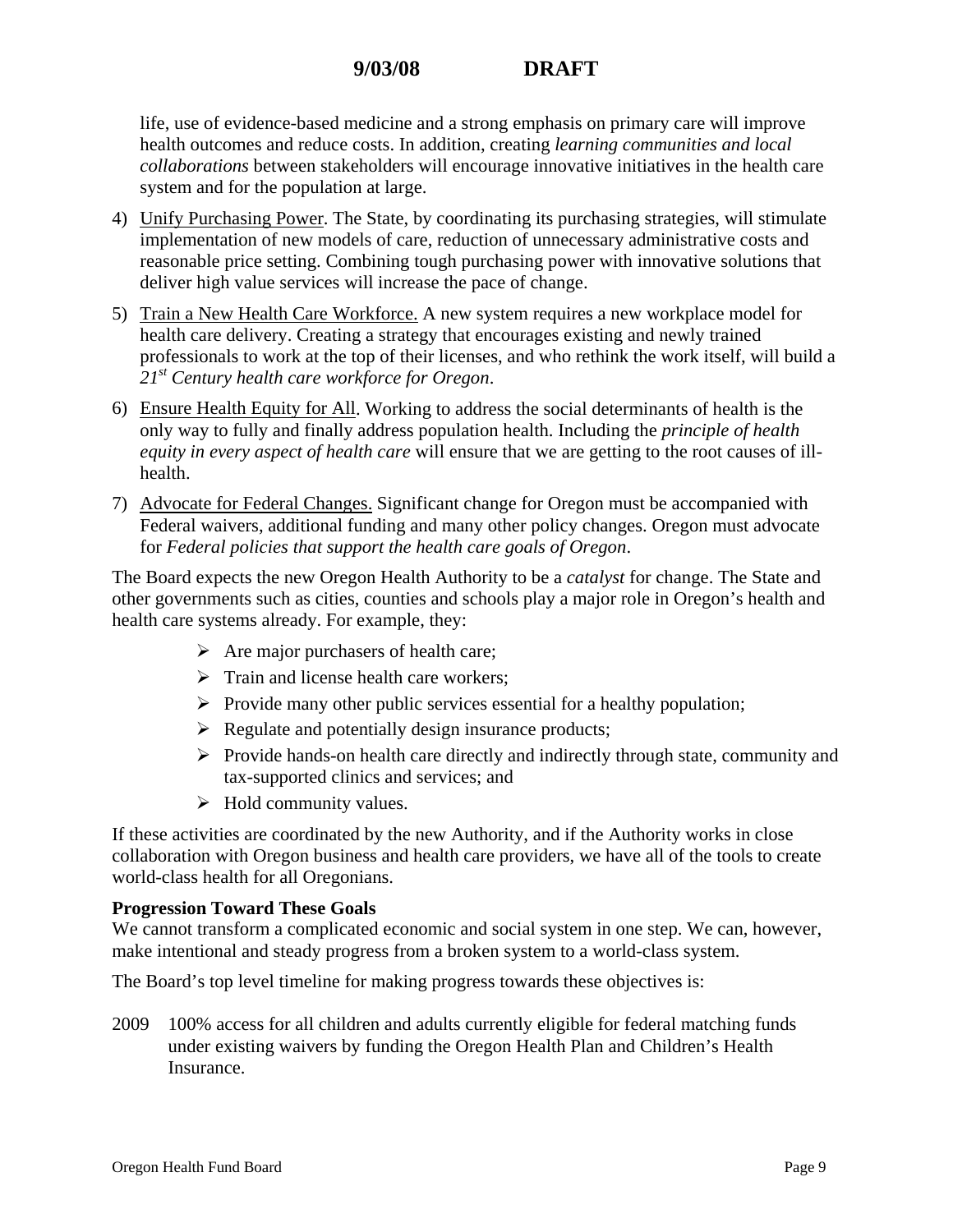<span id="page-9-0"></span> Create the infrastructure for a world-class health and health care system including, an Oregon Health Authority, state-wide learning communities, a quality institute and local community collaboratives to help transform the healthcare system so that it provides health, continuously improves care, and reduces costs.

- 2011 The Authority and other entities are fully operational and implementing the specific building blocks for change recommended in our report, including final development of an essential benefit package
- 2013 The Authority has in place an insurance exchange, essential benefit package and other strategies designed to achieve 100% access to healthcare for all Oregonians.

Your Board believes that providing 100% access to health and health care for all citizens of Oregon is possible within a decade *if* we build the infrastructure that will promote new ways to deliver health care at higher quality and lower cost. If this new infrastructure shows progress towards *increasing health outcomes and reducing costs* – as we expect - then inviting all Oregonians into the system in a few short years at a very reasonable price is attainable.

Our report outlines a potential strategy to provide access by building on the present insurance model, including employer insurance, and in addition developing a publicly financed insurance option, a "public plan," that would reside within the individual exchange. It is our recommendation that all plans within the individual exchange provide an essential benefit package founded on the principles of prevention first, extraordinary chronic care management, medical homes, dignified end of life care and personal responsibility. [5](#page-9-0)

We must in any case continue to invest in community clinics and strong public health initiatives. These public investments create a healthier population and help insure that we provide essential services at the right time and in the right place to as many Oregonians as possible.

<sup>&</sup>lt;sup>5</sup> Your Board recognizes that any future alternative financing system must ensure that costs are not shifted from employers to employees, and, in addition, that those most in need of financial assistance are those most likely to receive it.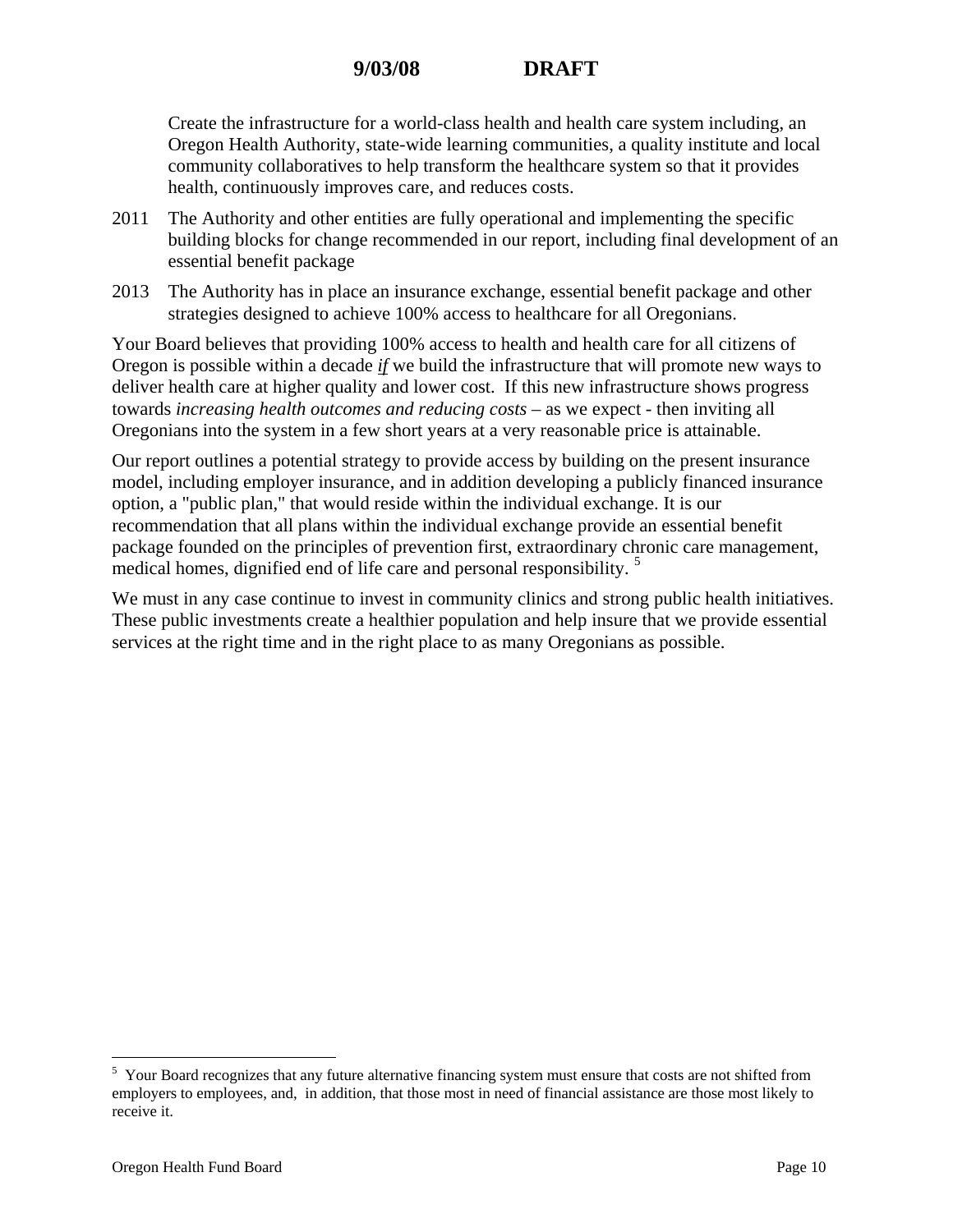# **INTRODUCTION**

In June 2007, the Oregon Legislative Assembly passed the Healthy Oregon Act (Senate Bill 329, Chapter 697 Oregon Laws 2007). The Act called for the appointment of the seven-member Oregon Health Fund Board ("Board") to develop a comprehensive plan to ensure access to health care for all Oregonians, contain health care costs, and address issues of quality in health care. The Board's comprehensive action plan, titled "Aim High: Building a Healthy Oregon," reflects the work of scores of volunteer committee members, testimony and input from hundreds of Oregonians, detailed review of health services research and policy initiatives under consideration or adopted by other states, and advice from local and regional policy experts who assisted the Board and its committees.

# **The Board's Goals for System Reform**

The Board synthesized the twelve goals enumerated in SB 329 into the following four goals:

- $\triangleright$  Expand coverage to Oregon's uninsured populations;
- $\triangleright$  Contain the annual increases in health costs in Oregon;
- ¾ Continuously improve quality, safety, efficiency and patient satisfaction in Oregon's health care systems; and
- $\triangleright$  Improve the health of ALL Oregonians.

#### Symptoms of the Problem

¾ **Over a half-million Oregonians don't have access to health care.** 



# **Percent Uninsured in Oregon, 1990-2006**

Source: Oregon Population Survey, 1990-2006.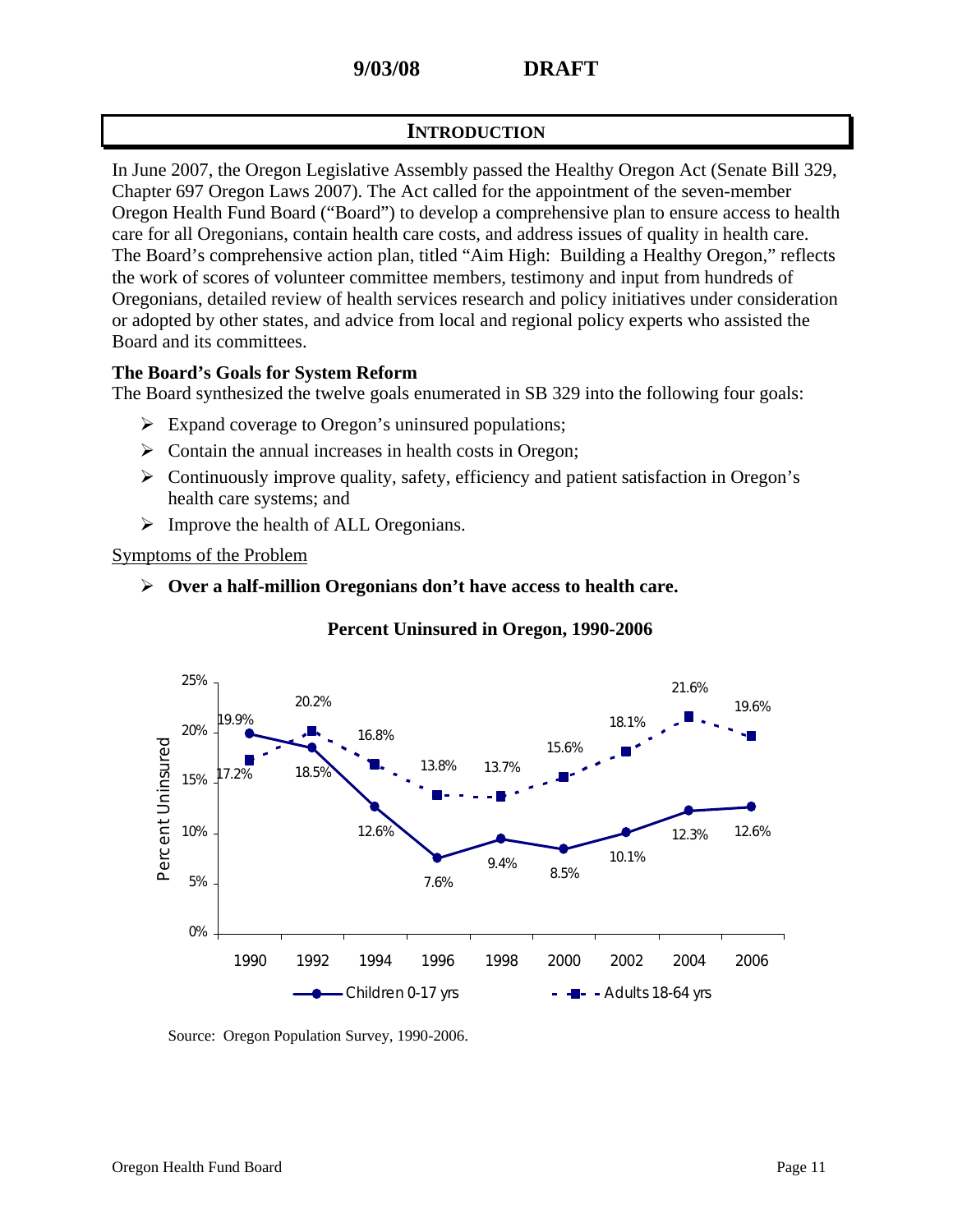<span id="page-11-0"></span>One in six Oregonians are without health insurance coverage—this represents about 576,000 individuals of all ages, and about 11[6](#page-11-0),000 are children under the age of 19.<sup>6</sup> More than 71,000 may be eligible for the Oregon Health Plan (Medicaid) or the State Child Insurance Program (SCHIP), but not enrolled. In addition to the currently uninsured, another 299,000 insured Oregonians have experienced a health insurance coverage gap at some time during the previous 12 months.

# ¾ **Health care is increasingly unaffordable for Oregonians and Oregon businesses**

Health care costs are driven by a variety of factors including innovation through medical technology and treatments, waste and inefficiency, health insurance status and medical errors and liability. In Oregon from 2005-2007, the average cost of inpatient hospital care increased by at least 25% for three chronic conditions.



**Increases in average Oregon hospital costs for commercial payers for** 

All Oregonians pay for system inefficiencies and services as well as services provided to the uninsured through increasing premium costs, which far outpace increases in per capita income: between 2000 and 2006, per capita income in Oregon increased  $18.5\%$ <sup>[7](#page-11-0)</sup> while the average cost of a family health insurance premium increased by 74.5%.<sup>[8](#page-11-0)</sup>

Source: Office for Oregon Health Policy & Research analysis of data from http://www.oregon.gov/OHPPR/RSCH/comparehospitalcosts.shtml \*Includes all 3M APR‐DRG risk categories. CHF=APR‐DRG 194, CHD=APR‐DRG 198, Diabetes=APR‐DRG 420

<sup>&</sup>lt;sup>6</sup> Oregon Population Survey 2006, Analysis performed by the Office for Oregon Health Policy & Research  $^7$  Regional Economic Information Survey of Economic Analysis II S. Department of Commerce

<sup>&</sup>lt;sup>7</sup> Regional Economic Information System, Bureau of Economic Analysis, U.S. Department of Commerce, [http://www.bea.gov/regional/spi/SA04fn.cfm]

<sup>8</sup> Medical Expenditure Panel Survey, MEPSnetIC (Oregon), 2000-2006.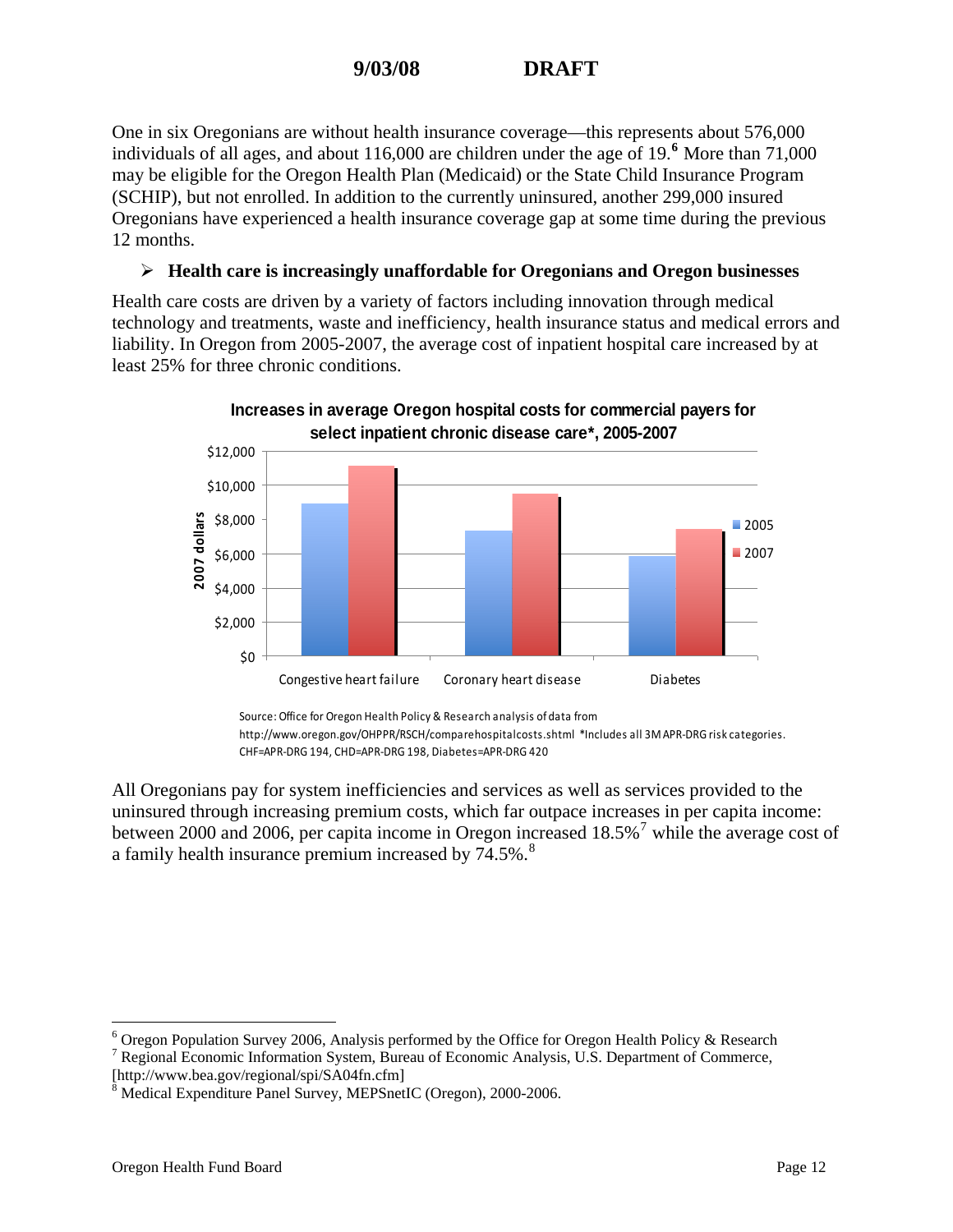<span id="page-12-0"></span>

#### **Oregon average monthly premiums for private sector employee, 1996-2006**

#### ¾ **The health care system is increasing in cost but provides inconsistent quality**

According to the Commonwealth Fund State Scorecard, Oregon ranks 34<sup>th</sup> nationally in the quality of care the health care system delivers and  $42<sup>nd</sup>$  for quality of care provided to children.<sup>[9](#page-12-0)</sup>



**Oregon ranks low in preventive care for older adults (24th) and children (40th)**

<u>.</u>

<sup>&</sup>lt;sup>9</sup> Commonwealth Fund State Scorecard.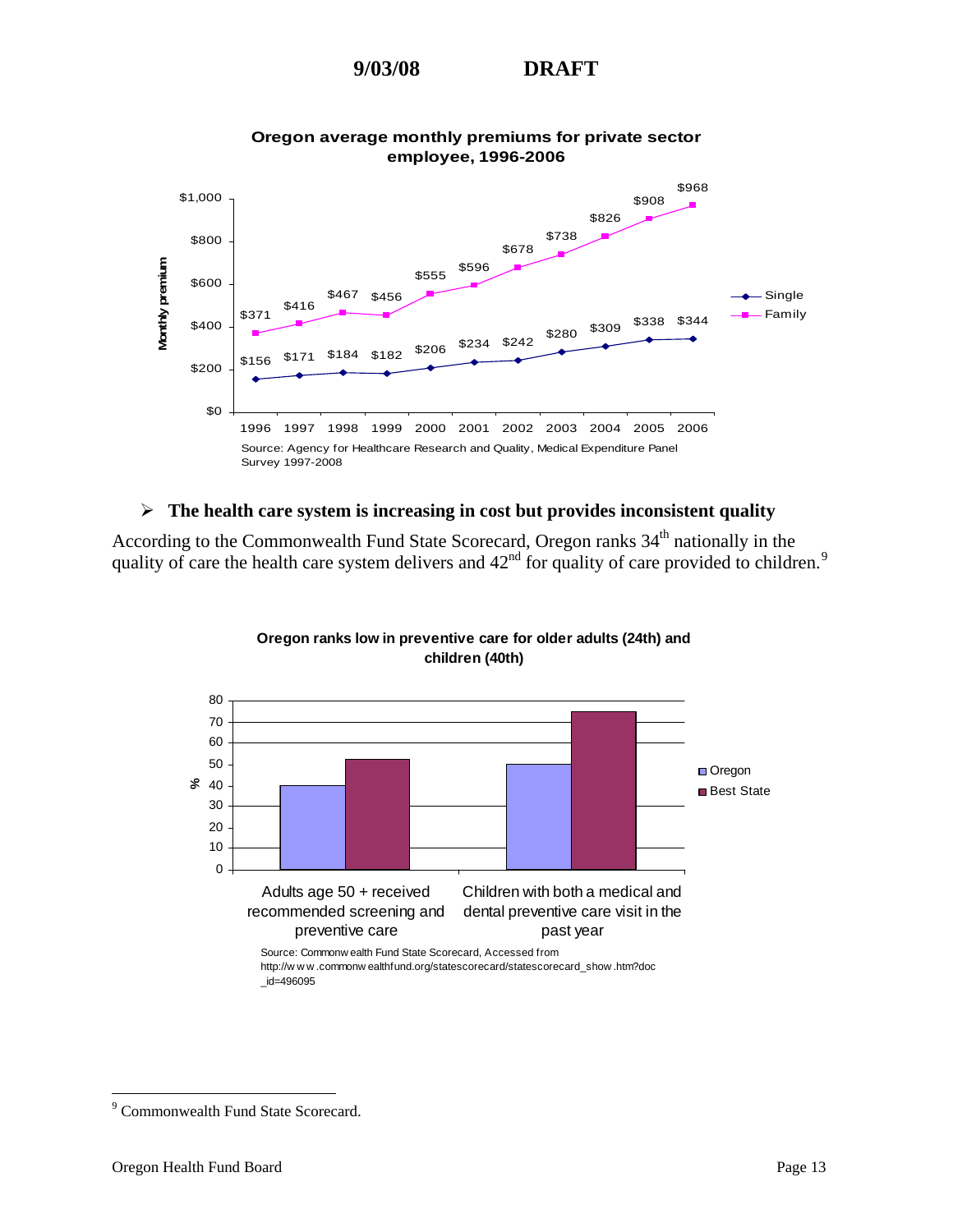

**Oregon ranks in the bottom half of states for adults (40th) and children (34th) having a usual source of primary care**

The recommendations of the Board as outlined in this report will extend coverage to an additional 216,000 Oregonians (116,000 children and 100,000 low-income adults) in the 2009- 2011 biennium and to 96% of all Oregonians by the 2013-2015 biennium, while working toward 100% access. Just as important, if not more so, are the recommendations for fundamental delivery system changes; addressing health equity, payment reform; measurement, reporting and standard setting; focusing and unifying purchasing power and advocating for the removal of federal barriers to change.

#### **Strong Committee Work Paved the Way for the Board's Action Plan**

In addition to creating the Board, the Healthy Oregon Act also established committees to develop recommendations on specific aspects of the reform plan. These committees were comprised of Oregonians representing a wide range of expertise and perspectives and developed reform strategies addressing:

- $\blacktriangleright$  Health benefit design;
- $\triangleright$  Delivery system reform;
- $\triangleright$  Insurance and premium assistance eligibility and program enrollment;
- ¾ Implications of federal law to state health reform and suggested changes;
- $\triangleright$  Strategies for financing the proposed reforms; and
- $\triangleright$  Strategies for promoting equitable health care for all individuals.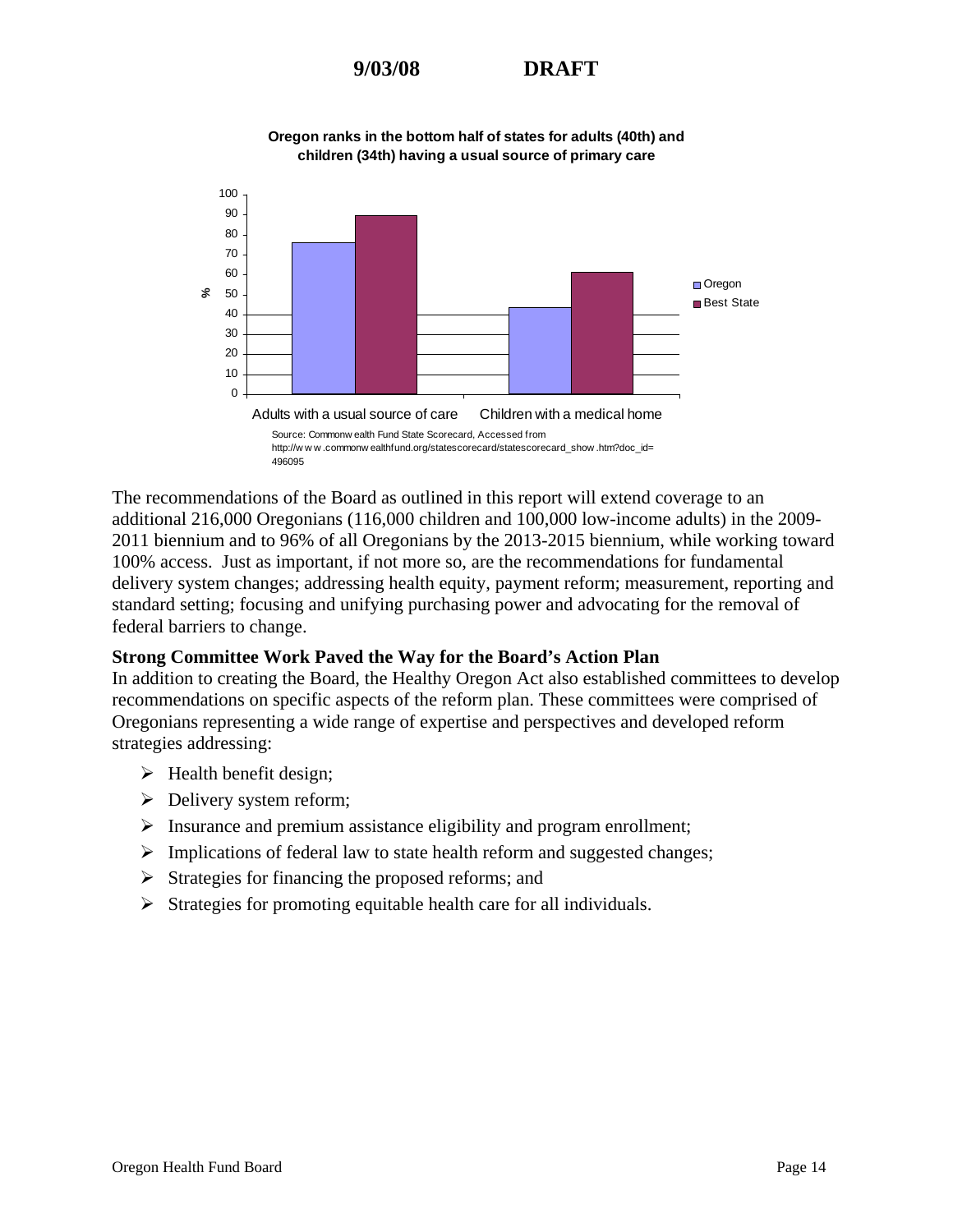# **Timeline for Change**



Using Board-developed charters, the committees developed recommendations that were submitted to the Board in the spring, of 2008. After reviewing these recommendations, the Board has developed this draft Action Plan for public review and comment. Public responses will be received in September. After considering the public's input and any final revisions, the Action Plan will be completed in October, and sent to the Governor and legislative leadership in November.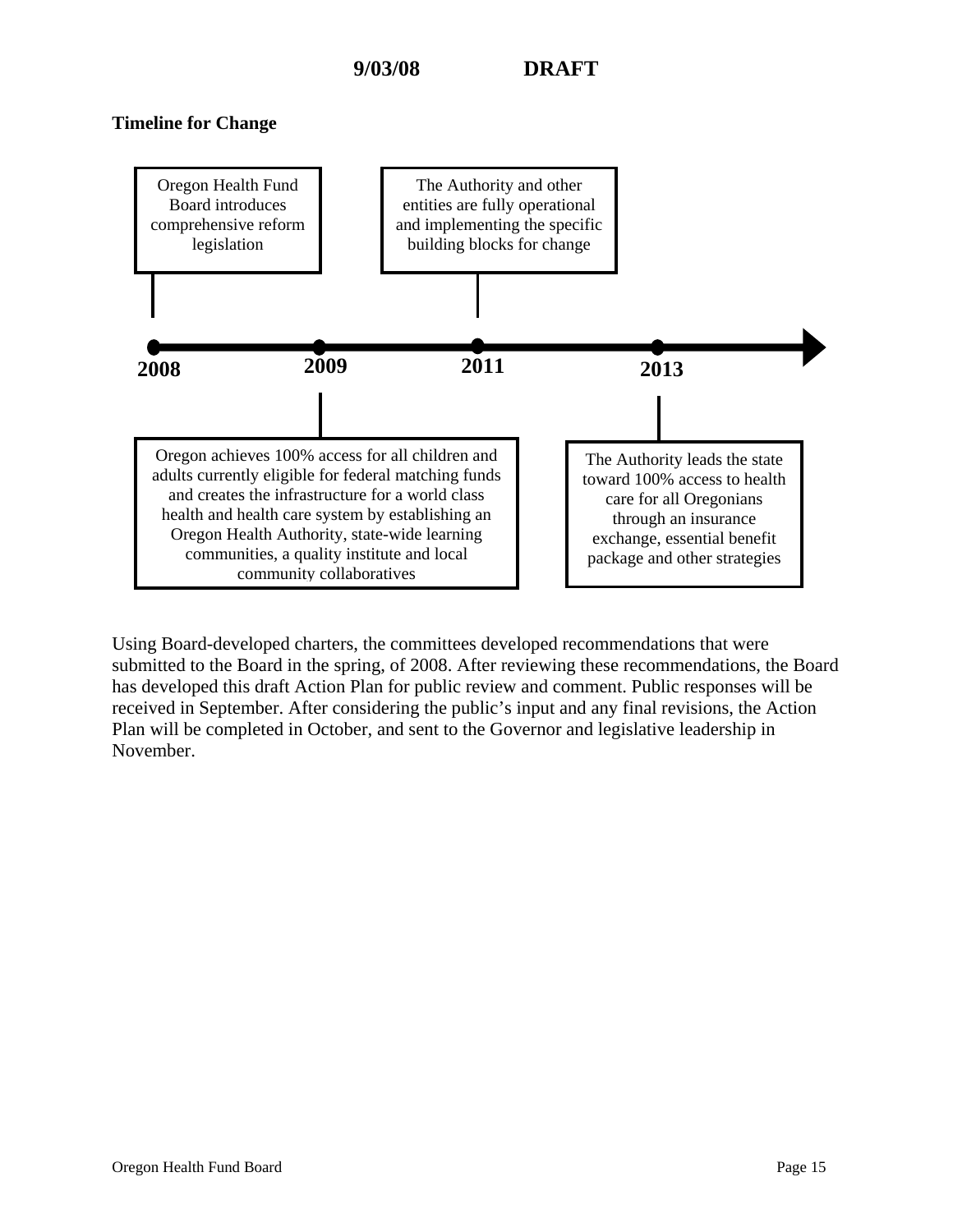# **BUILDING A HEALTHY OREGON: THE 8 ESSENTIAL BUILDING BLOCKS**

| Stage I: 2009 Expansion Objectives<br><b>The Vision</b><br>· All Kids <200% FPL<br>· Affordable Coverage<br>For All Oregonians<br>· Adults <100% FPL<br>• An Essential Benefit Package         | 1. Bring Everyone Under the Tent<br>Stage I: 2009 Financing Plan<br>• Alternate Provider Taxes                                                                                                                                                                                                | Stage II: 2011 - 2015 Expansions<br>• Premium Assistance Plan: Linked to<br>cost containment & available funding                                                                                                         |
|------------------------------------------------------------------------------------------------------------------------------------------------------------------------------------------------|-----------------------------------------------------------------------------------------------------------------------------------------------------------------------------------------------------------------------------------------------------------------------------------------------|--------------------------------------------------------------------------------------------------------------------------------------------------------------------------------------------------------------------------|
| <b>Trusted Information</b><br>· Uniform, Statewide Data<br>Quality, Clinical, Financial                                                                                                        | 2. Set High Standards - Measure and Report<br><b>Set High Standards</b><br>• Clinical Quality Measures<br>· Clinical Guidelines<br>• Population Health Targets<br>• Insurance Administration Practices                                                                                        | <b>Measure &amp; Report</b><br>• Public Reporting to:<br>Consumers, Providers,<br>Purchasers, Insurers,<br><b>Policy Makers</b>                                                                                          |
| New Models of Care<br>• Integrated Health Homes<br>• Behavioral Health Integration<br>• Community Safety Net<br>· End-of-Life Care                                                             | 3. Stimulate System Innovation & Improvement<br><b>Community-Based Innovation</b><br>The Public's Health<br>• Community Collaboratives<br>• Healthy Oregon Action Plan<br>• Community-Centered<br>• Accountable Health Communities<br><b>Health Initiative</b><br>• Tobacco and Alcohol Taxes | <b>Health Information Technology</b><br>• Widespread adoption of electronic<br>health records<br>• Clinical decision support tools<br>· Statewide health information exchange<br>• Privacy and security of personal data |
| <b>Coordinated Purchasing</b><br>· State & Local Governments<br>• Common Contract Standards<br><b>Purchasing Cooperative</b>                                                                   | 4. Unify Purchasing Power<br>Oregon Health Insurance Exchange<br>· Begin with current Individual Market<br>· Stage II, Individual Market:<br>Guaranteed Issue, Premium Assistance                                                                                                             | <b>Regulatory Options</b><br>• Review & Approve Insurer<br>Administrative Expense Increases<br>· Set Ceilings on Provider Price<br>Increases                                                                             |
| 5. Train a New Health Care Workforce<br>· Reliable Data<br>• Long Term Needs<br>• Resources for Training<br>· Recruit, Retain<br>• New Models<br>• Licensing<br>• Practice at "Top of License" | 6. Ensure Health Equity for All<br>• Outreach and Education<br>• Translation Services<br>• Culturally Appropriate Disease Management<br>• Provider Recruitment and Training                                                                                                                   | 7. Advocate for Federal Changes<br>• Federal Laws Committee Recommendations<br>· Seek Opportunities under Federal Reforms                                                                                                |
|                                                                                                                                                                                                | 8. Oregon Health Authority<br>• Accountable for the Performance of Oregon's Health System                                                                                                                                                                                                     |                                                                                                                                                                                                                          |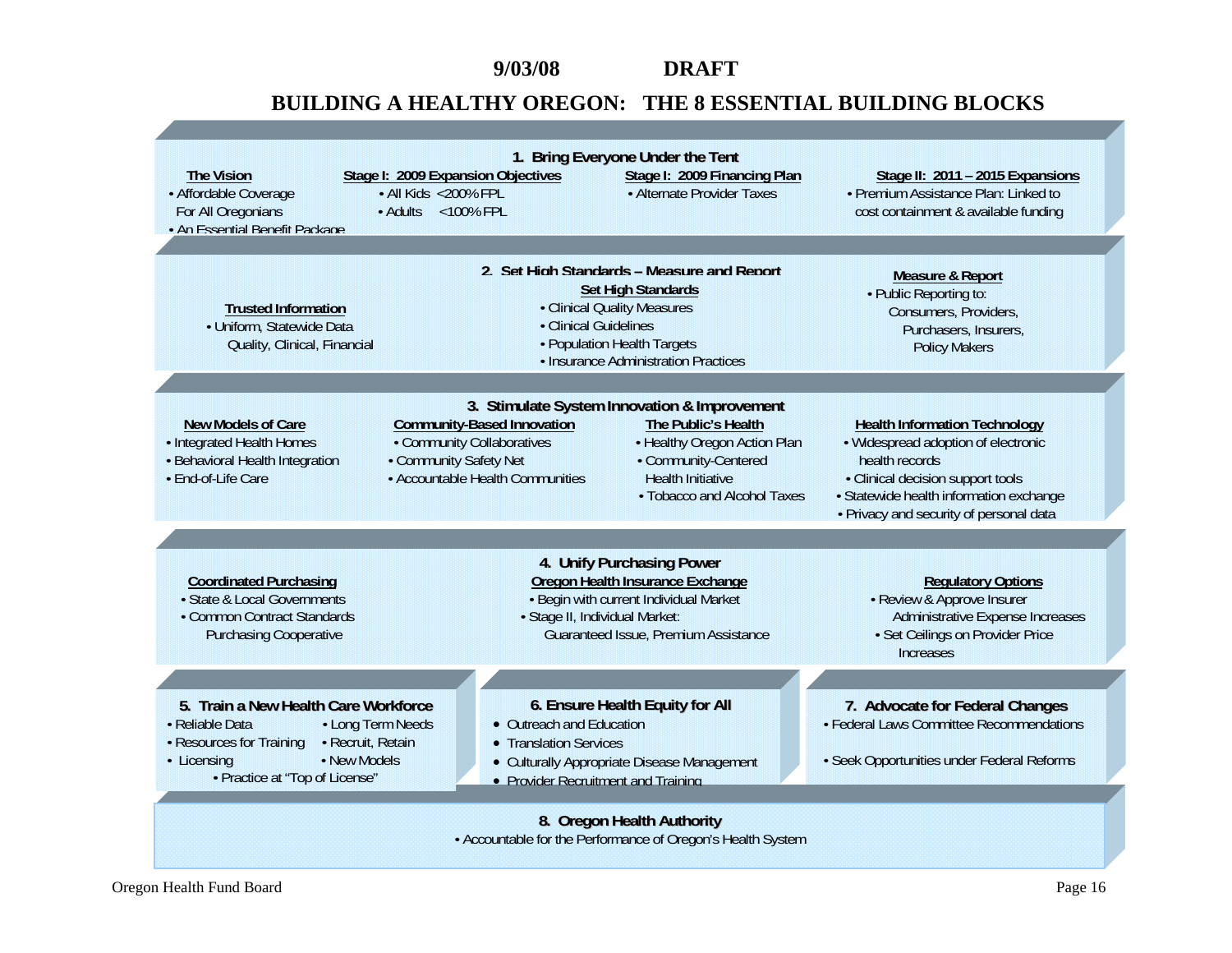# **BUILDING BLOCK 1: "BRING EVERYONE UNDER THE TENT"**

#### <span id="page-16-0"></span>**Objective: Every Oregonian has access to affordable, quality health care.**

#### **Strategy: Expand access to affordable coverage through new and existing programs.**

As described in the Executive Summary, Oregon must simultaneously ensure access to care for all Oregonians and transform the delivery system so that the expanded access is to higher quality, more affordable care. In other words, Oregon strives to achieve the "Triple Aim" goals of improving population health and patients' experience of care while also lowering per capita costs.

These goals will be achieved over the next several years by building on a five-part system of health care financing. Coverage expansion efforts will employ the systems through which many Oregonians currently receive coverage:

- ¾ The Oregon Health Plan (OHP) for those in and near poverty;
- ¾ Premium assistance through a new Oregon Health Insurance Exchange (OHIE) for Oregonians who do not have access to health insurance from their employers and for those receiving help paying their premiums;
- ¾ Employer-based group coverage for employees and their dependents who work for employers that offer group coverage;
- $\triangleright$  Medicare for Oregonians qualifying due to age or disability;<sup>[10](#page-16-0)</sup> and
- $\triangleright$  The individual (non-group) health insurance market, through the OHIE.

Federal health reform may impact this strategy. Your Board recognizes that any future alternative financing system must ensure that costs are not shifted from employers to employees, and, in addition, that those most in need of financial assistance are those most likely to receive it.

Based upon econometric modeling done for the Board's Finance Committee, the programs noted above would provide coverage to 96% to 97% of all Oregonians. The modeling also projects that doing so will cost somewhere between \$1 billion and \$1.6 billion annually in state financing *[See Table 1]*. The Board recognizes that such an expansion of coverage must be inextricably linked to true system reform that will increase efficiencies, improve quality, and drive down costs.

The Board believes that there needs to be a clear "line of sight" between the sources of revenue identified to finance reform and the uses of those funds. Revenue raised by proposed funding mechanisms should flow through the health care system and affect employers, providers, insurers, and consumers. For example, with a payroll tax and a provider tax, funding could be made available to expand insurance coverage. This expanded coverage should lead to reduced uncompensated care. For health care providers, this new revenue would positively offset payments they have made through the provider tax. For insurers, this should result in reduced costs and therefore lower commercial insurance premiums charged to employers and consumers. These reduced premiums would offset payroll taxes.

1

<sup>10</sup> As Medicare eligibility and benefits are determined by the federal government, the Board's plan assumes Medicare is an important coverage component but does not attempt to build a reform plan predicated on reforms to the program.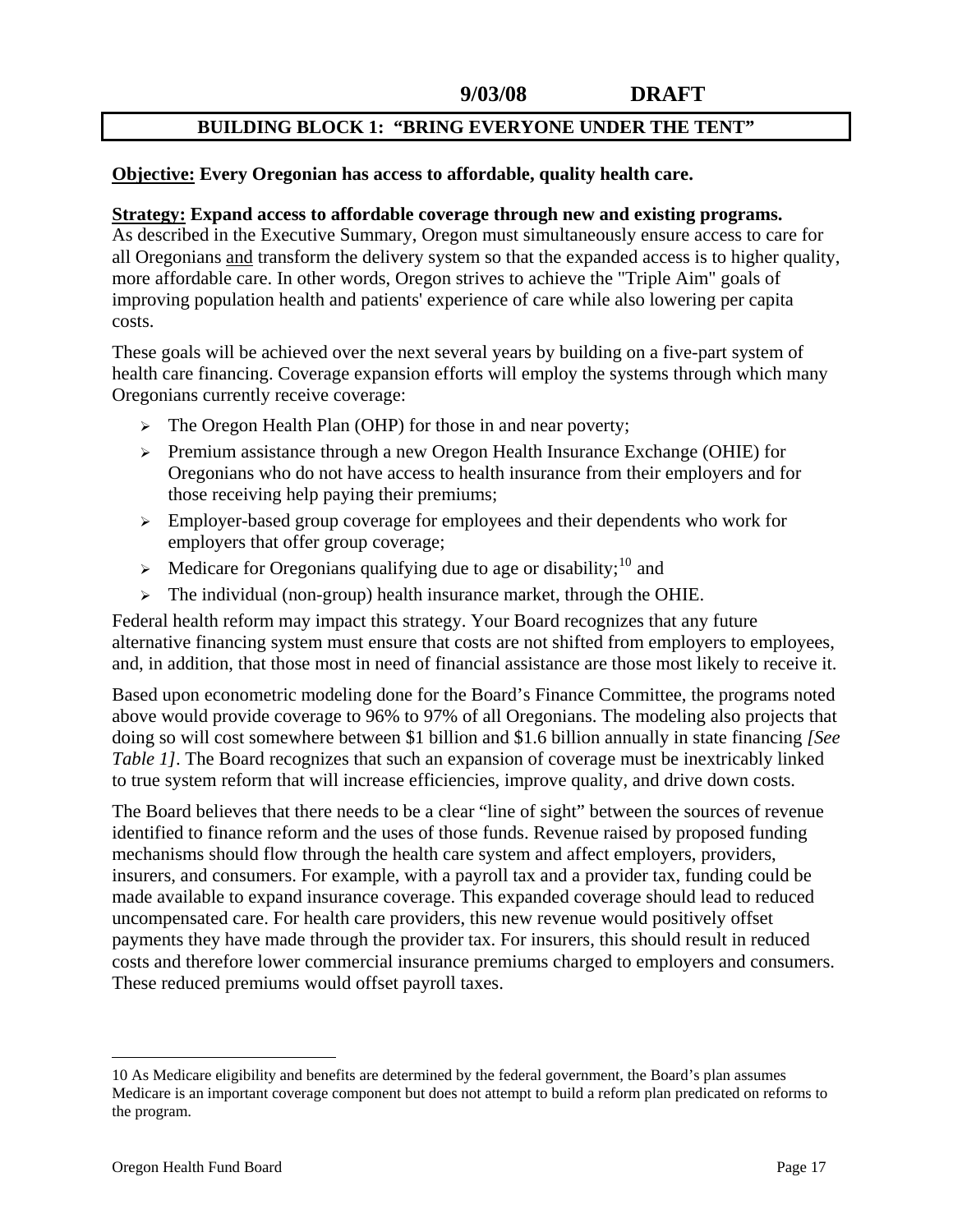|                           | Annual Amount (in millions) |
|---------------------------|-----------------------------|
| Oregon Health Plan        | $$389 - $422$               |
| <b>Insurance Exchange</b> | $$628 - $1,184$             |
| <b>Total State Cost</b>   | \$1,017 to \$1,606          |
| Revenue Payroll Tax       | $$624 - $661$               |
| Revenue, Other Sources    | $$393 - $945$               |

<span id="page-17-0"></span>**Table 1 Estimated Annual State Costs & Revenue Requirements for Full Expansion[11](#page-17-0)**

Other possible funding sources for the health system reforms include a moderate increase in the tobacco tax and an increase in the tax on alcoholic beverages. These funding sources could be logically used for smoking cessation programs and other public health initiatives (tobacco tax), and to help improve access to mental and behavioral health (alcoholic beverages tax). For more on the Finance Committee's work, please see Appendix D.

#### **Strategy: Implement an Essential Benefit Package.**

The long-term goal is for every Oregonian to have the Essential Benefit Package of covered health services. Current benefit designs that provide equal coverage for both effective services and those of uncertain or unproven value contribute to the rising cost of health care. Therefore, the Board believes that restructuring the way health insurance works so that services that are proven to be effective are covered more fully and cost sharing is set in a rational fashion will encourage more appropriate utilization. This alternative strategy will shift emphasis to services resulting in greater population health. This is a lesson Oregon can learn from other health care systems around the world that use fewer resources and have better outcomes.

The Board recommends that the Legislature authorize, to the extent allowable by federal law, the implementation of an Essential Benefit Package (EBP), based on the principles outlined by the OHFB Benefits Committee, and require that all health insurance plans offered in the state must meet or exceed. No health plan in the state will be allowed to offer coverage less than the EBP, although levels of cost sharing may differ. The EBP benefit level will not affect those individuals currently receiving OHP Plus benefits. The OHP Plus benefits should be offered to all pregnant women and children under 200% FPL and adults up to 100% who would qualify under the current OHP rules. The EBP, with affordable cost sharing included, will apply to future expansion populations with moderate incomes.

The EBP will include a defined set of health care services that is affordable and financially sustainable, building off of the priorities outlined in the Prioritized List of Health Services, which was developed and is maintained by the Health Services Commission (HSC). Furthermore, the HSC will be provided with the additional resources necessary to ensure that the Prioritized List reflects the most current evidence-based research available.

The EBP will include the following considerations:

<sup>&</sup>lt;sup>11</sup> Analyses conducted by the Institute for Health Policy Solutions and Dr. Jonathan Gruber of Massachusetts Institute of Technology for the Oregon Health Fund Board Finance Committee. The range of costs is based on the model components. For details of the modeling, please see the Finance Committee report Executive Summary in Appendix C.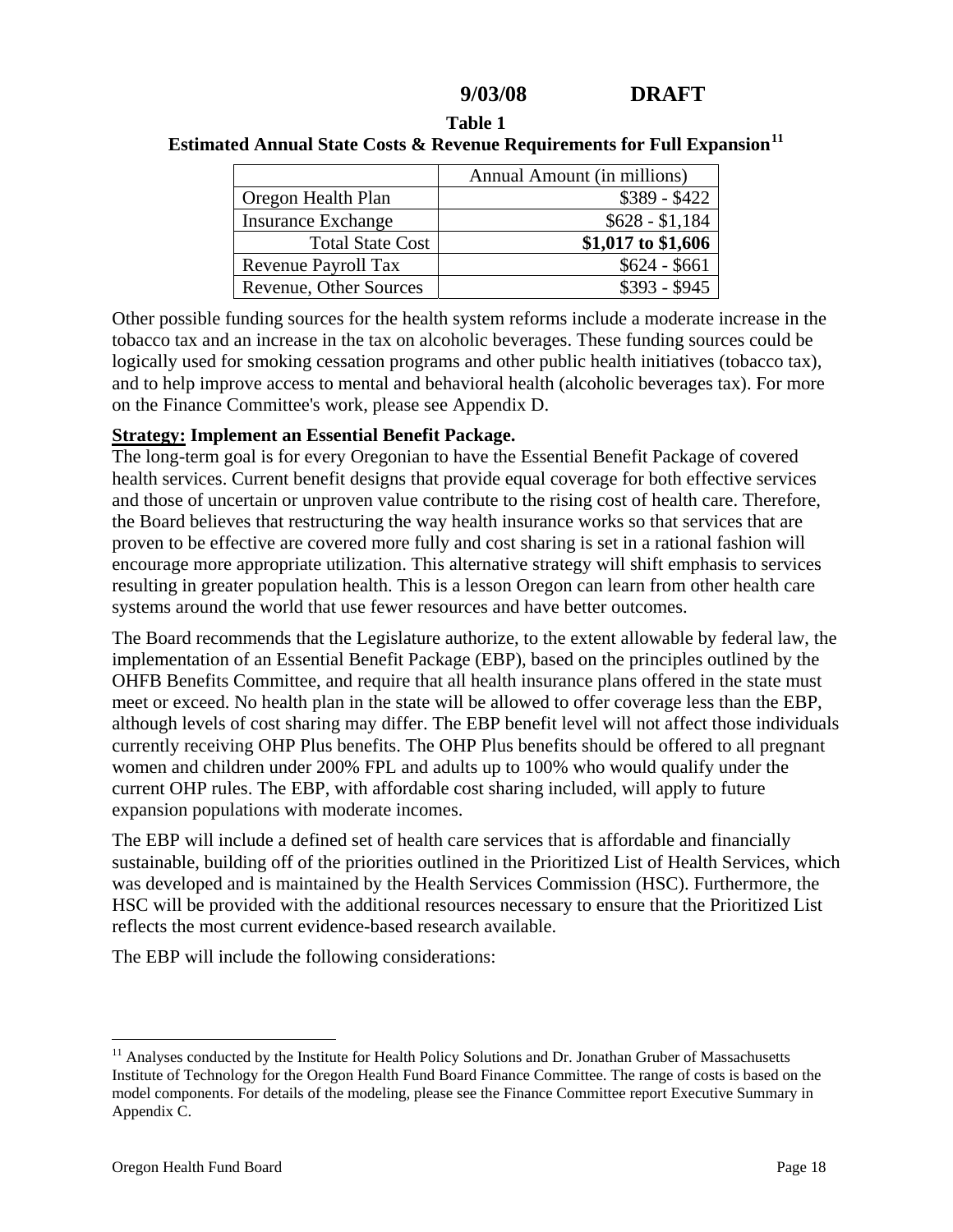- <span id="page-18-0"></span> $\triangleright$  Require little or no individual contribution for those living below the federal poverty level, with the contribution increasing on a sliding scale basis as a family's financial means rises.
- $\geq$  Do not discourage the private market from offering plans that are more comprehensive than the EBP, in order to provide greater consumer choice for those who can afford higher premiums.
- $\triangleright$  Promote the provision of services in an integrated health home in an effort to reduce unnecessary hospitalizations and emergency department visits.
- $\triangleright$  Require little or no cost sharing for evidence-based preventive care and other valuebased services, such as those shown to keep individuals with chronic illnesses from experiencing preventable acute exacerbations of their disease.
- $\triangleright$  Reward patients for actively participating in their own care.
- $\triangleright$  Assign higher cost sharing on elective or discretionary services.

The Board believes that purchasers, insurers, and consumers will benefit from these principles through a healthier population at reduced cost.

# **Strategy: Expand access now, beginning with children and low-income Oregonians.**

Increasing access to health insurance is good for the health of Oregonians and for Oregon's economy. In 2005, the Institute of Medicine estimated that nationwide, the cost to the economy of having 40 million uninsured people is \$65 to \$130 billion a year.<sup>[12](#page-18-0)</sup> If that amount is applied to Oregon's approximately 600,000 uninsured and adjusted to 2008 dollars, between \$1.25 and \$2.5 billion is lost annually as a result of leaving these Oregonians without health care coverage.<sup>[13](#page-18-0)</sup>

Investing in public coverage is an important first step toward achieving the state's goal of 100% access. Enrolling children and low income adults in health insurance will reduce the state's uninsured population by at least one third, and will restore coverage lost due to previous state budget cuts.

Children: Governor Kulongoski has long been an advocate for covering all uninsured children, and the Board embraces his vision for giving all uninsured Oregon children under age 19 an opportunity to enroll in comprehensive, affordable health insurance coverage.

In 2009-11, the state will expand coverage to all Oregon children:

- $\triangleright$  Many children will receive coverage through the existing programs, the Oregon Health Plan (OHP) and the Family Health Insurance Assistance Program (FHIAP).
	- Children with family income up to 185% FPL (approximately 60,000 children) are currently eligible for OHP and FHIAP. The Governor's plan includes increased outreach efforts to enroll and retain these children in coverage.
	- Eligibility for OHP and FHIAP will be expanded to allow children with family income from 185% to 200% FPL (approximately 12,000 additional children) to enroll at no cost to their families.

<sup>&</sup>lt;sup>12</sup>Institute of Medicine, "Hidden Costs, Value Lost," (Washington: National Academy Press, 2003), p. 112. <sup>13</sup> 2000 dollars adjusted to 2008 dollars using the United States Department of Labor, Bureau of Labor Statistics Inflation Calculator found at: [http://www.bls.gov/data/inflation\\_calculator.htm](http://www.bls.gov/data/inflation_calculator.htm)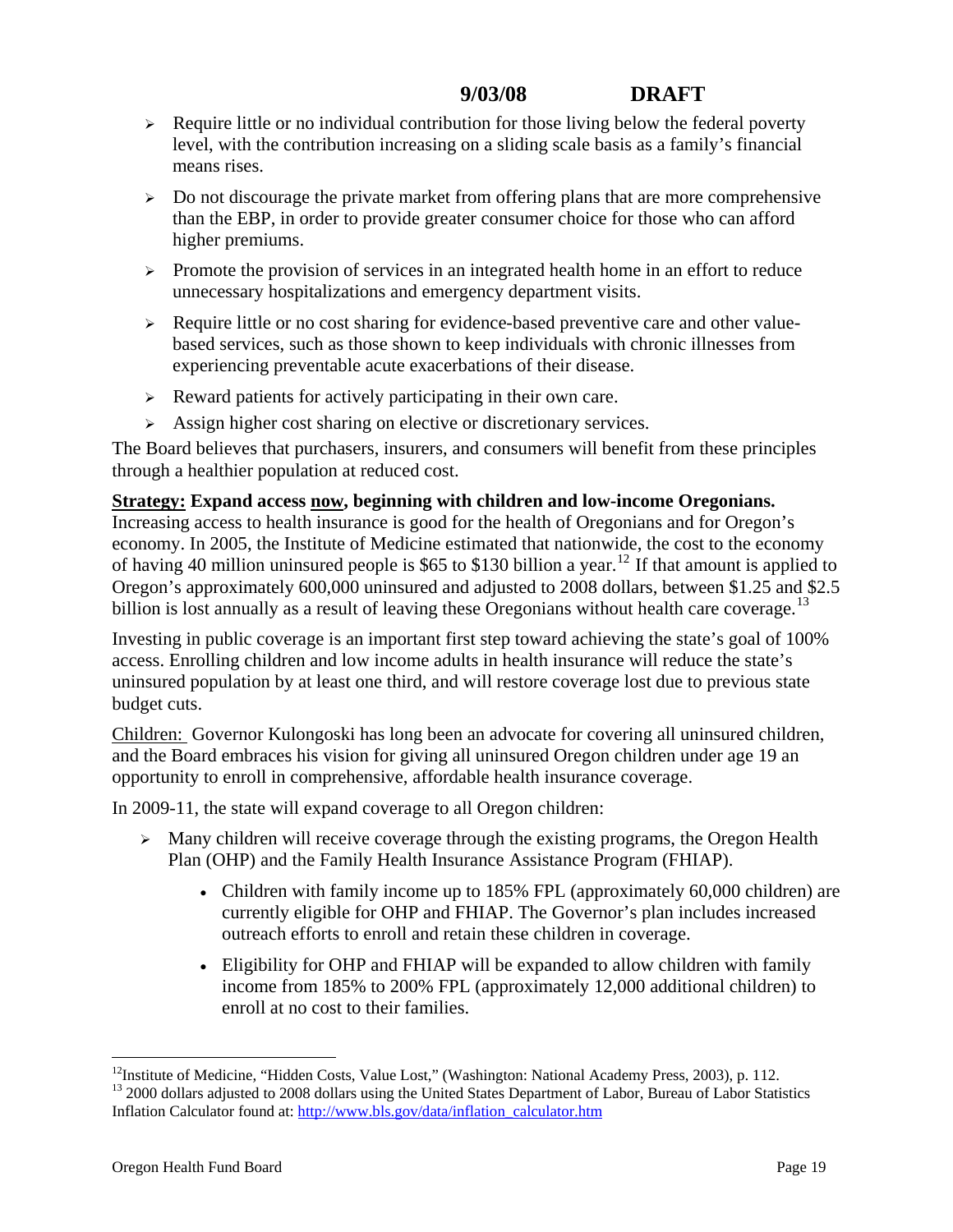- Children with family income between 200% and 300% FPL with access to coverage through an employer will have access to FHIAP as well, and will have help paying premiums on a sliding-scale basis.
- $\triangleright$  A new program will allow families who do not have access to coverage at work to get their children covered.
	- Families with incomes from 200% to 300% FPL will have access to premium assistance on a sliding-scale basis.
	- Families with income above 300% FPL who do not have access to employersponsored insurance for their children will have access to this affordable product for their children. These families will be responsible for the full premium cost.

To help finance this program expansion, Oregon will seek federal waiver approval in order to receive federal financial participation for children between 185-300% FPL. The state will not seek federal match for those families with income over 300% FPL. Through these actions, Oregon will ensure that high-quality, affordable coverage is available to all children in the state.

Low-income adults: In addition, the state will open Oregon's Medicaid program, the Oregon Health Plan (OHP), to all adult Oregonians with incomes at or below 100% of the Federal Poverty Level (FPL). As a second stage, ensure access to premium assistance for all low-income adults below 185% of poverty, which is allowed under the state's current federal waivers.

As of June 2008, the OHP Standard program covered 24,000 adults with incomes below 100% FPL. To improve coverage for low-income adults, the state will re-open the program to all adults up to 100% FPL. This will allow entry to approximately 100,000 new enrollees. Additionally, the OHP Standard benefit package is considered to be inadequate for those living below poverty, and the more robust OHP Plus level of benefits should be restored for this population.

#### **Strategy: Reduce barriers to enrollment and re-enrollment for children.**

More than half of the 116,000 uninsured children in Oregon are eligible for, but not enrolled in OHP or FHIAP. To expand enrollment, Oregon will simplify the application process, improve outreach with application assistance, increase the number of school-based health centers, create a 24-hour nurse advice line, establish a disease-management program, and extend eligibility for coverage from six to twelve months.

#### **Strategy: Finance coverage expansions in 2009 with provider taxes.**

The cost of expanding health insurance coverage to all Oregonians is not insignificant. See Table 1 for estimates of the cost of expanding coverage for Oregonians in 2009-11 and 2011-13. The current funding for OHP Standard, which is a mix of hospital and health plan provider taxes, is due to end in 2009. The coverage expansions outlined above will be financed through restructured taxes on these health care providers. Well-structured and efficiently-administered provider taxes will be used to leverage additional federal financial participation to expand coverage to over 175,000 uninsured Oregonians, and bringing over a billion dollars in new federal funds into the state. These dollars can fuel new jobs and help communities across the state while offering needed coverage to those currently uninsured.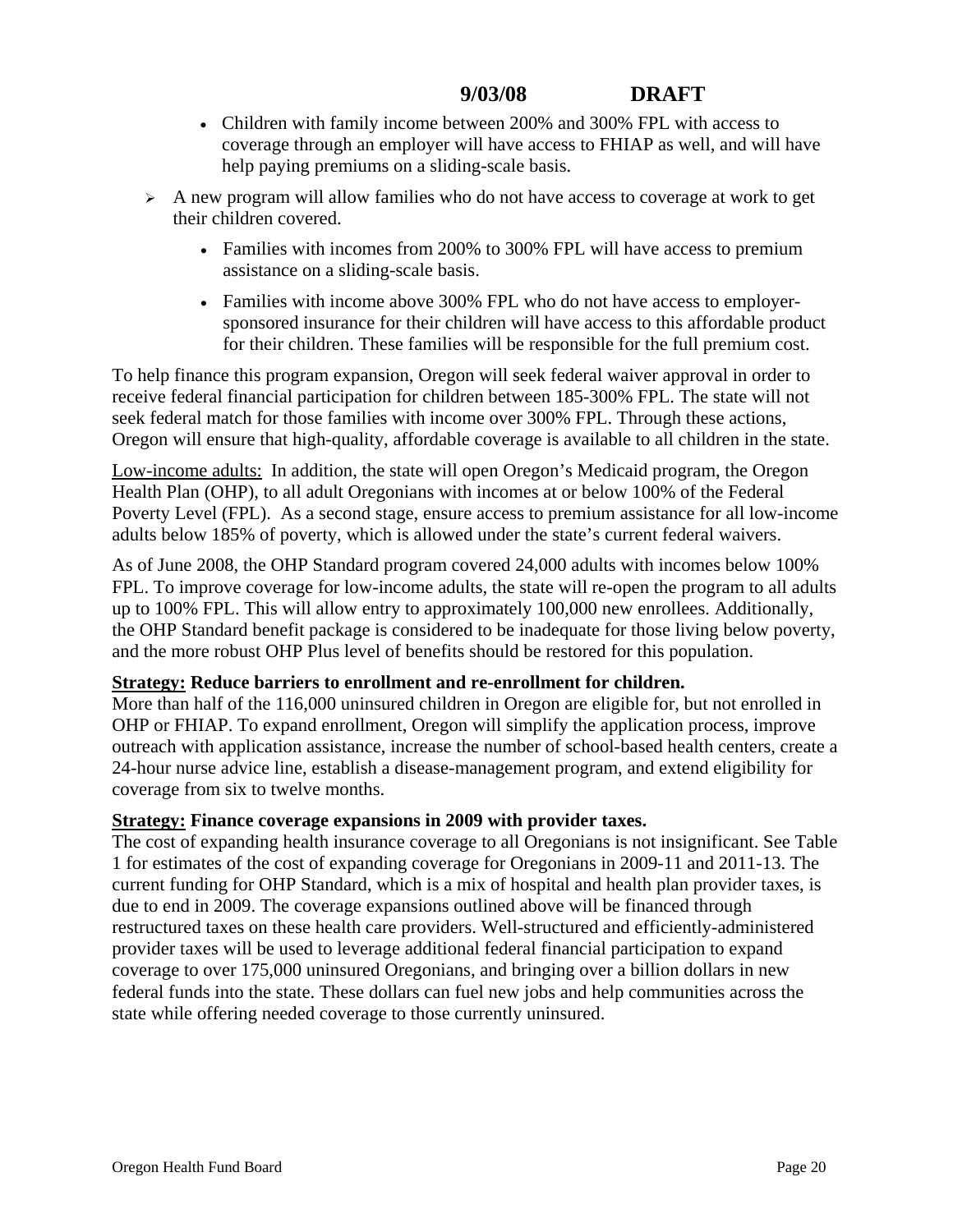|                                                           | State Funds <sup>1</sup> | Federal      | State Funds <sup>1</sup> | Federal      |
|-----------------------------------------------------------|--------------------------|--------------|--------------------------|--------------|
|                                                           | $9 - 11$                 | <b>Funds</b> | $'11 - '13$              | <b>Funds</b> |
| Coverage for Kids                                         | \$62                     | \$120        | \$79                     | \$150        |
| <b>OHP</b> Standard                                       | \$354                    | \$604        | \$671                    | \$1,008      |
| Coverage Subtotal                                         | \$416                    | \$724        | \$750                    | \$1,158      |
| <b>Improved Benefits</b>                                  | \$50                     | \$75         | \$77                     | \$116        |
| <b>Increased Provider Rates</b>                           | up to $$100$             | \$250        | up to $$100$             | \$250        |
| <b>System Transformation</b><br>(including public health) | up to $$50$              | \$0          | up to $$50$              | \$0          |
| Total                                                     | \$616                    | \$1,049      | \$977                    | \$1,524      |

# **Table 1: Estimated State and Federal Funds Needed to Support Coverage Expansions (2009 – 2013)**

(millions)

<sup>1</sup> New provider taxes and tobacco taxes

Source: Oregon Department of Human Services, Division of Medical Assistance Programs, July 2008.

The cost estimates for the 2009 OHP expansions include two items that the Board strongly endorses: 1) Improving the current OHP Standard benefit to levels similar to the OHP Plus benefit package; and 2) Improving the reimbursement rates to providers who serve OHP members. The latter action is absolutely necessary to ensure the broad and active participation of providers in the Oregon Health Plan.

To ensure that the taxes are equitable and sustainable, the Board believes the specific mix of taxes and tax rates must be determined collaboratively by the Governor, Legislature, and interested stakeholders.

While this draft plan endorses the use of provider taxes, the Board has expressed to the Governor its concern with the potential "pass-through" of these taxes on to those who pay health insurance premiums. A hospital provider tax, when combined with significant federal matching funds, will decrease hospital uncompensated care costs that are already being paid for by the purchasers of health insurance. An insurance premium tax, however, is less transparent and could be shifted directly on to purchasers in the form of higher monthly premiums. The Board cannot support any tax strategy that increases the cost of health insurance to purchasers already over-burdened by escalating health insurance costs.

To guard against this risk, rigorous oversight of the financial performance of provider organizations paying a tax will be necessary, and even new regulatory controls.

Public comment on this issue during September will inform the Board's deliberations and recommendations included in the final report.

#### **Strategy: Tie additional coverage expansions (2011-2015) to cost containment successes and available funding.**

The first stage of state-sponsored coverage expansions targets all children and adults with income below 100% FPL. The Board recognizes that individuals above 100% often have difficulty affording health insurance. To ensure that coverage is affordable for all purchasers, whether or not they access state assistance, cost containment strategies must be implemented system-wide. Future expansions will be linked to cost containment success. While expanding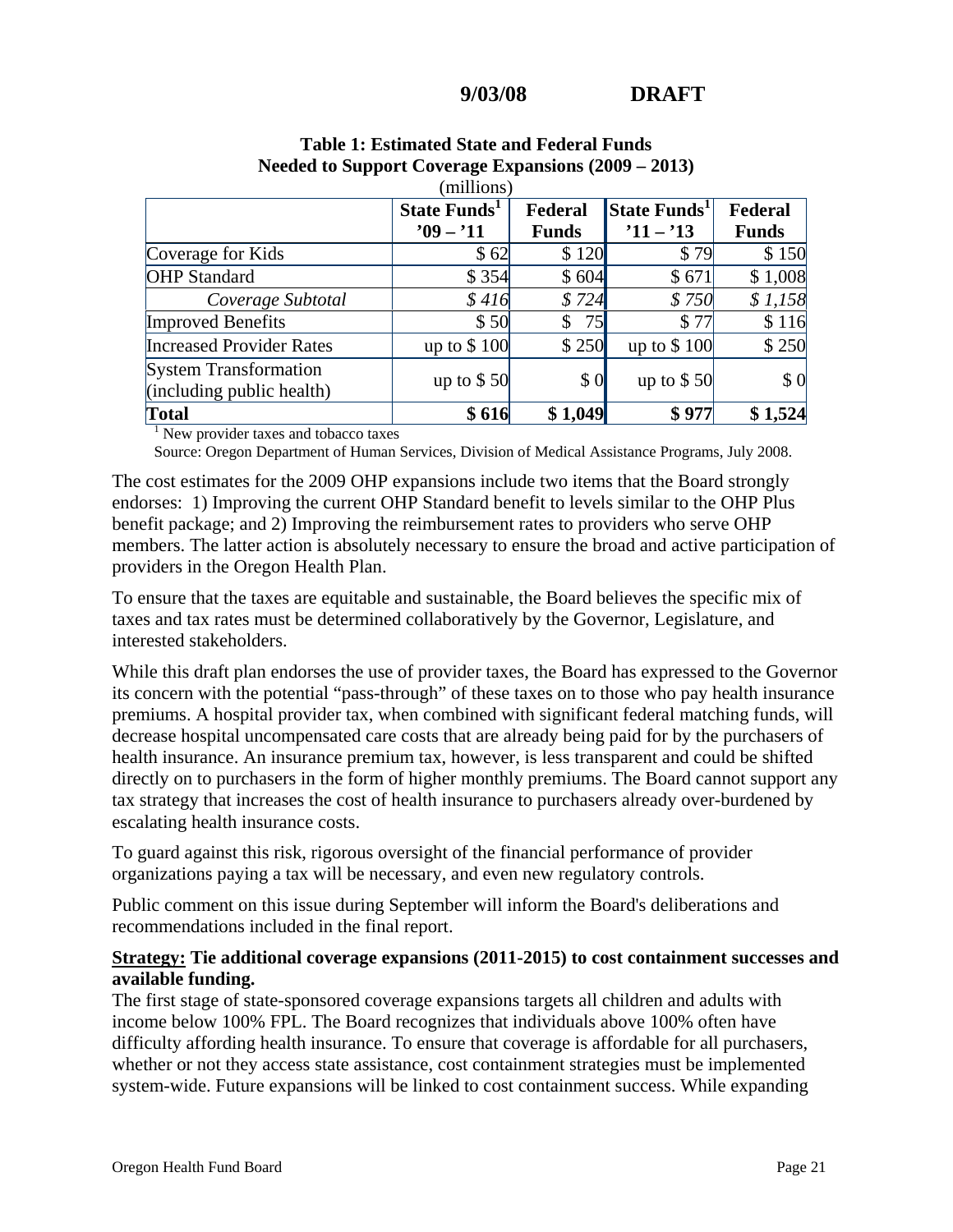OHP enrollment to children and low income adults, Oregon will simultaneously plan for a future market that includes:

- $\triangleright$  A requirement that all Oregonians obtain health insurance coverage;
- $\triangleright$  Reform of the individual (non-group) insurance market rules;
- $\triangleright$  State contributions for low and moderate income families;
- $\triangleright$  A "pay or play" payroll tax; and
- $\triangleright$  An insurance exchange for those receiving state contributions which may include the option of a publicly-owned health plan.

# **ACTION STEPS:**

#### **1. Expand coverage for children and low-income adults.**

Starting in 2009, the Oregon Health Plan (OHP) and the Family Health Insurance Assistance Program (FHIAP) expand free coverage to all children up to 200% FPL. Children with family income between 200% and 300% FPL receive subsidized coverage through FHIAP .OHP expands coverage to adults up to 100% FPL.

The 2009 Legislature authorizes the Authority to direct appropriate state agencies to create an affordable, high-quality insurance product for these families to purchase. For those families between 200% and 300% FPL this will be with premium assistance based on income. For children with family income above 300% FPL it will be a full buy-in, without state contribution to premiums.

The Department of Human Services (DHS) currently has federal approval to enroll children up to 185% of FPL and adults to 100% FPL. To expand OHP beyond these levels, the state must seek federal approval to amend its Medicaid waiver authority. To allow the enrollment of children up to 300% of FPL in OHP and FHIAP, the 2009 Legislature will need to authorize DHS to apply for federal waiver authority.

Both the OHP Plus and Standard populations will receive the same benefit package, thereby raising benefit levels for OHP Standard enrollees to match those currently provided to OHP Plus members and eliminating the current two-tiered benefit structure within OHP. Additionally, the Legislature directs the Authority to oversee the development of cost-sharing protections and requirements for program enrollees.

#### **2. Reduce enrollment barriers.**

Starting in 2009, the Authority works with OHP, FHIAP and other partners to ensure enrollment by all eligible children. This effort includes eliminating barriers to enrollment by simplifying the OHP application process, providing outreach with application assistance, increasing the number of school-based health centers, ensuring access to 24-hour nurse advice; maximize care management programs, and extending eligibility for coverage from six months to a year.

#### **3. Conduct targeted and aggressive outreach to multicultural communities.**

The Legislature appropriates state funds, with additional Medicaid matching funds, to support: community-based organizations in delivering culturally-specific and targeted outreach and direct application assistance to members of racial, ethnic, and language minority communities; individuals living in geographic isolation; and populations that encounter additional barriers such as individuals with cognitive, mental health or sensory disorders, physical disabilities, chemical dependency, and individuals experiencing homelessness. Resources and interventions are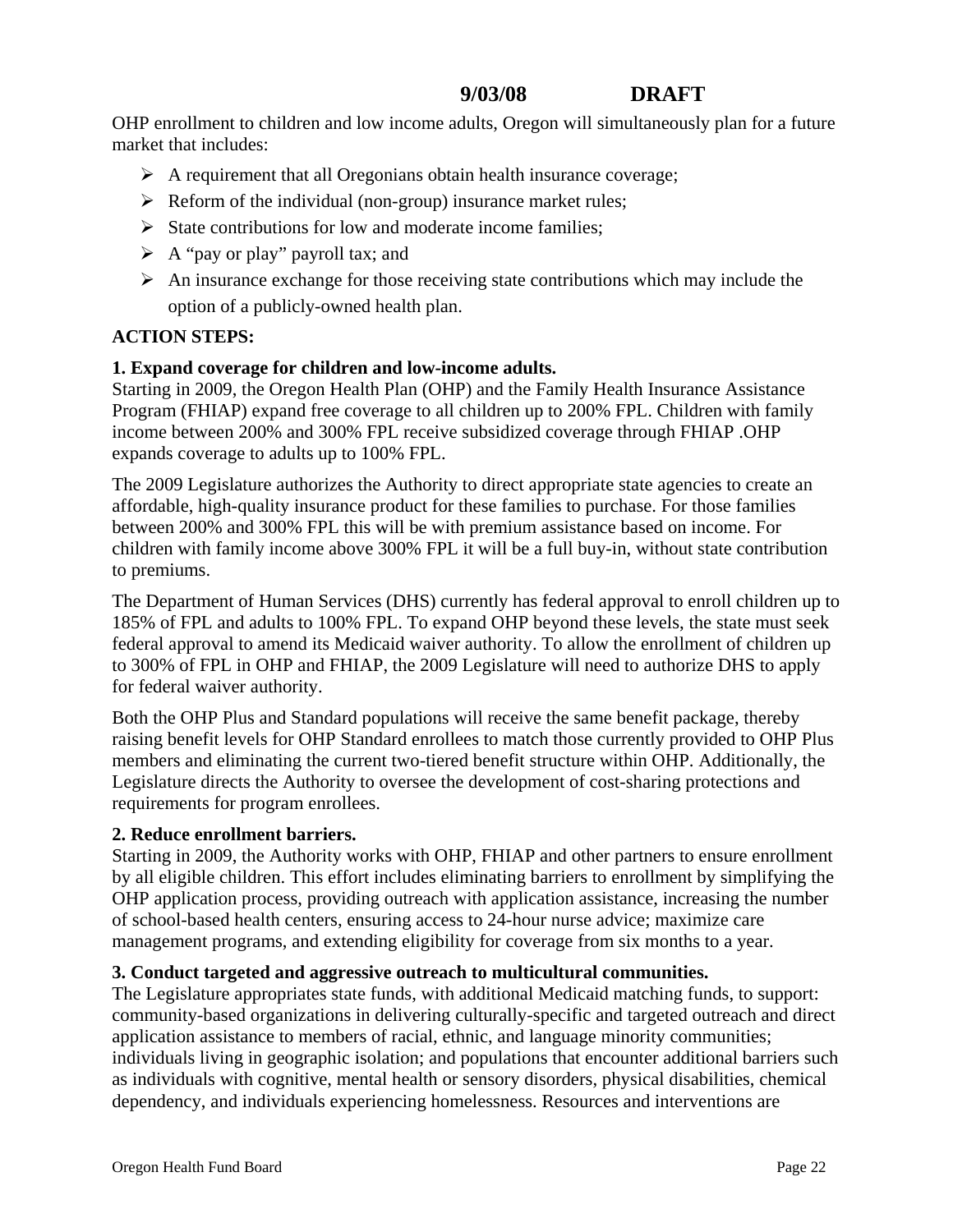targeted to meet the goal of 100% enrollment of individuals who are eligible to participate in Oregon public health insurance programs.

# **4. Authorize and implement financing for coverage expansions.**

The Governor, Legislature, and relevant state agencies and stakeholders work together to develop provider taxes that will support the proposed coverage expansions described above. The 2009 Legislature authorizes the financing necessary to implement the child and adult population expansions, and gives DHS or another entity the authority to utilize these funds for this program.

# **5. Secure Legislative direction to develop changes to the Oregon insurance market.**

The Legislature authorizes funding and staffing for the Authority to plan changes to the Oregon insurance market. Those changes include but are not limited to: an individual insurance requirement; an essential benefit package requirement; individual market reforms; state premium assistance for low and moderate income Oregonians; a "pay or play" payroll tax; an insurance exchange to administer premium assistance and move system reforms; and the creation of a publicly-owned health plan that would be an option within the insurance exchange.

#### **6. Prepare for additional coverage expansions.**

In 2009 and 2010, the Authority creates a detailed plan and implementation strategy for additional coverage expansions in 2011-15.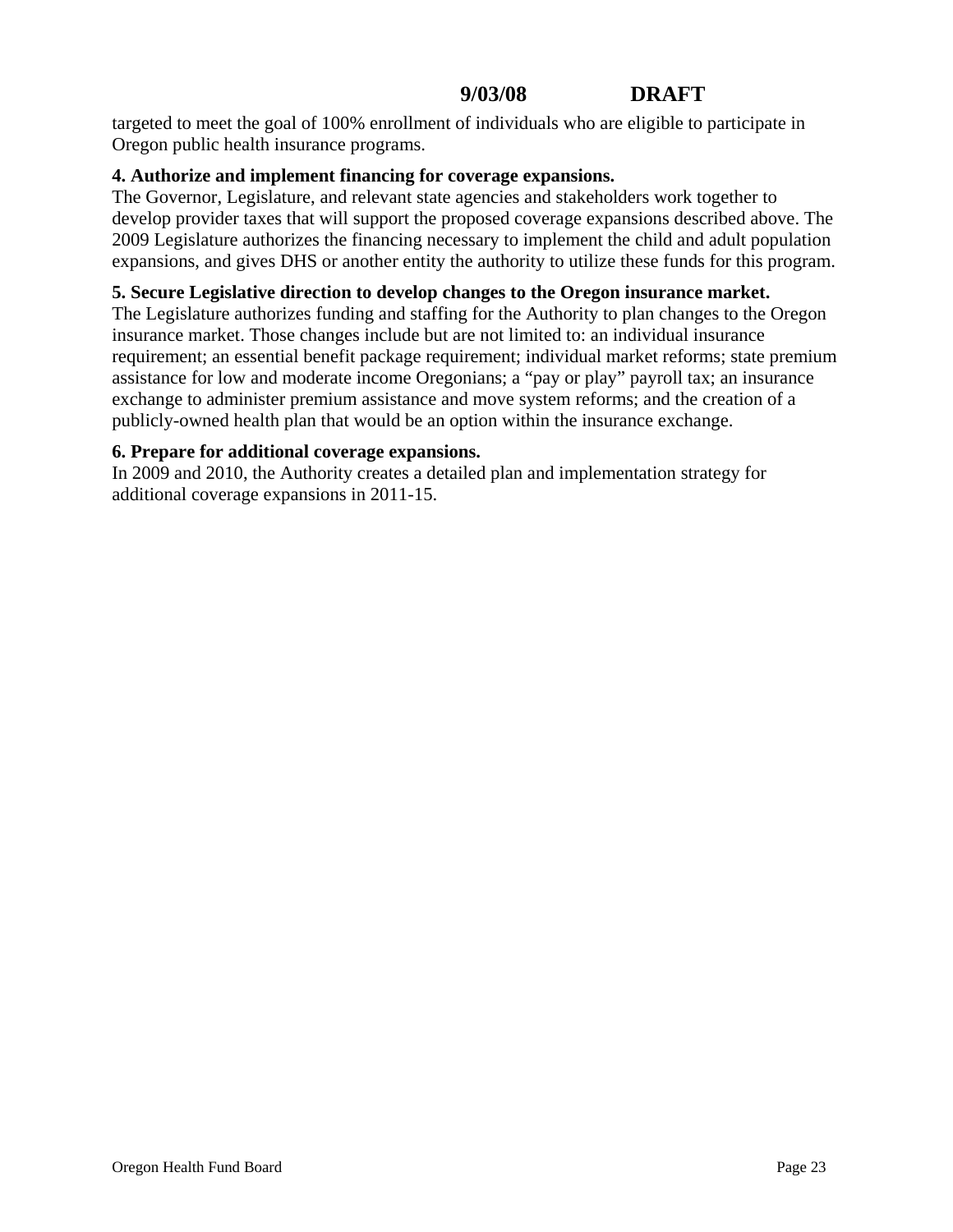#### **BUILDING BLOCK 2: SET HIGH STANDARDS – MEASURE & REPORT**

# <span id="page-23-0"></span>¾ **Trusted Information**

# **Objective: Collect and disseminate uniform and complete information on which to make policy decisions and set standards for system improvement.**

#### **Strategy: Establish an all-payer, all-claims data collection program.**

In order to implement large-scale, innovative reform of Oregon's health care delivery system, the state will establish a new information system to protect the state's investment and ensure, as much as possible, a high-performing, high-quality and cost efficient health care delivery system for all Oregonians.

The current health care delivery system in Oregon does not consistently deliver high-quality care or always deliver recommended evidence-based care to Oregonians. For instance, only 40% of adults over age 50 receive recommended preventive care, and only 84% of hospitalized patients receive recommended care for myocardial infarction, congestive heart failure, and pneumonia.<sup>[14](#page-23-0)</sup> In addition, quality of care, utilization of specific procedures, and treatment options vary significantly depending on where in the state a patient receives care.<sup>[15](#page-23-0)</sup> A comprehensive claims database will enable utilization benchmarking and measurement of change. A quality claims database will allow for the creation of a robust set of evidence-based measures as well as new benchmarking systems, such as episodes-of-care grouping benchmarks and hospital efficiency benchmarks.

A statewide, all-payer, all-claims reporting program is a necessary first step in creating a comprehensive collection of uniform information about the entire patient experience. Through this collection, analysis, and public reporting, providers can benchmark their performance, identify opportunities for quality improvement, and design effective quality improvement initiatives. With this information, purchasers can identify and reward high-performing providers who delivery high-quality, high-value care to their patients, and consumers can access information to help guide critical health care decisions. Policy makers can make improved strategic decisions for the priorities of Oregon, both by providing funding and also through the development of public-private partnerships at the local level for development of community specific initiatives.

The utility of claims information is that it can be used to assess utilization of services (answering questions such as: is there significant variation of utilization of specific services in specific areas and if so why?), examine conditions or procedures (How many people in Medford have asthma and how many are being hospitalized with asthma compared to other areas of the state?), compare payments for specific services (What is the cost and quality variation of diabetes care in the Portland metropolitan area versus the Bend-Redmond area?). Through the creation of an Oregon all-payer, all-claims reporting program, Oregonians will have access to comprehensive, uniform information, which will help shape successful strategies for providing consistent, high-

<sup>14</sup> Cantor JC, Schoen C, Belloff D, How SKH, and McCarthy D. Aiming Higher: Results from a State Scorecard on Health System Performance. The Commonwealth Fund Commission on a High Performance Health System, June 2007.

<sup>15</sup>Performance Report for Chronically Ill Beneficiaries in Traditional Medicare: Hospitals – Oregon. Provided by Elliot Fischer and the Dartmouth Atlas Project.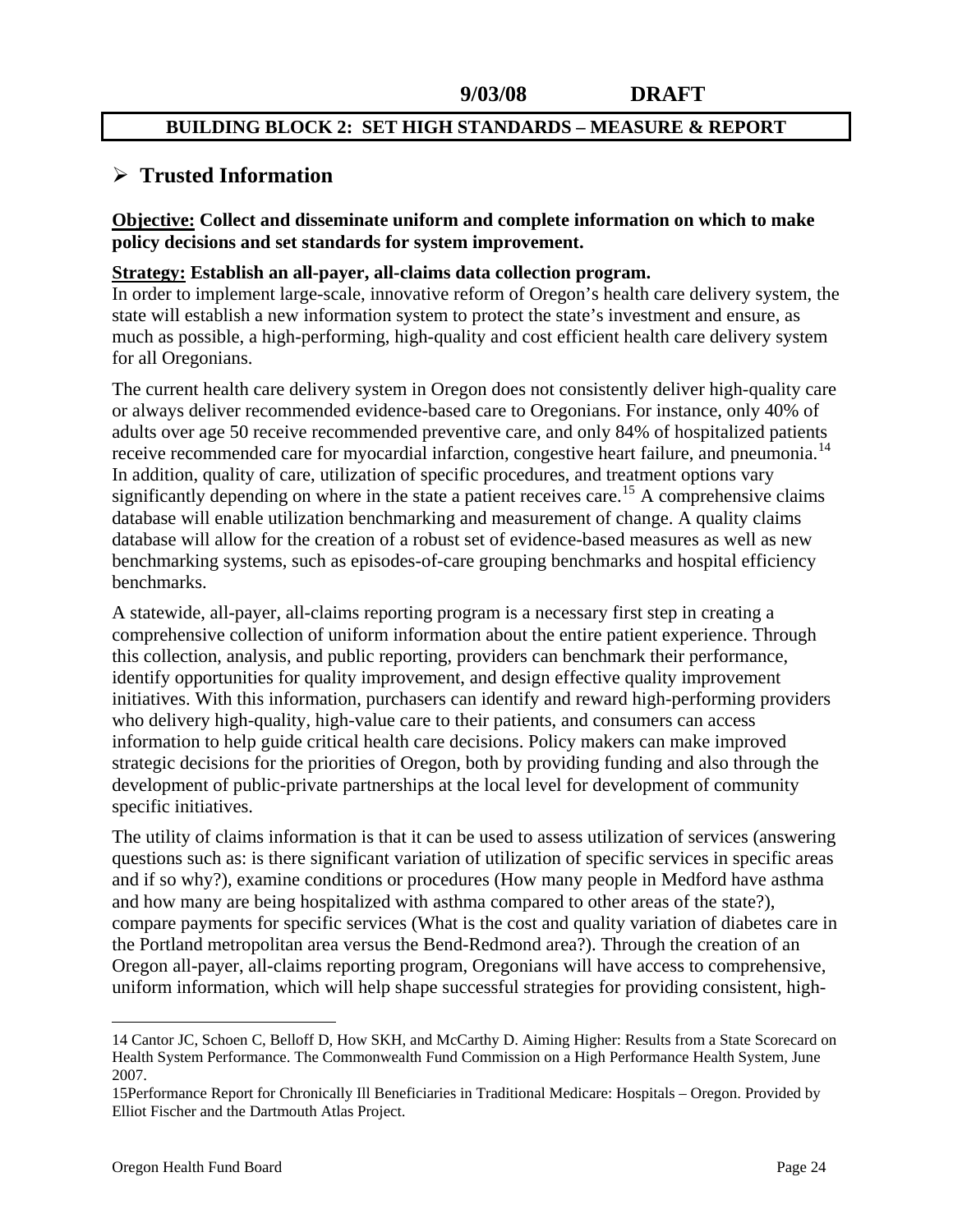<span id="page-24-0"></span>quality health care to all Oregonians, and will allow the program to monitor progress toward that goal.

# **Strategy: Expand data collection efforts to include data on race, ethnicity, and primary language.**

Efforts to identify and redress health disparities in Oregon are limited by lack of information. Many health care providers do not collect race and ethnicity data and those that do often use differing methodologies, making it impossible to do a state-wide assessment of the accessibility and quality of health care for Oregonians by race, ethnicity, or primary language. Without this critical information, it is difficult to develop strategies that align resources with need or to evaluate the successfulness of interventions.

To identify and address disparities in health care access, utilization, disease status and quality of care, Oregon will require that race, ethnicity, and primary language data is collected at the same time other billing data is collected. Data definitions and data collection will be standardized so that sources can easily be combined and compared.

# **Strategy: Ensure comprehensive reporting by insurers and health facility.**

Two agencies are primarily responsible for monitoring the financial performance of insurers and hospitals and ambulatory surgical centers (ASCs): the Oregon Insurance Division and The Office for Oregon Health Policy & Research (OHPR), respectively. Currently each agency has broad statutory authority to require financial and related information from subject entities. It may be necessary to provide additional resources in the form of additional personnel or consulting expertise to assure that the reports generated by the Insurance Division and OHPR are produced in a timely manner using industry performance standards.

Two additional reports from health insurers would improve the public's understanding of market conditions:

¾ Health insurers and other third-party administrators (TPAs) would report to the Insurance Division on a regular basis the contract rates paid to health care providers. The data will be aggregated across providers to protect individual plan proprietary data from public disclosure while still allowing for public reporting to better understand local market conditions. Reports will document the range of annual increases in prices insurers pay to facilities and professional providers (by specialty) in a given market area.

Such reports will improve the "line of sight" or understanding between provider price increases in a local market and the resulting change in health insurance premiums that occur several months later. The State of Minnesota recently enacted legislation requiring such reporting.<sup>[16](#page-24-0)</sup>

¾ The "health" of Oregon's commercially-insured health insurance market is of significant concern to Oregonians. Currently there is no information available to understand what is happening in local markets: Is the number of insured residents growing or falling?

To rectify this problem, all health insurers and TPAs will report to the Insurance Division their respective memberships by defined lines of business (individual, small group, large group) by zip code. The insurer-specific data would be protected from public disclosure, but will be aggregated across all insurers and TPAs by lines of business and local markets. The reports will inform interested stakeholders of local market conditions ("the canary in the mine"), and can be

<sup>16</sup> Senate File No. 3780, 2007-2008 Legislative Session.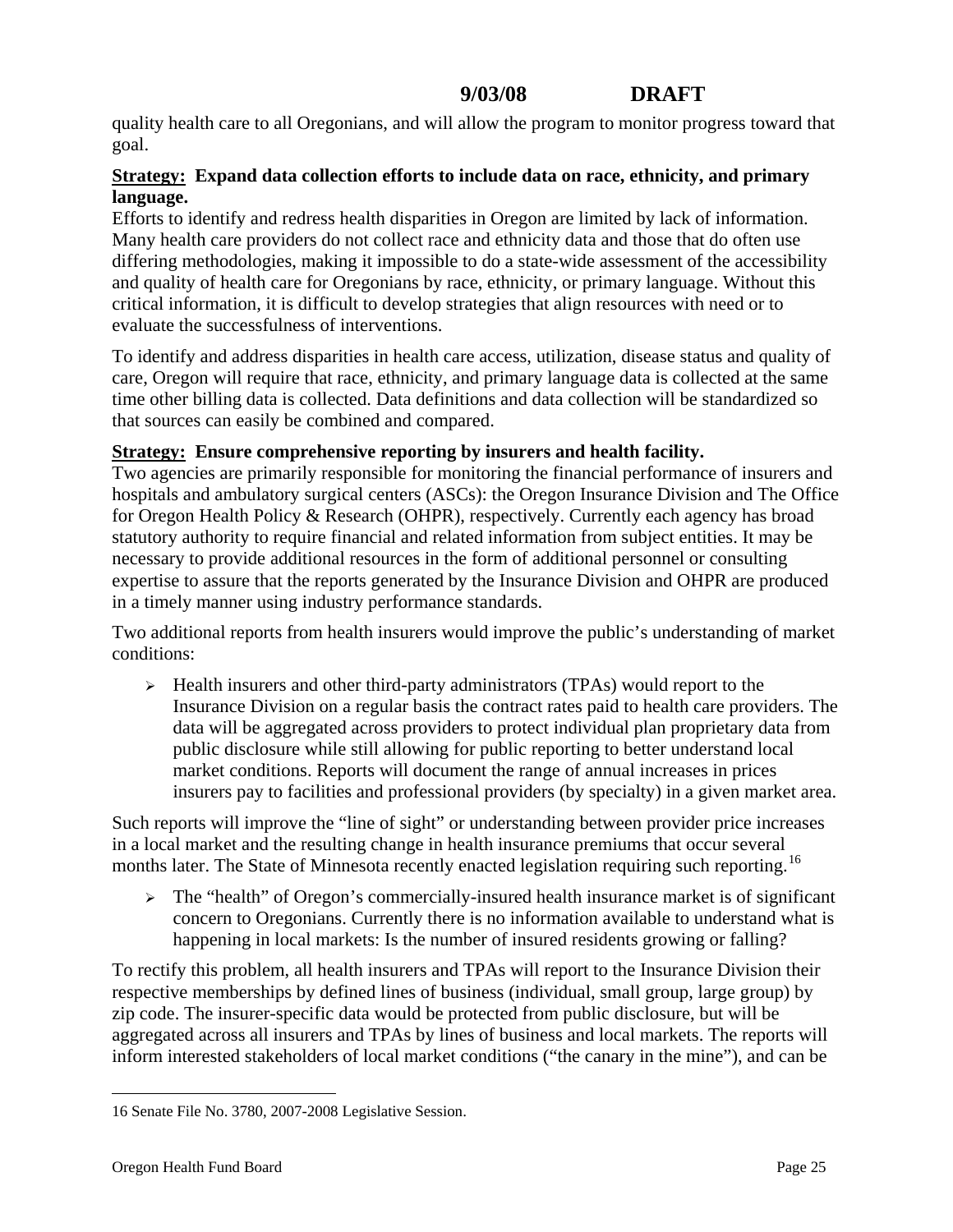evaluated in terms of changes in provider prices, insurer premiums, and local economic conditions.

During the course of the work of the Board and its committees, concern has been expressed about the significant capital investments by hospitals and ASCs either underway or planned for the future. The Board believes it is in the public interest to require more community involvement in major capital projects.

 $\triangleright$  The Authority should develop standards for reporting by hospitals and ASCs that plan to invest more than \$x million in a capital project (threshold amount to be determined). The standards would require the facility to hold public meetings in the facility's service area to describe the project, its impact on access, clinical quality, and the cost to nongovernment payers in the future. While the input received by the facility's governing body is non-binding, it will help the facilities' leadership better understand the perspectives of the individuals and businesses in the community that pay for such projects through their health insurance premiums.

# **ACTION STEPS:**

# **1. Establish an all payer, all claims data collection program.**

In 2009, the Legislature appropriates the necessary financial resources and directs the Office for Oregon Health Policy and Research (OHPR) to establish an all-payer, all-claims data collection program. This data collection program is given the necessary authority to collect uniform administrative claims data from carriers, implement carrier and facility performance reporting, and develop and publicly disseminate evidence-based treatment and effectiveness information.

In partnership with carriers and providers, in 2009 the Authority develops data protocols and requirements to begin the rules process. The Authority begins disseminating information to affected carriers and providers in the same year. From 2009-2010, the Authority implements reporting requirements and, in 2010, begins data collection and analysis.

#### **2. Require the collection of data on race, ethnicity, and primary language.**

By state regulation, all health care providers and health plans will include data on patient race, ethnicity, and primary language as part of the administrative dataset created for the all-payer, allclaims dataset.

# **3. Authorize collection of additional reporting by insurers and TPAs.**

The Legislature authorizes the Insurance Division to: a) require health insurers and TPAs to report the contract rates paid to providers and report on the percentage increases in such rates in local markets by facility and other provider groupings; and b) require health insurers and TPAs to report their membership by defined s of business and zip code and report on changes in the number of insured residents by local markets.

# **4. Authorize reporting of proposed capital expenditures.**

The Legislature authorizes the Authority to develop standards to be followed by hospitals and ASCs in reporting to local communities planned capital investments over a specified threshold amount.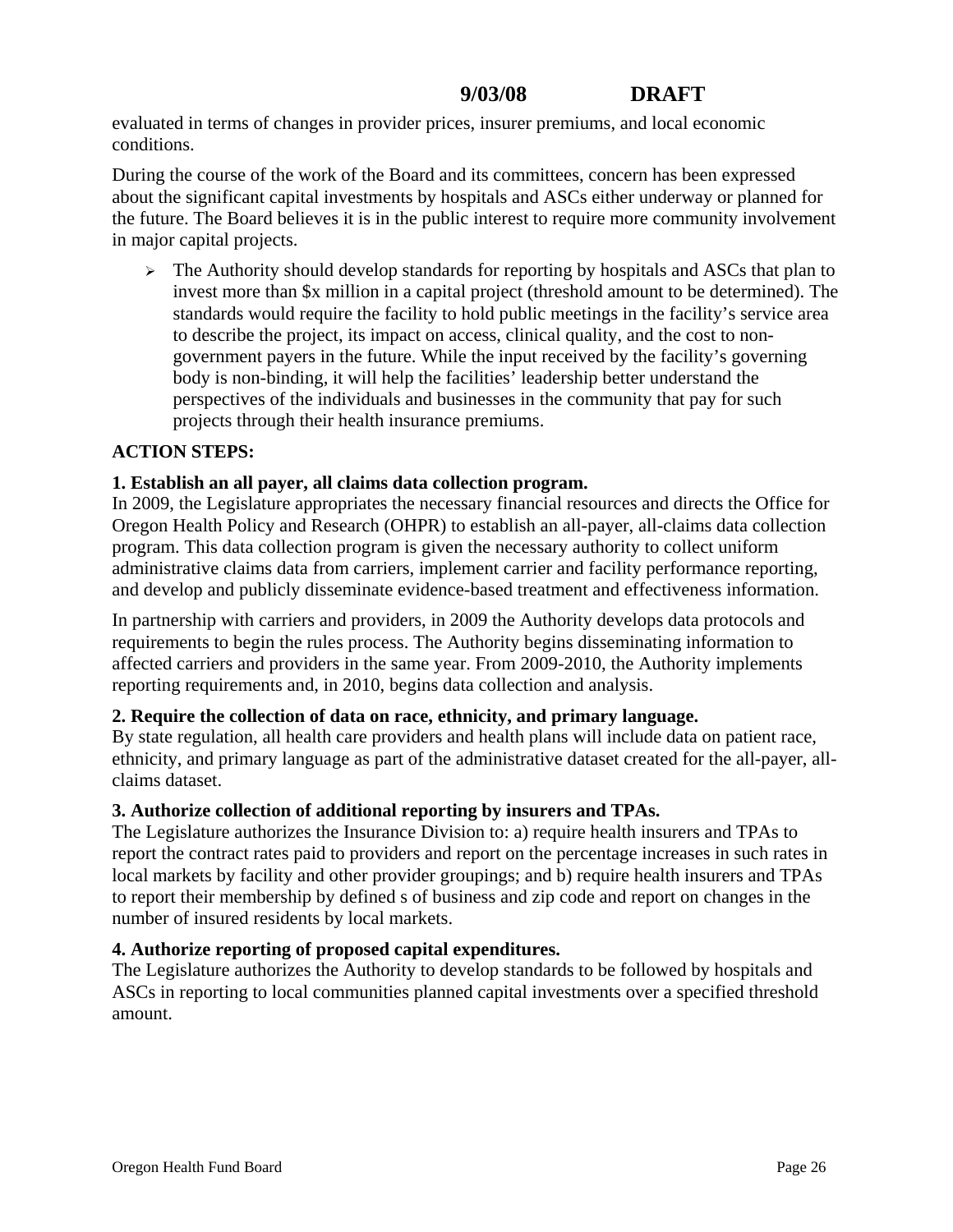# ¾ **Set High Standards**

**Objective: Improve consumers' and others' ability to compare coverage based on cost and quality; reduce unexplained variation in care.** 

# **Strategy: Develop a common set of measures, standards, and targets for Oregon to improve quality in the health care system.**

The availability of comparative effectiveness reviews and the clinical guidelines that result from them have been shown to improve patient care. The IOM report, "Crossing the Quality Chasm," stresses that patients are entitled to care based on the "best scientific knowledge." However, evidence is often far-reaching and complicated and individual clinicians cannot reasonably be expected to consider it all.

By developing a variety of measures, standards, guides, and targets, the various parties engaged in the health care system will have the tools to gauge their performance and progress. Evidencebased measures such as clinical quality measures, clinical guidelines and standards, health and outcomes targets, per capita/CPI cost increase targets, and standards for insurance administrative practices are important tools for identifying unnecessary care and modifying provider practice patterns.

# **Strategy: Increase the use of evidence-based practice in the Oregon healthcare system by supporting and implementing a public-private collaborative effort to:**

- 1. **Implement common clinical coverage guidelines and standards**
- 2. **Promote and expand comparative effectiveness research**

There is wide variation in medical care for certain conditions between communities in Oregon. For example, some communities have much higher rates of surgery for back problems than other areas. These areas of unexplained clinical variation are high priority areas for the creation of evidence-based guidelines. Other high priority areas for guideline creation are those areas of medicine with high overall expenditures in the state. For example, care for patients with diabetes and congestive heart failure is expensive due to the number of patients involved, the complexity of disease, and the cost of complications stemming from these diseases. Many of these conditions already have high quality evidence-based guidelines available at a national level. By creating or adopting guidelines, and encouraging their use in the treatment of these highly variable and expensive conditions, the state will improve health outcomes while reducing the overall cost of care.

Oregon has been a leader in evidence-based clinical reviews in pharmaceuticals and other medical technology since the early days of the Oregon Health Plan. Oregon's Health Resources Commission's work has become the template for a multi-state consortium that shares expense and conducts exhaustive reviews of the medical literature to determine the best evidence about effectiveness of prescription drugs before they purchase for their Medicaid programs. It has also done similar reviews of new medical technology, looking at the comparative effectiveness of new devices or procedures. The Health Services Commission has been a pioneer in its ongoing development of the Oregon Health Plan's Prioritized List of Health Services, using the best evidence to determine which health care services should be covered. However, both efforts have largely been confined to Medicaid. Oregon's health care providers are often bombarded by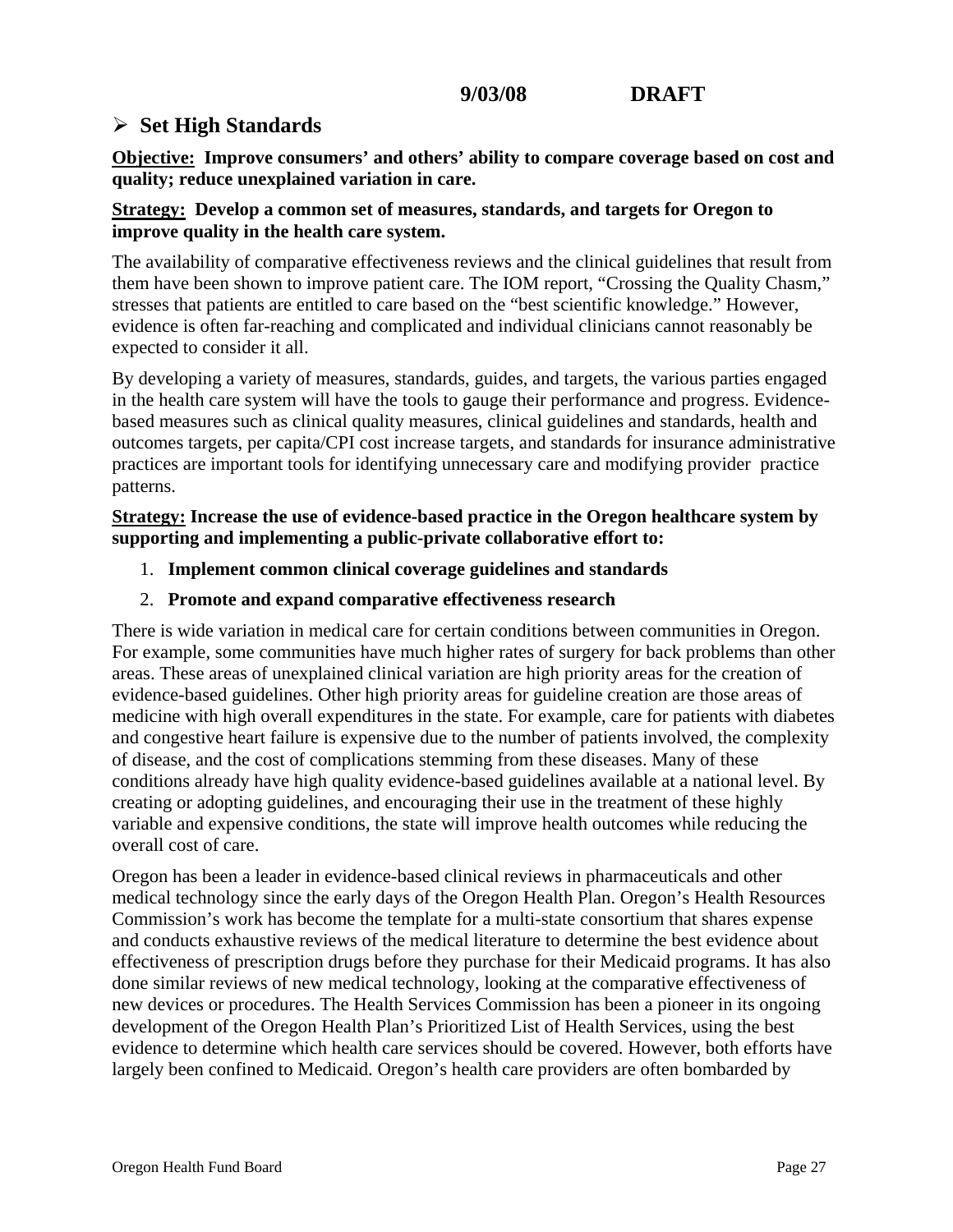multiple recommendations from a variety of sources, not always unbiased or supported by clear evidence, and often differing across health insurance plans.

The work of Minnesota's Institute for Clinical System Improvement (ICSI) demonstrates how public-private collaboration can lead to increased use of evidence-based medicine and thus improved quality of care. ICSI is an independent, non-profit organization that facilitates collaboration on health care quality improvement by medical groups, hospitals and health plans that provide health care services to people in Minnesota. The group produces evidence-based best practice guidelines, protocols, and order sets which are recognized as the standard of care in Minnesota. In addition, the group facilitates "action group" collaboratives that bring together medical groups and hospitals to share strategies and best practices to accelerate their quality improvement work. While Oregon has public forums dedicated to producing evidence-based guidelines for the state, an expanded role for these groups could lead to more widespread use of standardized evidence-based guidelines. Oregon can model its collaborative efforts on ICSI's successes and draw on Minnesota for lessons and best practices.

# **Strategy: Establish an Oregon Quality Institute.**

In order to maximize its impact on quality of care across Oregon, the Health Authority could greatly benefit from a coordinated effort to establish and implement a statewide quality improvement strategy. There are numerous public and private efforts underway across the state to improve health care quality, but these efforts are uncoordinated and often even duplicative. The Authority could lead Oregon toward a higher performing health care delivery system by initiating, championing, and aligning efforts to improve the quality and transparency of health care delivered to Oregonians. While a significant piece of this work would focus on the collection and public reporting of health care quality information, other roles for the Authority would focus on helping providers, purchasers, consumers, state government, and other stakeholders effectively use this data to improve quality across the health care system.

The Authority should be responsible for setting the quality agenda for Oregon and setting ambitious goals for increased transparency and quality improvement; however, there are a number of alternative ways in which the Authority could carry out the technical work that would be required to move toward these goals. In one possible arrangement, the Authority could establish a semi-independent Oregon Quality Institute, with its own board and technical committees comprised of a wide range of public and private stakeholders. The Quality Institute's budget and overall agenda would be set by the Authority, but the board and its committees would have the ability to develop specific initiatives to carry out the overall goals of quality improvement. Specifically, roles of the Quality Institute would include: convening public and private stakeholders to align all groups around common quality metrics for a range of health care services; ensuring the collection and timely dissemination of meaningful and accurate data about providers, health plans, and patient experience to a wide range of audiences in appropriate formats; ensuring providers have the ability to produce and access comparable and actionable information about quality, utilization of health care resources, and patient outcomes that allows for comparison of performance and creation of data-driven provider and delivery system quality improvement initiatives. In all of its work, the Quality Institute will partner and collaborate with other stakeholders to maximize output and minimize duplication of efforts.

In an alternative arrangement, the Health Authority could decide to contract with existing entities and organizations to carry out this work, without creating a new Oregon Quality Institute. In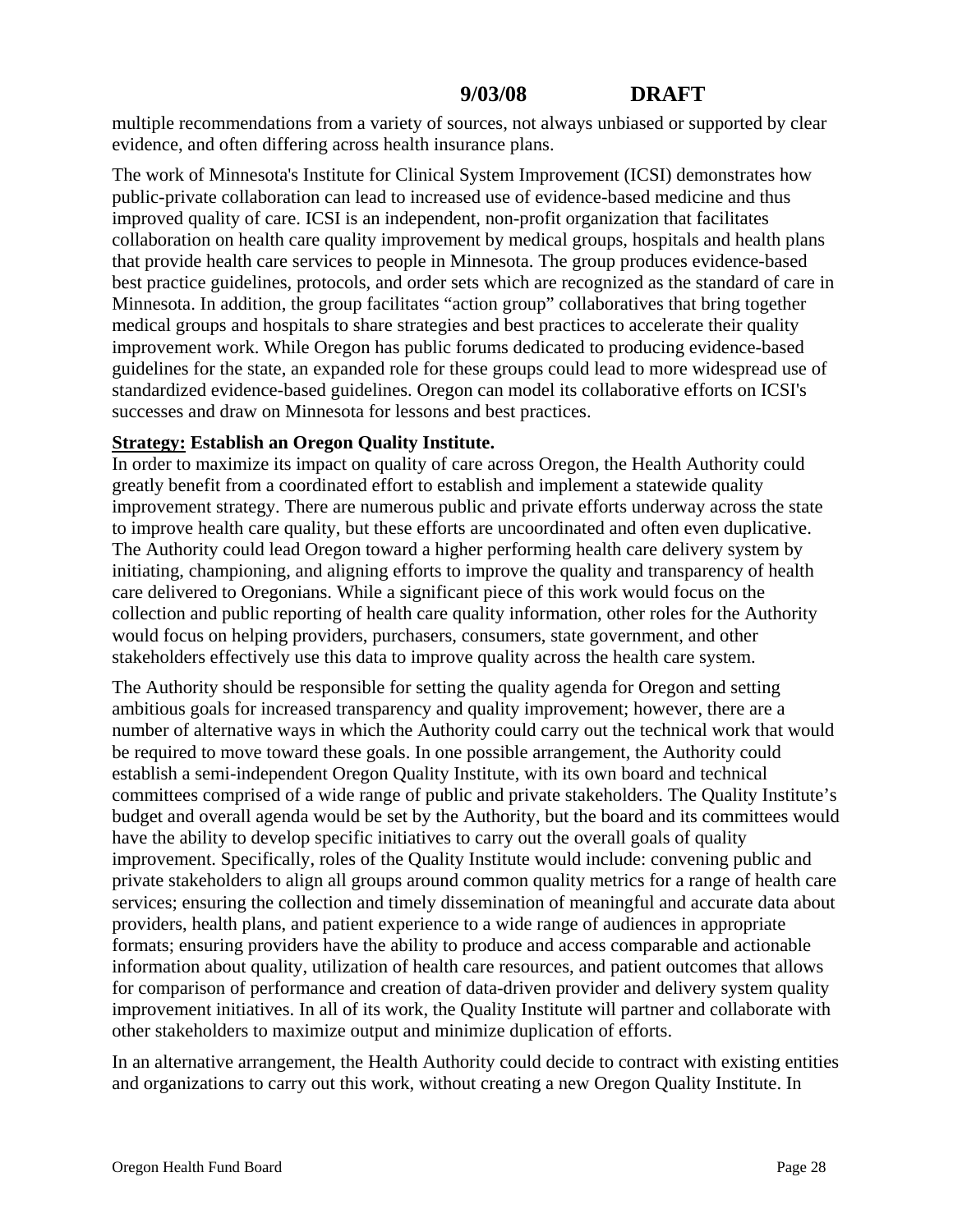either case, significant dedicated public funds would be required to sustain Oregon's progress toward quality improvement goals.

# **ACTION STEPS:**

### **1. Empower the Authority to set standards.**

The Legislature empowers the Authority to develop clinical quality measures, health and outcomes targets, clinical guidelines and standards, per capita/CPI cost increase targets, and standards for insurance administrative practices. The Authority or the Department of Consumer and Business Services requires participation by carriers as part of the DCBS oversight of insurers. The Legislature authorizes DCBS to require that self-insured plans and reinsurers participate as a requirement of the business license or other licensure process.

# **2. Create a Clinical Improvement Assessment Project**

The Legislature creates a Clinical Improvement Assessment Project that builds on existing state structures to bring Oregon's health care providers together to improve the quality and value of health care they provide. It can also bring together public and private sector providers, similar to efforts in Minnesota, to agree to common set of clinical guidelines to promote evidence-based practice. It will operate under the oversight of the Authority.

Systematic reviews are the building blocks underlying evidence-based practice; they focus attention on the strengths and limits of evidence from research studies about the effectiveness and safety of a clinical intervention. Under a Clinical Improvement Assessment Project, public purchasers of health care conduct and support research on the comparative outcomes, clinical effectiveness, and appropriateness of pharmaceuticals, devices, and health care services to meet the needs of Medicaid, the State Children's Health Insurance Program (SCHIP), the Public Employees Benefit Board (PEBB), the Oregon Educator's Benefit Board (OEBB), Corrections Health, and University Health as well as the recipients of any publicly purchased health care.

A Clinical Improvement Assessment Project will offer better access to comparative effectiveness reviews for state purchasers of health care as well as private health plans, providers, private purchasers, and the health care system as a whole. It assists providers to have a clear and common set of clinical guidelines across all health insurance plans to better provide consistent evidence-based care as much as it is available.

Under the Clinical Improvement Assessment Project:

¾ The Health Services Commission (HSC) will develop standard sets of evidence-based guidelines by reviewing and endorsing existing high-quality guidelines whenever possible and convening expert panels to create them when they don't exist. All providers in the state will have access to these guidelines, and the HSC will focus first on those chronic conditions with the highest cost, variation in treatment utilization, and/or variation in quality of care. As developed, policies can require that providers serving patients in publicly funded programs follow these guidelines. The HSC will work with private purchasers and health plans in the development of the guidelines, and common policies can be created to encourage their utilization across both the public and private sectors. The HSC will also be responsible for keeping the Essential Benefit Package upto-date according to the approved guidelines, comparative effectiveness research conducted by the Health Resources Commission or other trusted sources, and public input.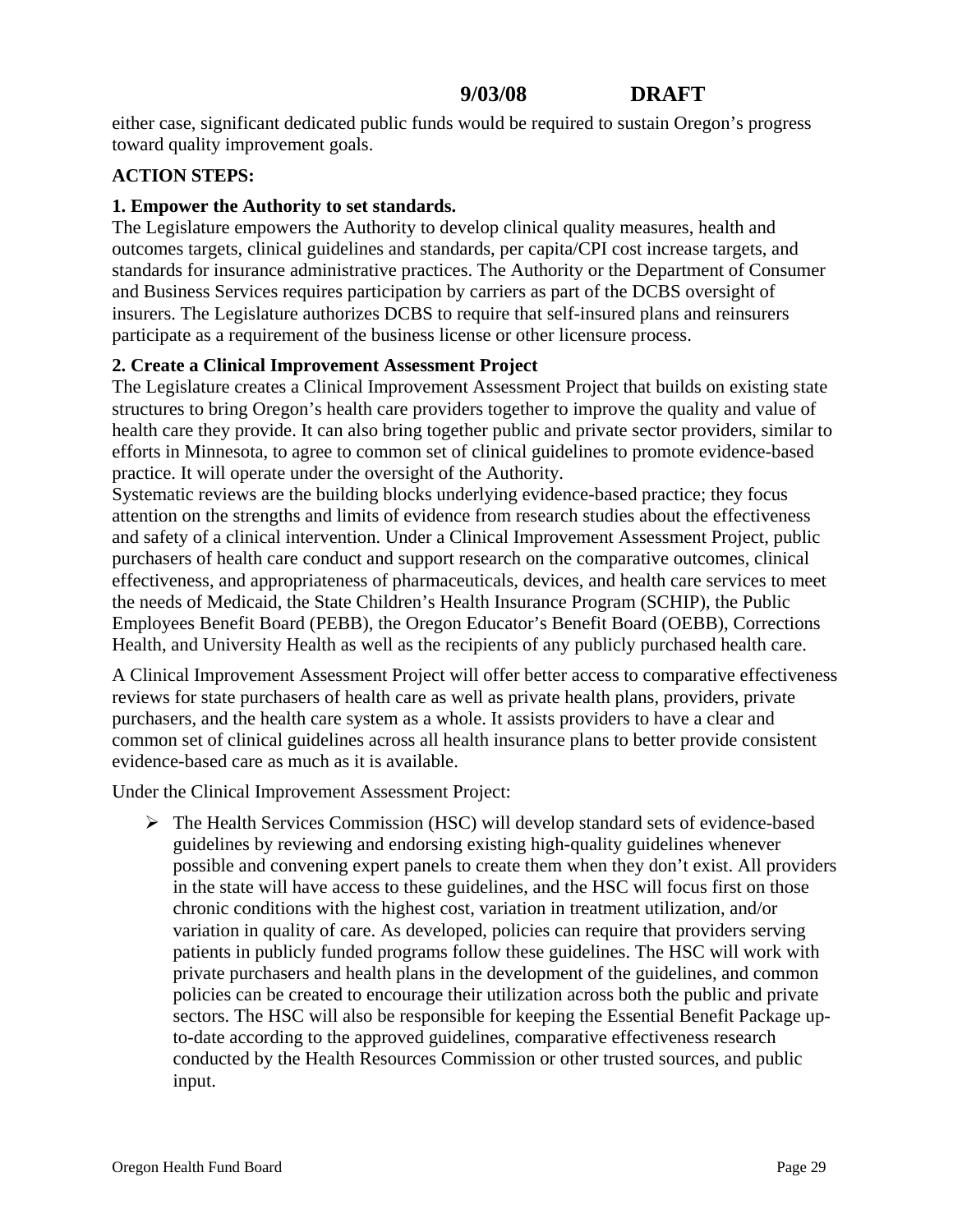- <span id="page-29-0"></span> $\triangleright$  The Health Resources Commission will partner with existing state, national, and international entities that are already investing in comparative effectiveness research. The Project will support the use of high quality comparative effectiveness research to make public and transparent policy decisions. By using such research, common policies can be developed across publicly-funded health programs regarding the coverage of new and existing treatments, procedures, and services. By partnering with private health plans, uniform criteria and evidence can be made available to all of Oregon's health care providers for patient care in both the public and private sectors.
- $\triangleright$  The work of the Health Services Commission and the Health Resources Commission would be closely aligned to each other and in coordination with the overall health objectives determined by the Authority.

# **3. Adopt recommended guidelines.**

Expert panels, using the best available evidence, identify or develop evidence-based guidelines for conditions with high variability or expense. The state then encourages the adoption of these guidelines. Strategies for adoption could include mandating guideline use by state sponsored insurance programs, voluntary adoption by private insurers, or publishing the guidelines as best practices throughout the state.

### **4. The Authority establishes ambitious goals for increased transparency and quality improvement for Oregon.**

#### **5. The Legislature makes a substantial, long-term investment in Quality Improvement.**

The Legislature appropriates necessary and sustainable financing to support quality improvement initiatives across Oregon. The Authority uses this investment to establish and fund an Oregon Quality Institute or to contract with existing entities and organizations to carry out coordinated quality improvement initiatives. The Authority oversees the establishment and maintenance of a health care quality data collection and reporting system and as possible initiatives to engage consumers, providers, purchasers, state government, and other stakeholders in utilizing this data to improve health care quality.

# **Objective: Decrease administrative spending by simplifying and standardizing administrative processes.**

# **Strategy: Develop standard formats and processes for eligibility, claims, payment and remittance transactions.**

Administrative expenses account for a significant percentage of total health care spending. There are significant opportunities to increase administrative efficiency across the health care system. Reform efforts in Minnesota have projected significant savings through a standardization of administrative transactions between providers and payers. In 2007, Minnesota passed an update to the state's Healthcare Administrative Simplification Act, which requires all health care payers and providers to electronically exchange information for eligibility verification, claims, and payment and remittance advice transactions using standard content and format established by the Department of Health. Projected savings for 2008-2012 are \$215 million.<sup>[17](#page-29-0)</sup> Based on Minnesota's methodology, Oregon can reasonably expect to save over \$400 million over ten years if similar standards were adopted.

1

<sup>17</sup> J. Golden. February 7, 2008. Health Information Technologies and Health Care Transformation. Presentation at the State Coverage Initiatives Winter Meeting. Nashville, TN.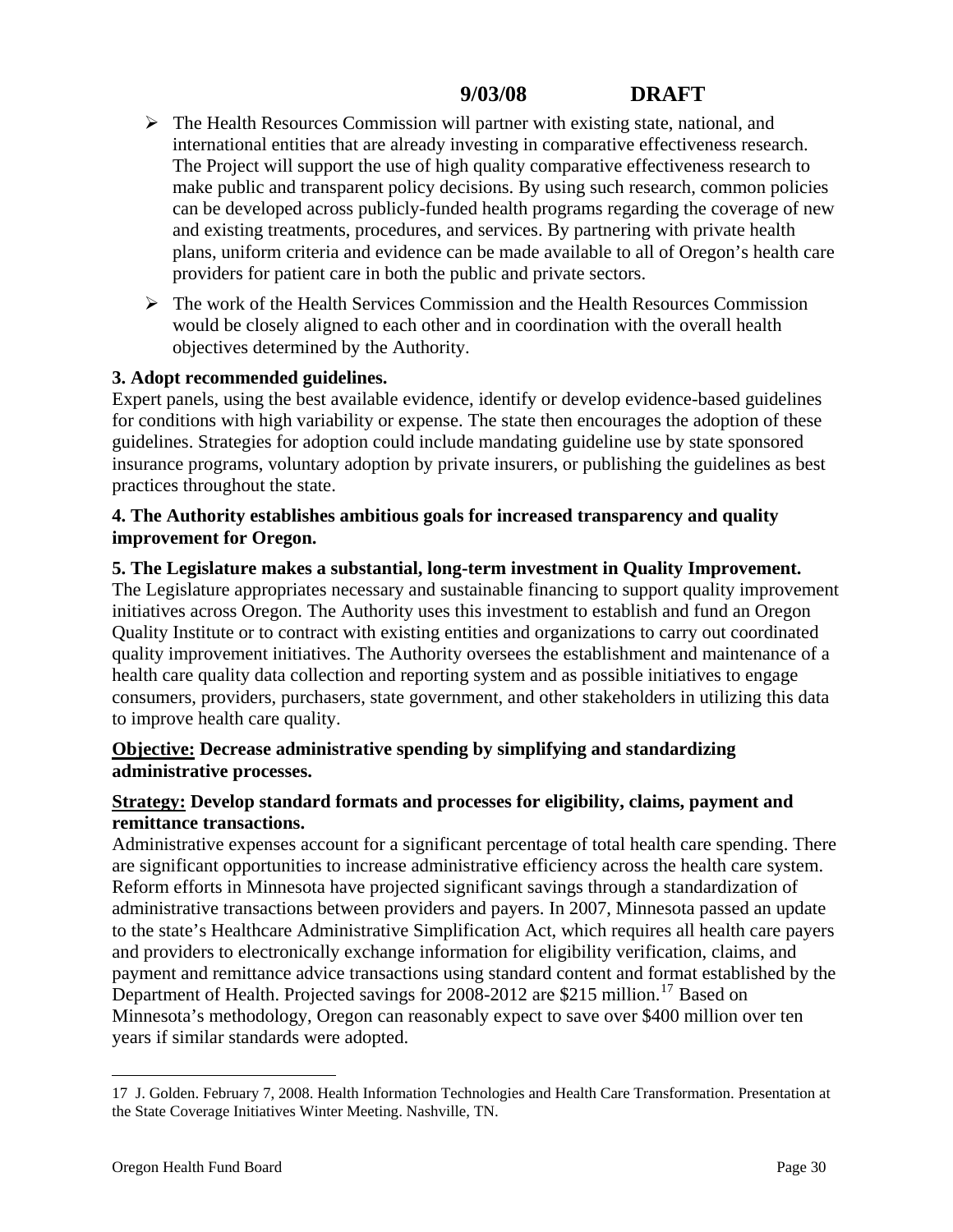A number of stakeholder groups, including the Oregon Association of Hospitals and Health Systems, the Oregon Medical Association, and various insurance carriers, have joined together to develop a set of voluntary standards for administrative transactions. While the state should not spend limited resources on duplicative efforts, it is important for the state, as a large purchaser and payer, to be an active player in efforts to standardize administrative processes. In addition, in order to maximize administrative efficiency, all providers and payers must adopt the same standards. Thus, while voluntary standards might be an important first step in reducing administrative costs, it may be necessary for the state to establish requirements for all providers and payers in the state in order to reach full adoption of common standards.

# **ACTION STEPS:**

**1. Develop standard formats and processes for eligibility verification, claims, and payment and remittance advice transactions.**

The Department of Consumer and Business Services (DCBS) collaborates with public and private stakeholders to develop standard formats and processes for the electronic exchange of eligibility verification, claims, and payment and remittance advice transactions. By December 31, 2009 DCBS endorses a single standard for format and content of administrative transactions for all payers and providers in the state.

**2. Ensure all providers and payers adopt state standards for electronic administrative transactions.** 

DCBS sets benchmarks for levels of provider and payer adoption of administrative transaction standards, leading to complete adoption by July 31, 2011. DCBS monitors levels of voluntary adoption and assesses need for legislation or administrative rule to require all providers and payers to adopt standards.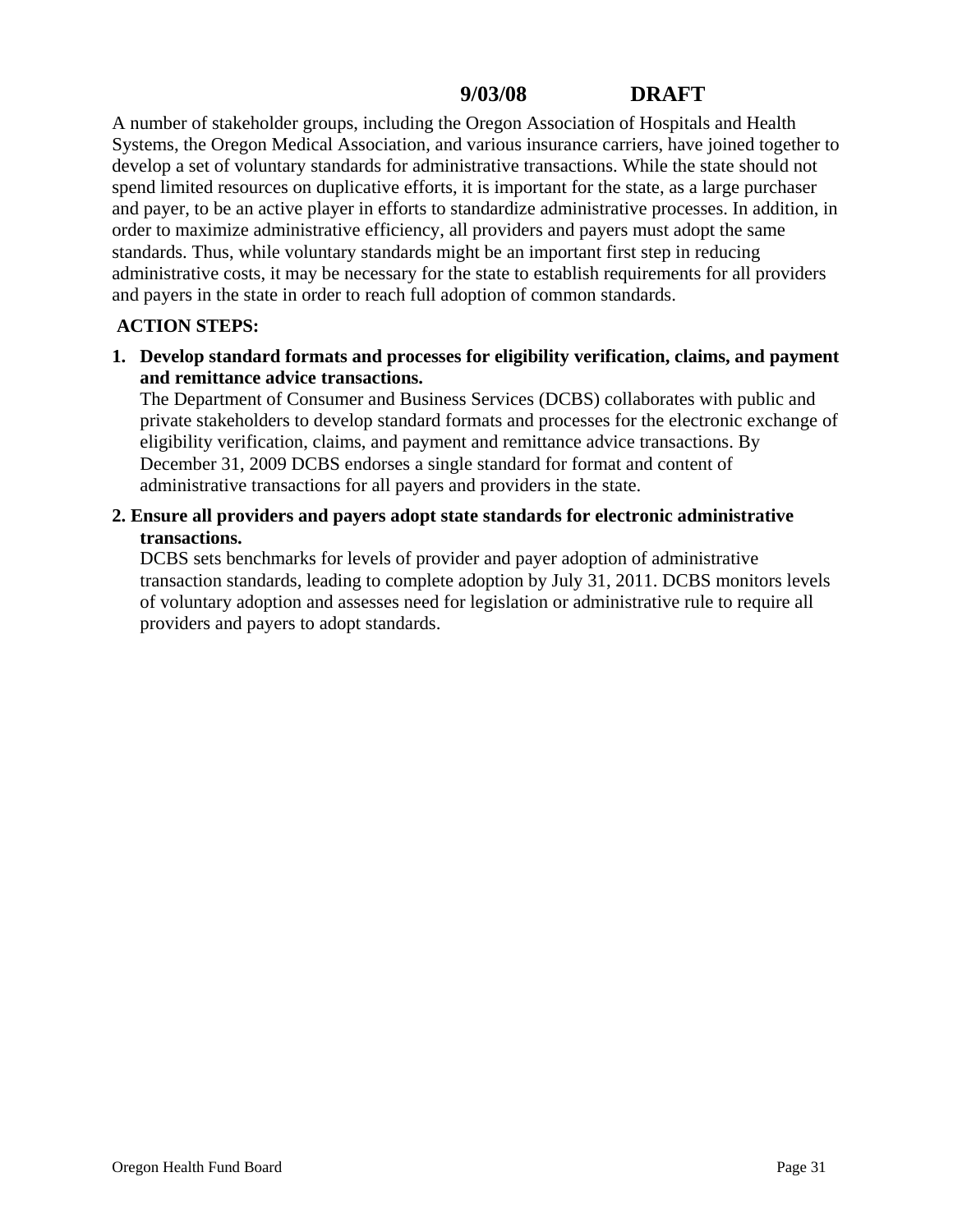# ¾ **Measure & Report**

**Objective: Make comparable information about provider performance and costs widely available.** 

# **Strategy: Institute public reporting that gives the Legislature, consumers, providers, purchasers and carriers information across payers and providers.**

One of the major problems with the current health care system is that comparable information about provider performance and costs is not widely available. Providers need better information to benchmark their performance, identify opportunities for quality improvement and design effective quality improvement initiatives that allow for better health outcomes at a lower cost. Purchasers need ways to identify and reward high-performing providers who delivery highquality, high-value care to their patients. Consumers need better cost and quality information to help guide critical health care decisions and communities need information about health spending and resource utilization so that health planning decisions can be made to maximize population health. Any effort to contain costs within the health care system will rely on the availability of clear information that allows for the identification of delivery practices that improve individual and population health while reducing costs.

# **ACTION STEPS:**

### **1. Authorize the Authority to develop and implement public reporting of health care quality data.**

The Legislature authorizes the Authority to establish a system for collecting and publicly reporting data on health care quality. This includes authorization to require providers and/or health plans to submit quality data, although the data system will be based on voluntary reporting wherever possible. Reporting systems developed by the Authority will provide comparable information about quality of care, utilization of health care resources and patient outcomes. To the extent practicable and appropriate, data will be easily accessible to providers, health care purchasers, health plans, and other members of the public in appropriate formats that support the use of data for health care decision-making and quality improvement.

#### **2. Ensure that advances in quality are reaped by individuals of all backgrounds.**

In its role as convener and collaborator, the Quality Institute should also be responsible for:

- ¾ Training provider organizations and health plans on protocols for collecting race, ethnicity, and primary language data based on the highest national standards. This will ensure consistency and comparability among data sources, increase cultural competency, and reduce provider discomfort with collecting this kind of information from patients.
- $\triangleright$  Developing a Health Disparities Elimination strategy that utilizes data to identify disparities and assist communities with evaluating interventions to reduce disparities.
- ¾ Aligning data resources to support quality health care across all demographic populations in Oregon.
- $\geq$  Disseminating meaningful and accurate information on health quality and utilization of health care resources in a manner that is accessible and understandable to individuals from a variety of cultural, ethnic, and educational backgrounds.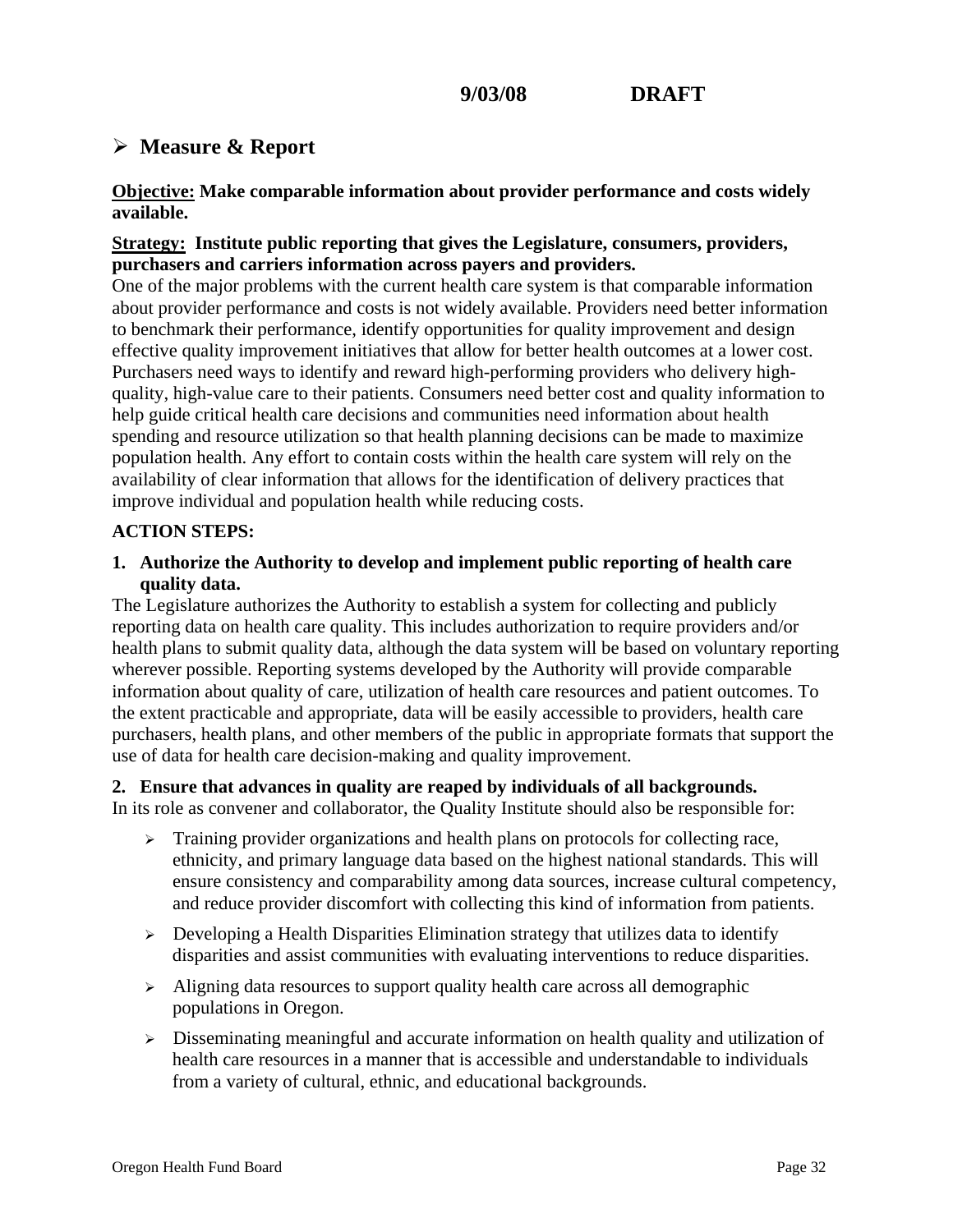#### <span id="page-32-0"></span>**BUILDING BLOCK 3: STIMULATE SYSTEM INNOVATION & IMPROVEMENT**

# ¾ **New Models of Care**

### **Objective: Create community health care systems that are coordinated, integrated and equitable.**

#### **Strategy: Pursue development of integrated health homes.**

The state, as an *integrator of health care and community service* can provide leadership in system innovation and improvement. It must seek opportunities to revitalize primary care across the state and re-design the health care delivery system to maximize individual and population health. Primary care infrastructure and reimbursement policies should be designed to encourage patient-centered, coordinated, cost-efficient, longitudinal care and stress the importance of wellness, prevention and effective disease management rather than episodic, illness-oriented care. The integrated health home model (IHH) can serve as a blueprint for this type of re-design and should guide primary care practice transformation across the state. While this model allows for many different care settings to serve as integrated health homes, they all share common features. Integrated health homes establish personal and continuous relationships with patients, provide team-based care, assume responsibility for providing culturally competent care for all of a patient's health care needs, coordinate and integrate care with the care received from other providers and organizations, focus on quality and safety, and provide patients with enhanced access to care services.<sup>[18](#page-32-0)</sup>

The integrated health home builds strong provider-patient relationships which can improve overall health, empower individuals to better manage their own health, improve quality of care, increase efficiency through care coordination and better disease management and lead to savings across the system. While integrated health homes are just starting to be implemented in the U.S. on a large scale, a number of local demonstration projects have shown that the model can produce tangible results. For instance, the Southcentral Foundation in Alaska led an implementation of an integrated health home model at the Alaska Native Medical Center which improved a variety of care measures over a 5-year period, including decreased overall and disease-specific hospitalizations, improved childhood immunization rates, decreased emergency room and provider visits, and decreased visits to specialists.<sup>[19](#page-32-0)</sup>Implementation of a care-management based integrate health home model at Intermountain Health Care in Salt Lake City resulted in significant health improvements, including improved glycemic control, decreased hospitalization rates and decreased death rates in elderly patients with diabetes, compared to patients at control clinics.[20](#page-32-0)

Experience from other states reflects significant savings from enrolling people in integrated health home. By requiring all Medicaid and SCHIP recipients to enroll with an integrated health home and providing integrated health homes with care coordination payments, the Illinois

<u>.</u>

 $18$  A more comprehensive description of the integrated health home model and current state and national integrated health home pilots can be found in a research paper prepared by the Office for Oregon Health Policy and Research, available at http://www.oregon.gov/OHPPR/docs/The\_Medical\_Home\_Model\_Final.pdf.

<sup>&</sup>lt;sup>19</sup> Eby D. Healthcare Transformation. Presentation at the Oregon Community Health meeting. Southcentral Foundation Alaska Native Medical Center. December 2006<br><sup>20</sup> McConnell J, Dorr D, Radican K, et al. Creating a Medical Home Through Care Management Plus. Presentation

at Academy Health Annual Meeting. April 10, 2007.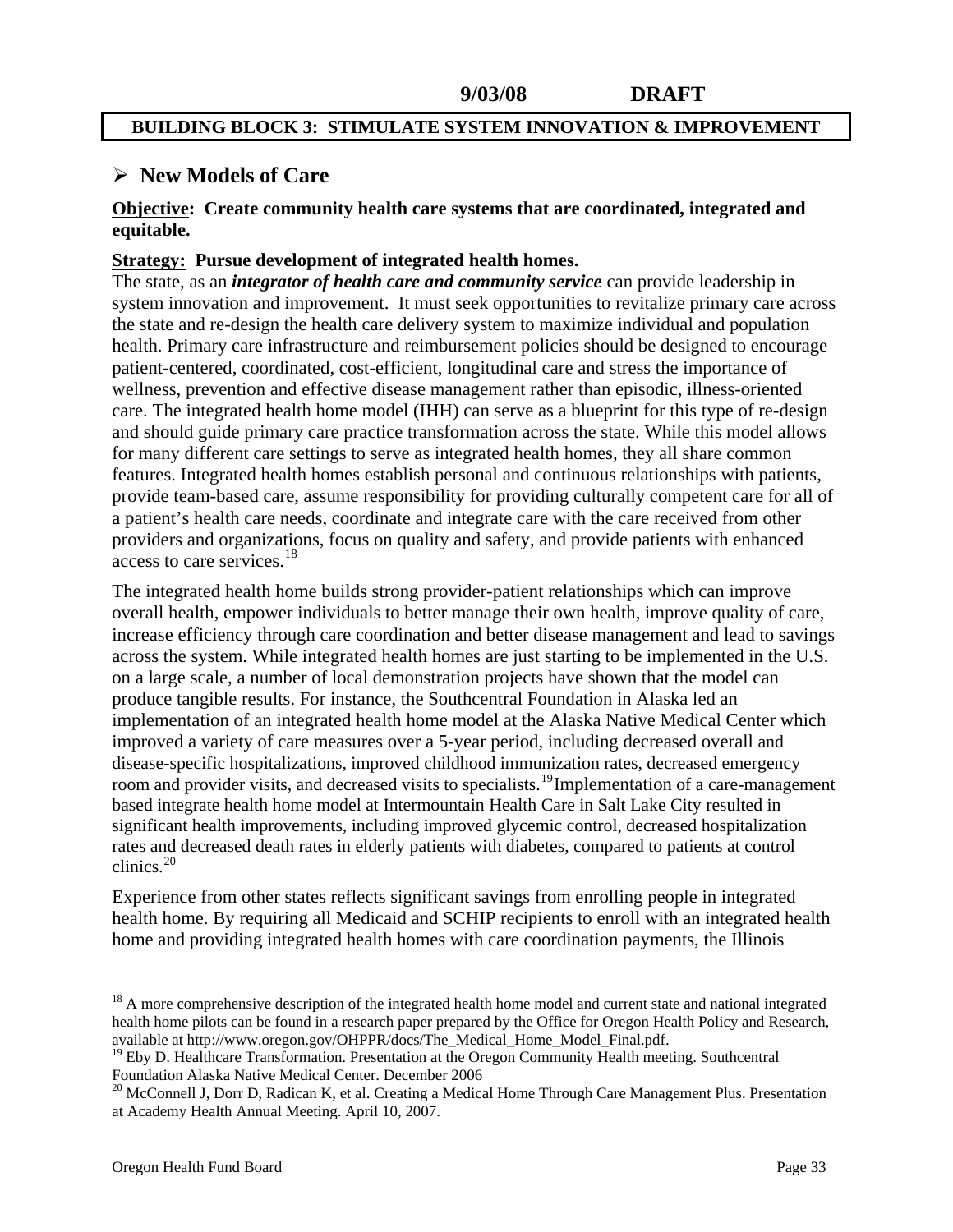<span id="page-33-0"></span>Medicaid program has been able to save \$34 million annually.<sup>[21](#page-33-0)</sup> By following a similar policy and supporting integrated health homes with networks of case managers, provider learning networks, and dissemination of best practices and clinical guidelines, the North Carolina Medicaid program has reduced its per-member-per month costs by \$37 after four years.<sup>[22](#page-33-0)</sup> Similar policies for Oregon could lead to savings of \$120 million over ten years, if OHP required all participants to enroll in an integrated health home. If OHP followed North Carolina's lead and created additional support networks for integrated health homes, the state could save as much as \$50 million in the first year, with ten year savings as much as \$2.5 billion.

# **Strategy: Develop learning collaboratives to improve and further the dissemination of new models of care.**

Sharing by those doing the delivery of care with each other is a key tool to improve the delivery of care. Improvement efforts are at the core of collaborating with those doing similar types of work to understand how to look at systems of clinical settings and improve the quality and efficiency of each step. Partnering, as both an *integrator of health care and community and an instigator of community-based learning*, the state can partner with both providers and plans to disseminate new models of care. Learning collaboratives allow healthcare providers and their clinical staffs across integrated health homes to share information about quality improvement and best practices. Efforts in this area should build on current learning collaboratives already underway in Oregon amidst some early pilots of integrated health homes.

Each practice and provider organization will develop slightly different integrated health home models in order to best serve their patient population and it is vital that providers have a forum dedicated to sharing best practices and lessons learned. Technical assistance and collaboration by both public and private health plans can further the sharing amidst the providers and staffs, working closely to identify and assist to remove barriers to systematic improvement. Focused efforts for the unique challenges of rural and urban providers and for practices serving more vulnerable populations need to be considered in the development of curriculum for these collaboratives, along with a strong patient-centered approach. The integrated health home model is still new and providers on the ground implementing the model will have important insight that can help support other providers' efforts and guide policy development.

# **ACTION STEPS:**

1

# **1. Create an IHH designation that includes reporting requirements on process, outcome and quality metrics.**

The Legislature directs the Authority to develop a standard and streamlined process to identify health care practices as integrated health homes. A common definition will be established based on nationally-accepted certification processes and designed to limit administrative burden on providers. Any provider who meets the structural and performance criteria will be eligible for enhanced IHH payment. All public and private health insurers will be required to utilize this designation process if providing care coordination /management payments to providers.

 $21$  Press release from the Office of Illinois Governor Rod Blagojevich. April 28, 2008. <http://illinois.gov/PressReleases/ShowPressRelease.cfm?SubjectID=19&RecNum=6784> (downloaded August 1, 2008)

 $^{22}$  K. Lorito. 2007. CCNC/Access Cost Savings – State Fiscal Year 2005 and 2006 Analysis. Mercer Government Human Services Consulting. [http://www.communitycarenc.com/PDFDocs/Mercer%20SFY05\\_06.pdf](http://www.communitycarenc.com/PDFDocs/Mercer%20SFY05_06.pdf) (downloaded July 15, 2008).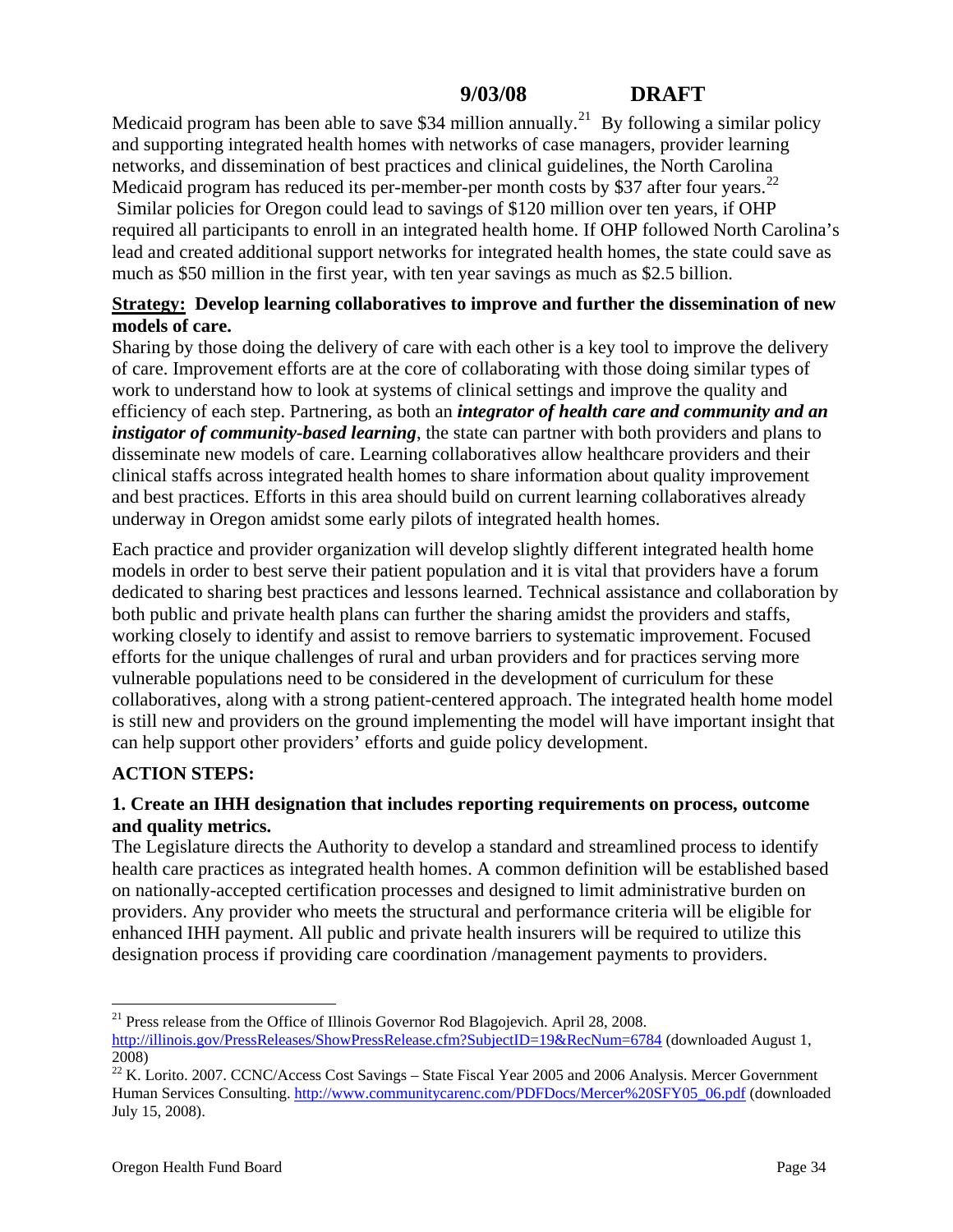# **2. Establish standards for reimbursing designated IHHs.**

The Legislature directs the Authority to institute long-term sustainable payment policies that appropriately compensate providers and other partners involved in integrated health home systems of care. Compensation will be provided for developing capacity to provide integrated health home services and for providing these services to Oregonians in a high-quality and highvalue manner. New payment strategies will be tested and evaluated to determine the potential to improve patient outcomes and experience, as well as provider experience. These new payment strategies will be part of a comprehensive payment reform strategy. A mixed model of reimbursement will be developed, which includes fee for service payments for certain procedures and risk-adjusted bundled payments for providing integrated health home services. Payment should be tied to designation and reporting requirements of common measures.

# **3. Develop standard requirements with contracted health plans.**

The Legislature directs the Authority to develop a system of per-person care management payments for designated integrated health homes. All publicly-funded programs will use care management payments to support integrated health homes. There will be incentives for enrolled members to utilize IHHs, especially those with chronic diseases.

# **4. Incorporate IHHs in OHP.**

The Oregon Health Plan develops and evaluates strategies to empower consumers to become more involved in their own health and health care by partnering and engaging with integrated health homes. The Department of Human Services Division of Medical Assistance Programs (DMAP) implement and evaluates strategies to provide incentives for OHP participants who enroll with integrated health homes, seek preventative and wellness services, practice healthy behaviors, effectively manage chronic disease with support from health homes. By January 1, 2010, OHP will offer IHHs to its members. In order to achieve this goal, DMAP recognizes the important role safety net providers play in delivering patient-centered integrated health home services to OHP and other vulnerable populations that face barriers to care. Safety net clinics are uniquely positioned to coordinate services with other community efforts and provide culturally appropriate services across a range of health needs.

Further, DMAP should strengthen the relationship between health-focused Community-Based Organizations and the health care delivery system. DMAP will design a contracting mechanism that will empower primary care clinics who primarily serve vulnerable populations to build financial agreements with health-focused community-based organizations that provide culturallyspecific health promotion and disease management services. DMAP will also ensure that highvalue community-based health promotion, disease prevention, and chronic disease management services are eligible for direct reimbursement.

# **5. Institute payment restructuring to support the implementation of IHHs.**

The Division of Medical Assistance Programs will institute payment restructuring to implement the integrated health home concept in the Oregon Health Plan. These efforts need to be coordinated with the work of the Quality Payment Reform Committee in incenting the use of common quality standards in care delivery

#### **6. Partner across state agencies and with other carriers to implement IHHs.**

The Division of Medical Assistance Programs will partner first with PEBB, OEBB, and other public employers, and later with regulated carriers, to incorporate designated IHHs in their plan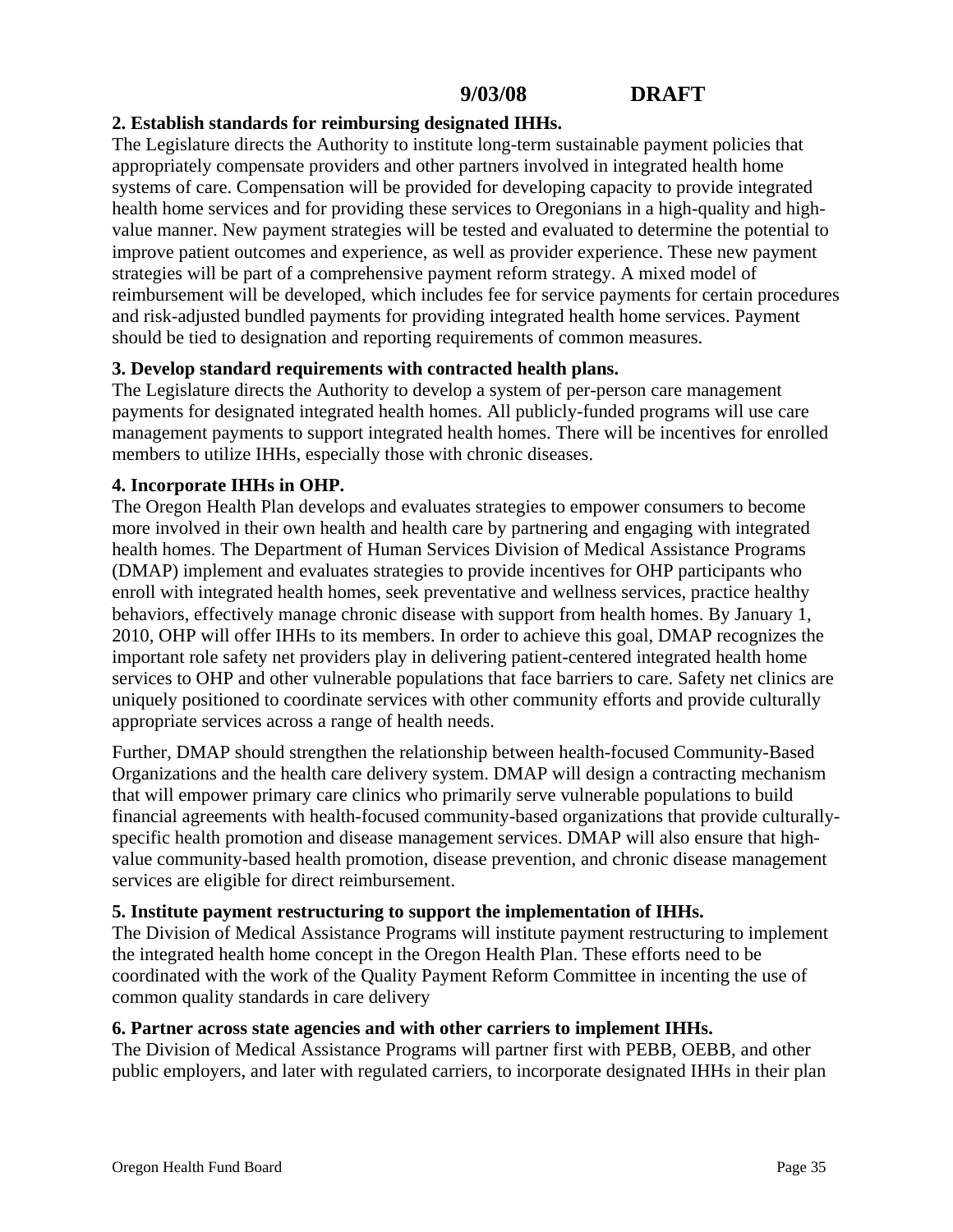<span id="page-35-0"></span>networks and to design benefit packages with incentives for members with chronic diseases to seek care from contracted IHHs.

# **7. Evaluate the impact of IHH model on a biennial basis for six years.**

The Legislature acknowledges and supports initial pilots underway across the state and uses the lessons and best practices from these pilots to design, promote, and/or fund a larger scale continuous rollout of the integrated health home model. This rollout will develop new integrated health home models, as well as new models of reimbursement that adequately compensate and support providers and other associated workforce personnel for delivering integrated health home services. There will be opportunities for consumer involvement on advisory committees monitoring the performance of integrated health homes.

# **8. Establish Learning Collaborative for Integrated Health Homes (IHH).**

The Legislature directs the Authority to establish a collaborative for all designated integrated health homes providers in partnership with state agencies to share information about quality improvement and best practices and improve systems of care. IHHs serving OHP clients will be required to participate in the activities of the collaborative. It should build on existing efforts already underway in Oregon. The state may contract with a state or national organization that specializes in quality improvement in order to facilitate the collaborative. The collaborative must be able to accept grants from public agencies, as well as private foundations and partners to fund technical assistance and learning forums.

# **Strategy: Integrate behavioral health services.**

Chronic behavioral health conditions account for a significant amount of morbidity and mortality and a large portion of health care spending in Oregon. In 2006, the economic costs of substance abuse in this state were nearly  $$6$  billion.<sup>[23](#page-35-0)</sup> Other health, social, and indirect costs associated with inadequately treated or untreated behavioral health conditions are also substantial, in part because many persons with significant behavioral health conditions have co-morbid physical health conditions. Clinical integration is especially beneficial for individuals with conditions as complex as these.

Integration of mental health and addiction services with physical health care and within primary care is an essential goal of a reformed delivery system. Such integration can and should occur in a progressive fashion over a reasonable period of time. As suggested in a recent report from the Institute of Medicine's Quality Chasm series, system transformation should progress from care collaboration to care coordination to care integration.<sup>[24](#page-35-0)</sup> Safety net and community-based clinics (especially those that are linked with community-based mental health and addiction providers) may be better suited to achieve full integration sooner than private practice health care provider organizations. Such integration means effective "clinical" integration of behavioral health and other health care services. However, integration may be more feasible and less complicated when infrastructure and funding streams are integrated or blended and administrative, regulatory, and communication barriers are reduced or eliminated.

The organizations that provide mental health, addiction, and physical health services should be linked whenever possible, especially in serving those patients who would be most likely to present or be served in primary care settings. But even when the services are not provided by an

<sup>&</sup>lt;sup>23</sup> R. Whelan, A. Josephson, and J. Holocombe. 2008. The Economic Costs of Alcohol and Drug Abuse in Oregon in 2006. EcoNorthwest.

<sup>24</sup> Institute of Medicine, *Improving the Quality of Health Care for Mental and Substance-Use Conditions*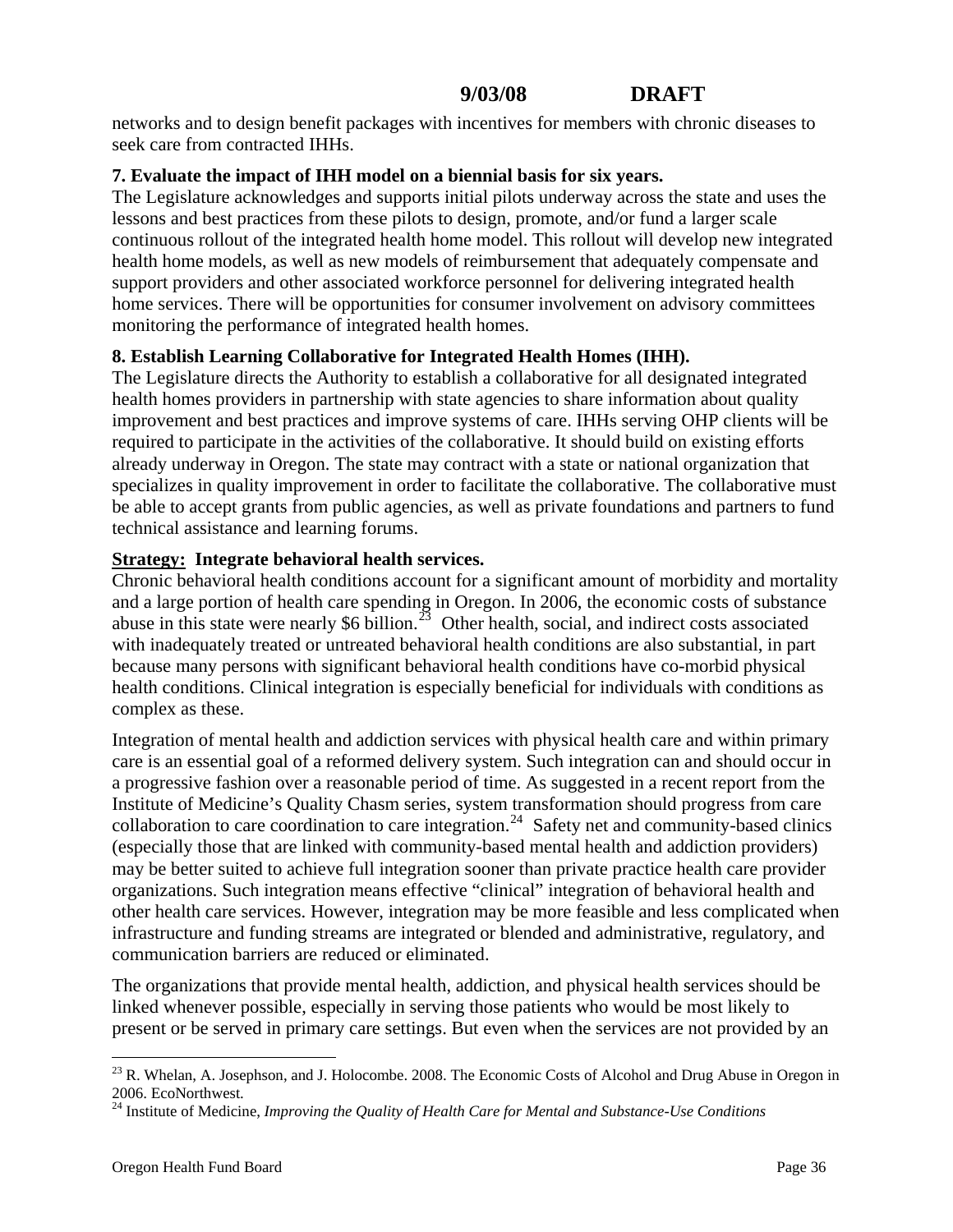integrated organization, and irrespective of the level of structural or financial integration of partnering organizations, effective clinical integration models should include: the co-location of behavioral health specialists (including psychiatric prescribing providers) into primary care settings (or primary care providers in behavioral health specialty settings, especially for persons who have serious and persistent mental health or substance use disorders); and appropriate care management to coordinate and assure the provision of services from multiple providers for what commonly occurring co-morbid conditions.

At the systems and health plan level, the integration of funding and services for behavioral health and other health conditions is both appealing and very challenging. Although it is clearly preferable to organize and deliver the services through one health provider organization, it is incumbent upon the system to make sure that the special and complex needs of persons with the most severe conditions get sufficient care and support to prevent them from falling between the cracks and requiring more intense and restrictive care settings than would otherwise be necessary.

Currently the Oregon Health Plan contracts with Fully-Capitated Health Plans (FCHPs) for treatment of physical and addiction conditions, while contracts with Mental Health Organizations (MHOs) provide treatment for mental health conditions. This policy and contracting segmentation potentially causes a lack of care integration among different provider panels that may not be aware of or communicate with other providers in the community serving the same patient.

Ideally there would be one organization contractually obligated to provide the full range of health care services: physical, addiction, and mental health. But the integration and coordination of care can happen when local FCHPs and MHOs collaborate on joint policies and develop processes to link providers serving the same patient. The Addictions and Mental Health Division (AMHD) and the Division for Medical Assistance Programs (DMAP) must develop policies, contracts, and performance standards that require FCHP-MHO collaboration and co-management of shared patient populations.

# **ACTION STEPS:**

## **1. Develop policies and incentives to integrate behavioral health care.**

The relevant divisions within DHS (AMHD, DMAP, and Public Health's relevant offices), along with their constituent providers and consumer/advocate organizations, should collaborate to complete work that has evolved over the past five years to promote clinical integration. DHS and other relevant state agencies should develop policies, performance standards, and incentives that require contracted publicly funded and commercial plans to develop effective care integration strategies.

#### **2. Restructure systems so that patients with multiple conditions can receive care in one clinical location.**

Relevant state government entities should address the administrative rules and other regulatory impediments that prevent co-location and eligibility for organizations to provide comprehensive services (and to receive appropriate compensation) for patients with multiple conditions in the same clinical location.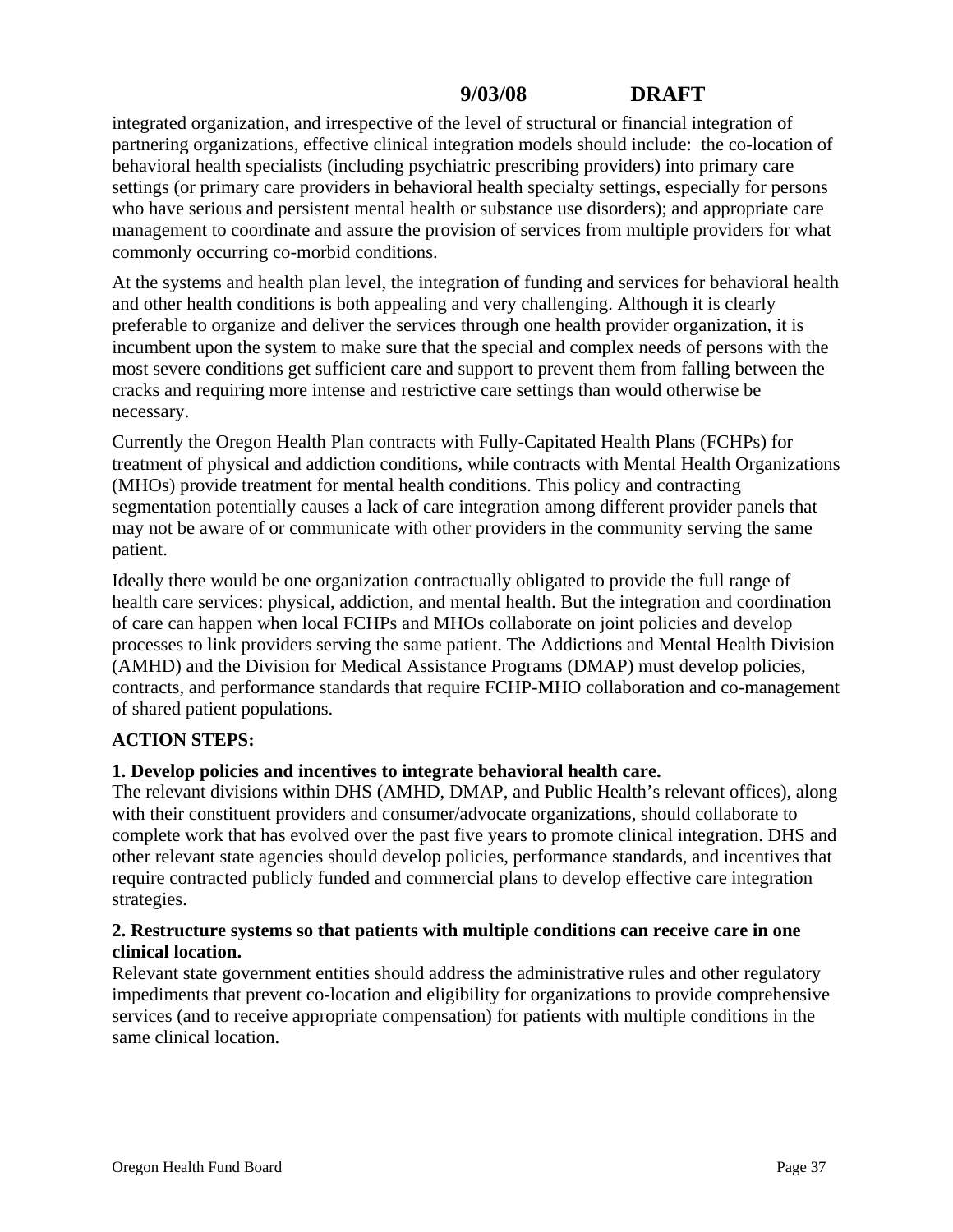#### <span id="page-37-0"></span>**3. Enforce mental health parity.**

The Essential Benefit Package provides for parity coverage of mental health and addiction services. Parity is essential if we are to achieve the goal of integrating mental health services.

#### **Strategy: Prevent health disparities before they occur.**

Eliminating health disparities in chronic disease will have a profound economic impact on the state's health care systems, will increase earnings over a lifetime, and lower poverty rates, particularly for ethnic minorities.<sup>[25](#page-37-0)</sup> The sustainability of the health care system needs to be addressed by recognizing that the health of the individual begins at home and within the context of families, cultures, and communities. Many chronic diseases have had a disproportional impact on communities of color.[26](#page-37-0) Eliminating these disparities requires culturally-specific approaches to promoting health and preventing chronic disease.

Ensuring that providers and patients are able to communicate is also a critical investment in obtaining the full benefit of preventative visits and chronic disease management. Without clear communication, there are increased risks of missed or mis-diagnoses, and poor adherence to treatment recommendations. There are systemic disincentives for ensuring language access - providers are often providing interpreter services without reimbursement or the ability to purchase in bulk (for smaller provider organizations). The state can provide leadership to eliminate health disparities as it seeks to integrate and instigate system innovation and improvement.

#### **ACTION STEPS:**

#### **1. Promote population-based approaches.**

The Legislature allocates sustainable funding to support an on-going, substantial investment in public health activities that will prevent disease and promote the health of Oregonians. Targeting culturally-specific approaches to disease prevention and health promotion will be part of this investment.

#### **2. Ensure language access.**

DMAP takes advantage of growing technological capacity in Oregon by creating a state-wide pool of qualified, certified interpreters and organizations that may be able to utilize and build on technologies being developed for telemedicine or telehealth. DMAP will seek federal matching funds for interpreter services through Medicaid in order to ensure affordable interpreter services for providers who see Medicaid patients.

#### **Strategy: Restructure payment systems to encourage high-quality health care delivery.**

Health care providers (including physicians, other health care professionals, hospitals, and other centers delivering care) should be accountable for quality, efficiency, care coordination, health equities, behavioral health and physical health outcomes. The state's role as both the integrator and instigator of system change can be the key to improving the payment system to pay for the quality of care rather than the quantity of care. Once a public reporting system is established, data should be used to inform payment reform efforts designed to provide incentives to providers delivering high-quality care to their patients. These efforts need to compliment and encourage

1

<sup>&</sup>lt;sup>25</sup> E.D. Crook and M. Peters, *Health Disparities in Chronic Diseases: Where the Money Is*, (The American Journal of Medical Sciences, 335(4):266-270, April 2008).

<sup>26</sup> A. C. Beal, M. M. Doty, S. E. Hernandez, K. K. Shea, and K. Davis, *Closing the Divide: How Medical Homes Promote Equity in Health Care: Results From The Commonwealth Fund 2006 Health Care Quality Survey* (New York: The Commonwealth Fund, June 2007).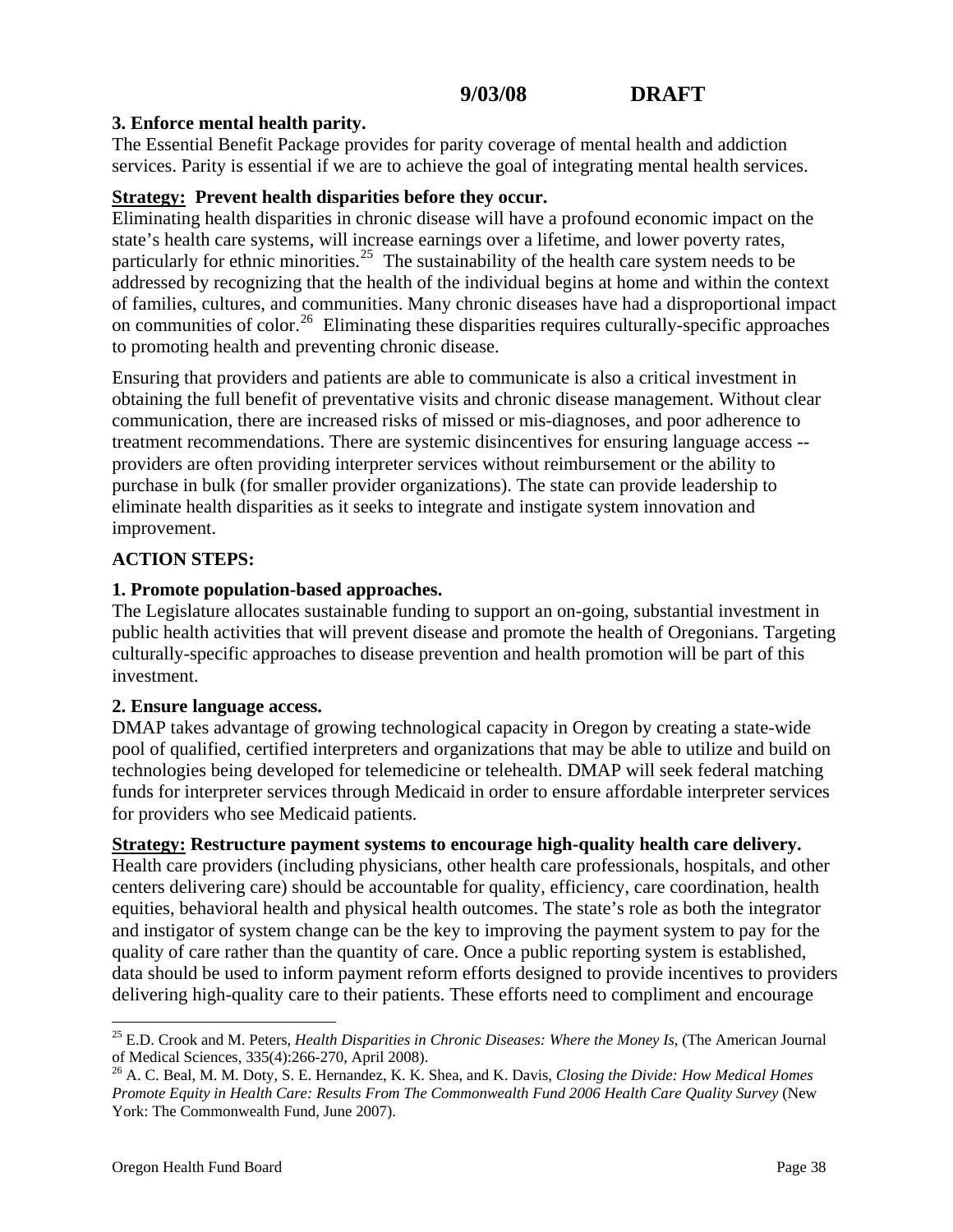innovative approaches to coordinate care management and ensure that Oregonians are getting the right care at the right time and in the right place, as further discussed earlier in this section.

# **ACTION STEP:**

#### **1. Establish a Payment Reform Council.**

The Authority establishes a Payment Reform Council to explore new payment models that reward providers for the quality of care they provide, in coordination with providing incentives for innovative models of care that ensure care coordination and efficiency, such as the integrated health home. The work of this committee builds on the efforts to set standards and payment restructuring for the encouragement of integrated health homes and to explore how best to reward and encourage all health care providers to improve the quality and efficiency of care delivered to Oregonians.

#### **Objective: Provide high-quality, dignified end-of-life care to every Oregonian.**

#### **Strategy: Create a statewide voluntary, electronic Physician Orders for Life Sustaining Treatment (POLST) Registry to ensure the availability of the POLST form at the time of need.**

Oregon has long been recognized as a leader in the provision of dignified end of life care and will continue to take steps to ensure that patients' wishes about life-sustaining treatments are known and followed. In the case of individuals with advanced chronic illness, the POLST form is an important tool to convey patient wishes. The POLST is signed by a physician or nurse practitioner, thus converting wishes for life-sustaining treatments into medical orders that can be followed by nursing facilities or emergency medical technicians.

The OHSU Center for Ethics, through a voluntary program, has distributed over one million POLST forms. These forms are used in all Medicare-certified hospice programs in the state and in over 90% of all nursing facilities. However, an OHSU survey found that in one in four cases where a POLST had been filled out, it could not be found by emergency personnel in time to act on it. An electronic registry helps ensure that POLST forms are available at the time of need, by allowing EMS personnel to call a central number to determine if a patient has a POLST form and if so, access the orders on the form. A model Portland registry is currently under development.

The POLST form complements an advance directive or other expressions of a person's values. In contrast to an advanced directive, which is encouraged for all adults, the POLST form is intended for persons who might be expected to die within the next year. Expensive advanced directive registries have not been effective and should not be developed as part of an immediate access system. An advanced directive is not enough, as emergency personnel cannot act on an advanced directive and needs to have medical orders. The POLST form provides those needed medical orders. A statewide electronic POLST registry would help ensure immediate access by emergency medical personnel, including emergency departments to a person's vital medical orders that have been thoroughly discussed and reviewed by the person and their medical provider.

**Strategy: Ensure payment systems adequately reimburse providers for services necessary to provide dignified end-of-life care, including decision support and palliative care services.**  Many patients and families are not aware of their end-of-life care options and have not discussed with their health care providers their wishes with respect to invasive treatments, do not resuscitate orders, hospice and palliative care, and other treatments at the end of life. Decision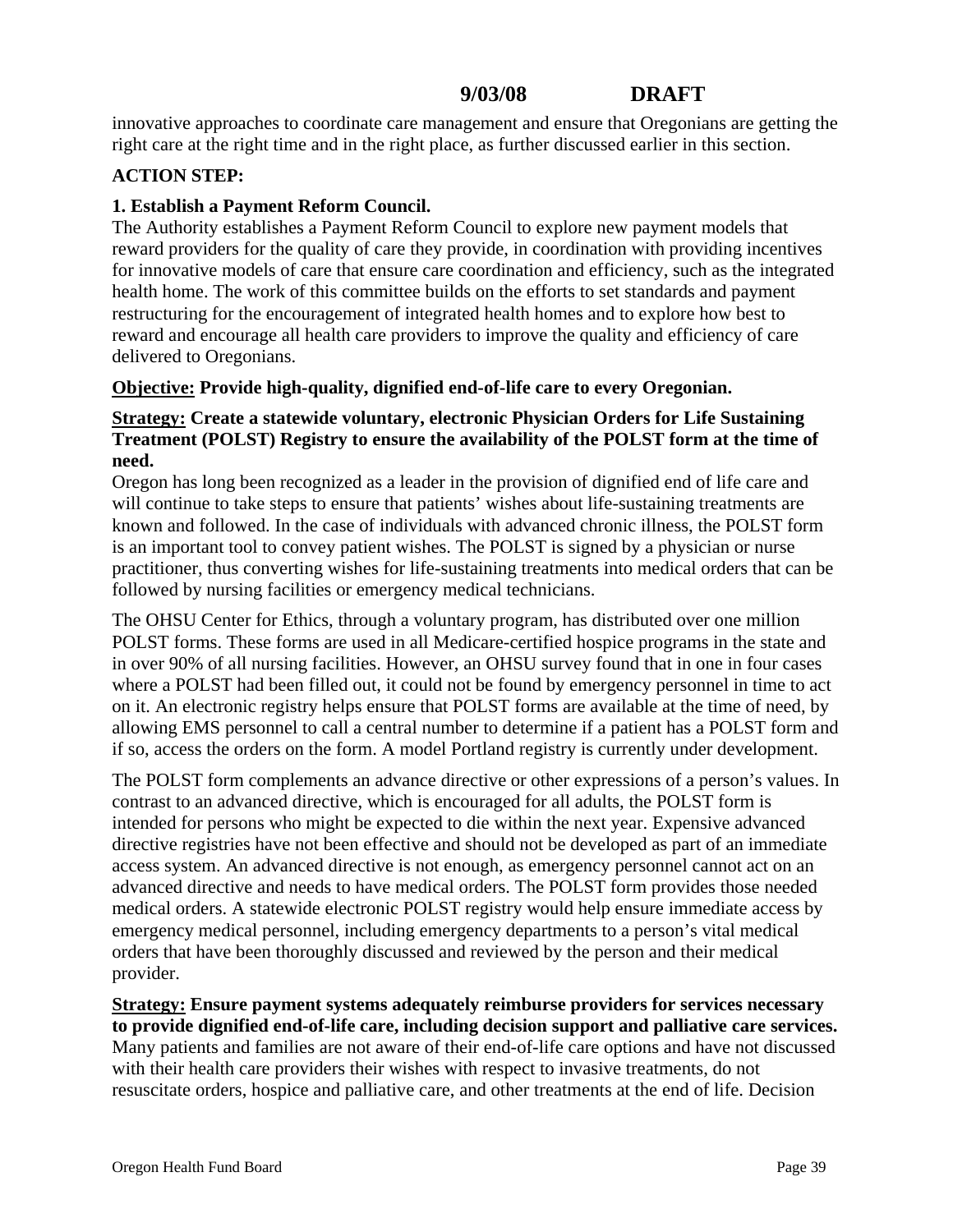support processes help patients understand the likely outcomes of various care options, allowing them to reflect on what is personally important, to consider the risks and benefits of each option, and to make decisions with their support team. In addition, a patient facing a life-threatening illness must have access to palliative care services that include specialized approaches focused on improving quality of life through the prevention, assessment and treatment of pain, symptoms and stress associated with serious illness.

Currently, providers are not reimbursed for time spent engaged in decisions-support discussions with patients, and current payment structures do not support palliative care teams to care for patients at the end of life. Revise reimbursement policies to reflect the importance of these vital services and encourage the delivery system to provide comfort and support to patients at the end of life.

# **ACTION STEPS:**

# **1. Establish a statewide voluntary, electronic POLST registry.**

The Legislature approves funding for the establishment and maintenance of a voluntary, electronic POLST registry. This registry builds on current efforts to develop a Portland registry.

## **2. Create clinical guidelines and for end of life care.**

The Legislature approves increased funding the Health Services Commission to develop clinical guidelines for end of life care, including decision support services and palliative care. This work includes methods for integrating payment for these services.

# **3. Adopt recommended guidelines.**

All state-sponsored insurance programs adopt the clinical guidelines and payment policies recommended by the Health Resources Commission. The state publishes guidelines as best practices throughout the state and encourages adoption by private insurers.

# ¾ **COMMUNITY-BASED INNOVATION**

## **Objective: Foster innovation in health care delivery in local communities.**

## **Strategy: Support community-based collaboratives.**

Community-based collaboratives in Oregon are developing innovative programs and relationships to better integrate health care across multiple local organizations. If all health care is local, then the transformation of Oregon's health care system will happen locally; within, among and through the scores of organizations, both public and private, involved in health care.

The Board has learned of exciting activities in several Oregon communities that are models for community-driven innovation. Some are geographically focused:

- $\triangleright$  The 100% Access Initiative (Lane County);
- ¾ Health Matters of Central Oregon (Crook, Deschutes and Jefferson counties);
- ¾ Jefferson Regional Health Alliance (Jackson and Josephine counties);
- ¾ Northeast Oregon Network (Baker, Union and Wallowa counties).

Others are informal networks of health plans, public and private providers, and other organizations, such as: CareOregon's Primary Care Renewal program; Benton County's Public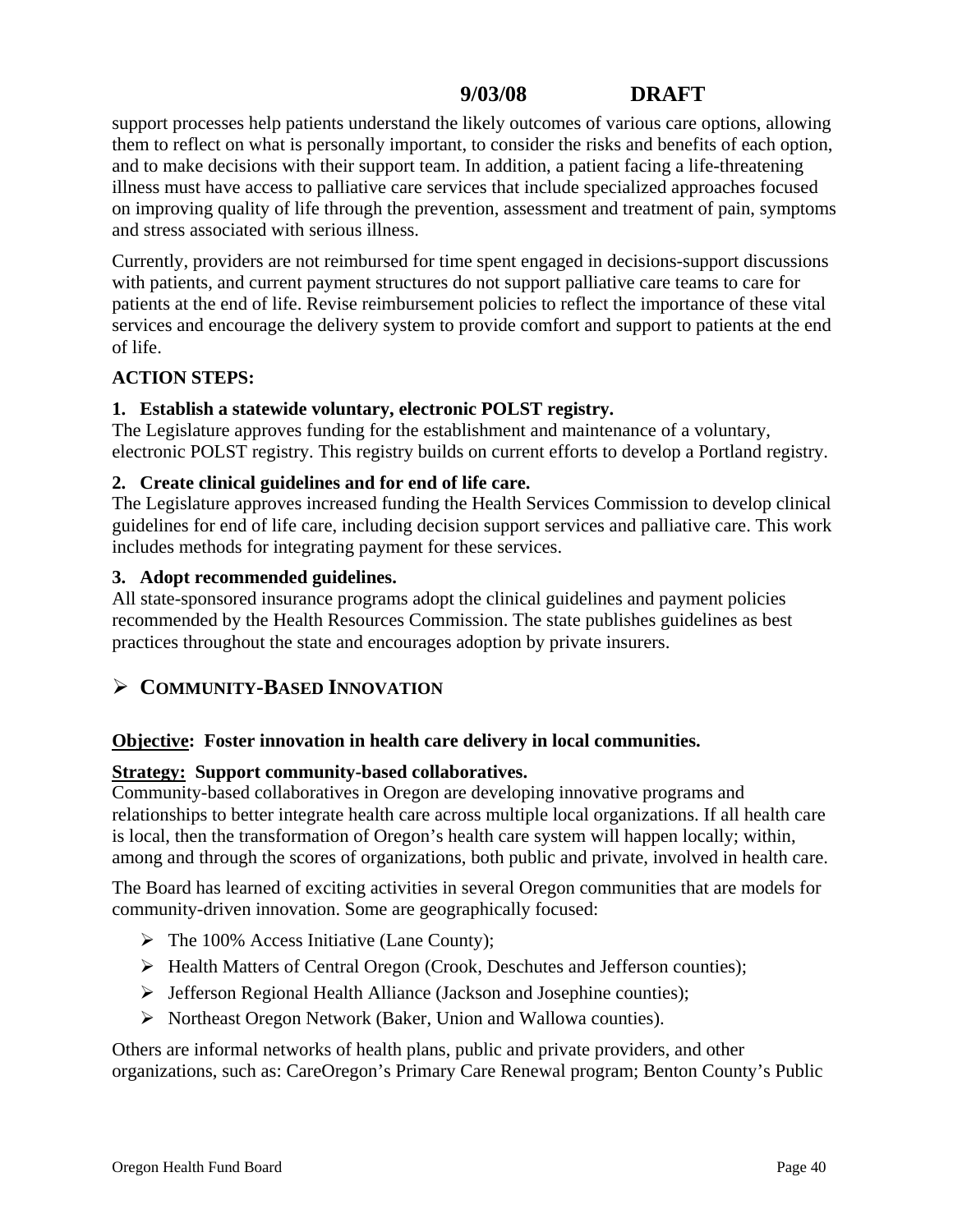<span id="page-40-0"></span>Health and Local Mental Health Authority integration project; Multnomah County's Coalition of Community Health Clinics.

These programs bring together diverse, community-based interests to work on:

- $\triangleright$  Community wellness programs that include schools, employers, health care providers, social service and other community entities;
- $\triangleright$  The development of various forms of Integrated Health Homes to better coordinate the delivery of physical, behavioral and oral health;
- $\triangleright$  Improving chronic disease management to reduce unnecessary use of hospital emergency departments and inpatient admissions;
- $\triangleright$  In some cases, the development of local "3-share" programs (employers, employees and community) for low-income, uninsured individuals.

Because community-based innovation projects are the "learning laboratories" for the transformative change called for in this Action Plan, it is in the interest of the state to promote such activities and foster the exchange of best practices among communities at different stages of maturity. As an integrator of health care and community and an instigator of community-driven innovation, the state's leadership to further community collaboration is vital to system change.

## **ACTION STEPS:**

#### **1. Establish challenge grants to support community-based collaboration.**

The Legislature authorizes the Authority to support, stimulate and monitor community-based collaboration and appropriates for the 2009 – 2011 biennium at least \$1 million to the Authority for challenge grants to existing or emerging community collaboratives. Grants will require local matching funds and specific performance objectives and measures. In awarding grants, priority will be given to proposals that include addressing the needs of multi-cultural communities. The grants may be in the form of direct financial or technical assistance. The Authority will also work with existing community collaboratives to determine their readiness to assume the role of a stakeholder collaborative designated to use Accountable Health Community data to drive change at the local level.[27](#page-40-0)

#### **2. Use administrative waivers to express agency support for community-based innovation.**

The Department of Human Services' relevant divisions (AMHD, DMAP and PHD) can waive administrative requirements applicable to contracting organizations participating in a community collaborative. The waiver(s) will be predicated on: 1) a demonstration project that promotes new models of chronic care management that will improve care integration; and 2) performance objectives and related measures to objectively evaluate the project's success.

#### **3. Use state contracting leverage to show state agency support for community-based innovation.**

The Department of Human Services will work to strengthen the relationship between healthfocused community-based organizations and the health care delivery system. DMAP will design a contracting mechanism that will empower primary care clinics that primarily serve vulnerable populations to build financial agreements with health-focused community-based organizations that provide culturally-specific health promotion and disease management services. DMAP will

<sup>27</sup> E.S. Fisher, et al. 2007. Creating Accountable Care Organizations: The Extended Medical Staff. *Health Affairs* 2007; 26(1):w44-w57.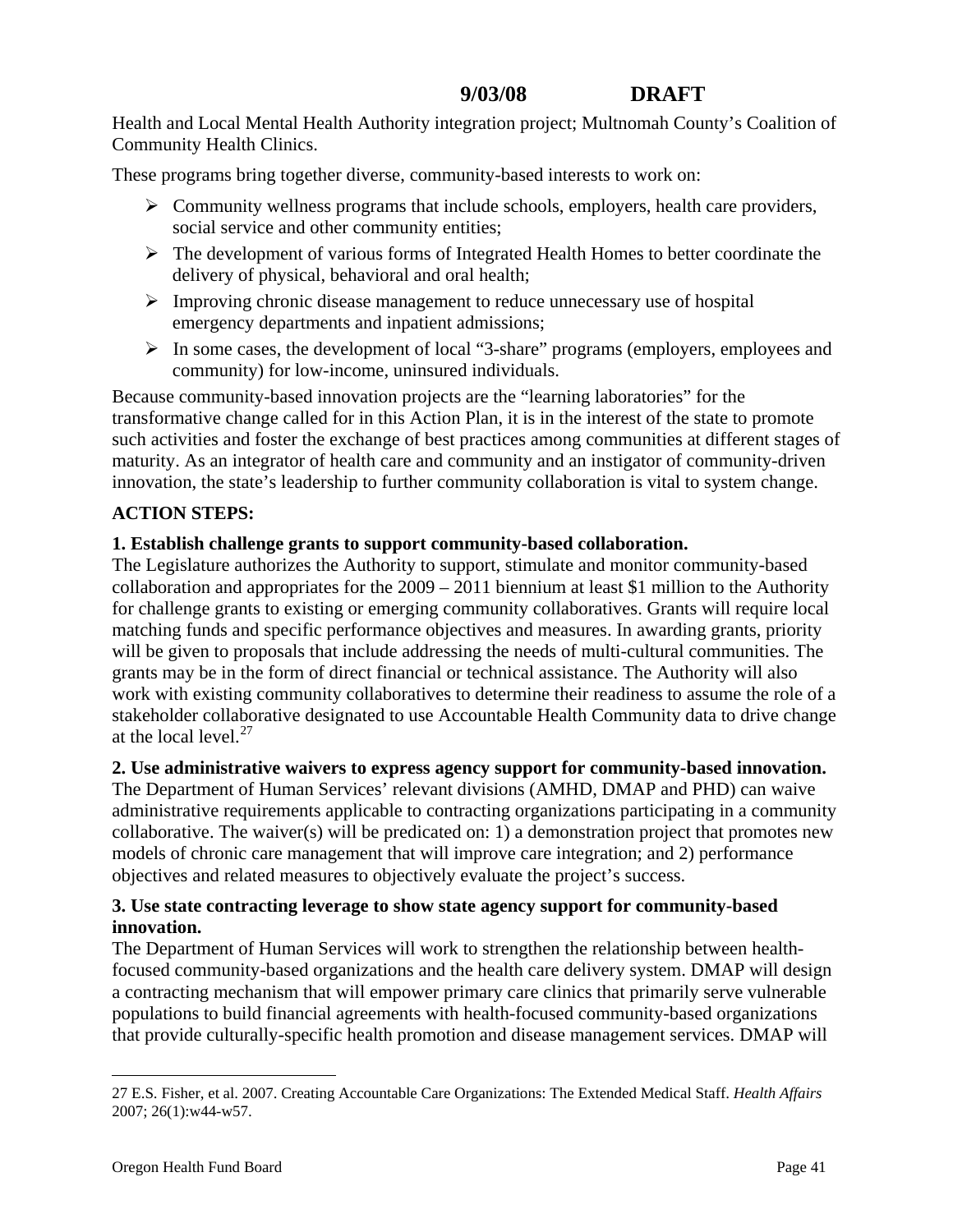<span id="page-41-0"></span>also ensure that high-value community-based health promotion, disease prevention, and chronic disease management services are eligible for direct reimbursement.

#### **Strategy: Acknowledge and strengthen the important role of the safety net in providing health care services to Oregon's vulnerable populations.**

The health care safety net is a community's response to meeting the needs of people who experience barriers that prevent them from having access to appropriate, timely, affordable and continuous health services. Health care safety net providers in Oregon deliver services to persons experiencing barriers to accessing the services they need and include a broad range of local nonprofit organizations, government agencies, hospitals, and individual providers. Safety net providers are uniquely positioned to be able to understand the needs of the communities they serve and can play a lead role in redesigning health care delivery to ensure patient-centered, culturally appropriate care is available to Oregon's most vulnerable populations.

## **ACTION STEP**

#### **1. Ensure the safety net is represented in all reform efforts to redesign health care delivery.**

The Health Authority maintains safety net representation on all of its established committees and councils working to redesign health care delivery to better serve Oregonians' health needs and to improve community health. The Authority requires existing and emerging community collaboratives that apply to the Authority for challenge grants to demonstrate that safety net providers are well-represented in their collaborative groups. The Authority requires applicants for Community Centered Health Initiative grants to establish a role for the safety net in designing and implementing community-based primary and secondary prevention initiatives.

#### **Objective: Create a locus of accountability for quality and cost across the continuum of care by creating a tool to measure performance at the community level.**

# **Strategy: Develop virtual Accountable Health Communities that serve as an analytical framework to compare health outcomes, quality, and cost between different communities.**

Accountable Health Communities, a concept that evolved from the Board's Delivery Committee's work and modeled on "accountable care organizations" now underway in Vermont, can foster shared accountability for quality and cost among all providers serving a defined population across the continuum of care.<sup>[28](#page-41-0)</sup> Based on work by the authors of the Dartmouth Atlas that has examined the variation in care patterns across the country in Medicare, the "accountable care organization model" link health care providers and healthcare institutions within a community to define local delivery systems large enough to support comprehensive performance measurement and provide or effectively manage the full spectrum of patient care. Aggregate quality and cost data allow these local delivery systems to evaluate population-based measures, including those which account for the efficiency and coordination between various providers serving a population. In addition, the "accountable care organization model" creates a tool to measure individuals' longitudinal experience with the health care system. Expanding this concept to "Accountable Health Communities" enables the focus to encompass a full range of care systems and also include broader measures of community and public health.

<u>.</u>

<sup>28</sup> Ibid.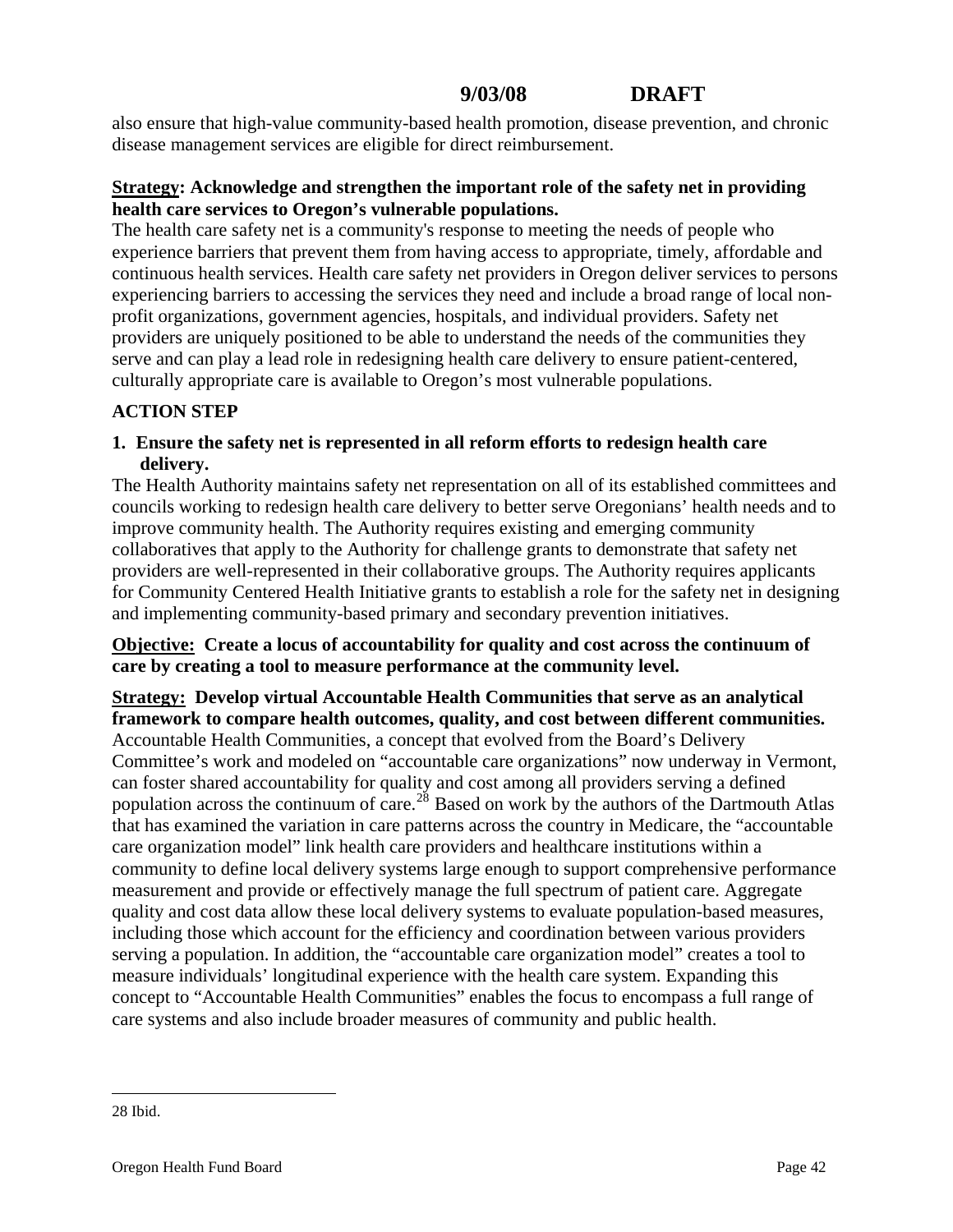This model allows for comparisons of performance across local delivery systems and the identification of communities with high utilization rates and per capita spending, as well as areas able to more efficiently use resources to improve population health. Aggregating and publishing cost and quality data at the Accountable Health Community level is a vital step to fostering local accountability for health system performance.

Accountable Health Communities can be utilized as a framework from which to analyze and compare outcomes across different communities. But for communities across Oregon, it can guide stakeholder groups within these communities to use data to make health planning and resource utilization decisions that maximize individual and population health and delivery system quality and efficiency. In addition, they can serve as a framework within which new payment methods that reward efficiency and quality can be tested. The state, in its role as an instigator of community-driven innovation, can co-lead the effort in partnership with communities across the state to drive quality improvement interventions.

#### **ACTION STEPS:**

**1. The Authority defines Accountable Health Communities across the state and reports quality and cost data accordingly.**

The Authority or an entity designated by the Authority develops a method for defining Accountable Health Communities across the state. All health outcomes, quality, and cost data reported by the Authority, Oregon Quality Institute, or other government agency are aggregated to account for Accountable Health Communities' performance. The Legislature ensures that the development of Accountable Health Communities is tied to state's increased access to the claims data that will make performance appraisal possible.

**2. The Authority engages community stakeholder groups to use Accountable Health Community data to drive quality improvement interventions.** 

The Authority explores opportunities to encourage and support community stakeholder groups to use Accountable Health Community level data to drive quality improvement interventions and inform health planning and resource utilization decisions. In some communities, established community collaboratives promise to play a lead role in creating effective interventions to respond to quality and cost data. Other communities need to establish collaborative stakeholder groups to translate data into action and drive change at the community level. In either case, these groups can only be successful if they include a range of public and private stakeholders and engage consumers, health plans, purchasers, and a variety of providers, including safety net providers serving the most vulnerable members of each community. The Authority's Payment Reform Committee partners with these community stakeholder groups to use aggregated data to design payment reform initiatives that encourage providers across a community to integrate and coordinate care services.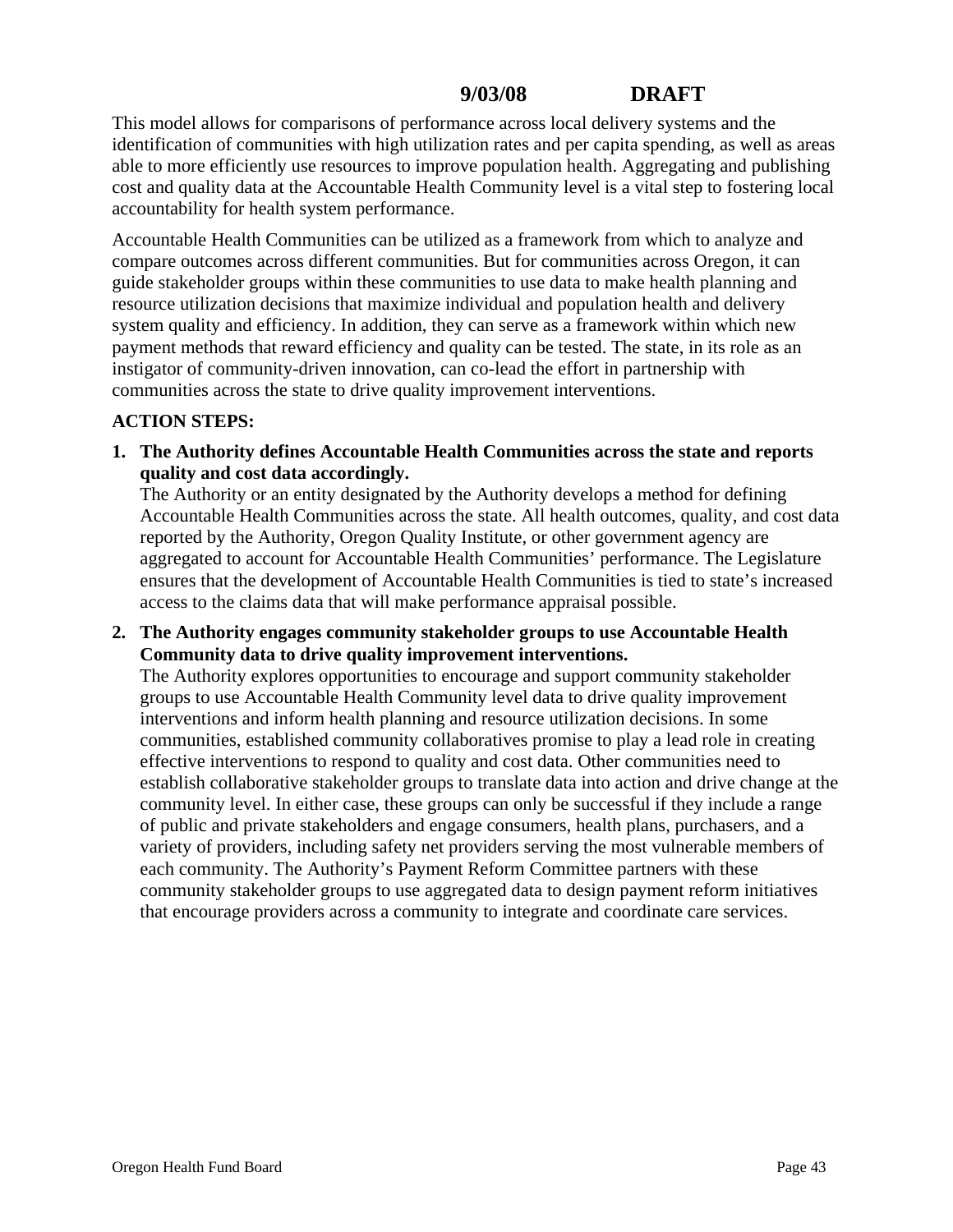# <span id="page-43-0"></span>¾ **The Public's Health**

**Objective: Ensure effective investment in Oregonians to prevent and reduce tobacco use, obesity and other major chronic diseases.** 

#### **Strategy: Link population health to the health care delivery system and communities.**

Through making individuals healthier and reducing chronic diseases, there is tremendous potential to improve overall population health, productivity, and reduce health care costs to make cost containment more attainable. As an essential part of health care transformation, creating and maintaining a bridge between population health, the health care delivery system, and communities is essential. The state, as an integrator of health care and community services, can take the lead to improve the health of all Oregonians.

To maximize success, the Authority overseeing health reform must have public health professionals, public and private, integrally involved for population evaluation and decisionmaking. The Authority should also emphasize broad representation on committees from professionals outside of the "classic" public health and health care delivery sectors (i.e., education, transportation). Through broad participation, the Authority will ensure health impacts to be evaluated and addressed through multiple sectors. Community collaboratives as previously outlined are key partners in coordinating the crosswalk access to clinical care and population health in ensuring members of the community are getting access to the services they need. Integrated health homes need to coordinate across clinical needs, but a strong partnership with their community's public health efforts are integral to improve a community's health.

Tobacco use and obesity are the two most influential modifiable risk factors for the five leading causes of death in Oregon<sup>[29](#page-43-0)</sup>. Funding and implementing effective initiatives to prevent and reduce tobacco use, improve nutrition, and increase physical activity will result in a healthier, more productive population with significantly reduced health care costs. A recent report from the Trust for America's Health projected that if Oregon invested \$10 per person on proven community-based disease prevention programs focused on increasing physical activity, improving nutrition, and reducing tobacco use, the state could save over \$32 million annually in one to two years and over \$200 million annually in 10 to 20 years. This could lead to a ten year savings for the state of \$1.7 billion.<sup>[30](#page-43-0)</sup>

Wellness in the workplace is another key aspect of improving population health. The state's Public Employees Benefit Board has initiated work on workplace wellness across state agencies. Several private companies and other cities, towns and municipalities have taken their own steps. Collaborating around best practices and broadening those efforts around the state are an important priority of the Governor's Office as well. Nationally similar efforts have shown marked reduction in absenteeism and improved work productivity, and reduced healthcare costs for employers $31$ 

<sup>&</sup>lt;sup>29</sup> Mokdad AH, Marks JS, Stroup DF, Gerberding JL. 2004. Actual Causes of Death in the Unites States, 2000. JAMA 291(10):1238-1245.

<sup>&</sup>lt;sup>30</sup> Trust for America's Health. 2008. Prevention for a healthier America: investments in disease prevention yield significant savings, stronger communities. <http://healthyamericans.org/reports/prevention08/Prevention08.pdf> (downloaded August 11, 2008).

<sup>&</sup>lt;sup>31</sup> The U.S. Department of Health and Human Services. 2003. Prevention Makes Common Cents. <http://aspe.hhs.gov/health/prevention/> (downloaded August 25, 2008).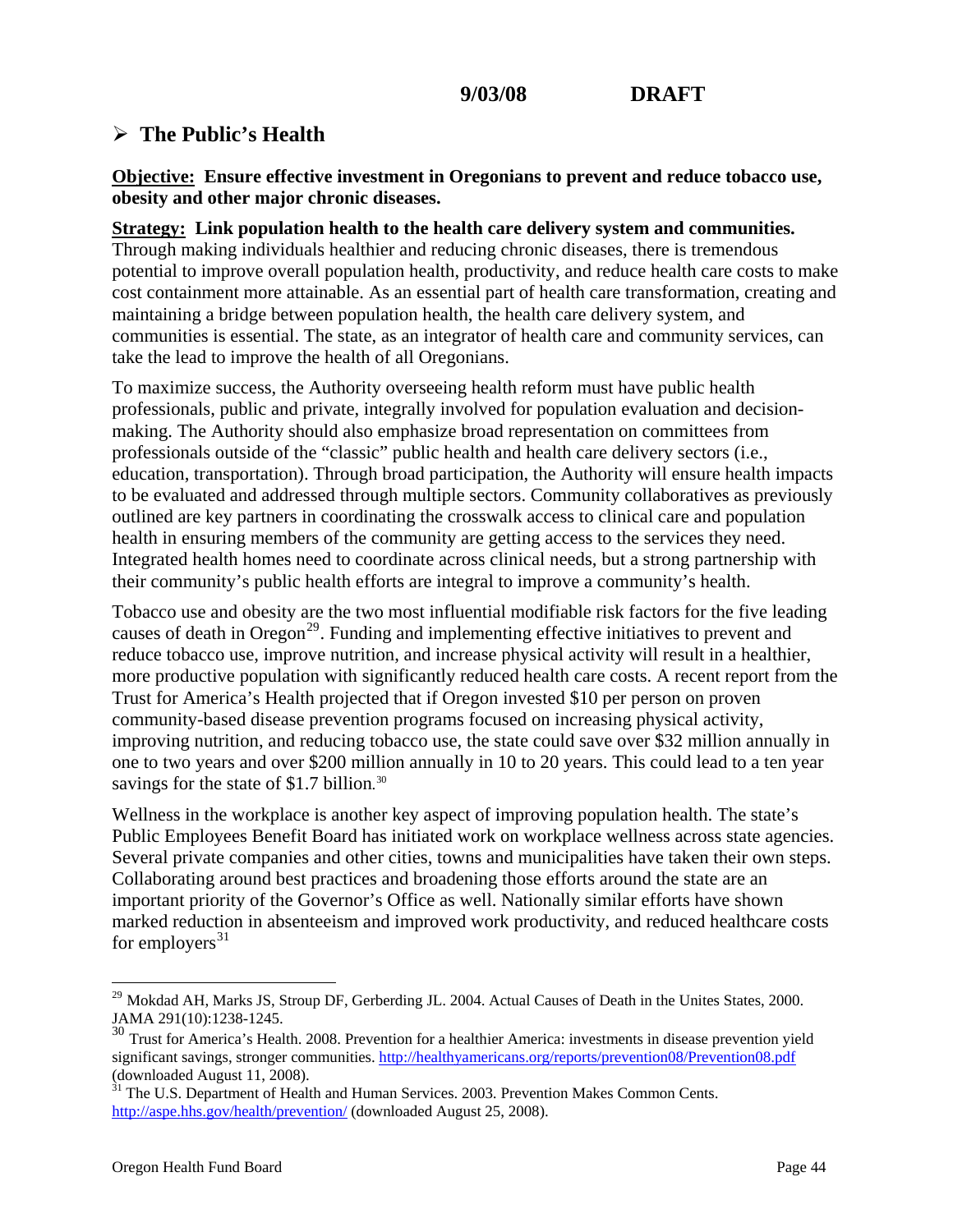#### **ACTION STEPS:**

#### **1. Authorize the Authority to coordinate development of the Healthy Oregon Action Plan in 2009 as well as implement programs and initiatives targeting prioritized strategies and benchmarks established in the Healthy Oregon Action Plan in 2010.**

This singular, comprehensive plan includes statewide, regional and community level benchmarks and strategies to prevent and reduce tobacco use, prevent and reduce obesity, and impact other major chronic diseases. This plan incorporates and builds on work published by the Oregon Public Health Division in the Oregon Statewide Tobacco Control Plan 2005-2010 and the Statewide Physical Activity and Nutrition Plan 2007-2012, and includes both public and private organizations including employers, schools and community organizations.

Example benchmarks of the plan include but are not limited to the following:

- $\triangleright$  Reduce the percentage of 8th graders who smoke cigarettes to 5%
- $\triangleright$  Reduce the percentage of 11th graders who smoke to 10%
- $\triangleright$  Develop and implement effective population specific tobacco control programs directed at specific ethnic and cultural groups affected by tobacco use disparities
- $\triangleright$  Increasing by 10% the number of workplaces promoting physical activity and healthy eating
- $\triangleright$  Increase by 10% the number of employers who offer health care coverage for effective health care prevention and treatment of chronic diseases
- $\triangleright$  Increase the number of major health plans and insurers that cover obesity prevention
- $\triangleright$  All school and child care settings implement policies requiring all food served to meet or exceed current age-appropriate USDA Dietary Guidelines
- $\triangleright$  Increase by 10% the number of Oregon children who meet minimum recommendations for physical activity
- $\triangleright$  Increase by 5% the number of Oregon adults and children who meet the recommendation for daily physical activity

#### **2. Establish and appropriate funds for a Community-Centered Health Initiatives Fund (CCHI) in 2009. Develop criteria and request for proposals for CCHI funding in 2010.**

Develop criteria and request for proposals for a Community-Centered Health Initiatives fund which would include but are not limited to one or more of the following:

- $\triangleright$  Be based on community input;
- $\triangleright$  Be based on evidence and data, including population health measures reported and have evaluation
- $\triangleright$  Address behavior change at the individual, community and system levels;
- $\triangleright$  Coordinate efforts of local county health departments, community-based organizations, schools, employers and health care delivery system entities;
- $\triangleright$  Work to reduce health care disparities; and
- $\triangleright$  Be contingent on effectiveness and will be evaluated for effectiveness on an ongoing basis.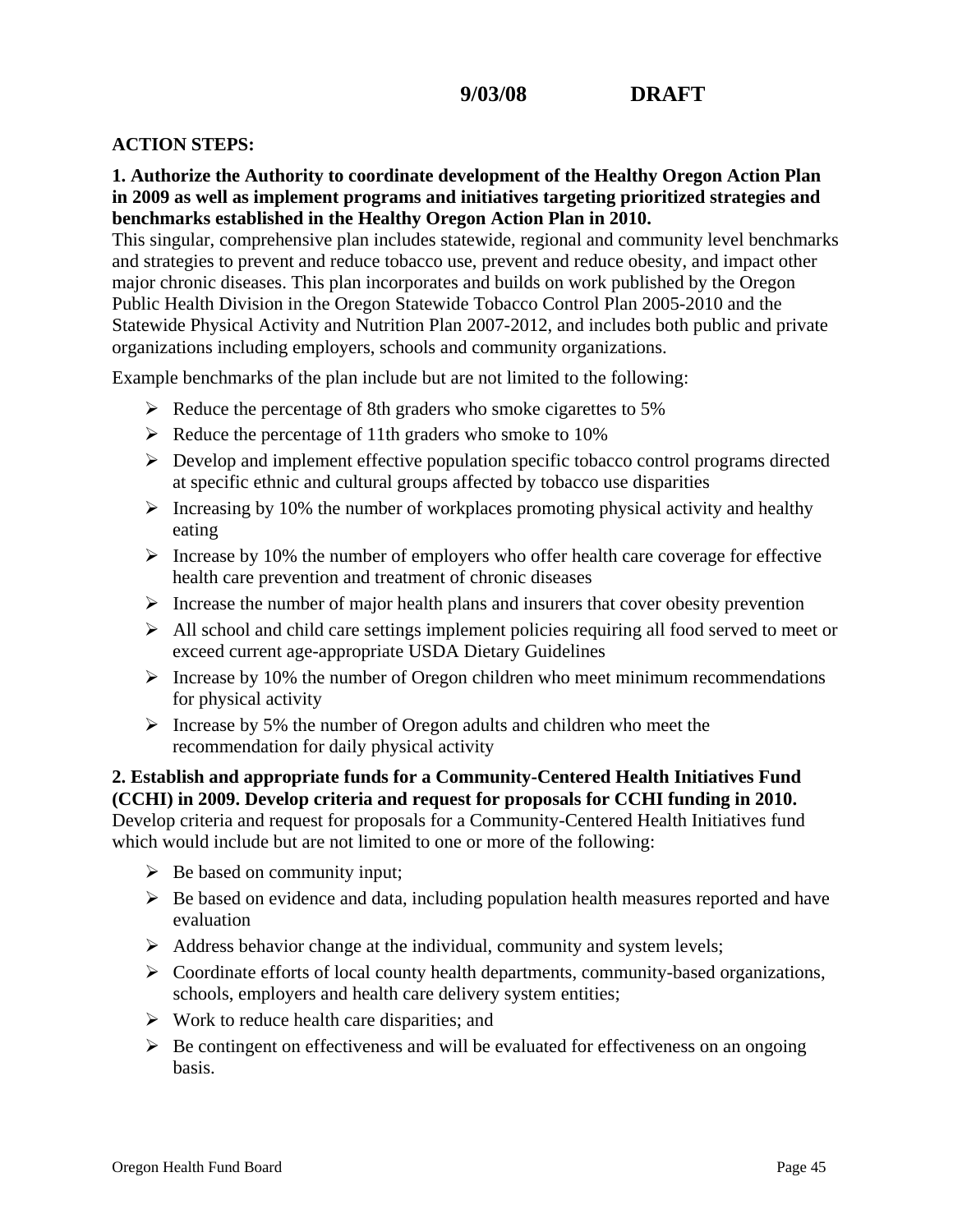<span id="page-45-0"></span>The Legislature passes legislation establishing and appropriating funds for a CCHI fund that will finance the development and implementation of culturally and socially appropriate primary and secondary prevention activities in line with the benchmarks and goals established by the Healthy Oregon Action Plan. The Public Health Division in close partnership with communities across the state, using policies and guidelines approved by the Authority, funds and continuously evaluates initiatives at the state, regional and community level to encourage innovation and effective programs.

#### **3. Increase the tobacco and alcoholic beverages tax to fund action steps #1 (Healthy Oregon Action Plan) and #2 (Community-Centered Health Initiatives Fund), and help fund the county public health departments' tobacco use and chronic disease prevention and reduction programs**

The Legislature authorizes funding for the Healthy Oregon Action Plan and Community Centered Health Initiative Fund through an increase in the tobacco tax and the alcoholic beverages tax. A \$0.50 increase in the tobacco tax would result in 19,000 fewer youth smokers with related lifetime health savings of \$332.5 million, and 6,000 deaths avoided. The overall long-term health savings of the \$0.50 tax increase would be \$419.9 million.<sup>[32](#page-45-0)</sup> An alcoholic beverages tax will help improve access to mental and behavioral health. The funding replaces some or all of the funding lost by county public health programs when timber funds were lost.

The Legislature funds obesity-related prevention and reduction programs. These efforts are currently 100% funded through local and federal grants, which restrict long-term viability and sustainability.

### **4. Develop the Oregon Employee Wellness Action Plan in 2009 and prioritize and implement strategies Wellness Action Plan strategies in at least 50% of Oregon state agencies by 2010.**

The Authority should partner with the Public Employees Benefit Board to develop an Oregon Employee Wellness action plan to address workplace conditions that encourage healthy behaviors, such as healthy eating and physical activity. The state should collaborate with private employers and health plans to establish best practices for effective workplace wellness programs.

 $32$  Lindblom E. 2008. Oregon cigarette excise tax increases: estimated new revenues, cost savings, and other benefits and effects. <http://tobaccofreekids.org/research/factsheets/pdf/0148.pdf>(Downloaded August 18, 2008). For more information on the Oregon Statewide Tobacco Control Program 2005-2010, see: www.oregon.gov/DHS/ph/tobacco/pubs.shtml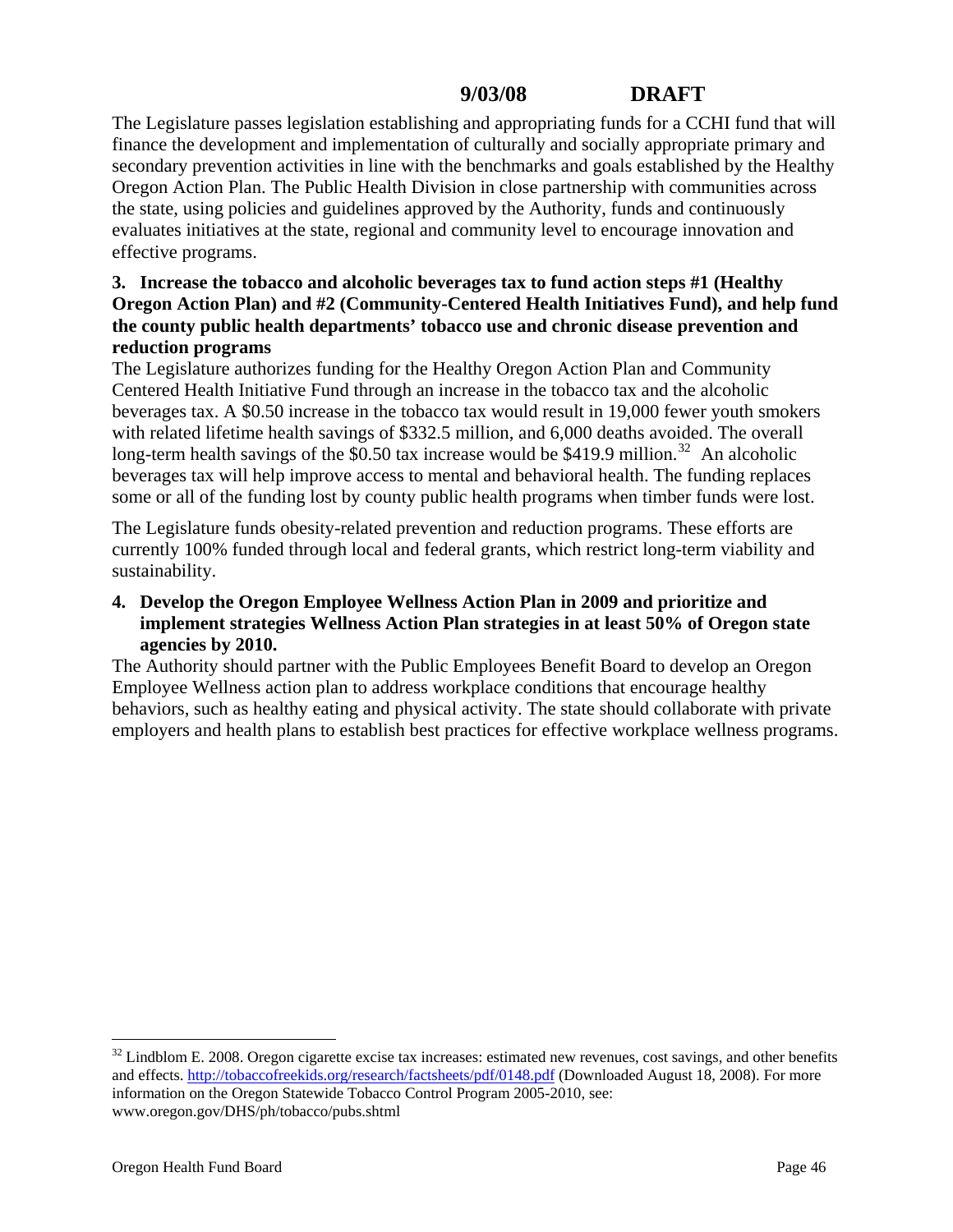# <span id="page-46-0"></span>¾ **HEALTH INFORMATION TECHNOLOGY**

**Objective: Accelerate widespread, effective use of health information technology (HIT) by clinicians and patients/consumers.** 

#### **Strategy: Set quality, performance, and service standards that all health information technology vendors in Oregon are required to meet.**

Health information technology encompasses a wide range of equipment and networks that when utilized efficiently can allow for the comprehensive management of medical information and its secure exchange between health care consumers and providers. In particular electronic medical records (EMR), as used in the context of this document, refers to an electronic record of healthrelated information on an individual that can be created, managed, and consulted by authorized clinicians in a variety of care settings. Personal health records are electronic records of healthrelated information on an individual that can be drawn from multiple sources while being managed, shared, and controlled by the individual patient.

A recent study conducted by the New England Journal of Medicine revealed that major barriers to adoption of EMRs include difficulties identifying a system that meets practice needs, uncertainty about the return on investment, and concern that a system would become obsolete.<sup>[33](#page-46-0)</sup> There are a wide range of products on the market and it is often difficult for providers to determine the EMR functionalities that are needed to support improved patient care and which vendors will be able to provide them with a high-quality product and continued high-quality support and service. In addition, it is difficult for these practices to identify EMR service companies that will be able to provide ongoing support and technical assistances to practices as they integrate the use of EMR into their practice infrastructure. Where providers are using health information technology, different systems are often not interoperable, which limits opportunities to improve care coordination and ensure that complete health information is available to the patient when they want it and to the provider at the time of care. In an effort to aid providers in selecting effective health information technology vendors and maximize the impact that these technologies will have on quality of care across Oregon, the state must develop a common set of quality, performance, and service standards that apply to all health information products and services sold in Oregon.

## **Strategy: Set benchmarks for the adoption of Electronic Medical Records (EMRs), personal health records, decision support tools and e-prescribing and evaluate progress toward these goals.**

While Oregon providers have adopted health information technology more readily than providers across the nation, there are still roughly over 40% of providers who do utilize electronic medical records (EMRs). The state should set ambitious goals to lead to full adoption of EMR systems and monitor progress toward these goals. The state should also set goals for more widespread utilization of electronic prescribing and decision support tools. In addition, every Oregonian should have the opportunity to have a personal health record and the state should set and monitor goals to make personal health records available to people across the state.

<sup>33</sup> DesRoches C. 2008. Electronic Health Records in Ambulatory Care – A National Survey of Physicians. The New England Journal of Medicine. 359: 50-60.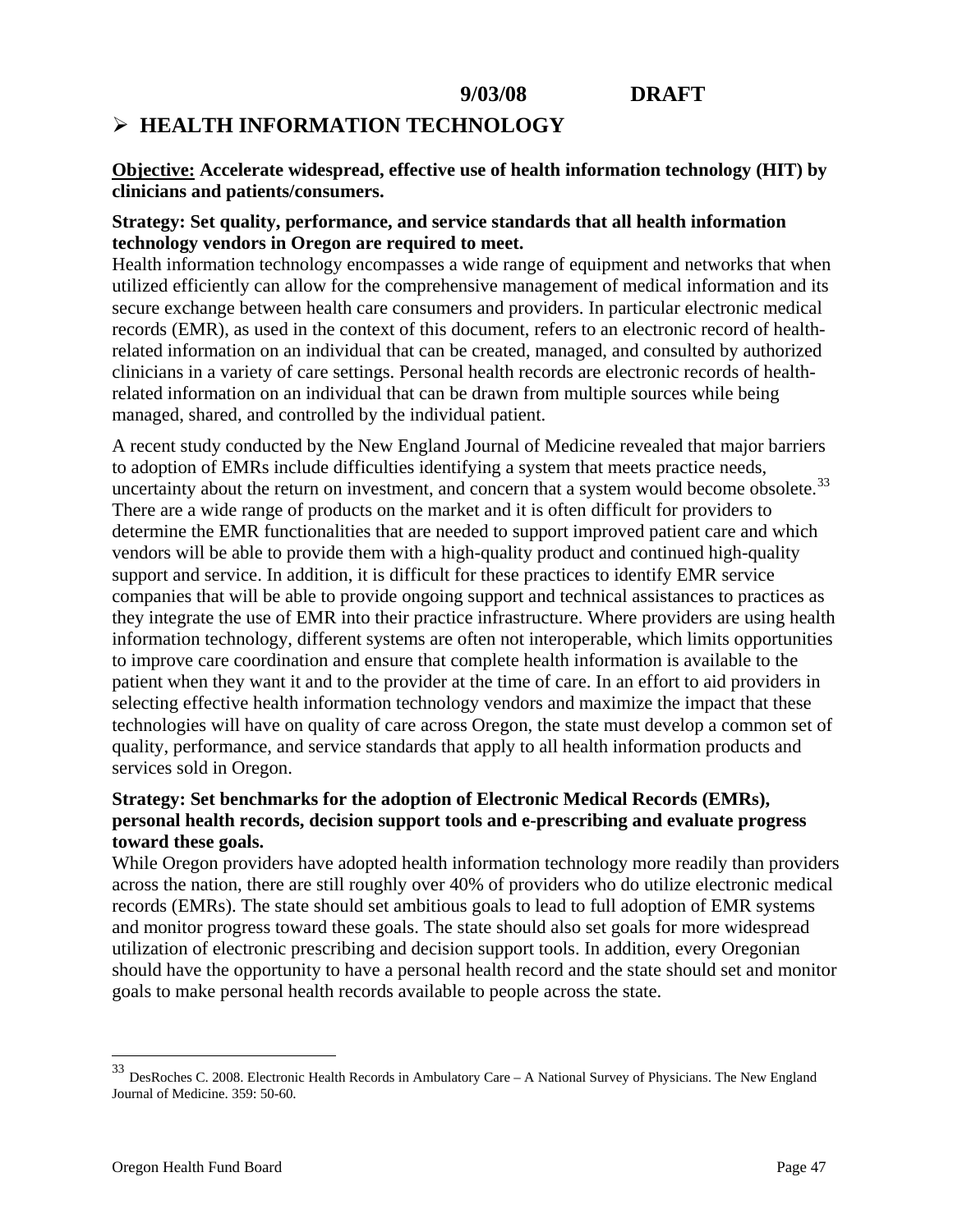#### **Strategy: Coordinate public and private efforts across the state to accelerate adoption.**  There are multiple organizations and entities working independently across the state to facilitate health information technology adoption, but these efforts are not collaborative and often result in duplicative and uncoordinated initiatives. Given the limited resources available, it is vital that public and private stakeholders across the state work collectively to develop a vision for the adoption of health information adoption and strategies to leverage public and private funds in a way that maximizes impact.

## **Strategy: Require the state, through their contracting process, to identify a small number of state-selected vendors able to provide high-quality Electronic Medical Record (EMR) products and service support to Oregon's provider community and to obtain affordable rates for these products and services.**

Capital cost is the most commonly cited barrier to EMR and other health information technology adoption cited by providers, especially those in small practices, rural settings or underserved areas. Small practices do not have the same purchasing power as large hospitals and health systems and thus are not able to negotiate with vendors for reduced prices. Even if they are able to pay for initial installation of an EMR system, many of these practices cannot pay to maintain systems or provide ongoing support to staff to effectively use the products to improve patient care. The state can help practices overcome these barriers by identifying a small number of EMR vendors and service companies who meet quality, performance, and service standards set out by the state and utilizing the state's purchasing power to negotiate more affordable rates. In order to maximize the utility of these systems for providers and patients, it is important for the state to select systems which are interoperable with one another and with other systems used around the state.

## **Strategy: Subsidize small practices' use of state-selected Electronic Medical Record (EMR) vendors and service companies.**

Even with reduced prices negotiated by the state, many practices will need financial support in order to purchase and maintain an EMR system. The state should first focus financial assistance on solo and small practices serving underserved and Medicaid populations. The state should only provide support for the adoption of EMR vendors and service companies selected through the RFP process.

## **Strategy: Ensure fee-for-service Medicaid providers are rightly compensated for installing and utilizing health information technology.**

The state currently does not have funds available to increase Medicaid payments to providers who invested in electronic medical record (EMR) systems. Due to the high costs involved, many of these providers, especially those who see a high volume of Medicaid patients, have been forced to delay or cancel efforts to install and utilize EMRs.

## **ACTION STEPS**

**1. Authorize an oversight group to drive and monitor a health information strategy for the state and set standards for health information technology vendors and service providers operating in Oregon.** 

The Legislature authorizes the Governor's Health Information Advisory Committee (HIIAC), to act in conjunction with the Authority, to establish and monitor a health information technology strategy for Oregon. The group establishes ambitious goals for the adoption of electronic medical record (EMR) systems in all provider settings, leading to 100% adoption by a specified date. The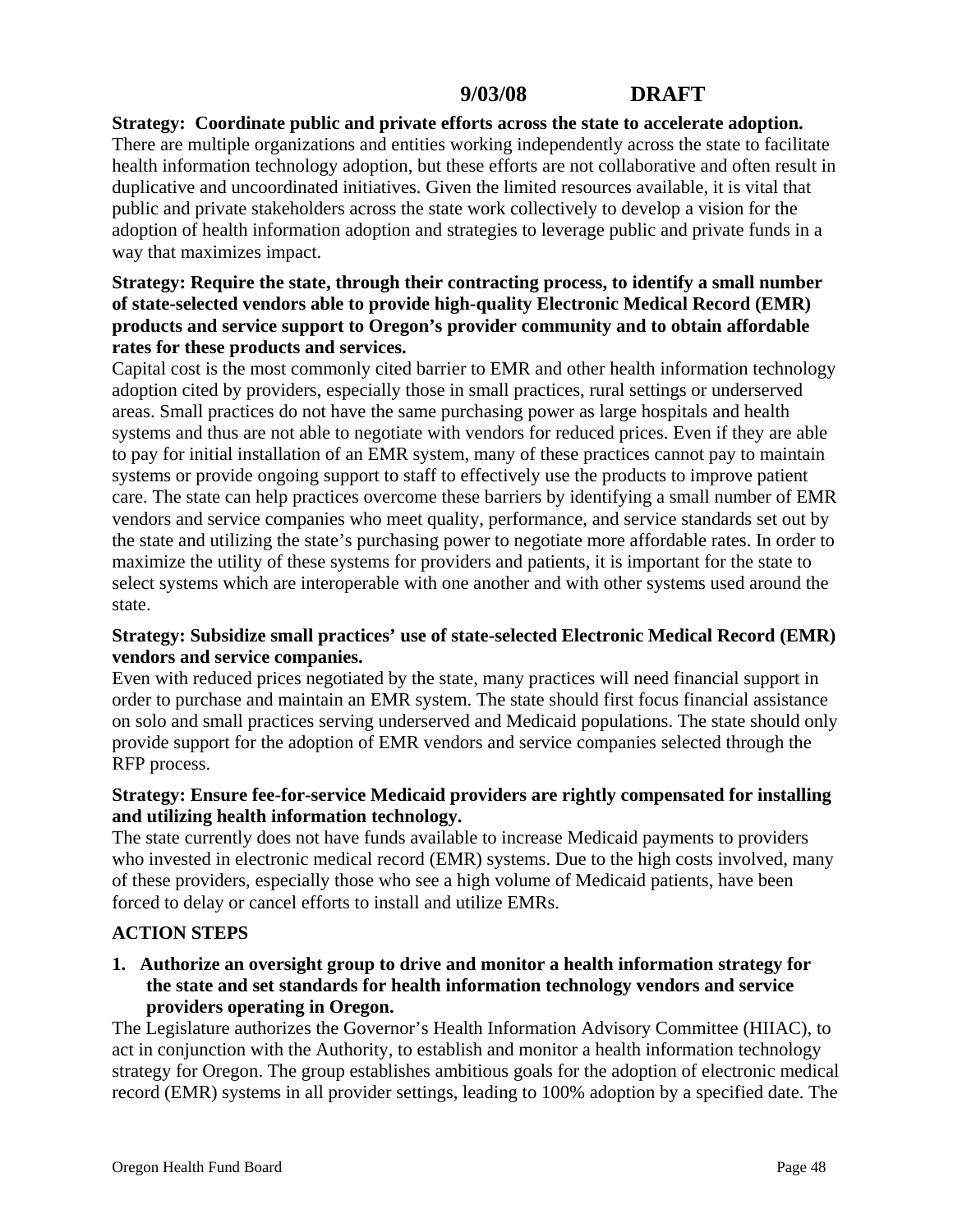group establishes ambitious goals for making personal health records available to every Oregonian by a specified date. The group monitors progress toward these goals and adjusts activities and strategies to further facilitate health information technology adoption. The group develops quality, performance, and service standards for all health information technology vendors and service providers operating in Oregon, based on available and emerging national standards.

### **2. Convene public and private stakeholders to survey efforts underway in Oregon to facilitate health information technology adoption and develop collaborative efforts to leverage available resources.**

The state authorizes the HIIAC, acting in conjunction with the Authority, to convene public and private stakeholders from every region in the state to survey current work and establish a collective effort to facilitate the adoption of health information technology.

#### **3. Use the state's contracting process to select a small number of state selected and supported Electronic Medical Record (EMR) vendors and service companies that meet quality, performance, and service standards and offer the most aggressive price.**

The Legislature authorizes the HIIAC, acting in conjunction with the Authority, to establish a state contracting process to select EMR vendors and a separate process to select EMR service companies able to support providers using the selected EMR products. The contracting process should be built on quality, performance, and service criteria, as well as cost, and selected vendors must have a proven track record of providing good products and services to customers. In addition, the contracting process must establish a mechanism for monitoring vendors' performance and remedying noncompliance with contract specifications.

Standards to be considered for inclusion in the contracting process' Request for Proposals (RFP) for electronic medical record *vendors* should include, but not be limited to:

- ¾ Meeting or exceeding current CCHIT standards
- $\triangleright$  Ability to connect with personal health records
- $\triangleright$  Valuable clinical decision support tolls to be used by providers at the point of care
- ¾ Interoperable data exchange with other EMRs, personal health records, and the Oregon Health Records Bank
- $\triangleright$  Adherence to HIIAC privacy and security principles
- $\triangleright$  Ability to record, store, and report quality of care and health outcomes measures
- $\triangleright$  Ability to be utilized in a range of care setting
- $\triangleright$  Other standards as determined by HIIAC/public forum

Requirements to be considered for inclusion in the contracting process' Request for Proposal (RFP) for electronic medical record *service companies* should include, but not be limited to:

- ¾ Ongoing support of the EMR systems selected by the EMR *vendor* contracting process
- $\triangleright$  Implementation support
- $\triangleright$  Conversion from paper records or another EMR to one of the state-selected EMRs
- $\triangleright$  Interface support
- $\triangleright$  Support practices in optimizing use of EMR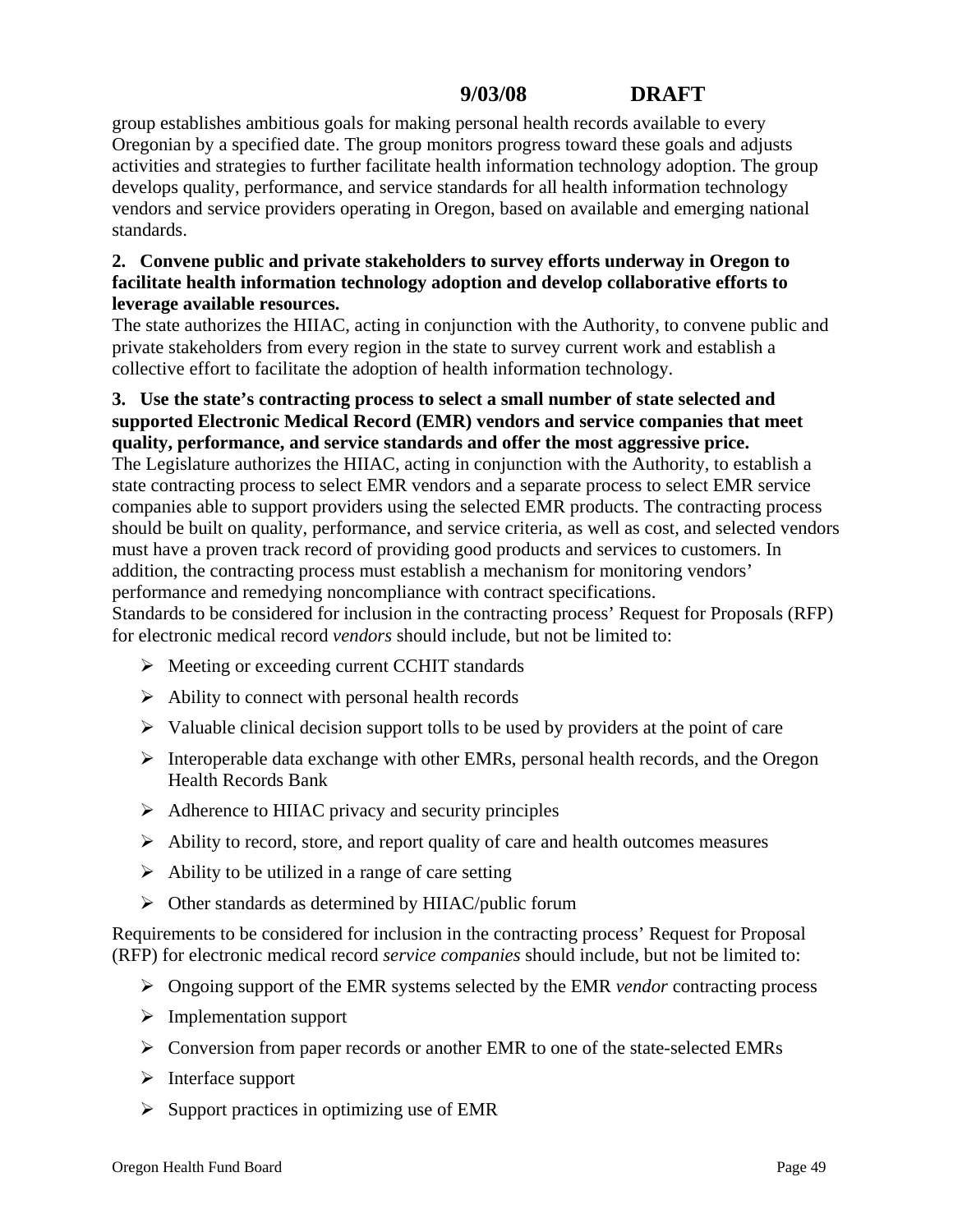- $\triangleright$  Support quality reporting
- $\triangleright$  Support participation in health information exchange
- $\triangleright$  Other standards as determined by HIIAC and through public forums

EMR service companies must also meet HIIAC privacy and security principles. The contracting RFP process should be completed by January 1, 2010.

#### **4. Establish a program to subsidize provider use of state-selected electronic medical record (EMR) vendors and service companies**

The Legislature establishes a program to provide subsidies, in the form of grants or low-interest loans, for small providers who cannot afford to purchase and/or maintain and EMR system. The HIIAC, acting in conjunction with the Authority, should be responsible for designing the subsidy programs and the program will be administered by the Department for Human Services. Subsidies must be used to purchase products from state-selected EMR vendors or support services from state-selected EMR service companies. Amounts of subsidies will be determined on a sliding scale, based on service to underserved populations and service to Oregon's Medicaid population, as well as other factors such as size of practice and practice location.

#### **5. Determine a fair and appropriate way to reimburse Medicaid providers for their use of electronic medical records (EMRs).**

The Legislature determines how to fairly and appropriately compensate providers for costs associated with using health information technology to improve quality of care for Medicaid patients.

#### **Objective: Increase the use of technology to support clinical decision making (CDM) and evidence based medicine (EBM).**

#### **Strategy: Ensure that electronic health records are aligned with a common set of health quality measures and common sets of clinical guidelines, as to be developed across public and private health plans, providers, and purchasers.**

Currently, providers are required to report on a range of quality measures to various health plans and purchasers, which burdens health care practices, reduces efficiency, and makes it impossible to compare performance across providers. In addition, there is currently not a standard set of clinical guidelines used across the state and often different health plans utilize different sets of guidelines for the same conditions. By working with public and private partners, the state could lead an effort to improve health care across Oregon by standardizing health quality measures and combining resources to develop a uniform set of evidence-based clinical guidelines for the state. Oregon should not duplicate efforts of national organizations in this area, but should align Oregon measures and guidelines with evidence-base measures most widely utilized across the country.

The Governor's Health Information Infrastructure Advisory Committee (HIIAC) supports the efforts established by the Oregon Health Fund Board to convene a range of health plans, purchasers, providers, consumers, government officials, and other stakeholder groups around common sets of health care measures and clinical guidelines. They encourage the adoption of state measures and guidelines. The utility of health information technology is dependant on the availability of this type of standardized measures and guidelines. Health information technology vendors can most effectively design CDM and EBM tools to support providers and patients if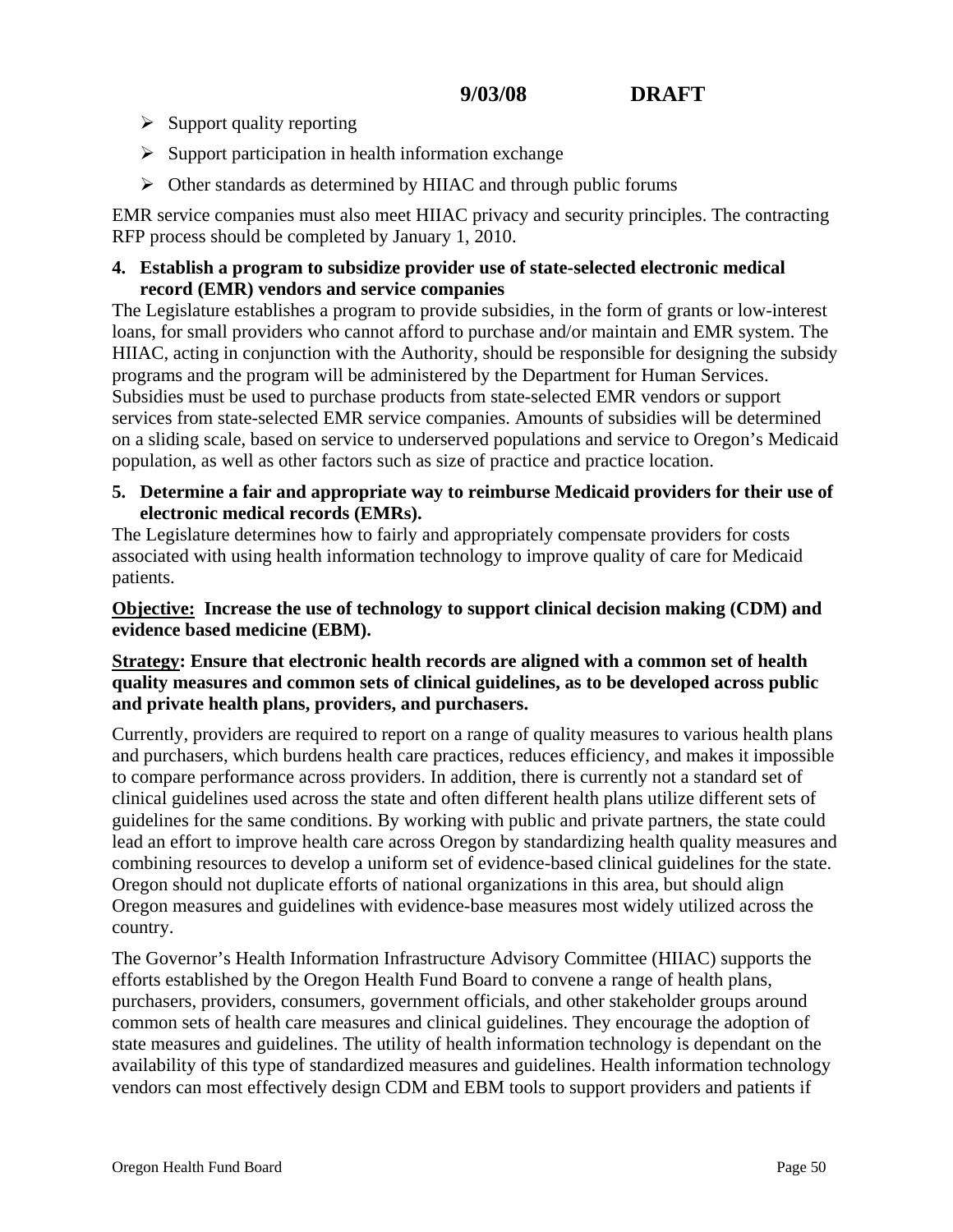standardized uniform standards and best practices are developed and utilized across all stakeholder groups.

#### **Strategy: Encourage and support providers in utilizing technology that supports clinical decision making (CDM) and Evidence-Based medicine (EBM).**

Once standardized clinical guidelines are endorsed for the state, it is vital that providers have access to health information technology that will maximize their access to related information at the time of care. In addition, electronic medical records and other technology utilized by providers must allow for easy reporting of important quality information so that it can be used for statewide, as well as practice-based improvement efforts. When providers, health plans, and other stakeholder groups invest in the installation and utilization of health information technology systems, it is vital that these systems include useful CDM and EBM components to support high-quality patient care.

## **ACTION STEPS**

**1. Encourage the adoption of clinical decision making (CDM) and evidence-based medicine (EBM) tools that support the utilization of state clinical guidelines and allows for reporting on state quality measures.** 

The HIIAC, in collaboration with the Authority, will ensure that clinical decision making and evidence-based medicine tools that are aligned with the common set of health quality measures and clinical guidelines are imbedded into the health information technology contracting process. This will be included as criteria in its Request for Proposals (RFP) when selecting statesupported electronic medical record (EMR) vendors.

**2. Explore opportunities to use pay for performance and/or other incentives to encourage the utilization of clinical decision making (CDM) and evidence-based medicine (EBM) tools based on a common set of state clinical guidelines** 

PEBB, Medicaid and other state sponsored health plans explore opportunities to implement pay for performance programs that provide incentives to practices that support clinical decision making (CDM) and evidence-based medicine (EBM) technology that leads to better health outcomes. These incentive programs could first reward providers for utilizing health information technology with CDM/EBM functionality, but should move toward rewarding providers for using CDM/EBM tools to improve health outcomes.

## **Objective: Have a statewide Health Information Exchange system in place by 2012.**

**Strategy: Support the use of DMAP's (Division of Medical Assistance, Department of Human Services) Health Record Bank (HRB) as a fundamental building block for a statewide system for health information exchange which ensures that patients' medical information is available and accessible when and where they need it.** 

Health information exchange facilitates the electronic movement of health-related information among patients and authorized providers and organizations.

DMAP's Health Record Bank project provides an opportunity for the state to build upon the investment and work that is already being done in the area of health information exchange. The HRB is Oregon's Medicaid Transformation grant project funded through a \$5.5 million grant from the Centers for Medicare and Medicaid Services. The HRB project is currently in the planning stage, but will eventually store Medicaid clients' health information electronically and make it available on a secure-web site. Goals of HRB Oregon are to: assemble existing patient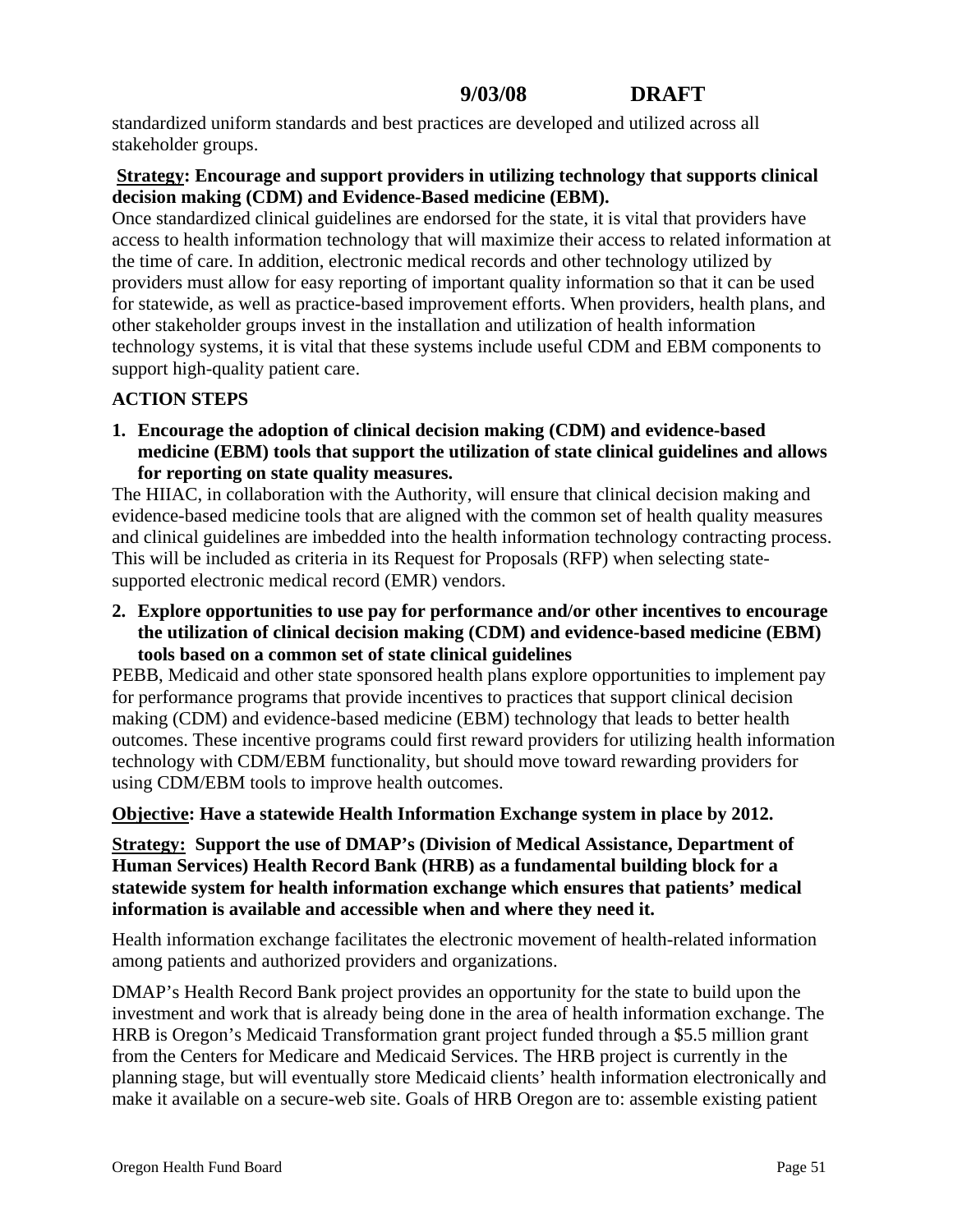information from multiple sources and provide one place for patients and their providers to share that information; provide a reliable and trusted repository of patient-specific health information; improve quality and coordination of care by providing patient-specific historical health information and decision support tolls and resource information to enhance patient participation in their health and health care; and protect patient privacy.

The input of the private sector will be a key to ensuring the HRB will be interoperable with those outside Medicaid. Ensuring the DMAP Health Record Bank is built to be interoperable with the commercial insurance plans that currently service the Public Employees' Benefits Board, Oregon Educators' Benefits Board, and the Department of Corrections will lay the ground work for eventual widespread use throughout the state.

The HRB should also encompass strong privacy and security protections and resolve the issues of patients' rights with respect to the use and ownership of their personal health information. A public education program targeted at both providers and patients will be necessary to allow patients and providers to have trust and confidence in the system, thereby increasing participation.

# **ACTION STEPS**

- **1. The state designates the Authority as the oversight entity for the statewide health information exchange with a charge that by December 31, 2012 a statewide health information exchange system will exist.**
- **2. The Authority ensures support of the Health Record Bank project and requires that the system be built with interoperability as a main focus.**
- **3. The state allocates the appropriate funding to create a statewide health information exchange.**

**Objective: Ensure the highest level of privacy and security protections for Oregonians' personal health information in an electronic exchange environment to promote widespread participation by providers and patients in these systems**

**Strategy: Provide patient control over when, what and with whom personal health information is shared.** In order to ensure the privacy of personal health information, patients -consumers of health care -- need to choose what personal health information they want shared electronically, when that information can be shared and with whom it is permissible to share their information. This control will allow patients to trust that their personal health information will be available when and where it is needed; but not misused to the patient's detriment. This control will result in more widespread participation in electronic exchange systems.

**Strategy: Create and/or strengthen state law in the area of protections for the privacy and security of personal health information.** Ensuring clear law and rules for patients and providers involved in electronic health information exchange will increase the use and effectiveness of these systems. Identifying and consolidating current statutes pertaining the privacy and security of health information in one location in the Oregon Revised Statutes would also provide clearer guidance for providers and patients with respect to these issues.

**Strategy: Provide for strict enforcement of state law with meaningful penalties for the negligent, reckless or intentional release or misuse of personal health information.** The existence of penalties for the misuse – including negligent misuse – of information and a strict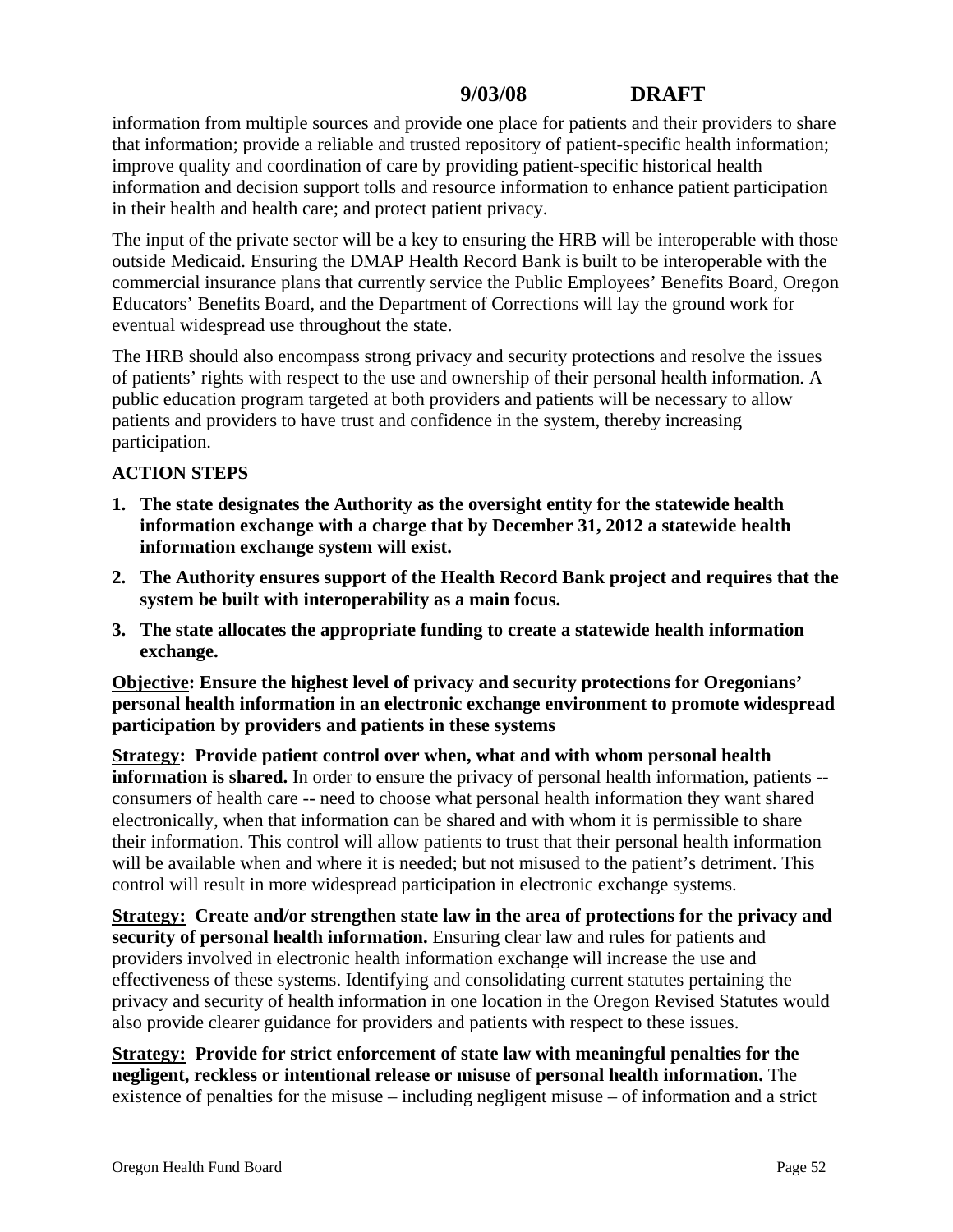enforcement policy will result in more secure systems being adopted and more privacy and security safeguards being instituted from the beginning.

#### **ACTION STEPS**

**1. Update Oregon law to ensure the privacy and security of Oregonians' health information**

The Legislature passes legislature to limit when and with whom an individual's personal health information may be exchanged electronically. Legislation should address:

- $\triangleright$  Notice to and authorization from the patient or patient's personal representative prior to sharing a patient's data through a health information exchange (HIE)
- $\triangleright$  An opportunity for the patient to NOT agree to share data through a HIE without penalty
- $\triangleright$  A patient request that part of that patients' record NOT be shared and that request must be honored
- $\triangleright$  Providers not being penalized by a patient's unwillingness to allow their data to be shared through a HIE
- $\triangleright$  Timely notification to patient of a breach and a meaningful remedy
- $\triangleright$  A private right of action for the consumer and patient after breach has occurred
- $\triangleright$  State Attorney General right of action on behalf of individuals to seek remedy
- $\triangleright$  Patient access to their record in a timely manner with an opportunity to correct errors
- $\triangleright$  No third party access to information for commercial or commodization of health information
- $\triangleright$  Emergency "break the glass" procedures
- ¾ Penalties for negligent, reckless and intentional privacy and security breaches and an a strict policy for the enforcement thereof
- $\triangleright$  Consolidation of existing law and rules pertaining to the privacy and security of personal health information
- $\triangleright$  Definition of "de-identified" information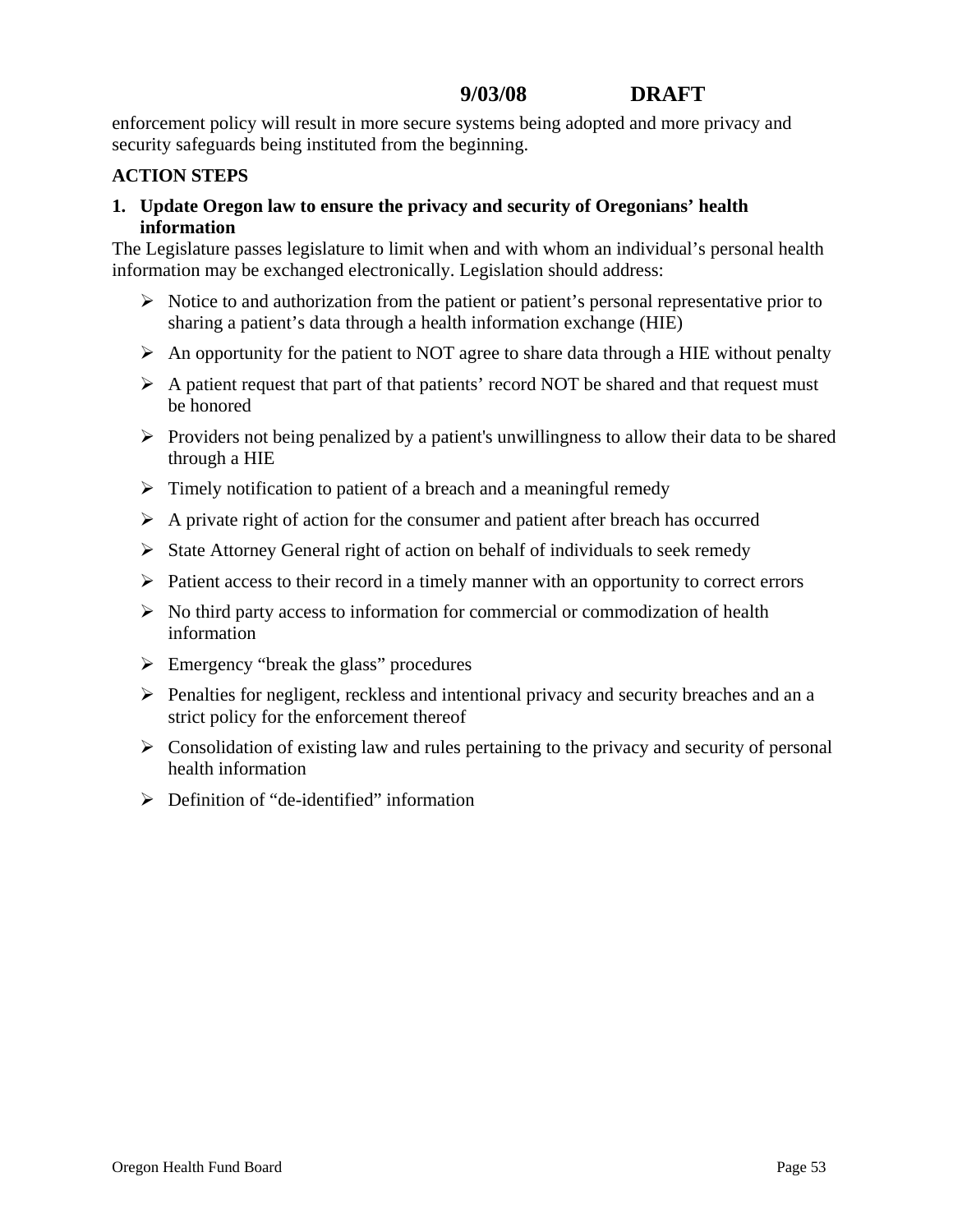#### **BUILDING BLOCK 4: UNIFY PURCHASING POWER**

#### ¾ **Coordinated Purchasing Policies Among Public Entities**

**Objective: Influence the direction and pace of system transformation in local markets and statewide through coordinated and aligned purchasing policies by the state and other government entities. Encourage voluntary adoption and participation by private purchasers.**

As noted in the Executive Summary:

*The overarching strategy is for the State – in partnership with communities – to act as a smart purchaser, an integrator of health care and community services, and an instigator of community-based innovation.* 

The State, as a major purchaser of health care must first align and coordinate its purchasing standards and contract requirements to maximize its influence in local health care markets in terms of performance standards, innovation in care delivery and cost. It must then partner with other government entities – counties, cities and other local governments – to form the market influence to shape the direction and pace of system transformation.

#### **Strategy: Develop and implement uniform contract standards and policies for the State of Oregon (Oregon Health Plan, PEBB, OEBB).**

The Authority will lead the development of uniform purchasing standards and contract requirements for use by state agencies that buy health care services. The State must be an instigator for and early adopter of the major system transformation strategies outlined in this plan, including:

- $\triangleright$  Common clinical coverage guidelines and standards
- $\triangleright$  Comparative effectiveness research to evaluate the appropriate use of new technologies
- $\triangleright$  Standard clinical and service quality measures to compare provider performance and patients' experiences
- $\triangleright$  The Integrate Health Home, behavioral health integration and other new models of care delivery that promote wellness, prevention, early intervention and comprehensive management of chronic diseases
- $\triangleright$  Employee wellness programs that align with strategic public health objectives and focus on behavioral risk factors that contribute to chronic disease
- $\triangleright$  Health information technology requirements (electronic medical records, electronic prescribing, etc.) that comply with national and state standards
- $\triangleright$  Decision support programs that inform and empower patients to be involved, with their provider, in critical, preference-sensitive health care choices
- $\triangleright$  The Oregon Prescription Drug Program (OPDP) as a benchmark for purchasing and managing prescription drug benefits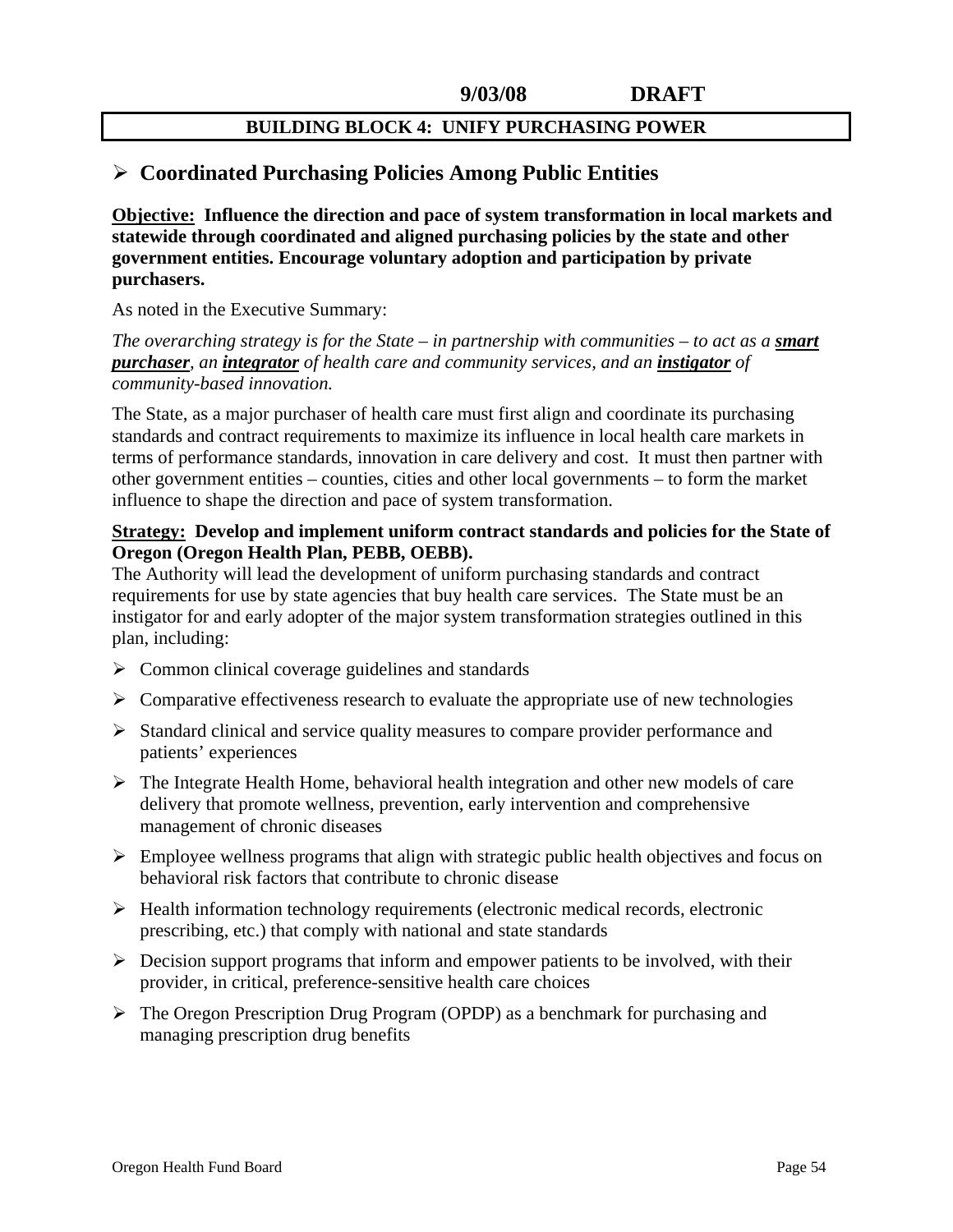#### **Strategy: Create a Public Employers Health Cooperative**

The Authority will organize and manage a Public Employers Health Cooperative. State agencies, counties, cities, other local governments (and their associations) will be invited to participate. The Cooperative will encourage wide adoption of uniform purchasing standards and contract requirements. The Cooperative will collaborate whenever possible with private purchasers (labor trusts, self-insured employers, Oregon Coalition of Health Care Purchasers, association plans, etc.) in the development and implementation of uniform similar standards and policies.

The pace of innovation in local delivery systems rests, in large part, with the goals and requirements expressed by purchasers – public and private – either through their respective insurers, or, alternatively, directly to the provider community through collaborative and cooperative actions.

The objective of the Cooperative, its members and collaborators, is to consolidate purchasing power in local markets and transform the purchaser-payer-provider relationships to achieve improved quality and value. Employees of state government, state education institutions, and local governments and their dependents exceed 500,000 lives. Enrollment in the Oregon Health Plan currently stands at close to 420,000 people. With the coverage expansions proposed in this plan, the combined populations of non-federal public employees (and dependents) and the OHP will approximate 1,000,000.

The Integrated Health Home concept and other new models of care can be quickly introduced in communities if purchasers collectively bring membership scale (members using IHHs) to providers in support of the business/clinical model. In the case of IHHs and other models of chronic disease management, public employers should provide financial incentives to members to use an IHH or community-based chronic disease program. Incentives could include waived or lower co-pays, lower co-insurances, or services not subject to a deductible.

This strategy does not suggest that public employers who adopt model contract standards must have similar benefit designs or cost sharing. The collective action envisioned is around performance requirements for providers and health care systems (clinical and service standards and reporting), the use of common evidence-based guidelines for utilization management and comparative effectiveness guidelines for new technologies. The long-term goal is for every Oregonian to have the Essential Benefit Package of covered health services.

Based on the interests of the participating public employers, the Public Employers Health Cooperative could eventually contract directly with providers for specified services such as Centers of Excellence contracts such as cardiac or cancer services.

The Oregon Prescription Drug Program (OPDP) is an innovative joint contract for pharmacy benefits that includes both the State of Oregon and Washington State. As of July 31, 2008, OPDP has enrolled 83,560 Oregonians in a prescription discount card and 18,671 persons in group contracts. On October 1, the group number will increase to 104,000 with the inclusion of Oregon Educators Benefit Board members. State policy should require all health plans contracting with the state, county, city and local governments to provide their pharmacy benefit management (PBM) services through OPDP unless they can demonstrate greater savings through an alternative arrangement.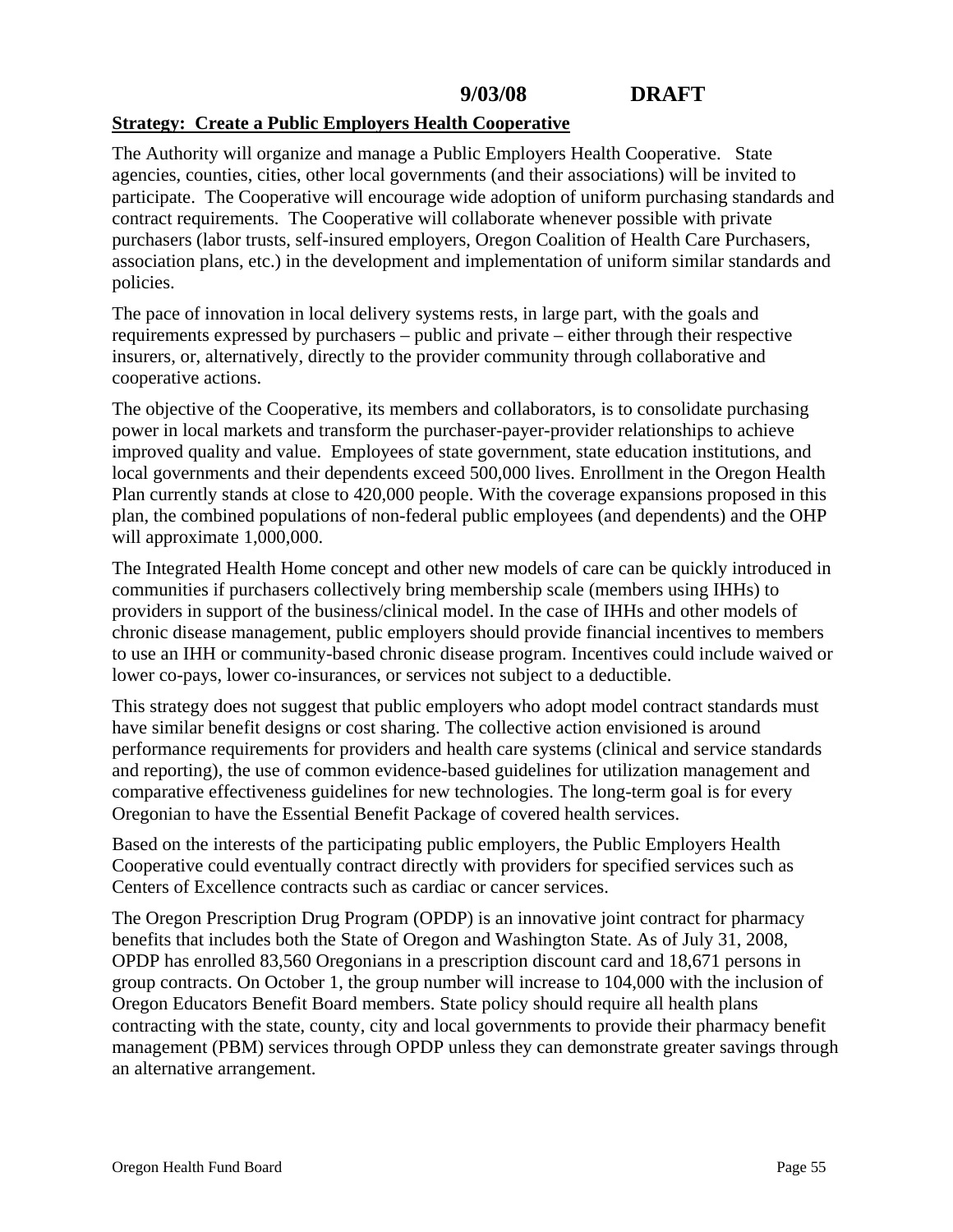### **Strategy: Expand the scope and reach of Public Employers Health Cooperative**

The Authority and the Cooperative will seek new partners in this collective and collaborative effort:

- $\triangleright$  The Oregon Health Insurance Exchange
- $\triangleright$  Private purchasers, including large self-insured employers, labor trusts, etc.

These strategies are intended to evolve over time as follows:



#### **ACTION STEPS**:

## **1. Authorize the Authority to develop and implement uniform contracting standards.**

The Legislature authorizes the Authority to develop uniform contracting standards for state agencies that purchase health care services. Working with and through the Health Services Commission, the Health Resources Commission and organizations involved in clinical quality metrics, the Authority initially focuses on the development of: a) a standardized set of quality performance measures; b) evidence-based guidelines for major chronic diseases, services with unexplained variations in frequency or cost and "supply sensitive" services; and c) comparative effectiveness guidelines for select, new technologies.

#### **2. Convene public employers to implement purchasing strategies to improve the value of health care purchased.**

Legislative direction to the Authority includes broad authority to convene representatives of public employers to collaborate with the state in the development and implementation of joint, voluntary purchasing policies, standards and programs to improve the value of health care services purchased by public employers and effectuate the reforms contained in this Action Plan.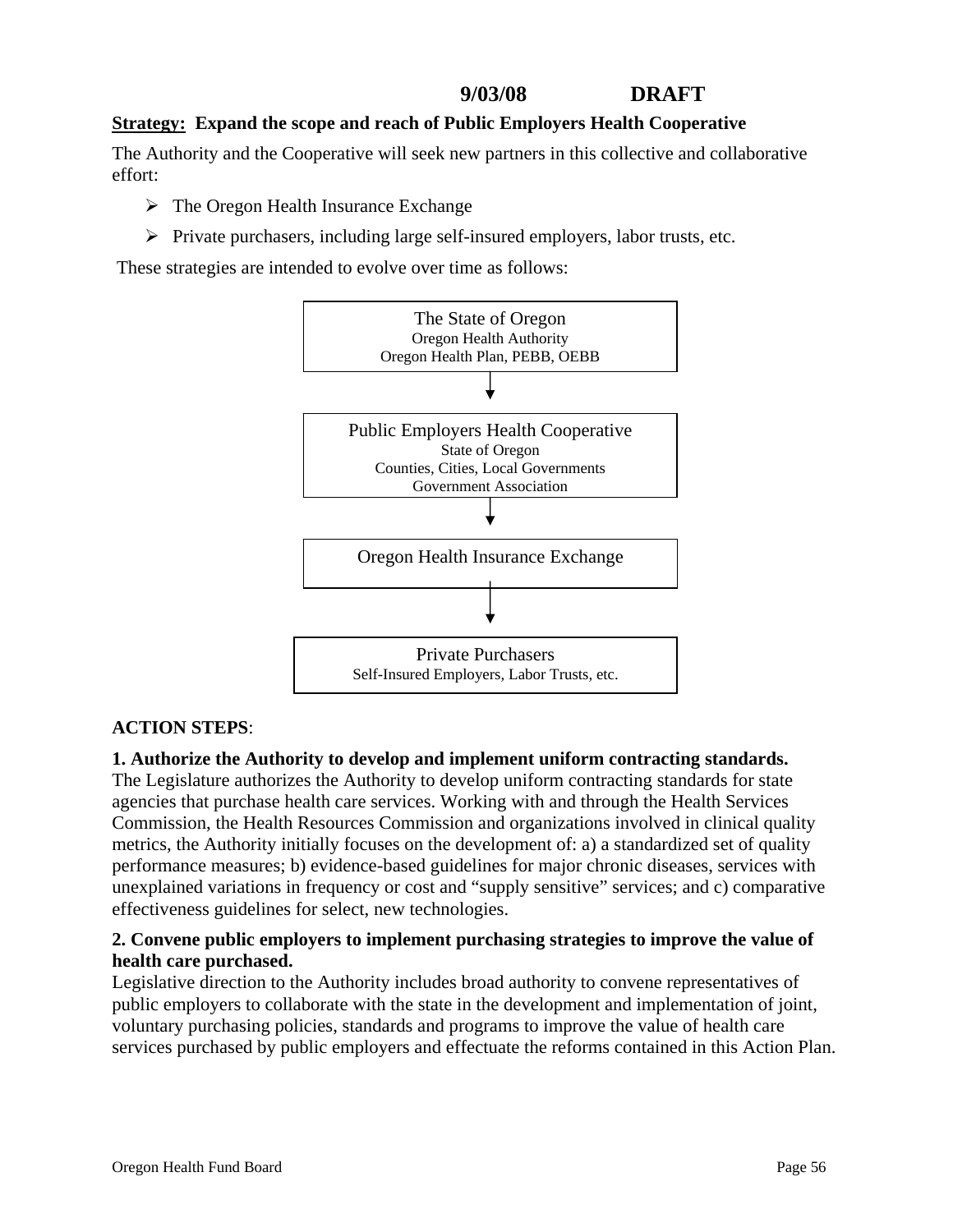#### <span id="page-56-0"></span>**3. Require the use of the Oregon Prescription Drug Program by state agencies, county, city and local governments.**

The Legislature directs state agencies, county, city and local governments that purchase health care services to implement contracting standards that require the use of the Oregon Prescription Drug Program unless the contractor or prospective contractor can demonstrate greater savings through alternative arrangements.

# ¾ **Health Insurance Exchange**

#### **Objective: Stabilize the current individual health insurance market and establish a foundation for future market reforms.**

#### **Strategy: Create an Insurance Exchange to consolidate the Individual Market.**

The state will develop an insurance exchange infrastructure that can grow in capacity over time. An exchange would initially consolidate the individual market in an effort to standardize and stream administration, promote transparency for consumers, improve quality and stem cost increases for individual insurance purchasers. Over time it could be used as the platform for the state to provide premium assistance to low and moderate income Oregonians.

The Board's Exchange Work Group recommended that an exchange be implemented as part of a larger set of market reforms, including an individual requirement for insurance, guaranteed issue, and state premium participation for low and moderate income Oregonians.<sup>[34](#page-56-0)</sup> The Board recognizes the importance of these reform proposals, but believes an exchange could provide immediate value while Oregon implements delivery system improvements that will make sustainable coverage expansions affordable for the state and its residents. Therefore, in the shortterm, current medical underwriting requirements would remain in effect in the individual market. Individuals denied coverage would continue to have the option of enrolling in the Oregon Medical Insurance Pool.

#### Exchange Structure and Participation

The state will create an Oregon Health Insurance Exchange (OHIE), either as a new entity or through an existing agency, board or commission. All individual market purchasers will buy insurance through OHIE.

OHIE will develop a request for proposals from licensed insurers interested in participating in the exchange. Participating insurers must comply with OHIE's contract standards, including but not limited to:

- $\triangleright$  Offering a range of specified plan options;
- $\triangleright$  Meeting provider network requirements;
- $\triangleright$  Participating in standardized contract requirements, such as uniform evidence-based utilization standards, disease management programs, etc.;
- $\triangleright$  Meeting transparency rules;
- $\triangleright$  Use of a medical screening tool and common rejection rules; and

<sup>34</sup> For the recommendations of the Exchange Work Group, please see Appendix D.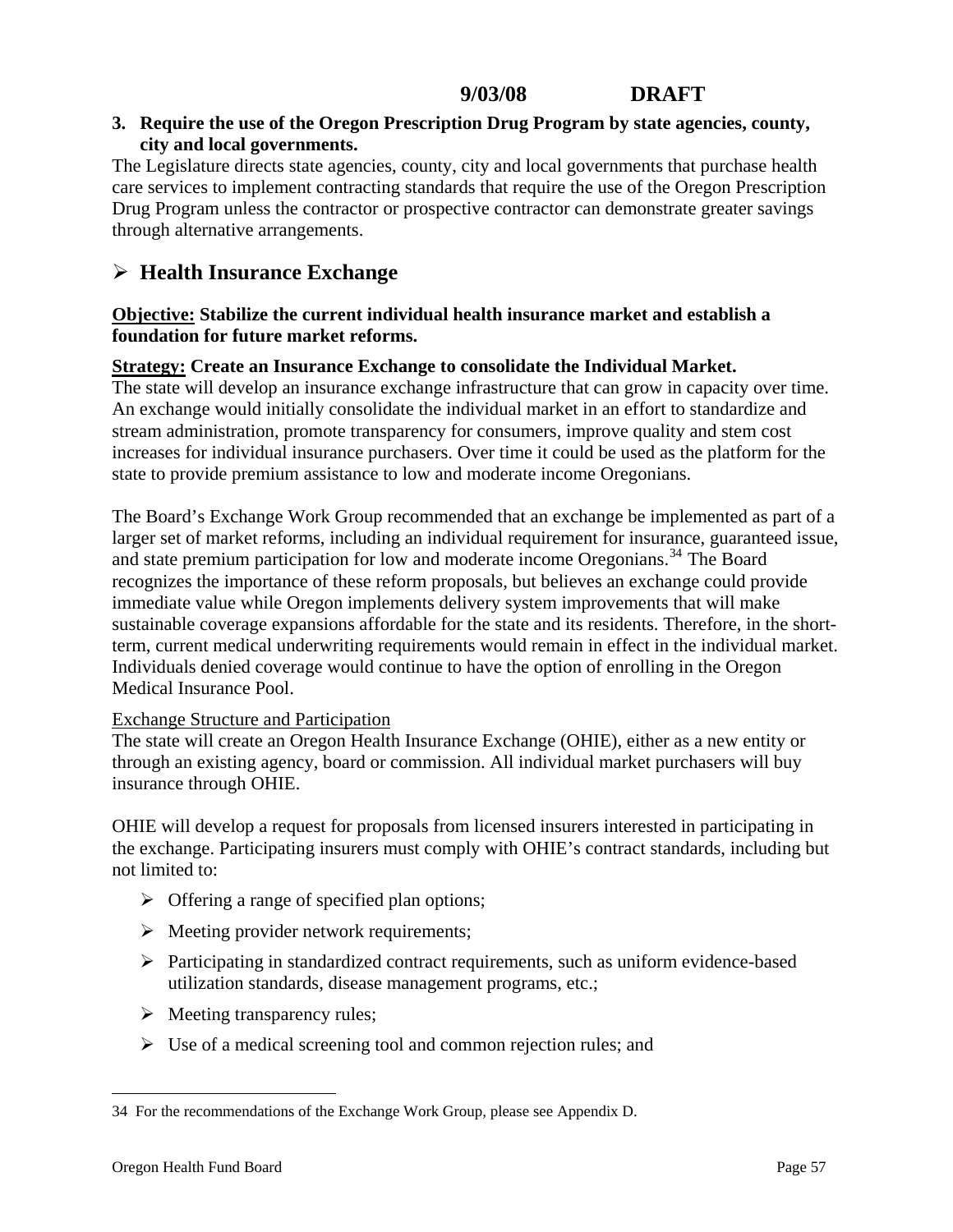<span id="page-57-0"></span> $\triangleright$  Meeting additional standards in areas such as administrative costs, rating rules, etc.

OHIE's operating expenses will be supported through a premium-based monthly per-member fee.

#### Benefits for Consumers and Insurers

An exchange will be the organizer of a new individual market. Participating insurers will offer a range of health plan choices, attractive to consumers based on benefit design and price, but the total number of plan choices will be smaller to lessen consumer confusion. An exchange can improve information transparency for consumers. An interactive web-site will facilitate shopping with comparative information by insurer, plan and network. Costs, benefits and ultimately performance reports will be available to current and prospective enrollees.

By standardizing and streamlining contracting and administrative functions, an exchange will work to reduce administrative costs. In addition, participating insurers would benefit from a risk adjustment mechanism that can limit financial exposure associated with members with high-cost medical claims. Risk adjustment frees insurers from risk selection (through benefit design) to focus on risk management.

#### Transitioning to an Exchange-Based Market

All current individual market purchasers will transition through a "roll over" schedule into OHIE coverage. Those currently insured will choose an insurer and plan and enroll without medical underwriting, since they were previously medically underwritten into the current market. Some restrictions on plan entry may be necessary to avoid adverse selection.<sup>[35](#page-57-0)</sup> After the transition period, the current individual market will cease to exist.

The role of insurance agents and brokers in the individual market will be affected by this change. Currently insurers contract with agents and pay them fees for each enrollee. The OHIE will provide many of the services agents and brokers now offer in this market. The role for agents and brokers will be established by the governing body of OHIE.

#### An Exchange as Structure for Future Reforms

The exchange will form a structure that can be used to support medium- and longer-term coverage expansions through premium assistance, tax credits and the use of Section 125 plans. As many people at the Board and Committee level have expressed an interest in the benefits an exchange can have for small-group purchasers, over time the exchange could be expanded to allow entry by employer groups. This could provide choice to employees and reduce administrative costs for employers.

The OHIE is also the venue through which the development of a publicly-owned health plan could be investigated. As described by Dr. Jacob Hacker, a public health plan could become an option for individual insurance coverage along with regulated private plans.[36](#page-57-0) All would be offered through the exchange, offering consumers the choice of a non-commercial, publiclyaccountable plan that meets all the standards set by the exchange.

<sup>35</sup> Individuals wishing to transition without medical underwriting may be limited to purchasing insurance that is at a similar level of comprehensiveness to their previous coverage. Purchasers may apply for more comprehensive coverage, but such a "buy up" in coverage may require a new medical screening.

<sup>36</sup> Hacker, Jacob S. *Health Care for America*. Economic Policy Institute Briefing Paper #180. January 11, 2007.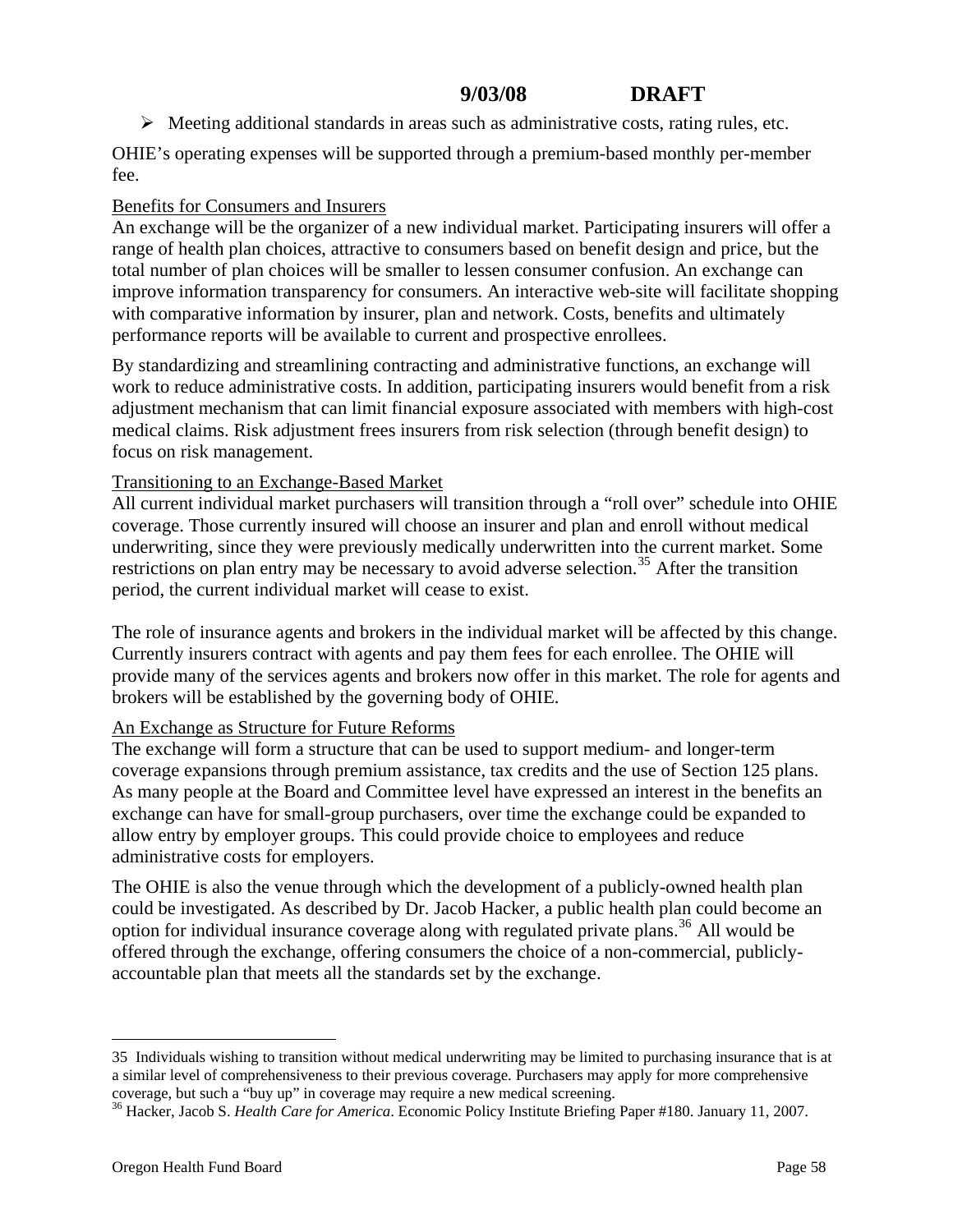A publicly owned plan could be an attractive option due to its lower administrative costs (similar to Medicare). Administrative costs could be as much as 23% less than in private sector plans. In addition, a public plan could advance efforts to improve quality and cost effectiveness through the use of:

- $\triangleright$  integrated health home;
- $\triangleright$  a focus on continuity of care;
- $\triangleright$  built-in comparative effectiveness review; and
- $\blacktriangleright$  quality standards.

A public plan would create competition within the exchange and would be offered alongside private sector options. As envisioned by Dr. Hacker, a public plan could even work with Medicare to increase purchasing power.

Structurally, the public plan could be created through an agency or agency-like structure within state government or as a separate risk pool within the state's public employee plan. In the first option the agency would negotiate rates and administer benefits. In the second, the Public Employees Benefits Board (PEBB) would administer the program on behalf of enrollees.

A public plan could achieve savings through negotiation with providers, administrative savings (significantly lower marketing costs, no profit margins), and effective administration. Negotiation power would be increased if the plan was linked to the programs currently run for state and education employees through PEBB and Oregon Educators Benefits Board. The state plan may not need extremely large reserves and surplus if it were guaranteed by the full faith and credit of the state or through a regular legislative funds appropriation.

Over time, the Essential Benefits Package (EBP) discussed under the first building block would apply to insurance purchased through the exchange, ensuring that all individual market insurance purchasers would have access to an essential set of benefits. People would be able to purchase more than the EBP, but no one would get coverage that did not meet this standard.

## **2. Evaluate the role of publicly-owned health plan option.**

The Legislature authorizes the OHIE governing body to evaluate the need for and, if warranted, development of, a publicly-owned health plan option that will operate within OHIE. Included in the assessment will be analysis of the potential for administrative and other savings, the cost of developing and maintaining a public plan, and other potential benefits for consumers. A public plan option could improve care for enrollees through delivery system efforts (including the use of integrated health homes, improved continuity of care, and high quality standards) and decrease costs for both consumers and the state through decreased administrative costs and improved purchasing efforts.

## **ACTION STEPS:**

## **1. Create an Oregon Health Insurance Exchange.**

The Legislature creates an Oregon Health Insurance Exchange (OHIE), either as a new entity or through an existing agency, board or commission. OHIE's governing body designs and builds the exchange for Oregon's current individual (non-group) insurance market. The Legislature authorizes OHIE to develop and implement a risk adjustment mechanism applicable to insurers participating in the exchange. In addition, the authorizing legislation grants OHIE the option to develop and implement a reinsurance program applicable to all participating insurers.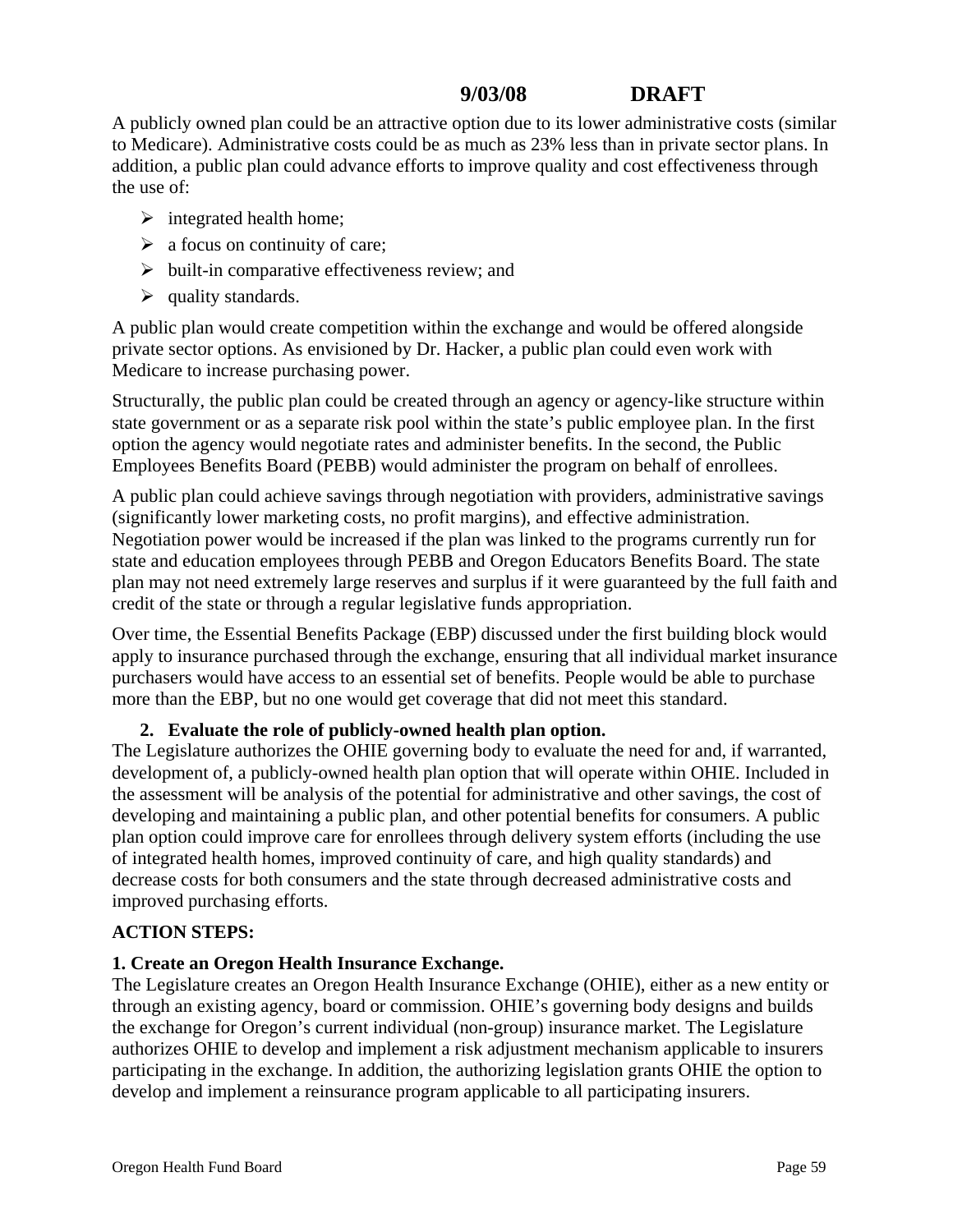The Insurance Division, working with the OHIE governing body, continues enforcing rating and market conduct regulations applicable to insurers participating in the exchange. The Insurance Division reviews and approves rates proposed by insurers participating in OHIE. The OHIE's governing body develops an insurance exchange within current individual market.

The Legislature authorizes the OHIE governing body to work with insurers and other state agencies to access insurer, plan and network information in order to provide comparative information to consumers.

## **2. Evaluate the role of publicly-owned health plan option.**

The Legislature authorizes the OHIE governing body to evaluate the need for and, if warranted, development of, a publicly-owned health plan option that will operate within OHIE.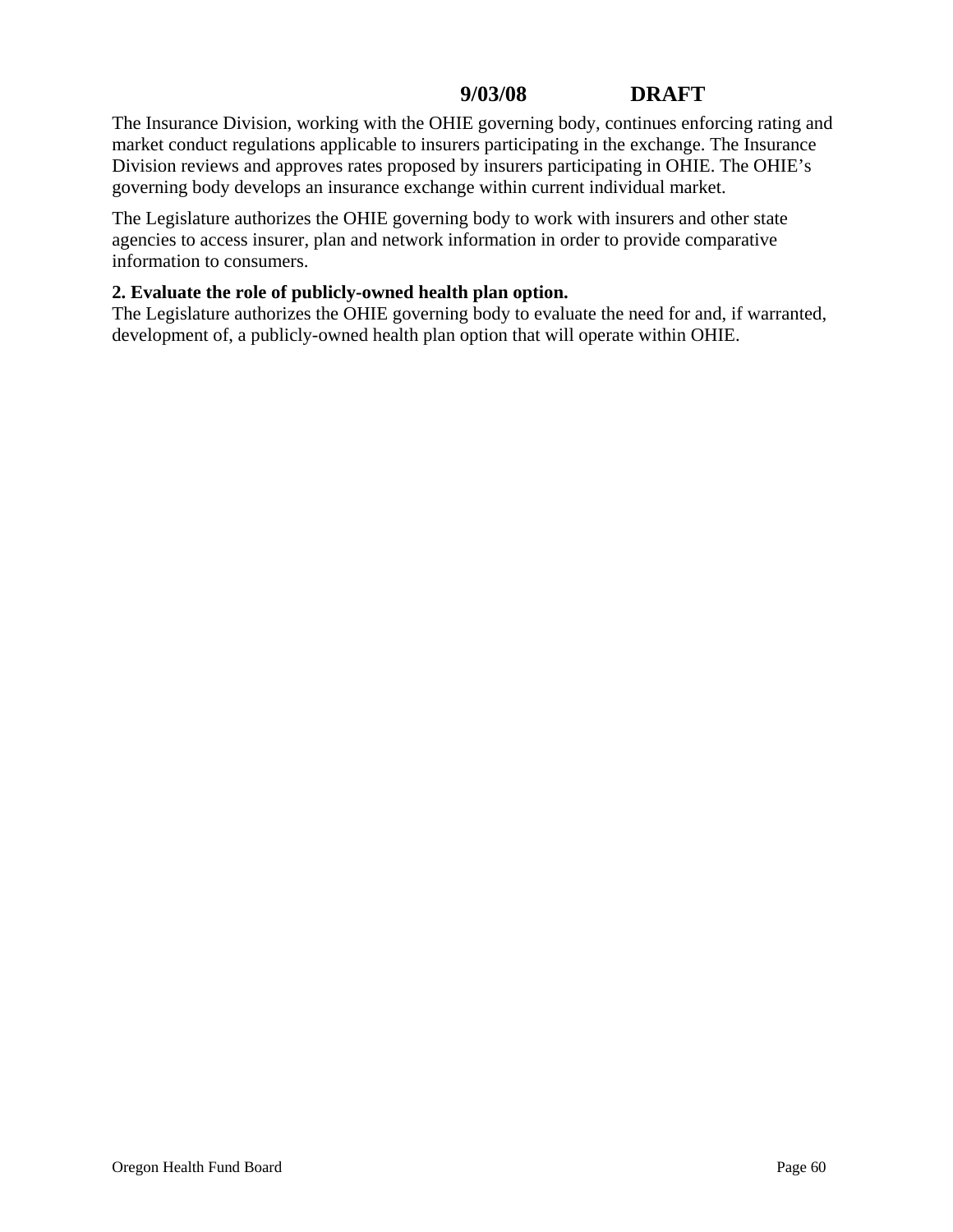# ¾ **Regulatory Options**

The actions proposed for transforming Oregon's health care systems, generally align with the recommendations of the Institute of Medicine's, *Crossing the Quality Chasm*, and the strategies and programs advocated by the Institute for Healthcare Improvement, specifically the IHI *Triple Aim* that focuses on community-based development of new systems of care through transparent information and continuous process improvement.

The two recommendations that follow depart from the others in that they are regulatory in nature. The Board is considering these strategies because of the significant increases in health care premiums in the recent past. There is deep concern among many Oregonians about the sustainability of the small group (fewer than 51 employees) and individual health insurance markets in light of increases that range from 11% to 20% or more.

#### **Objective: Control the increases in administrative expenses included in premiums by health insurers.**

## **Strategy: Authorize the Department of Consumer & Business Services, Insurance Division, to regulate the annual growth rate in administrative expenses charged by health insurers.**

The premiums charged by regulated Oregon health insurers in the small group and individual markets are filed, reviewed and approved by the Insurance Division. The Division ascertains that the rates are appropriate and necessary given incurred claims history, medical trends, etc.

The Legislature will authorize the Insurance Division to review the overall growth rate in a health insurer's administrative expenses and determine if the rate of growth is unreasonable. Historically, administrative expenses have been reported as a percent of total premium (e.g., 12%). This approach "indexes" administrative expenses to increases in medical costs. In reality, the cost drivers of insurers should be more closely aligned with the general Consumer Price Index or the cost pressures in the financial sector generally.

The Insurance Division will monitor increases in administrative costs on a per-member-permonth (PMPM) basis, which accounts for marginal cost increases or decreases associated with an insurer's increase or loss of membership. Increases in administrative expenses in excess of a published standard (e.g., Consumer Price Index  $+ 1\%$ ) will be denied unless there are extenuating circumstances.

## **ACTION STEP:**

1. **The Legislature authorizes the Insurance Division to develop methodologies and standards for reviewing the administrative expenses of health insurers and to deny proposed increases in the administrative expense portions ("loads") of premiums subject to appeals procedures.**

**Objective: Control the annual increases in prices charged by providers.**

## **Strategy: Authorize an appropriate state agency to establish annual maximum limits ("ceilings") on price increases charged by health care providers in a similar class (e.g., licensed health care facilities).**

Health care claims costs incurred by an insurer and paid for by a purchaser are a function of allowable unit prices multiplied by utilization. Anecdotal evidence suggests that provider unit prices are increasing at rates several times general inflation. There are many explanations for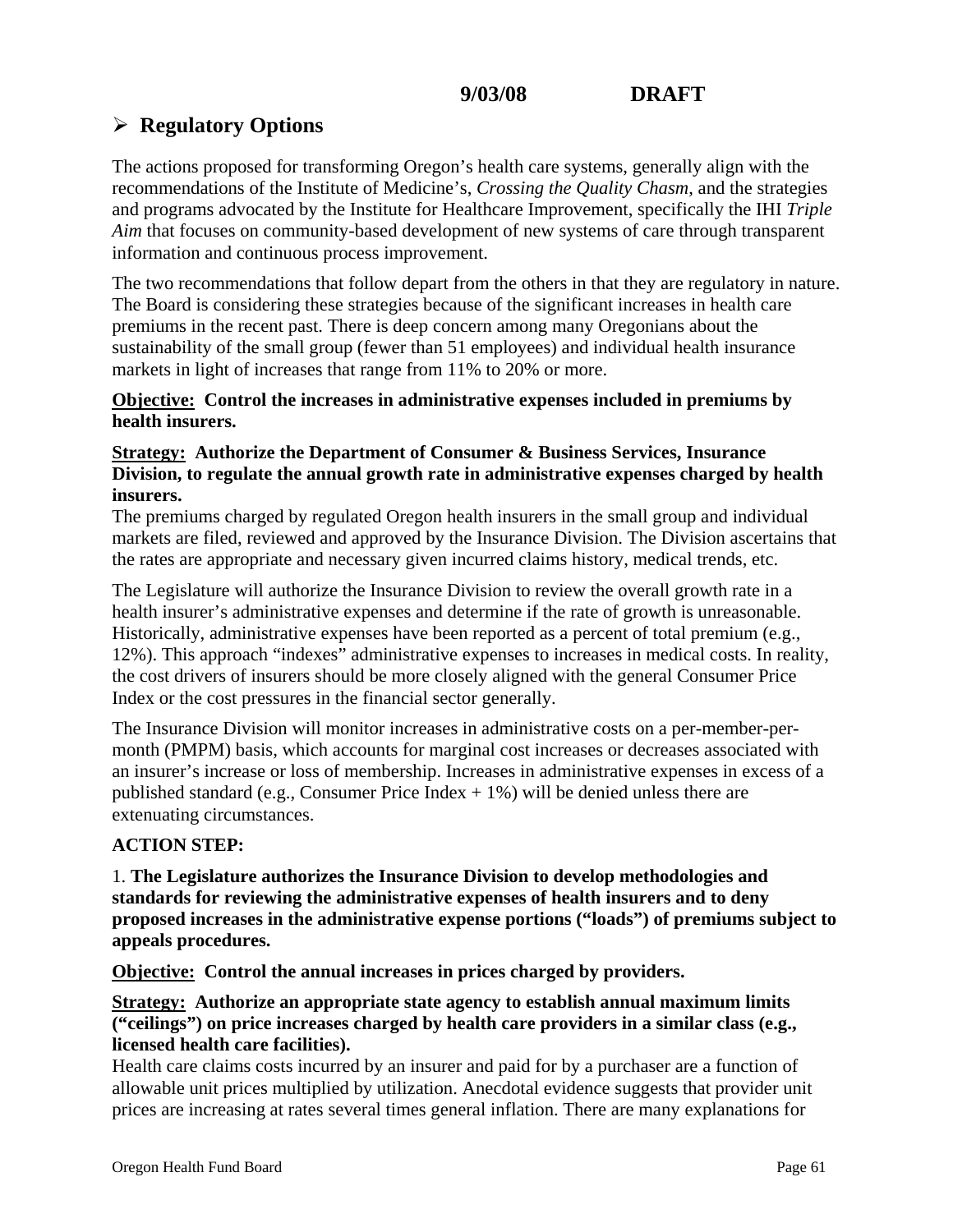price increases higher than CPI: costs of care delivered to the uninsured, under-funded public programs, wage and salary costs related to workforce shortages, etc.

Some will contend, however, that the absence of price competition in many Oregon markets is a contributing factor. In addition, the Board has heard concerns that price increases may not decline even after major investments by the state in expanded coverage and improved provider reimbursement.

One of two approaches could be adopted to limit price increases. The state will limit the increase in prices charged by a provider to the general public ("self-pay") or negotiated between a provider and a third-party payer:

- $\triangleright$  To an increase of no more than a fixed percentage (CPI + 1%) from a base year; or
- $\triangleright$  To a fixed multiple of the provider's Medicare reimbursement rates (e.g., 130% times Medicare reimbursement)

#### **ACTION STEP:**

1. **The Legislature considers the merits of proposed legislation authorizing the state to regulate the annual increases in provider prices using one of the methodologies noted above or an alternative approach that achieves the same objective.**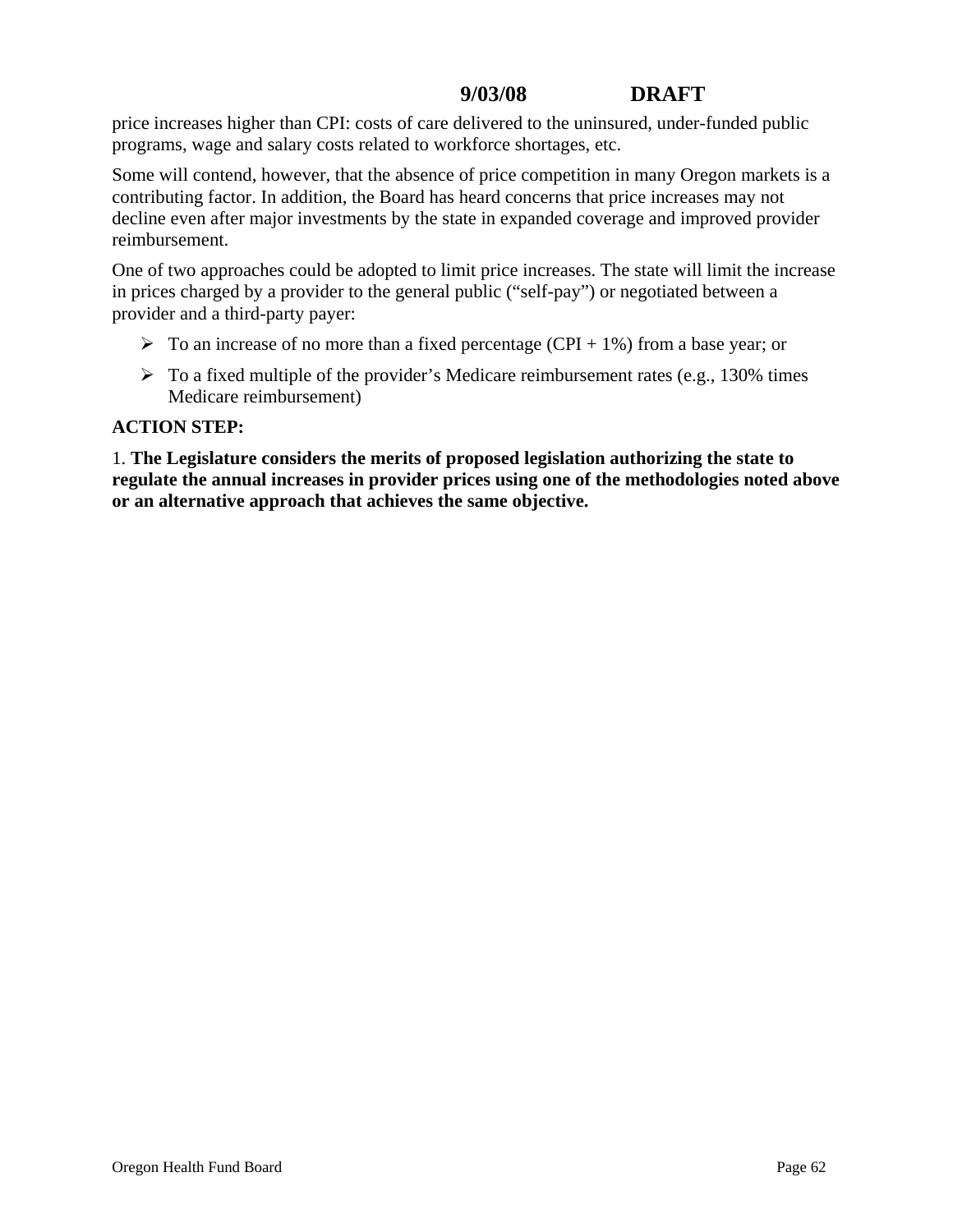#### **BUILDING BLOCK 5: TRAIN A NEW HEALTH CARE WORKFORCE**

<span id="page-62-0"></span>**Objective: Ensure that Oregon's health care workforce is sufficient in numbers and training to meet the demand that will be created by proposed coverage expansions, system transformations and an increasingly diverse Oregon population.** 

#### **Strategy: Identify needs, resources and gaps, and develop recommendations for attaining the training, recruitment and retention of all levels of health care providers in all regions of Oregon.**

There are approximately 160,000 jobs in the health care sector of Oregon's labor market, excluding those employed by state, county, municipal or tribal governments. Between March 2007 and March 2008, Oregon's health labor force grew an additional 5,600 jobs. Even with a slowdown in the economy, the number of health care jobs overall is predicted to grow nearly 27% by  $2016^{37}$  $2016^{37}$  $2016^{37}$ 

Oregon's population is projected to grow by 13% over the next decade, and the population over 65 is expected to grow by an estimated 33%. Add to this the anticipated growth from the access expansion contemplated in other Board recommendations and it is apparent that we are facing a workforce crisis. The impending workforce shortages may dramatically undermine access to care and adversely impact the delivery system. The human capital shortages could erode patient care and outcomes, and overwhelm the clinical workforce. Ironically, "guessing" about the anticipated shortage is largely where Oregon is today; particularly in primary care.

Oregon lacks a coherent strategy to assure an adequate and highly trained health care workforce to meet the needs of the 21st Century. Data available are primarily the result of occasional, onetime projects or grants financing data collection sporadically and inconsistently. Currently the best data exists on the nursing workforce by virtue of information collected through the licensing process and analyzed by University of Portland's Oregon Center for Nursing.<sup>[38](#page-62-0)</sup> Other health care professions' licensure does not include parallel activities. Collecting key additional data through the licensing process could provide much needed insight into the characteristics of our current on-the-ground workforce and clarify challenges to assure future supply and detect trends.

A study conducted by the Office for Health Policy and Research for the Department of Human Services Division of Medical Assistance Program (DMAP), in collaboration with the Oregon Medical Association showed the following:

- $\triangleright$  Oregon's physician workforce is less racially and ethnically diverse than the state's population;
- $\triangleright$  The northern coast region has on average an older physician workforce, with 25% over age 60;
- $\triangleright$  Twenty-two percent of the state's physicians have plans to retire within five years;
- $\triangleright$  Small practices (3 to 10 physicians) are the most commonly reported practice size (35.6%); and
- $\triangleright$  Sixty-eight percent are single specialty practices;

<sup>&</sup>lt;sup>37</sup> Oregon Healthcare Workforce Institute. *2008 Profile: Oregon's Health Care Workforce*.<br><sup>38</sup> Oregoncenterfornursing.org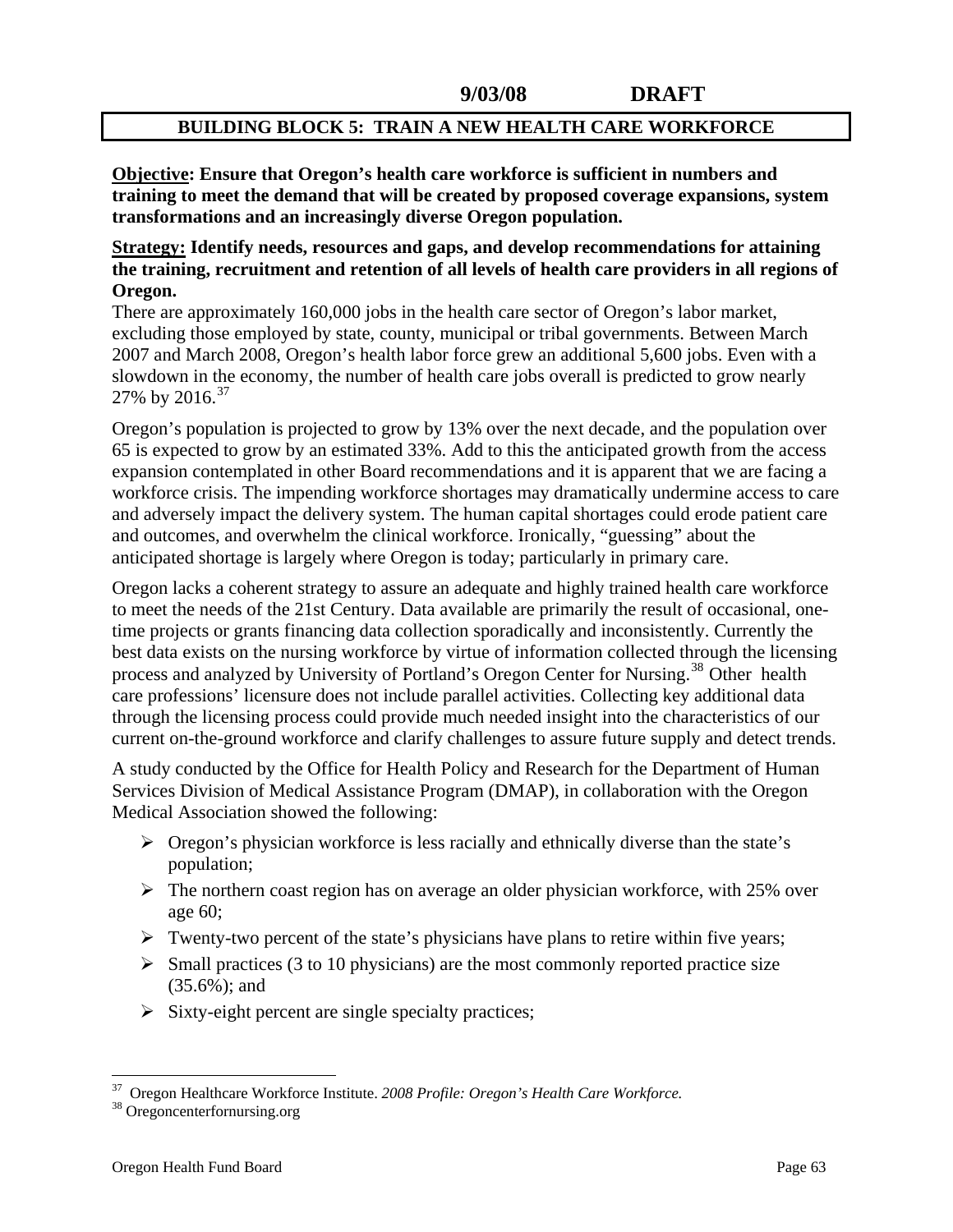<span id="page-63-0"></span> $\triangleright$  The percentage of physicians reporting their practice as completely closed to new Medicare patients increased from 11.8% in 2004 to 23.7% in 2006.

With the exception of comprehensive workforce data available about nurses from the Board of Nursing, we lack complete and consistent data that tells us if physicians and other health professionals are engaged in direct patient care, where they are practicing, whether they practice full-time or part-time, and if they are contemplating retirement. It is difficult to solve a problem without accurate and ongoing information about its scope. Numerous Oregon groups look at workforce issues in health care, including the Office of Community College Workforce Development, the Oregon University System, the Oregon Workforce Investment Board, the K-12 system, the Center for Nursing and others. However, there is no accountable entity that is directed to develop a coordinated strategy to meet the health care workforce needs of Oregon. The Oregon Healthcare Workforce Institute was established with that in mind three years ago. Set up as a private not-for-profit corporation, and envisioned as a public/private partnership, it has been hobbled by a lack of consistent, dedicated funding from the state and various stakeholders in the health care industry.

While many organizations have important roles in workforce development, it is essential to have a designated entity responsible for coordinating efforts and sharpening focus. Mitigation of our workforce shortage challenge lies is combining strategies to use our existing workforce more efficiently, increase our supply and retention, and change the incentives in our payment system which work to exacerbate an inappropriate mix between specialists and primary care providers. Recommendations for integrated health homes and the implicit critical role of primary care in chronic care management will depend on how effectively we are able to respond to the workforce supply challenge

Why an emphasis on primary care? Probably this is best answered by the following: "Within the United States, states with more primary care physicians per capita have better health outcomes, including mortality from cancer, heart disease, or stroke. In the United States, states with higher proportions of specialist physicians have higher per capita Medicare spending. Conversely, [having] a greater number of primary care physicians [is] associated with increased quality of health services, as well as a reduction in costs . . .<sup>[39](#page-63-0)</sup>

Oregon's safety net is a significant provider of primary care in many communities. It is critical to have data on the safety net workforce to assure that these community organizations can meet the needs of their patients. It is also essential to support innovative approaches to bridging the community with the health care provider. Community Health Workers (CHWs), also known as promotores/as, Community Health Representatives (CHRs), lay health advisors, and outreach workers, among other names, are trained members of medically underserved communities who work to improve health outcomes. CHW programs have proven effective in teaching disease prevention, reducing barriers to care, improving patient-provider communication, and improving community health**.** A comprehensive Oregon workforce strategy must address the full range of professional disciplines: dentists, dental hygienists and other dental care workers, behavioral health professionals and the technical workforce that supports frontline care givers.

A comprehensive Oregon workforce strategy must address the full range of professional disciplines: dentists, dental hygienists and other dental care workers, behavioral health professionals and the technical workforce that supports frontline care givers.

<sup>39</sup> Position Paper, American College of Physicians, *Annals Intern Med* 148: 1, 2008.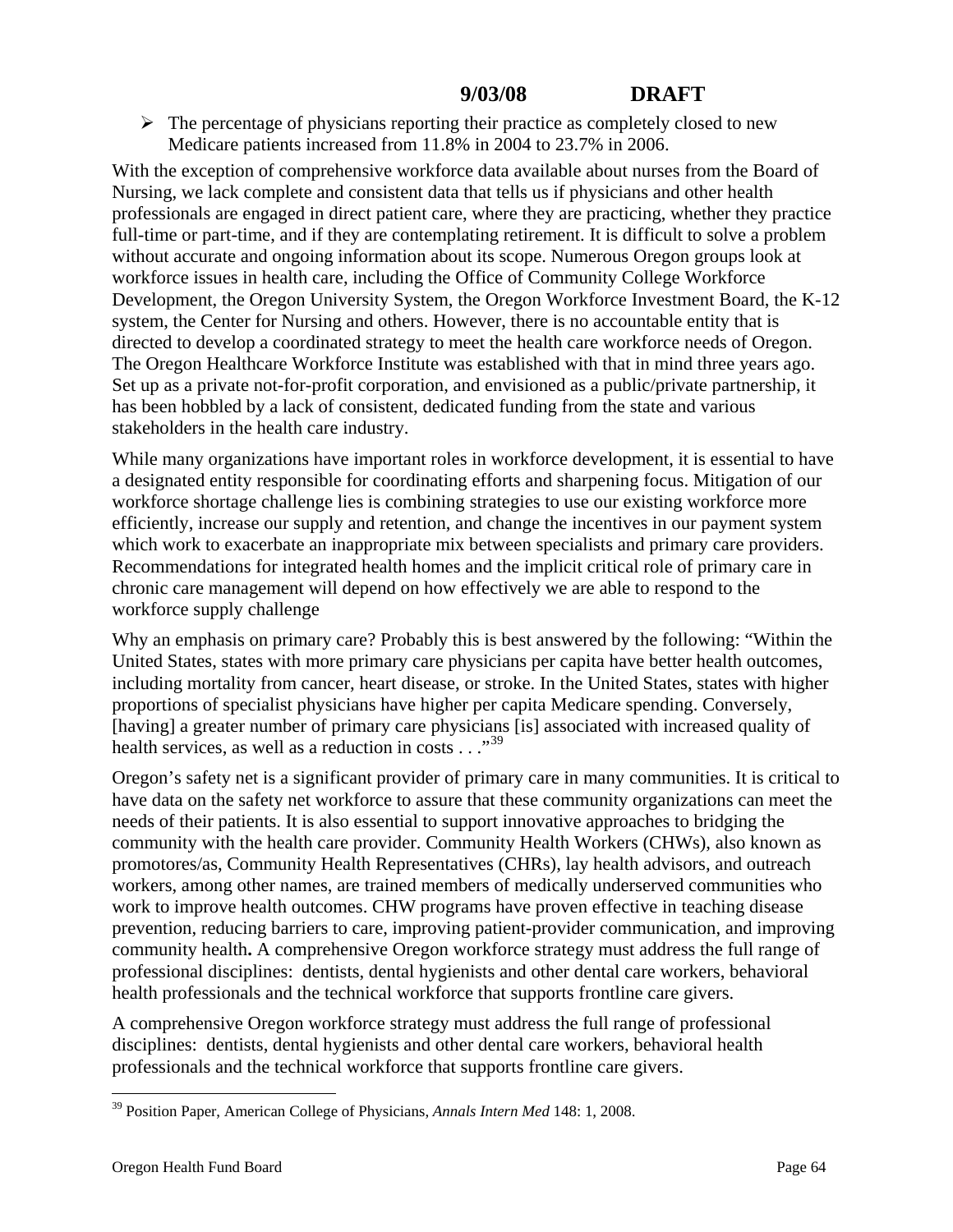### **ACTION STEPS:**

- **1. The Legislature funds the Authority to develop a statewide health care workforce strategy.**
- **2. The Legislature authorizes the Authority, in coordination with the Oregon Workforce Institute and other groups, to collect adequate data through the licensure process that will provide Oregon with an on-going database about its current workforce.**
- **3. The Authority, in coordination with the Oregon Workforce Institute and other groups, develops a comprehensive, dynamic planning process to assure Oregon has an adequate, highly trained health care workforce and coordinate with existing groups focused on workforce issues. Elements of the strategic plan will include but need not be limited to the following:**
	- $\triangleright$  Collect, analyze and report on current work force statistics
	- $\triangleright$  Identify emerging trends and issues related to workforce supply;
	- ¾ Develop methods to project and forecast supply and demand through 2020 in Oregon;
	- $\triangleright$  Develop an on-going database of training activities within Oregon and forecast production schedules and volumes;
	- $\triangleright$  Develop recommendations for changes in the design and funding of training programs to maximize the impact of state investments;
	- $\triangleright$  Increase the in-state production and retention of health care workforce in Oregon, with emphasis in primary care providers;
	- $\triangleright$  Develop recommendations for incentives to recruit & retain providers from outside of Oregon, particularly in primary care;
	- $\triangleright$  Develop licensure strategies for a 21st Century health care workforce
	- ¾ Advocate for improved federal work force policies and funding, including increased medical residency positions;
	- $\triangleright$  Develop target ratios for various categories of health care provider-to-population to direct goal-setting.
- **4. The Authority, in coordination with the Oregon Workforce Institute, health professional schools and other groups, implements strategies to train, attract and retain an appropriate supply of primary care providers in all geographic areas of Oregon.**
- **5. The Legislature authorizes the expanded use of Community Health Workers in Oregon. The Authority, in coordination with appropriate state, local and other government agencies, encourages the use of Community Health Workers.**

Oregon can stimulate this innovative strategy to increase the health care workforce while delivering culturally competent health care by providing a variety of funding sources, including direct reimbursement for Community Health Workers. Establishing direct reimbursement may involve developing a certification system for CHWs. Any certification system should be designed and governed by CHWs and CHW advocates to ensure fidelity to this very successful model.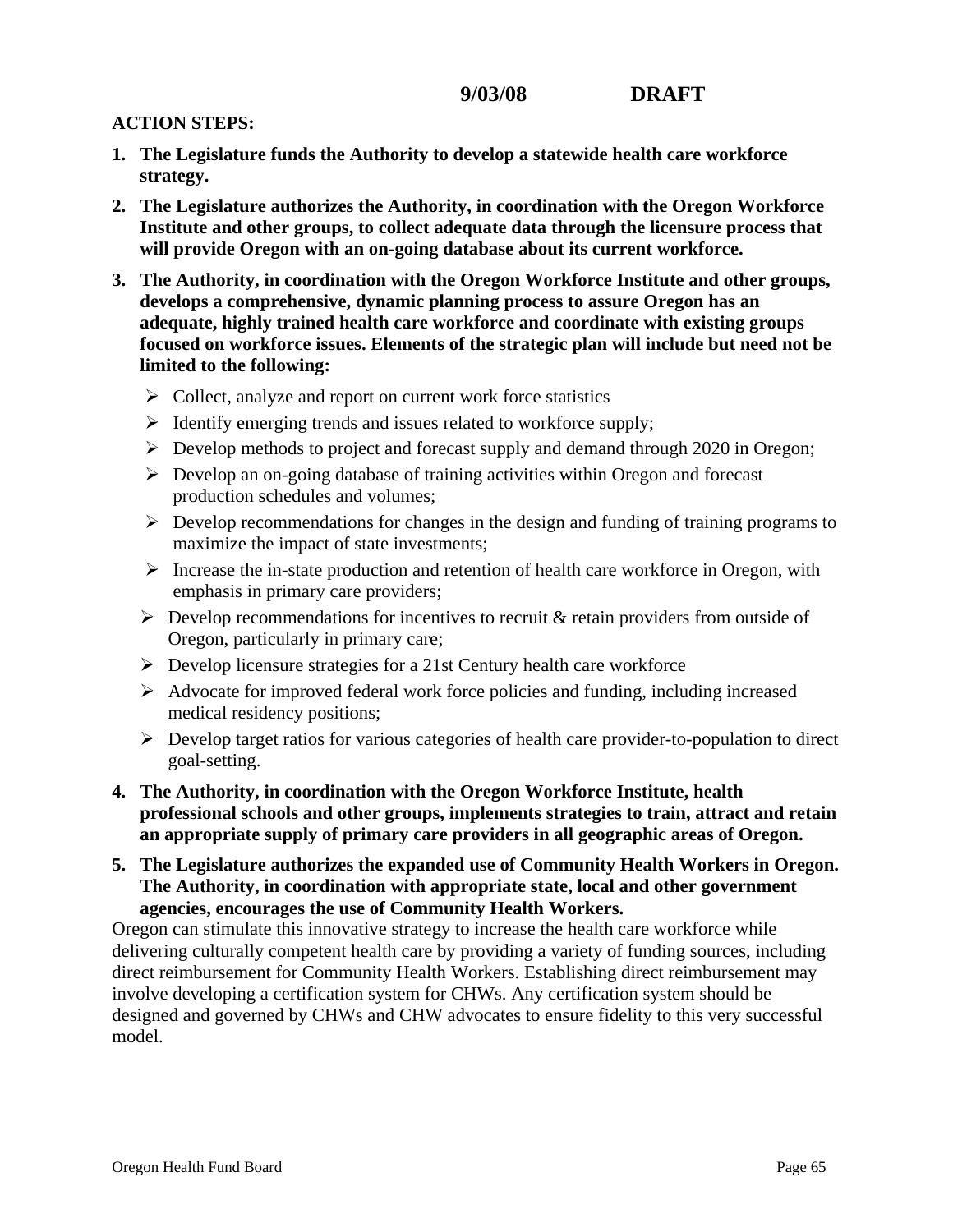#### **Strategy: Ensure that Oregon health care providers are prepared to be culturally competent providers and reflect the diversity of Oregon.**

Oregon statutes provide a guiding definition of cultural competence that must be reflected in the practice of health care in Oregon. Cultural competence refers to the process by which individuals and systems respond respectfully and effectively to people of all cultures, languages, classes, races, ethnic backgrounds, disabilities, religions, genders, sexual orientation and other diversity factors in a manner that recognizes, affirms, and values the worth of individuals, families and communities and protects and preserves the dignity of each (OAR 415-056-0005).

Part of cultural competence is ensuring the Oregon health care work force reflects the diversity of Oregonians. Special efforts must be made to recruit and retain minority health care workers. Ultimately, our patients pay the price when there are insufficient providers from backgrounds similar to theirs. Geographic, economic, educational, and cultural factors, with their effects on patient mortality, underscore the critical need for providers from disadvantaged backgrounds and with superior cultural sensitivity training, to improve health care for the underserved throughout Oregon. They will then be able to serve those who are now underserved, improving access to care. In addition, these individuals will function as role models for youth in their communities.

## **ACTION STEPS**

- 1. **The Authority works in coordination with appropriate health professional schools to develop a plan to ensure appropriate education designed to increase cultural competence for all health care providers.**
- 2. **The Authority takes steps to ensure a health care workforce that reflects the diversity of Oregonians.** 
	- $\triangleright$  Expand educational institution capacity at health professional schools where more training opportunities are needed across the board from community college to university and postgraduate levels.
	- $\triangleright$  Increase financial aid in health professional schools for students needing more financial aid (grants, scholarships, loan forgiveness).
	- $\triangleright$  Strengthen the pipeline to health profession schools; intervention needs to start early and focus on retention. Support mentoring program models that have been demonstrated to be effective in retaining students.
	- $\triangleright$  The statewide health care workforce strategy should include Naturopathic providers, dentists, mid-level providers, behavioral health professionals, and Community-Health Workers.
	- $\triangleright$  Improve the climate for diversity at individual health professional schools by striving for cultural and linguistic competence throughout the institution.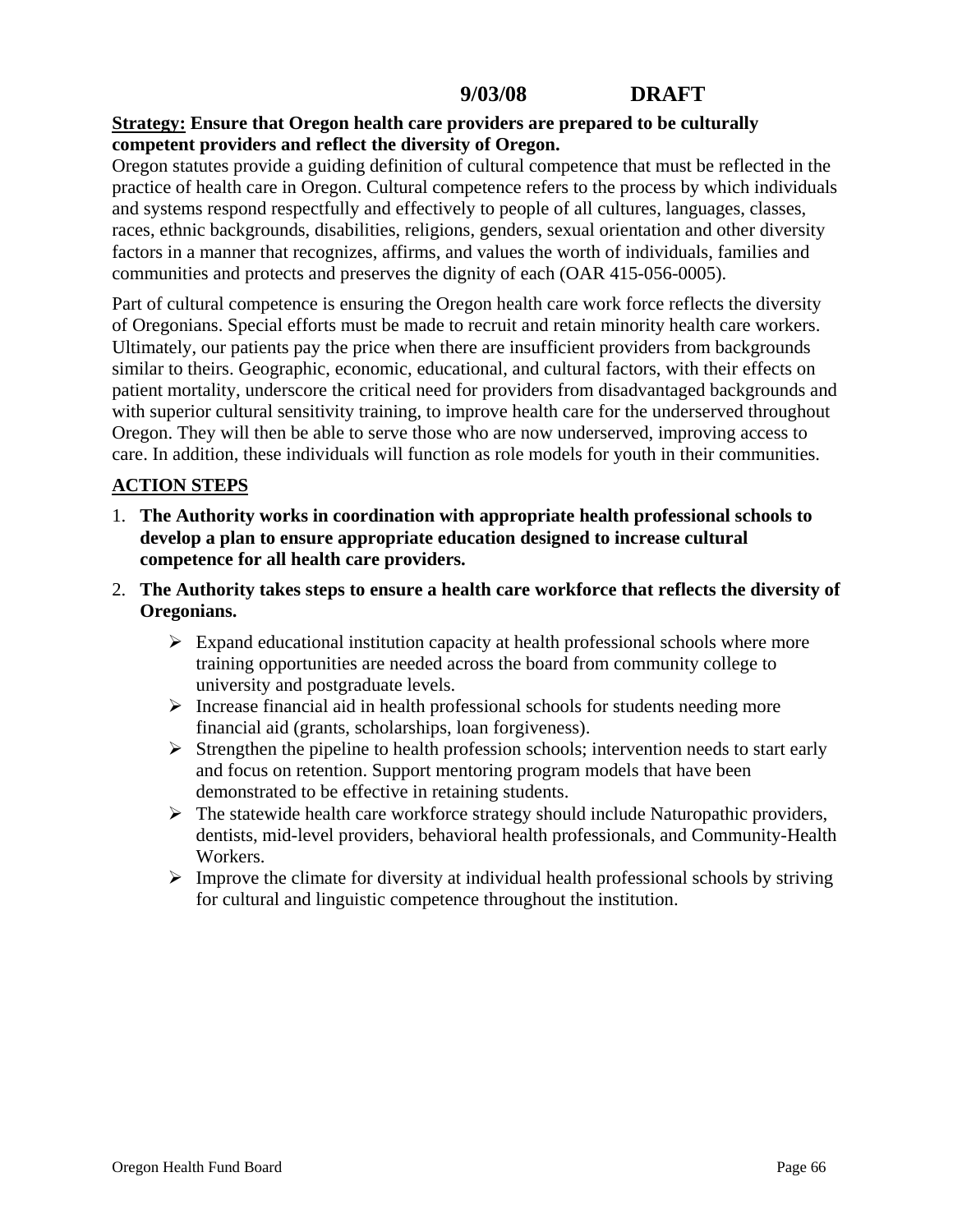#### **BUILDING BLOCK 6: ENSURE HEALTH EQUITY FOR ALL**

#### <span id="page-66-0"></span>**Objective: Achieve health equity in Oregon across all populations through a variety of sustainable strategies that support the health of individuals, families, and communities.**

The social determinants of health must be acknowledged in any explicit effort to reduce health disparities. Social determinants of health acknowledge that an individual's health is not solely understood by determining insurance status or by isolating the experience between patient and provider. Neither can it be adequately addressed by focusing on individuals and individual responsibility. Health is more than health care. A review of population health factors determined that non-medical factors (genetic predispositions, social circumstances, environmental conditions, and behavioral patterns) are responsible for a large proportion of preventable mortality in the United States, perhaps 85-90 percent.<sup>[40](#page-66-0),[41](#page-66-0)</sup>

In the acclaimed PBS documentary series, *Unnatural Causes: Is Inequality Making Us Sick*?, Dr. David Williams aptly frames the scope necessary to truly address health inequities through social policy when he argues: "Housing policy is health policy, educational policy is health policy, antiviolence policy is health policy, neighborhood improvement policies are health policies. Everything that we can do to improve the quality of life of individuals in our society has an impact on their health and is a health policy". Other states have acknowledged this by passing legislation giving members of the legislative body or other policy-makers an opportunity to request an assessment of how any proposed policy might impact the health of vulnerable populations. Health impact-assessment tools provide policy-makers with information to evaluate how education policy, housing policy, economic policy, land-use policy or other policy choices might benefit or harm the health of individuals, families, or communities.<sup>[42](#page-66-0)</sup>

Oregon must create avenues for racial, ethnic, and cultural minorities to participate in an ongoing effort to address health disparities in Oregon. These communities are the first to identify and understand the problems that affect them and will have the best ideas about how to address these problems effectively. Health care is experienced locally and solutions for health care dilemmas must be addressed by engaging, supporting, and allowing the impacted communities to lead the way.

Recommendations to reduce health disparities are integrated within all of the building blocks outlined in this report but are called out separately here as a testament to the importance of this strategy in reforming Oregon's health care system.

#### **Strategy: Prevent Health Disparities before they occur through Health Promotion and Chronic Disease Prevention and Management**

Eliminating health disparities in chronic disease will have a profound economic impact on the state's health care system and will increase earnings over a lifetime as well as lower poverty rates, particularly for ethnic minorities.<sup>[43](#page-66-0)</sup> Oregon can target the sustainability of the health care

<sup>40</sup> Schroeder S, *We Can Do Better—Improving the Health of the American People,* (The New England Journal of Medicine, 357(12):1221-1228, September 20, 2007;).

<sup>41</sup> McGinnis JM, Williams-Russo P, and Knickman JR, *The case for more active policy attention to health promotion,* (Health Affairs, 21(2):78-93, March/April 2002).<br><sup>42</sup> B. Smedley, B. Alvarez, R. Panares, C. Fish-Parcham, and S. Adland, *Identifying and Evaluating Equity* 

*Provisions in State Health Care Reform* (New York: The Commonwealth Fund, April 2008). 43 E.D. Crook and M. Peters, *Health Disparities in Chronic Diseases: Where the Money Is,* (The American Journal of Medical Sciences, 335(4):266-270, April 2008).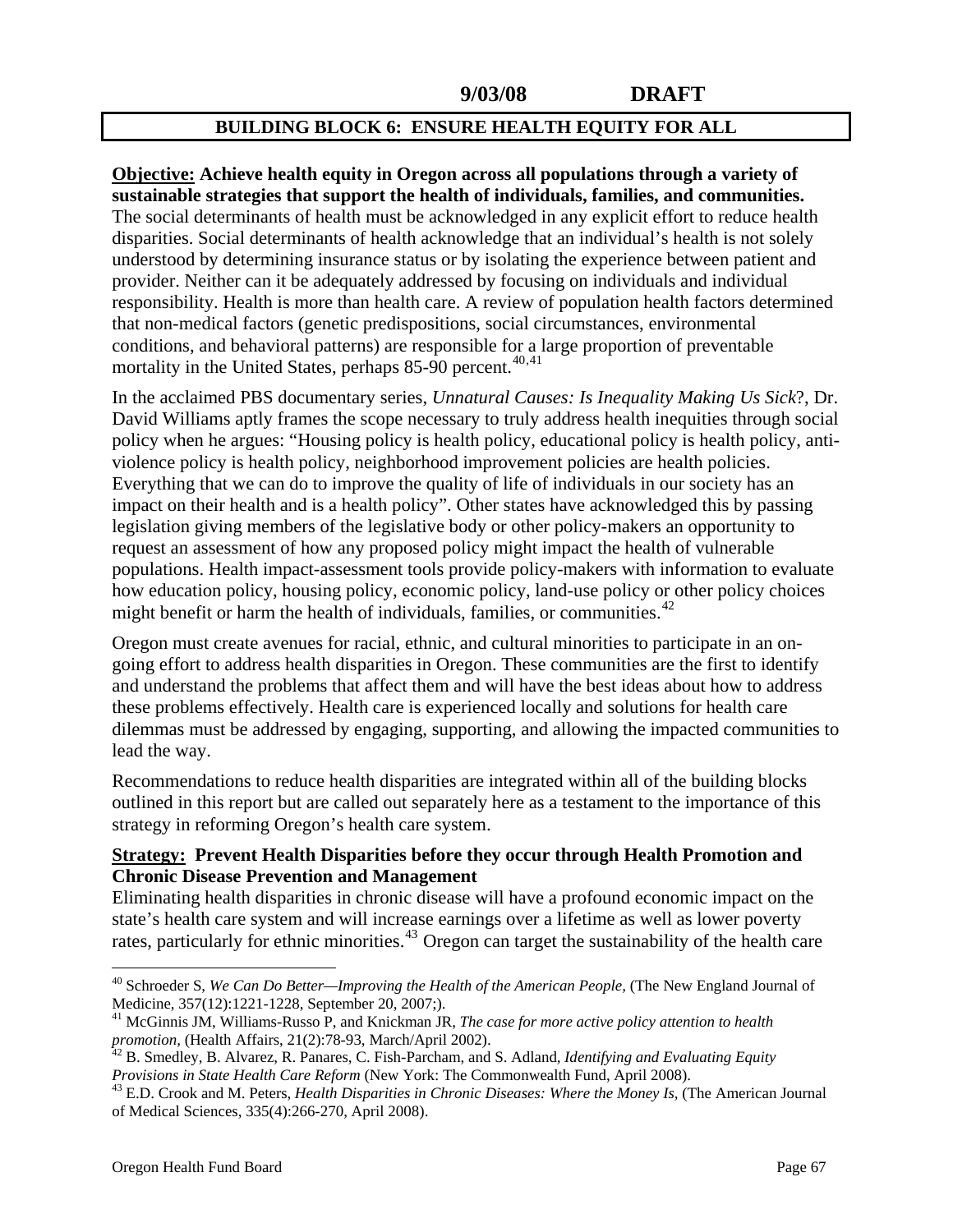<span id="page-67-0"></span>system by recognizing that the health of the individual begins at home and within the context of families, cultures, and communities (both locational and relational). Many chronic diseases have had a disproportional impact on communities of color.<sup>[44](#page-67-0)</sup> Eliminating these disparities requires culturally-specific approaches to promoting health and preventing chronic disease.

#### **ACTION STEPS**

**1. The Legislature promotes population-based approaches with an on-going, substantial investment in public health activities that will prevent disease and promote the health of Oregonians.** Culturally-specific approaches to disease prevention and health promotion must be part of this investment.

**2. The Division of Medical Assistance Programs (DMAP) and the Oregon Health Insurance Exchange strengthen the relationship between health-focused Community-Based Organizations and the health care delivery system through integrated health homes.** DMAP designs a contracting mechanism that will empower primary care clinics who primarily serve vulnerable populations to build financial agreements with health-focused community-based organizations that provide culturally-specific health promotion and disease management services.

#### **Strategy: Reduce Barriers to Health Care**

Low-income individuals, who are disproportionately from communities of color, are more likely to be uninsured and to experience other barriers to accessing health care.<sup>[45](#page-67-0)</sup> Reducing these barriers also impacts many other aspects of people's lives. In California, parents of children newly enrolled in the State Children's Health Insurance Program reported that their children performed better in school, felt better physically, and were able to get along better with their peers than they did before they had insurance.<sup>[46](#page-67-0)</sup>

## **ACTION STEPS:**

#### **1. The Oregon Health Authority implements universal eligibility**.

It is a long-held Oregon value that all Oregon residents have equal opportunity to support their families, pay taxes, and contribute to the State's economy. To maintain the health of that workforce, it is fair, wise, and in the State's economic interest that the ultimate expansion of health care shall be available to all Oregon residents.

#### **2. Oregon's federal delegation addresses citizenship documentation barriers**.

#### **3. DMAP conducts targeted and aggressive outreach to multicultural communities.**

A media-only approach to outreach for the Oregon Health Fund program is not an adequate response to reducing disparities in health insurance status in Oregon. The Health Equities Committee recommends a sustainable funding mechanism, with additional Medicaid matching

 $\overline{a}$ 44 A. C. Beal, M. M. Doty, S. E. Hernandez, K. K. Shea, and K. Davis, *Closing the Divide: How Medical Homes Promote Equity in Health Care: Results From The Commonwealth Fund 2006 Health Care Quality Survey* (New York: The Commonwealth Fund, June 2007).

<sup>45</sup> Agency for Healthcare Research and Quality*, National Healthcare Disparities Report*. 2003–2006; Institute of Medicine, *Unequal Treatment: Confronting Racial and Ethnic Disparities in Health Care* (Washington, D.C.: National Academy of Sciences, 2003).

<sup>46</sup> M. Seid, J.W. Varni, L. Cummings and M. Schonlau, *The Impact of Realized Access to Care in Health-Related Quality of Life in the California State Children's Health Insurance Program,* (Journal of Pediatrics, 149:354-61, September, 2006).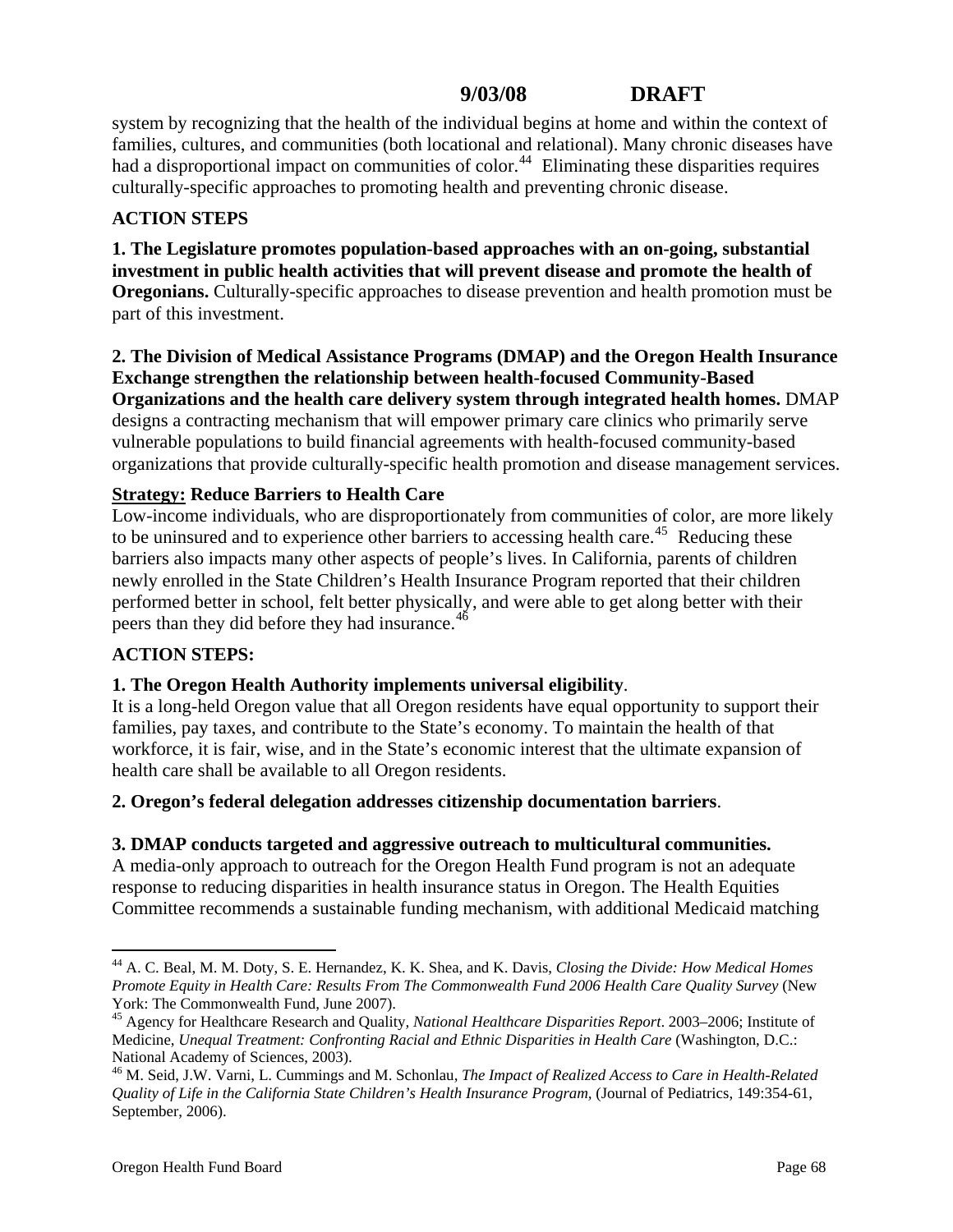<span id="page-68-0"></span>funds, to support community-based organizations in delivering culturally-specific and targeted outreach and direct application assistance to members of racial, ethnic, and language minority communities; individuals living in geographic isolation; and populations that encounter additional barriers such as individuals with cognitive, mental health or sensory disorders, physical disabilities, chemical dependency, and individuals experiencing homelessness.

100% enrollment of individuals who are eligible to participate in the Oregon Health Fund program is the object, and resources and interventions must be targeted towards this goal.

## **Strategy: Improve the Quality of Care**

There are several strategies that have been demonstrated to be effective at reducing the disparities of care that occur within the context of health care delivery.<sup>[47](#page-68-0)</sup>

# **ACTION STEPS**

**1. The state agency authorized to certify integrated health care homes makes the integrated health home model an essential element of restructuring the health care delivery system.**  Elements of the integrated health home model have been demonstrated to reduce health disparities.

**2. The Legislature and DMAP authorize direct reimbursement for Community Health Workers (CHWs) for publicly-sponsored health programs.** 

**3. The Legislature ensures language access. DMAP seeks federal waiver approval for this change.** 

**4. The Authority, in coordination with the Oregon Workforce Institute and other groups builds a culturally competent workforce that reflects the diversity of Oregonians.** 

**5. The Legislature supports Community Health Worker programs that recruit and train members of underserved communities to provide culturally and linguistically competent health services within that community.** 

**6. The Legislature develops a plan to ensure appropriate education designed to increase cultural competence for all health care providers.**

## **7. The Authority expands data collection efforts.**

All health care providers and health plans participating in Oregon must be required to collect and report data on race, ethnicity, and primary language. These measures need to be included when assessing quality and ensuring transparency.

## **8. The Quality Institute implements initiatives to enhance quality.**

 $\triangleright$  The state shall train provider organizations and health plans on protocols for collecting race, ethnicity, and primary language data based on the highest national standards. This will ensure consistency and comparability among data sources, increase cultural competency, and reduce provider discomfort with collecting this kind of information from patients.

<sup>47</sup> A. C. Beal, M. M. Doty, S. E. Hernandez, K. K. Shea, and K. Davis*, Closing the Divide: How Medical Homes Promote Equity in Health Care: Results From The Commonwealth Fund 2006 Health Care Quality Survey* (New York: The Commonwealth Fund, June 2007).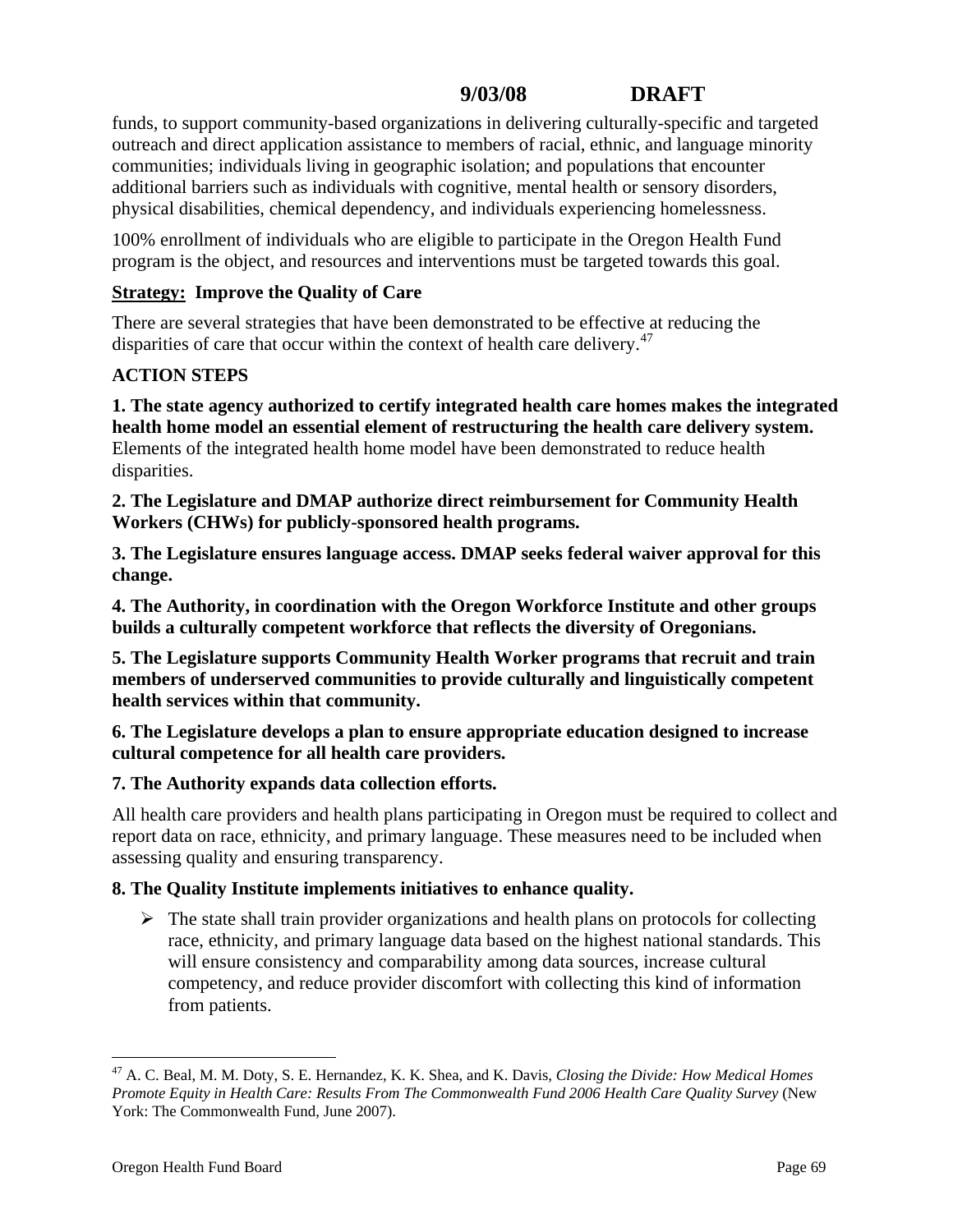- ¾ Develop a Health Disparities strategy that utilizes data to identify disparities and assist communities with evaluating interventions to reduce disparities.
	- o Aligning resources to support quality healthcare across all demographic populations in Oregon.
	- o Disseminating meaningful and accurate information on health quality and utilization of healthcare resources in a manner that is accessible and understandable to individuals from a variety of cultural, ethnic, and educational backgrounds.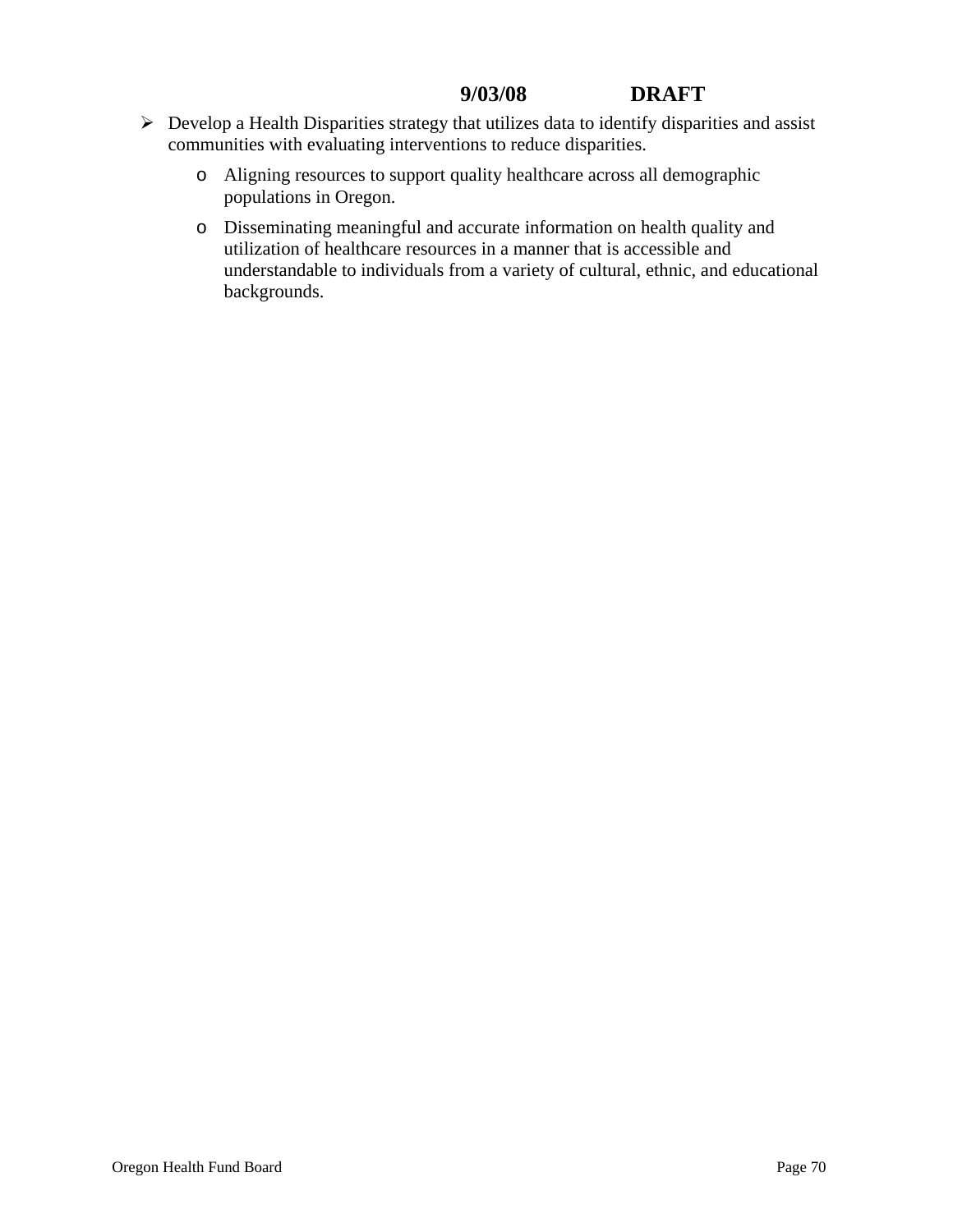#### **BUILDING BLOCK 7: ADVOCATE FOR FEDERAL CHANGES**

**Objective: Seek alignment of federal policy requirements with Oregon's reform efforts to expand coverage, optimize population health, and otherwise improve Oregon's health care system. In particular, achieve equitable provider reimbursement from the Medicare program and flexibility for innovation through federal waivers.** 

For decades, Oregon has played a leading role in health care reform with its unique approach to rationalizing services under the Oregon Health Plan's prioritized list. By implementing the actions presented in this plan, Oregon will continue to be an innovator among states and will be well-positioned to advocate for change at the federal level that is needed to support state health reform efforts.

**Strategy: Advocate for change at the federal level to remove barriers to Oregon's health reform strategies.** The Federal Laws Committee identified several areas of federal policy that impact Oregon's health reform efforts. Action is needed at the federal level to remove barriers to state efforts to expand coverage and improve health care delivery systems. Key barriers include:

Inequitable Medicare reimbursement: The most critical federal barrier to health reform in Oregon relates to the low Medicare reimbursement rates paid to Oregon's providers compared to other states and regions. Low rates could undermine the reform efforts of the Board due to the growing number of physicians who are not accepting Medicare patients. More than 571,000 seniors and people with disabilities receive Medicare coverage in Oregon.

- $\triangleright$  Congress should reform the process for setting Medicare rates to more equitably align reimbursement across the country. Without rate reform, Oregon will be confronted with a crisis in access to health care for some of our most vulnerable citizens.
- ¾ The Centers for Medicare & Medicaid Services (CMS) should pursue Medicare payment reform that emphasizes evidence-based care, integrated health homes and the array of services that support these models.

The opportunity of Medicare Advantage HMO and PPO plans:Medicare Advantage HMO and PPO plans play an essential role in serving Oregon's senior and disabled population.

- $\triangleright$  Congress should preserve this option for Medicare beneficiaries and permit the expansion of Medicare Advantage Special Needs Plans.
- $\triangleright$  Congress and CMS should consider significant reforms to Private Fee-For-Service (PFFS) Medicare Advantage plans, including more rigorous state and federal oversight.

Additional Medicaid waivers needed: Oregon covers more than 386,000 low-income individuals under its Medicaid program and more than 10,000 citizens receive premium assistance. To expand these programs as recommended in this plan, Oregon will need to request approval from CMS. Without CMS's federal matching funds, program expansions will be much more expensive to implement.

- $\triangleright$  CMS should approve Oregon's waiver requests. Further, CMS should review, renew and approve state Medicaid waivers in a collaborative and timely manner.
- $\triangleright$  CMS should adopt a framework for expedited approval to assist states that want to launch demonstration projects in payment reform within the Medicaid program.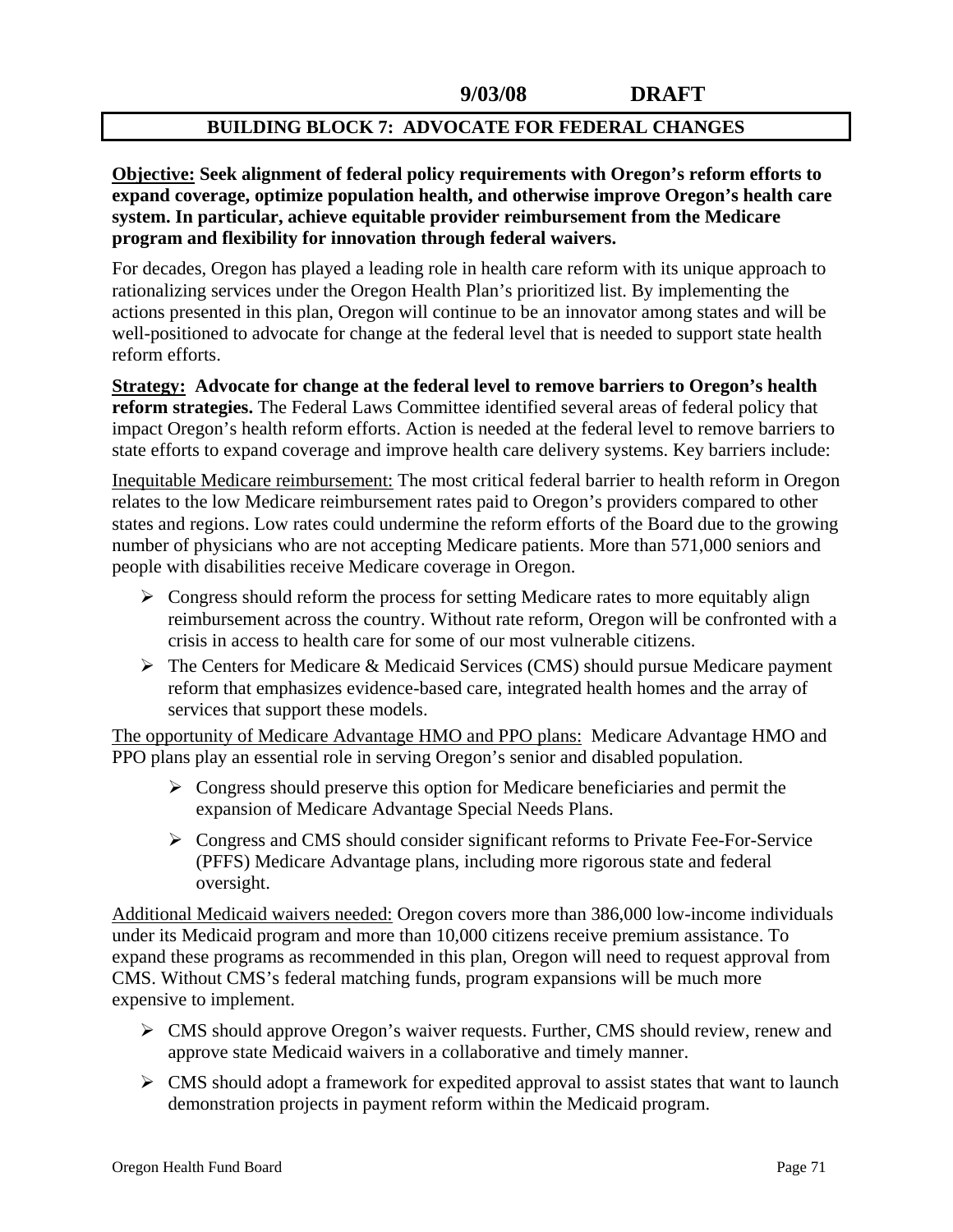Threats of ERISA lawsuits:The Employee Retirement Income Security Act of 1974 (ERISA) creates an obstacle to health reform efforts by preempting state laws that "relate to" private sector, employer-sponsored benefit programs, including self-insured employers' health plans.

¾ Congress should create "safe harbor" policies for state health care reform elements (such as "pay or play" payroll taxes) that would protect states from ERISA court challenges.

Inequitable federal income tax incentives for health insurance: Self-employed individuals and individuals buying health insurance on the open market are not able to obtain the same federal income tax benefits as those receiving employer-sponsored health insurance. Enhancing tax benefits for these purchasers can increase the affordability of insurance.

 $\triangleright$  Congress should modify the federal personal income tax code to provide equal tax benefits to all taxpayers purchasing health insurance. Low-income individuals should be offered the option of a refundable credit against their tax liability for health insurance premiums. In modifying the tax code, Congress should preserve tax incentives for employers offering insurance.

Shortages in Oregon's health care provider workforce:

- $\triangleright$  Congress should oppose any efforts to reduce federal funding for the education of citizens seeking careers in health care. Moreover, Congress should enhance such funding in select critical shortage areas.
- $\triangleright$  In addition, Congress should raise the federal limitations on Medicare funding for Graduate Medical Education residencies.

Under-funded Indian Health Services programs: Oregon's American Indian/Alaskan Native (AI/AN) population is woefully underserved and suffers significant health disparities, partly due to inadequate federal funding. Unlike other racial or ethnic minority groups, Tribes are sovereign entities that operate in a unique government-to-government relationship with the United States government. The United States has a federal obligation to provide health services to American Indian/Alaskan Native people.

 $\triangleright$  Congress should adequately fund Tribal health services.

**Strategy: Investigate additional federal funding of health care services.** Federally-Qualified Health Centers (FQHCs) receive enhanced Medicaid and Medicare reimbursement and have access to federal grants to serve the uninsured. Additional resources associated with FQHC designation can encourage local community innovation in serving those without access to affordable health care.

¾ Oregon should investigate expanding the number of FQHCs and FQHC "look-alikes" in the state. Additional federal participation in Community Health Center funding would provide short-term assistance to alleviate some of strain in Oregon due to its low Medicare and Medicaid reimbursement.

## **Strategy: Investigate barriers to open dialogue among provider organizations about delivery system change.**

Provider entities, such as hospitals, have been reluctant to openly discuss some aspects of delivery system change out of a concern that they may violate federal anti-trust laws.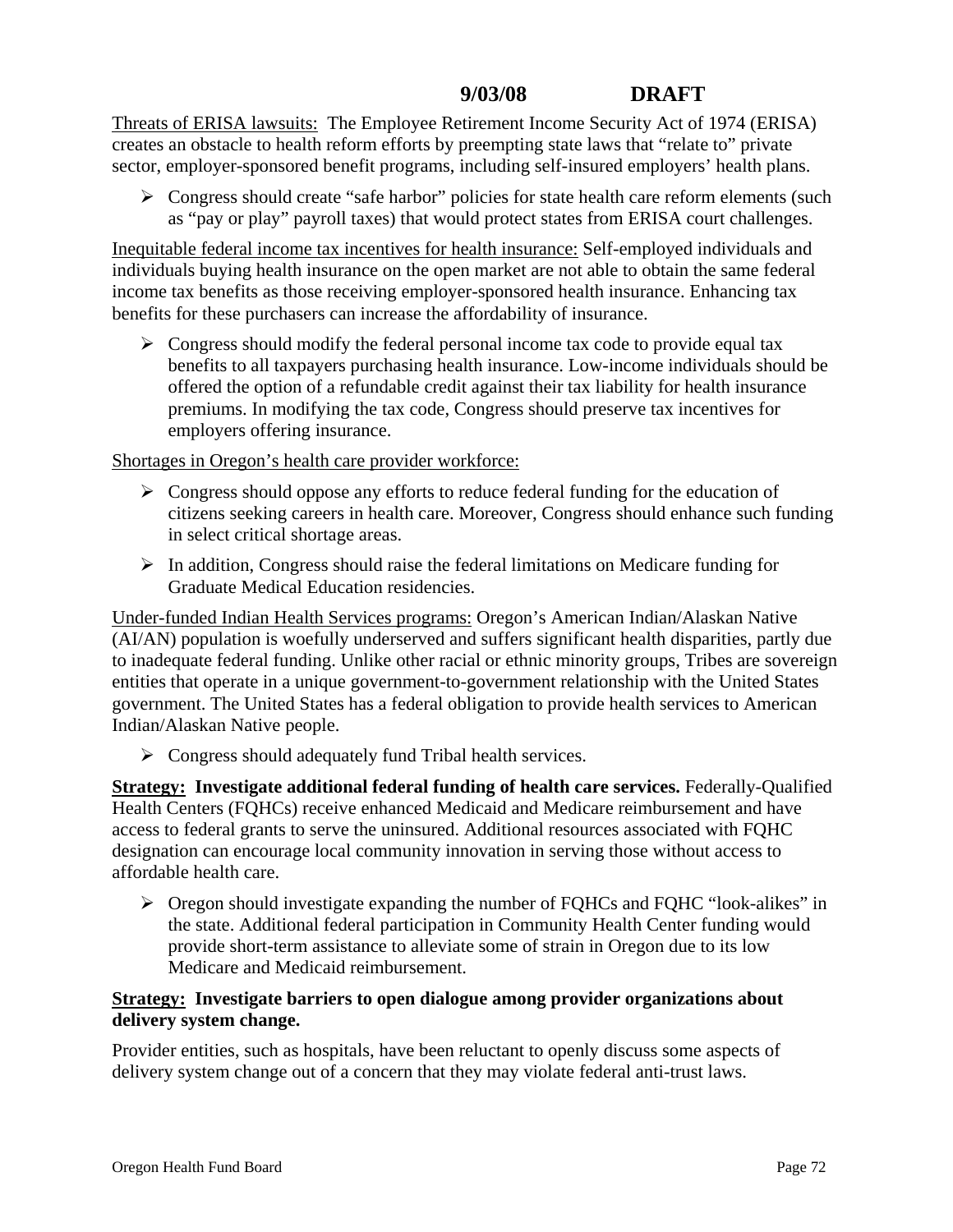**Strategy: Seek opportunities for Oregon to influence the national health reform debate.**  Oregon's reputation as a health care innovator offers opportunities for state leaders to participate

# **ACTION STEPS:**

in the national health reform debate.

**1. Provide Legislative authorization for the Authority to pursue change at the federal level.**  The Legislature authorizes the Authority to advocate at the federal level for the recommendations developed by the Federal Laws Committee.

**2. Develop a strategy to advocate for equitable Medicare reimbursement and rate reform.**  The Authority develops a concentrated, strategic approach to pursue Medicare rate reform in Congress. Possible approaches could include: directing state representatives in Washington, D.C. to advocate for rate reform; partnering with other states suffering under low reimbursement rates; and working with Oregon's Congressional delegates to sponsor legislation to more equitably align Medicare reimbursement across the country.

**3. Investigate expanding the number of FQHCs and FQHC "look-alikes" in the state.** The Authority evaluates whether Oregon can add new FQHCs and FQHC "look-alikes" to bring additional federal funding to Oregon's delivery system. Additional federal participation in Community Health Center funding would provide short-term assistance to alleviate some of strain on Oregon due to its low Medicare and Medicaid reimbursement.

**4. Investigate barriers to open dialogue among provider organizations about delivery system change.** The Authority examines anti-trust laws to identify barriers to provider involvement in delivery system change and recommend solutions.

**5. Advocate for federal change to remove other barriers to reform**. The Authority, in collaboration with other agencies in the executive branch, seeks opportunities within the federal health care reform debate to advance Oregon's health care priorities.

**4. Advocate for state-level changes recommended by the Federal Laws Committee.** The Federal Laws Committee identified several areas for action at the state level to address barriers to the goals of SB 329. The Authority advocates for the following:

- ¾ The expansion of Medicare Advantage HMO and PPO plans into all areas of the state.
- $\triangleright$  An examination of EMTALA implementation issues related to inter-hospital transfers based on the availability of appropriately trained physicians.
- $\triangleright$  Education of providers on HIPAA provisions that allow treating providers to exchange patient information without consent.
- $\triangleright$  Honoring the federal trust relationship with Tribes when undertaking health reform.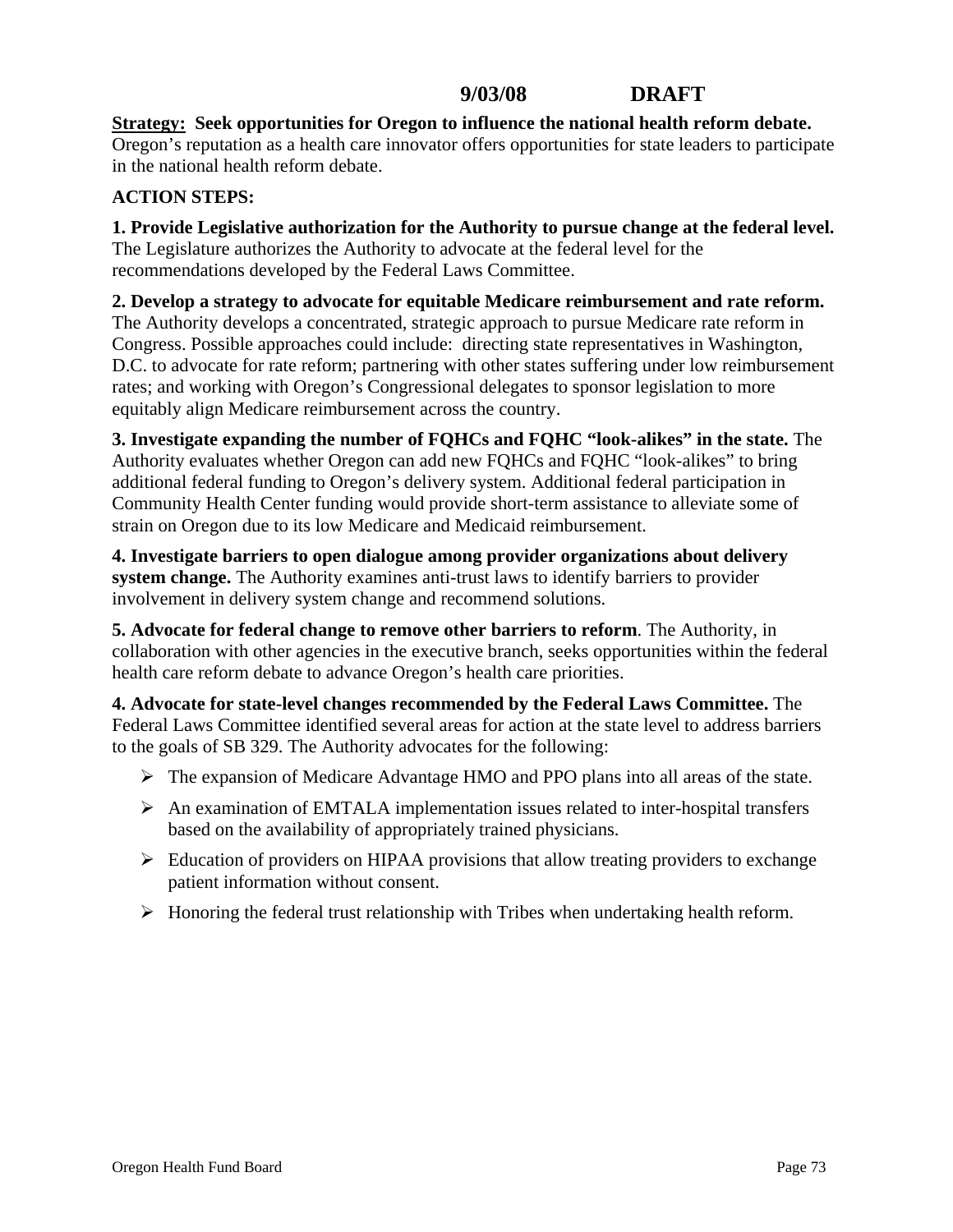### **BUILDING BLOCK 8: OREGON HEALTH AUTHORITY**

**Objective: Establish a single entity within state government that is responsible to the Governor, Legislature and the citizens of Oregon for the performance of Oregon's health care system with respect to access, cost, quality, and value.** 

#### **Strategy: Create an Oregon Health Authority.**

The Oregon Health Authority will have broad accountability for oversight of Oregon's health care system and explicit authority in select areas to develop and implement policies that will achieve the goals outlined in SB 329.

Oregon has a long history of citizen boards, commissions and task forces in the area of health care policy. In most cases they have been charged with specific, focused duties, usually advisory. SB 329 created the Oregon Health Fund Board and assigned it one task: develop a comprehensive plan for health care reform in Oregon for consideration by the Governor and Legislature in 2009. In the absence of legislative action in 2009, the Board and The Healthy Oregon Act will sunset on January 2, 2010.

To successfully implement the recommendations of this Action Plan and to further develop the changes beyond 2009- 2011, there must be an entity within state government with broad powers of accountability. The Board recommends, building from the framework and experience of the Oregon Health Policy Commission (see ORS 442.035), **establishing an Oregon Health Authority which would replace the Health Policy Commission and the Oregon Health Fund Board.** The composition, duties and authorities, and administrative support structure are summarized below.

#### **ACTION STEP:**

#### **1. The 2009 Oregon Legislative Assembly adopts legislation creating an Oregon Health Authority with the necessary accountabilities, authorities and resources to oversee the implementation of the comprehensive plan developed by the Oregon Health Fund Board.**

Statutory Duties of the Authority:

1. Act as the policy-making and governing body for a health care data collection program established within the Department of Human Services or among state agencies as appropriate for the acquisition, compilation and analysis and public reporting of data from health care providers, other state and local agencies including the state Medicaid program, third-party payers and other appropriate sources.

2. Develop strategic policy and business plans and legislative proposals for implementing the OHFB's comprehensive plan from 2009 to 2015.

3. Act as the policy-making and oversight body for the following divisions of the Department of Human Services responsible for Oregon Health Plan (physical, behavioral and oral health) and Oregon's public health programs and activities:

- A. Division of Medical Assistance Programs (DMAP)
- B. Addictions & Mental Health Division (AMHD)
- C. Public Health Division (PHD)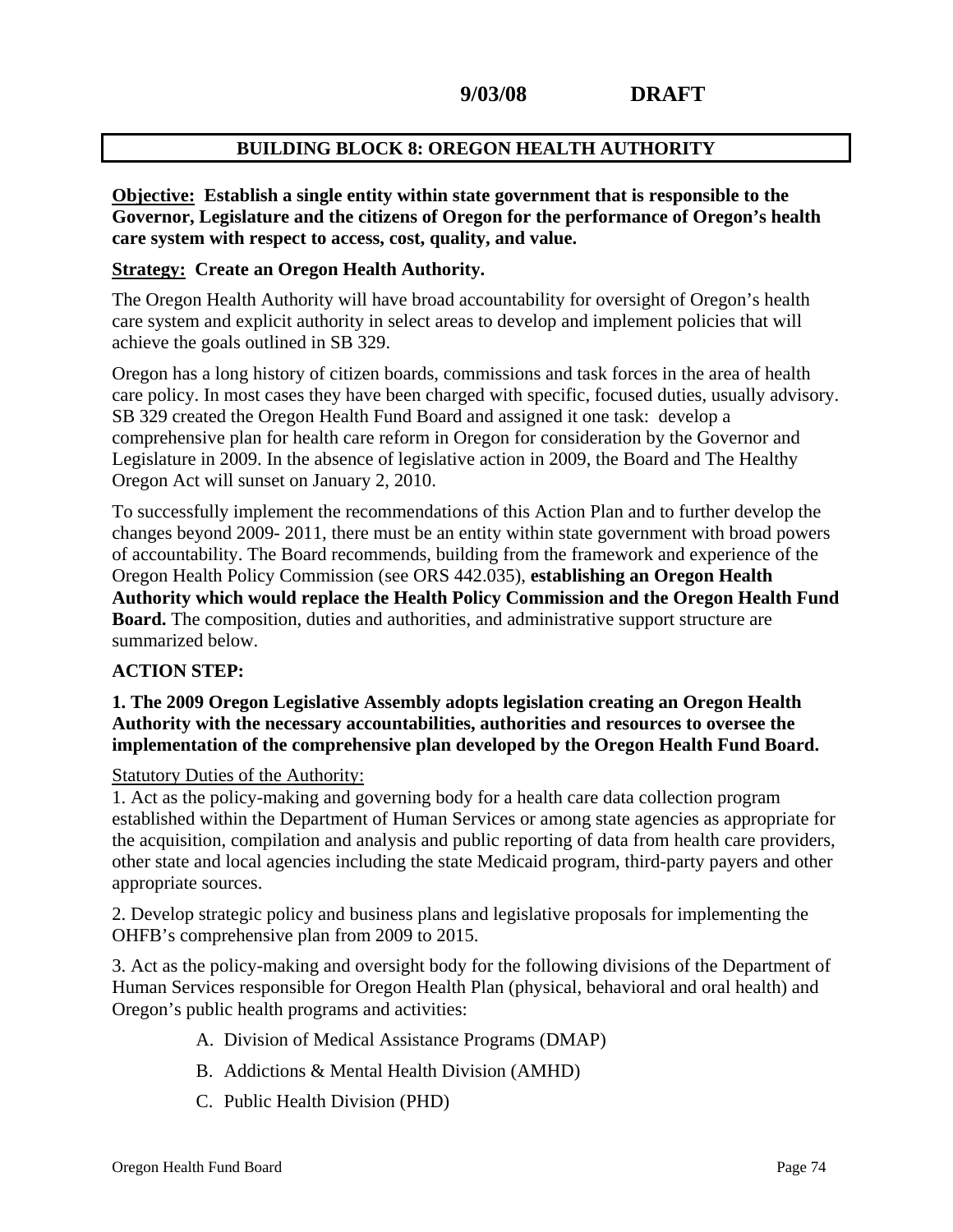4. Act as the policy-making and oversight body for the Office of Private Health Partnerships (OPHP) responsible for the Family Health Insurance Assistance Program (FHIAP).

5. Establish policies, standards, and performance criteria for health care contracts administered by DMAP, AMHD, and OPHP. Develop goals, baseline performance measures and policies and programs that eliminate health inequities associated with gender, race, ethnicity, and socioeconomic status. Receive routine reports from managing agencies on contractor performance, trends, member satisfaction, and related issues.

6. Collaborate with Public Employees' Benefit Board (PEBB) and the Oregon Educators Benefit Board (OEBB) to achieve optimal policy coordination among state agencies that purchase health care benefits.

7. Develop and oversee a public employer health coalition that includes leadership from PEBB, OEBB, cities, counties, other local government entities and the associations of such entities to work cooperatively to obtain increased value from local and regional provider systems. The Authority will be authorized to undertake cooperative/joint contracting for health care services on behalf of public entities that elect to participate. The public employer health coalition will collaborate with the Oregon Coalition of Health Care Purchasers and other similar organizations to improve the quality, cost effectiveness and value from local and regional provider systems.

8. Convene a Payment Reform Council to investigate opportunities in both public and private sector programs to develop and implement new methodologies of provider reimbursement that reward comprehensive management of diseases, quality outcomes and efficient use of resource inputs.

9. Act as the policy-making body responsible for the development, adoption and continuous refinement of uniform, statewide health care quality standards (metrics) that will be used by all purchasers, third-party payers and providers as the quality performance benchmarks in Oregon. The Authority will achieve this objective through the Quality Institute of Oregon.

10. Act as the policy-making body for the development of clinical standards and guidelines for use by providers and insurers. The Authority will achieve this objective through the Health Services Commission (HSC) and the Health Resources Commission (HSC). The initial work should focus on clinical services with unexplained variation in utilization, services that are deemed to be "supply sensitive," new technologies for which comparative effectiveness evaluations hold promise for more appropriate use of the technology. The activities and work products developed through this process will be subject to state action protection defense against claims of anti-trust.

11. Act as the policy-making and oversight body of the activities of the Public Health Division. In this capacity, the Authority will authorize and guide development of Community-Centered Health Initiatives designed to address critical behavioral risk factors, especially those that contribute to chronic disease. In consultation with the Public Health Division, the Authority will establish a set of public health goals, strategies, programs and performance standards to improve the health of all Oregonians. The Authority will monitor the investments and activities designed to achieve such goals, report regularly to the Legislature and public on accomplishments and direct changes in policy and strategy where necessary.

12. Be responsible for the development and implementation of a first-generation Oregon Health Insurance Exchange (OHIE) to serve the individual health insurance market. The Authority will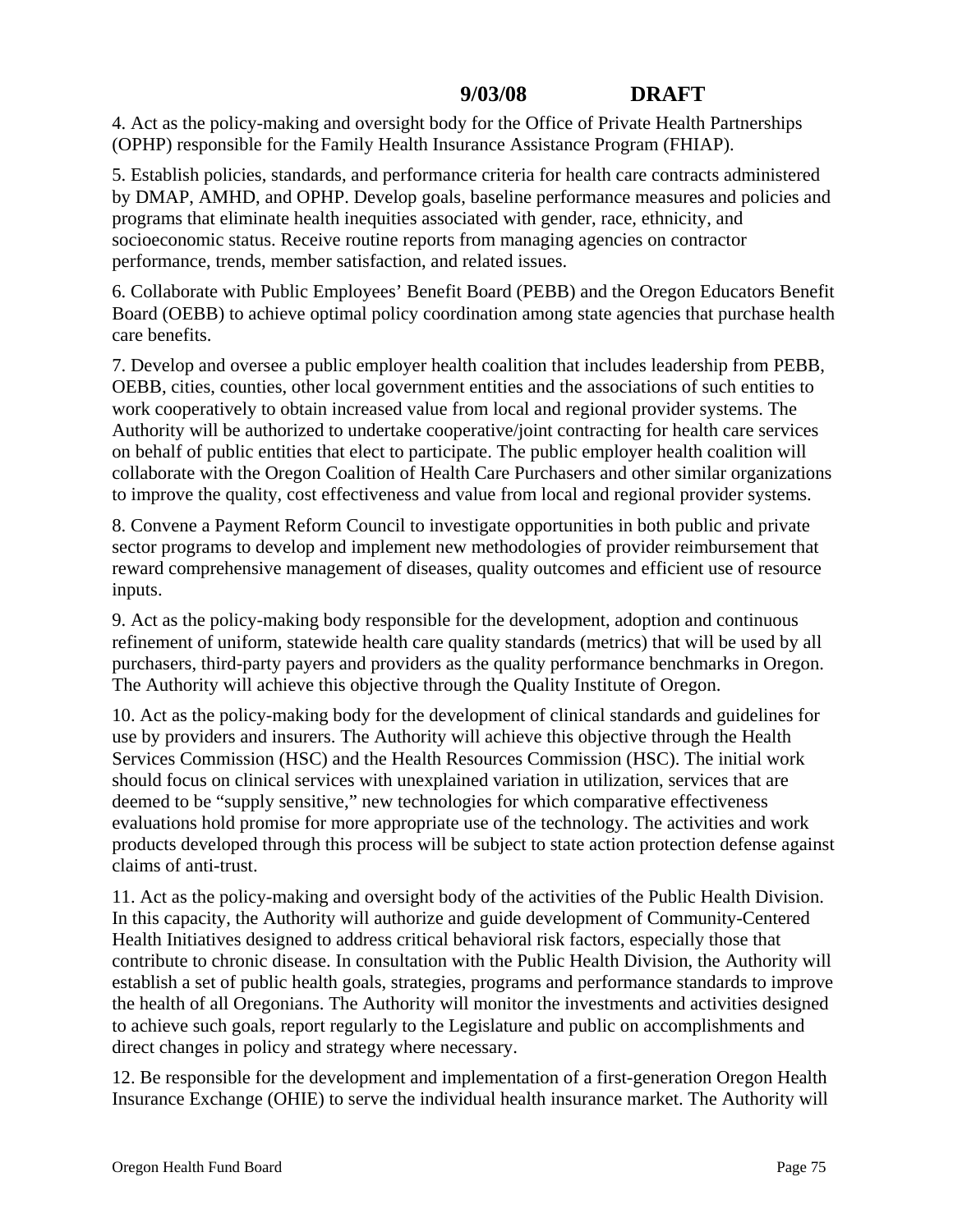consult and work closely with the Department of Consumer & Business Services, Insurance Division in designing, implementing and governing OHIE to assure minimum disruption to Oregonians participating in the individual health insurance market.

13. Serve as the state entity accountable for the development of Oregon's Health Care Workforce strategy. Activities will include collection of data from responsible licensing boards and commissions, determine of long-term needs in Oregon based on provider and population demographics and projected capacity of Oregon educational and training institutions to meet those needs, and develop recommendations to recruit, train and retain qualified individuals into the health care professions. An important aspect of this work will be to promote a wide understanding of a  $21<sup>st</sup>$  Century health care workforce in light of emerging new models of care.

14. Collaborate with the Governor's Health Information Infrastructure Advisory Committee to assure that Oregon is a national leader in the adoption and interoperability of electronic health records.

15. In close coordination with the Executive and Legislative branches, work with Oregon's Congressional delegation to advance adoption of, or changes in, federal policy that will promote Oregon's health reform plans.

16. Brief the Governor and legislative leadership on the performance of Oregon's health care system relative to the goals established by the Authority. Propose changes to or new statutory initiatives as necessary and appropriate to achieve the goals of SB 329.

17. The Authority may promulgate administrative rules to carry out its statutory powers.

18. Carry out other duties delegated by statute or upon the request of the Governor.

Membership & Organization of the Authority:

There are two alternative models for the Authority: 1) a public utility commission framework with a limited number of full-time, paid members; or 2) a citizen board model comprised of volunteer, part-time members who receive only expense reimbursements typical of many boards and commissions. This model includes a strong executive manager.

The Board believes there are advantages and disadvantages to either organizational model and defers to the Legislature on which model is best for the duties outlined in this report.

Certain characteristics are applicable, however, in either model:

1. The members are nominated by the Governor and confirmed by the Oregon Senate.

2. The size of the Authority should be large enough to provide for diverse representation, but small enough to get the work done efficiently (e.g., 9 to 11 members).

3. A majority of the members should not be gainfully employed in health care delivery or finance (similar to the Oregon Health Fund Board).

4. Members should have demonstrated leadership skills in their professional and civic lives.

5. Terms of office should be established statutorily, on a staggered basis, with a maximum limit of years of service.

6. The Authority should be authorized to adopt bylaws relating to officers, meeting policies and related operational procedures.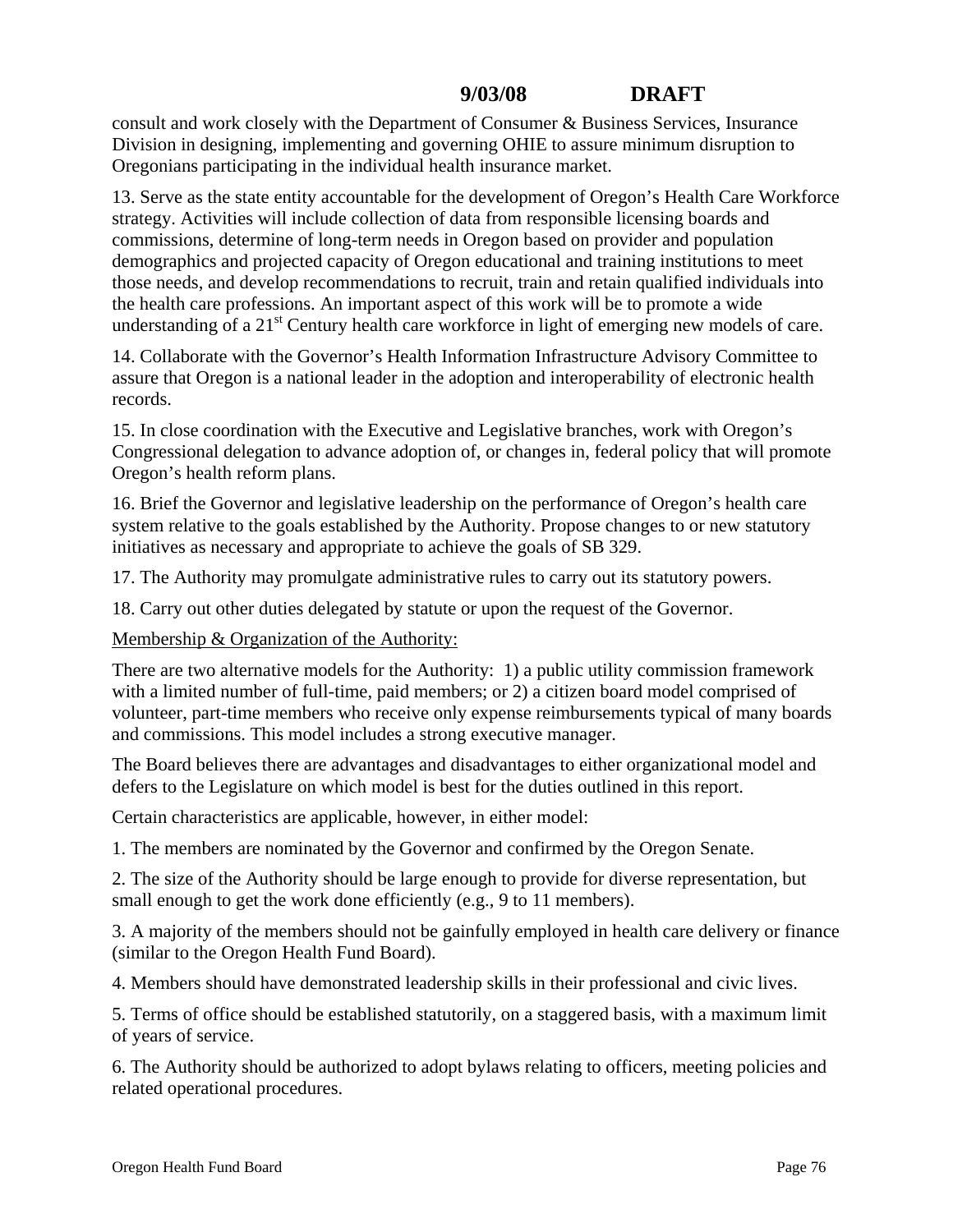7. The Office for Oregon Health Policy & Research (OHPR) serves as the administrative agency supporting the activities and operation of the Authority.

8. The Authority will meet regularly with a minimum number of annual meetings provided for in statute. Based on available funding, the Authority should meet in each of Oregon's five congressional districts at least once every 2 years.

9. The Authority may establish subcommittees of its members and may appoint advisory and technical committees to assist it in carrying out its statutory duties.